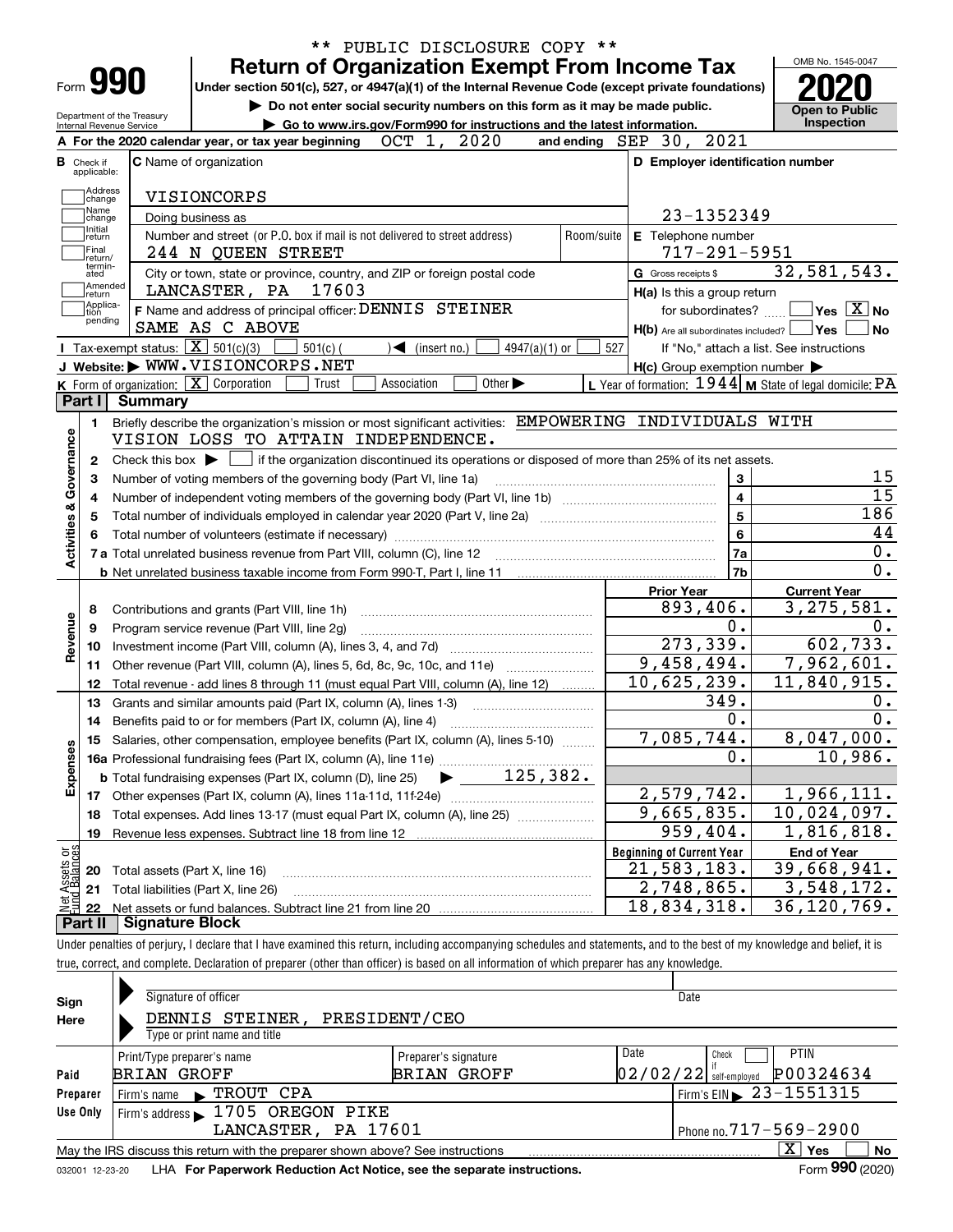|              | 23-1352349<br>VISIONCORPS<br>Page 2<br>Form 990 (2020)                                                                                                          |
|--------------|-----------------------------------------------------------------------------------------------------------------------------------------------------------------|
|              | <b>Statement of Program Service Accomplishments</b><br>Part III                                                                                                 |
|              | $\overline{\mathbf{x}}$<br>Check if Schedule O contains a response or note to any line in this Part III                                                         |
| 1            | Briefly describe the organization's mission:<br>EMPOWERING INDIVIDUALS WITH VISION LOSS TO ATTAIN INDEPENDENCE.                                                 |
|              |                                                                                                                                                                 |
|              |                                                                                                                                                                 |
|              |                                                                                                                                                                 |
| $\mathbf{2}$ | Did the organization undertake any significant program services during the year which were not listed on the                                                    |
|              | $\overline{\mathsf{Yes}\mathrel{\hspace{0.05cm}\mathbf{X}}$ No<br>prior Form 990 or 990-EZ?                                                                     |
|              | If "Yes," describe these new services on Schedule O.                                                                                                            |
| 3            | $\overline{\ }$ Yes $\overline{\phantom{X}}$ No<br>Did the organization cease conducting, or make significant changes in how it conducts, any program services? |
|              | If "Yes," describe these changes on Schedule O.                                                                                                                 |
| 4            | Describe the organization's program service accomplishments for each of its three largest program services, as measured by expenses.                            |
|              | Section 501(c)(3) and 501(c)(4) organizations are required to report the amount of grants and allocations to others, the total expenses, and                    |
|              | revenue, if any, for each program service reported.                                                                                                             |
| 4a           | 7,889,639.<br>7,716,776.<br>) (Revenue \$<br>(Expenses \$<br>including grants of \$<br>(Code:                                                                   |
|              | ENTERPRISE GROUP: VISIONCORPS'<br>ENTERPRISE GROUP PROVIDED 114,000 HOURS                                                                                       |
|              | MISSION IS TO EMPOWER<br>OF WORK TO EMPLOYEES WHO ARE BLIND. VISIONCORPS'                                                                                       |
|              | INDIVIDUALS WITH VISION LOSS TO ATTAIN INDEPENDENCE; THE MISSION IS                                                                                             |
|              | FULFILLED THROUGH THIS EMPLOYMENT PROGRAM FOR INDIVIDUALS TO EARN A                                                                                             |
|              | LIVING WAGE AND BE FINANCIALLY INDEPENDENT. NATIONALLY, THE                                                                                                     |
|              | UNEMPLOYMENT RATE FOR PEOPLE WHO ARE BLIND IS 70%. BECAUSE OF THIS,                                                                                             |
|              | VISIONCORPS FIRST CONSIDERS INDIVIDUALS WHO ARE BLIND FOR POSITIONS                                                                                             |
|              | WHICH THEY ARE ACADEMICALLY OR VOCATIONALLY QUALIFIED TO PERFORM AT THE                                                                                         |
|              | NO LESS THAN 75% OF DIRECT LABOR PERFORMED AT<br>HIGHEST STANDARDS.                                                                                             |
|              | VISIONCORPS IS DONE BY EMPLOYEES WHO ARE BLIND.<br>IN ADDITION,                                                                                                 |
|              | VISIONCORPS OFFERS TRAINING TO ENCOURAGE UPWARD MOBILITY AND                                                                                                    |
|              | PROMOTIONAL OPPORTUNITIES FOR ALL EMPLOYEES. THROUGHOUT THE ENTIRE                                                                                              |
| 4b           | 1,228,496.<br>2,087.<br>including grants of \$<br>) (Revenue \$<br>(Expenses \$<br>(Code:                                                                       |
|              | STATISTICS INDICATE THAT IN<br>REHABILITATION SERVICES:<br>THE NEXT DECADE,                                                                                     |
|              | THE NUMBER OF PEOPLE WHO ARE BLIND IN THE US WILL DOUBLE.<br>IN RESPONSE                                                                                        |
|              | TO THIS STARTLING FIGURE, VISIONCORPS PROVIDES SERVICES TO RESIDENTS                                                                                            |
|              | LIVING WITH ALL STAGES OF VISION LOSS. LOW VISION CAN AFFECT EACH                                                                                               |
|              | PERSON DIFFERENTLY.<br>TO ADDRESS THIS NEED, VISIONCORPS PROVIDED                                                                                               |
|              | INDIVIDUALIZED AND COMPREHENSIVE REHABILITATION PROGRAMMING TO 1150                                                                                             |
|              | INDIVIDUALS THIS YEAR, WITH A TOTAL OF 11,015 HOURS OF DIRECT SERVICE.                                                                                          |
|              | PREVENTATIVE SERVICES ARE ALSO PROVIDED, AND THIS YEAR 5,879                                                                                                    |
|              | INDIVIDUALS WERE SCREENED FOR UNDIAGNOSED VISION LOSS. THESE SERVICES                                                                                           |
|              | ARE ALL PROVIDED AT NO COST TO CLIENTS. THROUGH ASSESSMENT, EDUCATION,                                                                                          |
|              | SUPPORT, AND INSTRUCTION, VISIONCORPS' GOAL IS TO EMPOWER INDIVIDUALS                                                                                           |
|              | TO LIVE INDEPENDENTLY AND MAINTAIN THEIR QUALITY OF LIFE.                                                                                                       |
| 4с           | 84,036.<br>$270,035$ . including grants of \$<br>(Expenses \$<br>(Code:<br>) (Revenue \$                                                                        |
|              | YOUTH SERVICES: VISIONCORPS PROVIDES QUALITY, FAMILY-CENTERED VISION                                                                                            |
|              | SERVICES, AND ENRICHMENT ACTIVITIES TO CHILDREN WITH VISION LOSS.                                                                                               |
|              | CERTIFIED TEACHERS OF THE VISION IMPAIRED AND ORIENTATION & MOBILITY                                                                                            |
|              | INSTRUCTORS PROVIDE VITAL INFORMATION, CONSULTATION, AND DIRECT                                                                                                 |
|              | SERVICES TO FAMILIES, PARTNERING AGENCIES AND SCHOOL DISTRICTS                                                                                                  |
|              | THROUGHOUT THE COMMUNITY. THESE SERVICES ARE PROVIDED AT ALL STAGES OF                                                                                          |
|              | DEVELOPMENT, AND PREPARE THEM FOR TRANSITION TO ADULT SERVICES. THIS                                                                                            |
|              | INCLUDES ASSISTANCE WITH ADVOCACY WHEN APPLYING FOR WORK OR EDUCATIONAL                                                                                         |
|              | OPPORTUNITIES UPON GRADUATION FROM HIGH SCHOOL. SOCIAL AND RECREATIONAL                                                                                         |
|              | ACTIVITIES IN YOUTH SERVICES PROVIDE VISIONCORPS' YOUNGEST CLIENTS THE                                                                                          |
|              | OPPORTUNITY TO MEET AND RELATE TO OTHER CHILDREN FACING THE SAME                                                                                                |
|              | CHALLENGES, AND DISCOVER WAYS TO OVERCOME THEM. THIS YEAR,<br>67 CHILDREN                                                                                       |
|              | 4d Other program services (Describe on Schedule O.)                                                                                                             |
|              | $41, 137$ $\cdot$ including grants of \$<br>(Expenses \$<br>(Revenue \$                                                                                         |
|              | 9, 256, 444.<br>4e Total program service expenses >                                                                                                             |
|              | Form 990 (2020)                                                                                                                                                 |
|              | SEE SCHEDULE O FOR CONTINUATION(S)<br>032002 12-23-20                                                                                                           |
|              | 2                                                                                                                                                               |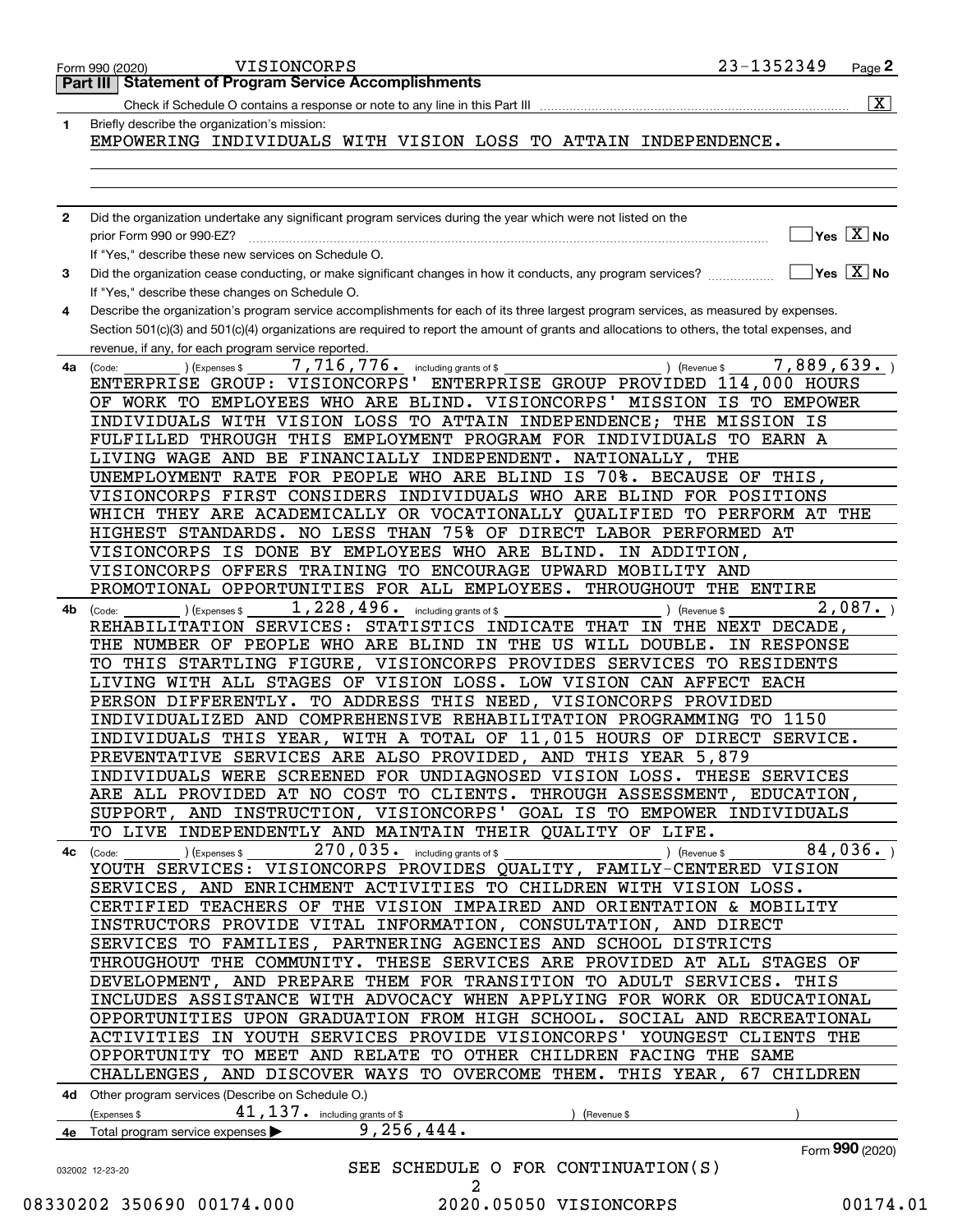|--|

|     |                                                                                                                                                                                                                                           |                 | Yes | No.             |
|-----|-------------------------------------------------------------------------------------------------------------------------------------------------------------------------------------------------------------------------------------------|-----------------|-----|-----------------|
| 1.  | Is the organization described in section $501(c)(3)$ or $4947(a)(1)$ (other than a private foundation)?                                                                                                                                   |                 |     |                 |
|     |                                                                                                                                                                                                                                           | 1               | x   |                 |
| 2   |                                                                                                                                                                                                                                           | $\mathbf{2}$    | Χ   |                 |
| 3   | Did the organization engage in direct or indirect political campaign activities on behalf of or in opposition to candidates for                                                                                                           |                 |     |                 |
|     |                                                                                                                                                                                                                                           | 3               |     | х               |
| 4   | Section 501(c)(3) organizations. Did the organization engage in lobbying activities, or have a section 501(h) election in effect                                                                                                          |                 |     |                 |
|     |                                                                                                                                                                                                                                           | 4               |     | х               |
| 5   | Is the organization a section 501(c)(4), 501(c)(5), or 501(c)(6) organization that receives membership dues, assessments, or                                                                                                              |                 |     |                 |
|     |                                                                                                                                                                                                                                           | 5               |     | х               |
| 6   | Did the organization maintain any donor advised funds or any similar funds or accounts for which donors have the right to                                                                                                                 |                 |     | х               |
|     | provide advice on the distribution or investment of amounts in such funds or accounts? If "Yes," complete Schedule D, Part I<br>Did the organization receive or hold a conservation easement, including easements to preserve open space, | 6               |     |                 |
| 7   |                                                                                                                                                                                                                                           | 7               |     | х               |
| 8   | Did the organization maintain collections of works of art, historical treasures, or other similar assets? If "Yes," complete                                                                                                              |                 |     |                 |
|     |                                                                                                                                                                                                                                           | 8               |     | x               |
| 9   | Did the organization report an amount in Part X, line 21, for escrow or custodial account liability, serve as a custodian for                                                                                                             |                 |     |                 |
|     | amounts not listed in Part X; or provide credit counseling, debt management, credit repair, or debt negotiation services?                                                                                                                 |                 |     |                 |
|     |                                                                                                                                                                                                                                           | 9               |     | x               |
| 10  | Did the organization, directly or through a related organization, hold assets in donor-restricted endowments                                                                                                                              |                 |     |                 |
|     |                                                                                                                                                                                                                                           | 10              | х   |                 |
| 11  | If the organization's answer to any of the following questions is "Yes," then complete Schedule D, Parts VI, VII, VIII, IX, or X                                                                                                          |                 |     |                 |
|     | as applicable.                                                                                                                                                                                                                            |                 |     |                 |
|     | a Did the organization report an amount for land, buildings, and equipment in Part X, line 10? If "Yes," complete Schedule D,                                                                                                             |                 |     |                 |
|     |                                                                                                                                                                                                                                           | 11a             | X   |                 |
|     | <b>b</b> Did the organization report an amount for investments - other securities in Part X, line 12, that is 5% or more of its total                                                                                                     |                 |     |                 |
|     |                                                                                                                                                                                                                                           | 11 <sub>b</sub> |     | х               |
|     | c Did the organization report an amount for investments - program related in Part X, line 13, that is 5% or more of its total                                                                                                             |                 |     |                 |
|     |                                                                                                                                                                                                                                           | 11c             |     | х               |
|     | d Did the organization report an amount for other assets in Part X, line 15, that is 5% or more of its total assets reported in                                                                                                           |                 |     |                 |
|     |                                                                                                                                                                                                                                           | 11d             | х   |                 |
| е   | Did the organization report an amount for other liabilities in Part X, line 25? If "Yes," complete Schedule D, Part X                                                                                                                     | 11e             | x   |                 |
| f   | Did the organization's separate or consolidated financial statements for the tax year include a footnote that addresses                                                                                                                   |                 |     |                 |
|     | the organization's liability for uncertain tax positions under FIN 48 (ASC 740)? If "Yes," complete Schedule D. Part X                                                                                                                    | 11f             | X   |                 |
|     | 12a Did the organization obtain separate, independent audited financial statements for the tax year? If "Yes," complete                                                                                                                   |                 | X   |                 |
|     | b Was the organization included in consolidated, independent audited financial statements for the tax year?                                                                                                                               | 12a             |     |                 |
|     |                                                                                                                                                                                                                                           | 12 <sub>b</sub> |     | х               |
| 13  | If "Yes," and if the organization answered "No" to line 12a, then completing Schedule D, Parts XI and XII is optional<br>Is the organization a school described in section $170(b)(1)(A)(ii)?$ If "Yes," complete Schedule E              | 13              |     | х               |
| 14a | Did the organization maintain an office, employees, or agents outside of the United States?                                                                                                                                               | 14a             |     | x               |
|     | <b>b</b> Did the organization have aggregate revenues or expenses of more than \$10,000 from grantmaking, fundraising, business,                                                                                                          |                 |     |                 |
|     | investment, and program service activities outside the United States, or aggregate foreign investments valued at \$100,000                                                                                                                |                 |     |                 |
|     |                                                                                                                                                                                                                                           | 14b             |     | x               |
| 15  | Did the organization report on Part IX, column (A), line 3, more than \$5,000 of grants or other assistance to or for any                                                                                                                 |                 |     |                 |
|     |                                                                                                                                                                                                                                           | 15              |     | x               |
| 16  | Did the organization report on Part IX, column (A), line 3, more than \$5,000 of aggregate grants or other assistance to                                                                                                                  |                 |     |                 |
|     |                                                                                                                                                                                                                                           | 16              |     | x               |
| 17  | Did the organization report a total of more than \$15,000 of expenses for professional fundraising services on Part IX,                                                                                                                   |                 |     |                 |
|     |                                                                                                                                                                                                                                           | 17              |     | x               |
| 18  | Did the organization report more than \$15,000 total of fundraising event gross income and contributions on Part VIII, lines                                                                                                              |                 |     |                 |
|     |                                                                                                                                                                                                                                           | 18              | х   |                 |
| 19  | Did the organization report more than \$15,000 of gross income from gaming activities on Part VIII, line 9a? If "Yes."                                                                                                                    |                 |     |                 |
|     |                                                                                                                                                                                                                                           | 19              |     | x               |
| 20a |                                                                                                                                                                                                                                           | 20a             |     | X               |
|     | b If "Yes" to line 20a, did the organization attach a copy of its audited financial statements to this return?                                                                                                                            | 20 <sub>b</sub> |     |                 |
| 21  | Did the organization report more than \$5,000 of grants or other assistance to any domestic organization or                                                                                                                               |                 |     | X.              |
|     | 032003 12-23-20                                                                                                                                                                                                                           | 21              |     | Form 990 (2020) |
|     |                                                                                                                                                                                                                                           |                 |     |                 |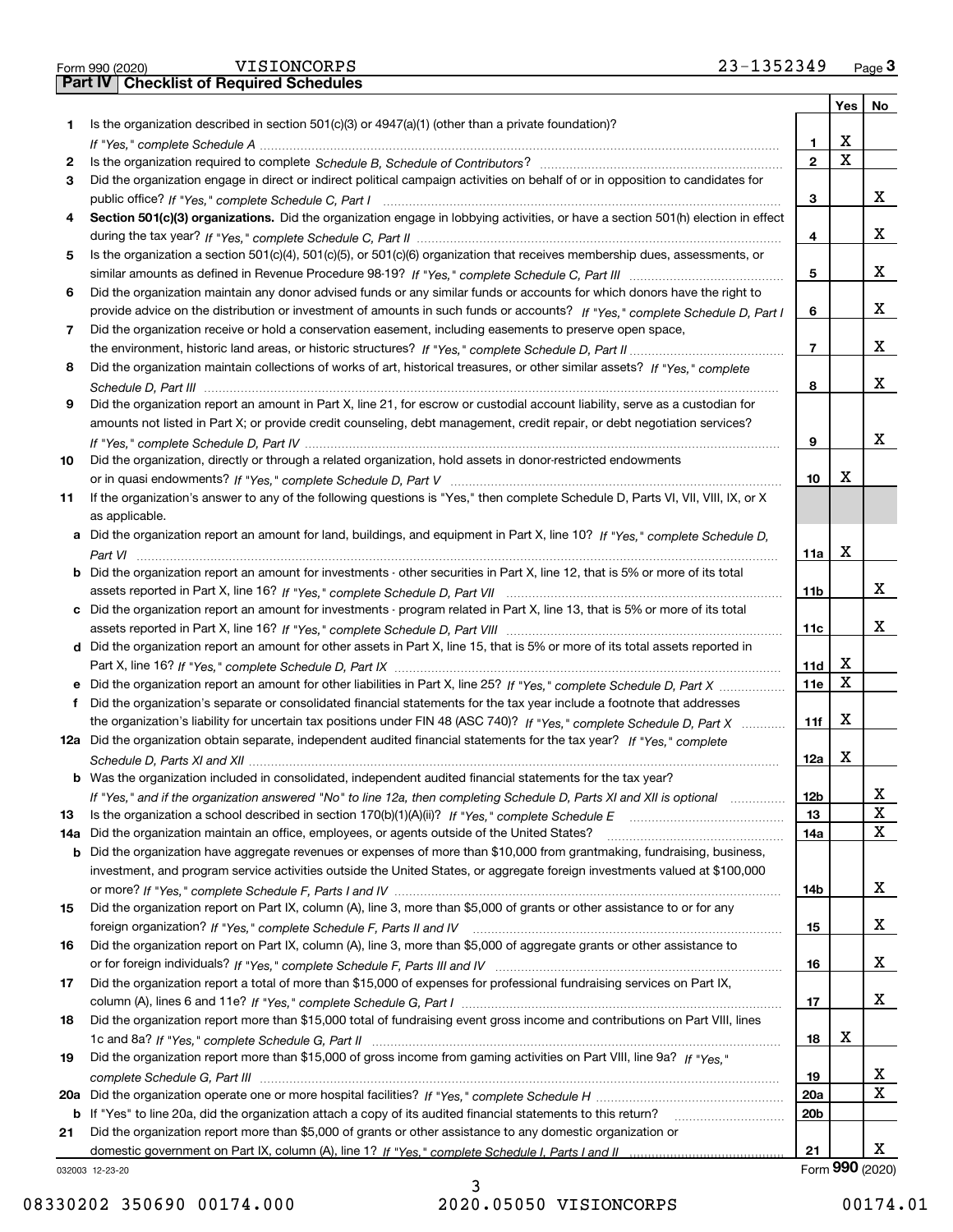|  | Form 990 (2020) |  |
|--|-----------------|--|
|  |                 |  |

*(continued)*

|        |                                                                                                                                       |                 | Yes | No              |
|--------|---------------------------------------------------------------------------------------------------------------------------------------|-----------------|-----|-----------------|
| 22     | Did the organization report more than \$5,000 of grants or other assistance to or for domestic individuals on                         |                 |     |                 |
|        |                                                                                                                                       | 22              |     | x               |
| 23     | Did the organization answer "Yes" to Part VII, Section A, line 3, 4, or 5 about compensation of the organization's current            |                 |     |                 |
|        | and former officers, directors, trustees, key employees, and highest compensated employees? If "Yes," complete                        |                 |     |                 |
|        |                                                                                                                                       | 23              | x   |                 |
|        | 24a Did the organization have a tax-exempt bond issue with an outstanding principal amount of more than \$100,000 as of the           |                 |     |                 |
|        | last day of the year, that was issued after December 31, 2002? If "Yes," answer lines 24b through 24d and complete                    |                 |     |                 |
|        |                                                                                                                                       | 24a             |     | x               |
|        |                                                                                                                                       | 24 <sub>b</sub> |     |                 |
|        | c Did the organization maintain an escrow account other than a refunding escrow at any time during the year to defease                |                 |     |                 |
|        |                                                                                                                                       | 24c             |     |                 |
|        |                                                                                                                                       | 24d             |     |                 |
|        | 25a Section 501(c)(3), 501(c)(4), and 501(c)(29) organizations. Did the organization engage in an excess benefit                      |                 |     | х               |
|        |                                                                                                                                       | 25a             |     |                 |
|        | b Is the organization aware that it engaged in an excess benefit transaction with a disqualified person in a prior year, and          |                 |     |                 |
|        | that the transaction has not been reported on any of the organization's prior Forms 990 or 990-EZ? If "Yes," complete                 | 25b             |     | x               |
| 26     | Schedule L, Part I<br>Did the organization report any amount on Part X, line 5 or 22, for receivables from or payables to any current |                 |     |                 |
|        | or former officer, director, trustee, key employee, creator or founder, substantial contributor, or 35%                               |                 |     |                 |
|        | controlled entity or family member of any of these persons? If "Yes," complete Schedule L, Part II                                    | 26              |     | X               |
| 27     | Did the organization provide a grant or other assistance to any current or former officer, director, trustee, key employee,           |                 |     |                 |
|        | creator or founder, substantial contributor or employee thereof, a grant selection committee member, or to a 35% controlled           |                 |     |                 |
|        | entity (including an employee thereof) or family member of any of these persons? If "Yes," complete Schedule L, Part III              | 27              |     | х               |
| 28     | Was the organization a party to a business transaction with one of the following parties (see Schedule L, Part IV                     |                 |     |                 |
|        | instructions, for applicable filing thresholds, conditions, and exceptions):                                                          |                 |     |                 |
|        | a A current or former officer, director, trustee, key employee, creator or founder, or substantial contributor? If                    |                 |     |                 |
|        |                                                                                                                                       | 28a             |     | х               |
|        |                                                                                                                                       | 28 <sub>b</sub> |     | $\mathbf X$     |
|        | c A 35% controlled entity of one or more individuals and/or organizations described in lines 28a or 28b? If                           |                 |     |                 |
|        |                                                                                                                                       | 28c             |     | х               |
| 29     |                                                                                                                                       | 29              | X   |                 |
| 30     | Did the organization receive contributions of art, historical treasures, or other similar assets, or qualified conservation           |                 |     |                 |
|        |                                                                                                                                       | 30              |     | х               |
| 31     | Did the organization liquidate, terminate, or dissolve and cease operations? If "Yes," complete Schedule N, Part I                    | 31              |     | $\mathbf X$     |
| 32     | Did the organization sell, exchange, dispose of, or transfer more than 25% of its net assets? If "Yes," complete                      |                 |     |                 |
|        |                                                                                                                                       | 32              |     | х               |
| 33     | Did the organization own 100% of an entity disregarded as separate from the organization under Regulations                            |                 |     |                 |
|        |                                                                                                                                       | 33              |     | X               |
| 34     | Was the organization related to any tax-exempt or taxable entity? If "Yes," complete Schedule R, Part II, III, or IV, and             |                 |     |                 |
|        |                                                                                                                                       | 34              | х   |                 |
|        | 35a Did the organization have a controlled entity within the meaning of section 512(b)(13)?                                           | <b>35a</b>      | X   |                 |
|        | b If "Yes" to line 35a, did the organization receive any payment from or engage in any transaction with a controlled entity           |                 | х   |                 |
|        |                                                                                                                                       | 35b             |     |                 |
| 36     | Section 501(c)(3) organizations. Did the organization make any transfers to an exempt non-charitable related organization?            | 36              |     | x               |
| 37     | Did the organization conduct more than 5% of its activities through an entity that is not a related organization                      |                 |     |                 |
|        | and that is treated as a partnership for federal income tax purposes? If "Yes," complete Schedule R, Part VI                          | 37              |     | x               |
| 38     | Did the organization complete Schedule O and provide explanations in Schedule O for Part VI, lines 11b and 19?                        |                 |     |                 |
|        | Note: All Form 990 filers are required to complete Schedule O                                                                         | 38              | х   |                 |
| Part V | <b>Statements Regarding Other IRS Filings and Tax Compliance</b>                                                                      |                 |     |                 |
|        | Check if Schedule O contains a response or note to any line in this Part V                                                            |                 |     |                 |
|        |                                                                                                                                       |                 | Yes | No              |
|        | 16<br>1a Enter the number reported in Box 3 of Form 1096. Enter -0- if not applicable<br>1a                                           |                 |     |                 |
| b      | 0<br>Enter the number of Forms W-2G included in line 1a. Enter -0- if not applicable<br>1b                                            |                 |     |                 |
|        | Did the organization comply with backup withholding rules for reportable payments to vendors and reportable gaming                    |                 |     |                 |
|        | (gambling) winnings to prize winners?                                                                                                 | 1c              | х   |                 |
|        | 032004 12-23-20                                                                                                                       |                 |     | Form 990 (2020) |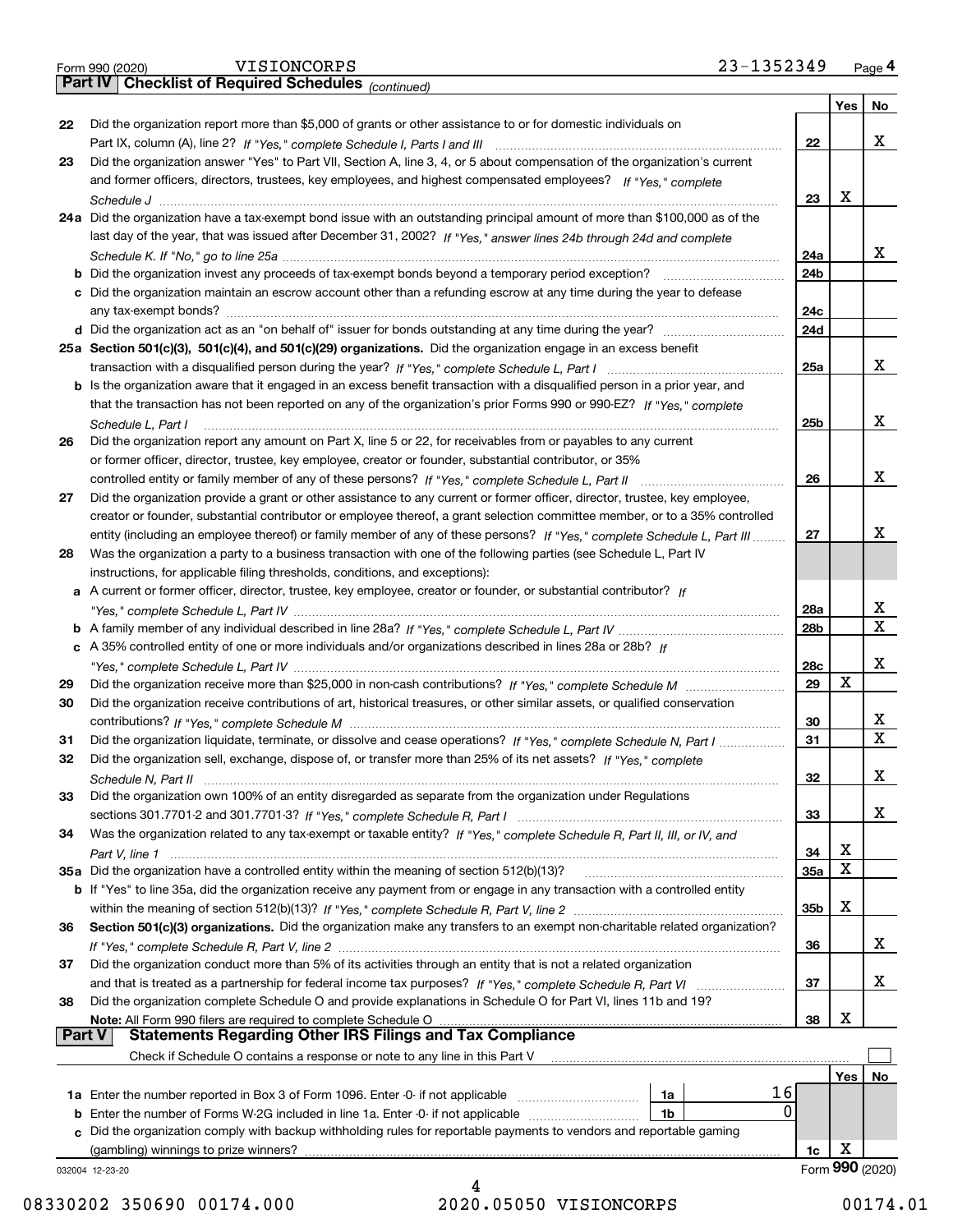|               | 23-1352349<br>VISIONCORPS<br>Form 990 (2020)                                                                                                    |                |     | <u>Page</u> 5 |
|---------------|-------------------------------------------------------------------------------------------------------------------------------------------------|----------------|-----|---------------|
| <b>Part V</b> | Statements Regarding Other IRS Filings and Tax Compliance (continued)                                                                           |                |     |               |
|               |                                                                                                                                                 |                | Yes | No            |
|               | 2a Enter the number of employees reported on Form W-3, Transmittal of Wage and Tax Statements,                                                  |                |     |               |
|               | 186<br>filed for the calendar year ending with or within the year covered by this return <i>manumumumum</i><br>2a                               |                |     |               |
|               |                                                                                                                                                 | 2 <sub>b</sub> | х   |               |
|               |                                                                                                                                                 |                |     |               |
|               | 3a Did the organization have unrelated business gross income of \$1,000 or more during the year?                                                | 3a             |     | x             |
|               |                                                                                                                                                 | 3b             |     |               |
|               | 4a At any time during the calendar year, did the organization have an interest in, or a signature or other authority over, a                    |                |     |               |
|               |                                                                                                                                                 | 4a             |     | х             |
|               | <b>b</b> If "Yes," enter the name of the foreign country $\blacktriangleright$                                                                  |                |     |               |
|               | See instructions for filing requirements for FinCEN Form 114, Report of Foreign Bank and Financial Accounts (FBAR).                             |                |     |               |
|               | 5a Was the organization a party to a prohibited tax shelter transaction at any time during the tax year?                                        | 5a             |     | X             |
| b             |                                                                                                                                                 | 5 <sub>b</sub> |     | х             |
|               |                                                                                                                                                 | 5с             |     |               |
|               | 6a Does the organization have annual gross receipts that are normally greater than \$100,000, and did the organization solicit                  |                |     |               |
|               |                                                                                                                                                 | 6a             |     | х             |
|               | <b>b</b> If "Yes," did the organization include with every solicitation an express statement that such contributions or gifts                   |                |     |               |
|               | were not tax deductible?                                                                                                                        | 6b             |     |               |
| 7             | Organizations that may receive deductible contributions under section 170(c).                                                                   |                |     |               |
| а             | Did the organization receive a payment in excess of \$75 made partly as a contribution and partly for goods and services provided to the payor? | 7a             |     | х             |
|               | <b>b</b> If "Yes," did the organization notify the donor of the value of the goods or services provided?                                        | 7b             |     |               |
|               | c Did the organization sell, exchange, or otherwise dispose of tangible personal property for which it was required                             |                |     |               |
|               |                                                                                                                                                 | 7с             |     | x             |
|               | 7d                                                                                                                                              |                |     |               |
| е             | Did the organization receive any funds, directly or indirectly, to pay premiums on a personal benefit contract?                                 | 7e             |     |               |
| f             | Did the organization, during the year, pay premiums, directly or indirectly, on a personal benefit contract?                                    | 7f             |     |               |
| g             | If the organization received a contribution of qualified intellectual property, did the organization file Form 8899 as required?                | 7g             |     |               |
| h.            | If the organization received a contribution of cars, boats, airplanes, or other vehicles, did the organization file a Form 1098-C?              | 7h             |     |               |
| 8             | Sponsoring organizations maintaining donor advised funds. Did a donor advised fund maintained by the                                            |                |     |               |
|               | sponsoring organization have excess business holdings at any time during the year?                                                              | 8              |     |               |
| 9             | Sponsoring organizations maintaining donor advised funds.                                                                                       |                |     |               |
| а             | Did the sponsoring organization make any taxable distributions under section 4966?                                                              | 9а             |     |               |
|               | <b>b</b> Did the sponsoring organization make a distribution to a donor, donor advisor, or related person?                                      | 9b             |     |               |
| 10            | Section 501(c)(7) organizations. Enter:                                                                                                         |                |     |               |
|               | 10a                                                                                                                                             |                |     |               |
|               | 10b <br>Gross receipts, included on Form 990, Part VIII, line 12, for public use of club facilities                                             |                |     |               |
| 11            | Section 501(c)(12) organizations. Enter:                                                                                                        |                |     |               |
|               | <b>a</b> Gross income from members or shareholders<br>11a                                                                                       |                |     |               |
|               | b Gross income from other sources (Do not net amounts due or paid to other sources against                                                      |                |     |               |
|               | 11b                                                                                                                                             |                |     |               |
|               | 12a Section 4947(a)(1) non-exempt charitable trusts. Is the organization filing Form 990 in lieu of Form 1041?                                  | 12a            |     |               |
|               | 12b<br><b>b</b> If "Yes," enter the amount of tax-exempt interest received or accrued during the year                                           |                |     |               |
| 13            | Section 501(c)(29) qualified nonprofit health insurance issuers.                                                                                |                |     |               |
|               | a Is the organization licensed to issue qualified health plans in more than one state?                                                          | 13а            |     |               |
|               | Note: See the instructions for additional information the organization must report on Schedule O.                                               |                |     |               |
|               | <b>b</b> Enter the amount of reserves the organization is required to maintain by the states in which the                                       |                |     |               |
|               | 13b                                                                                                                                             |                |     |               |
|               | 13с                                                                                                                                             |                |     |               |
| 14a           | Did the organization receive any payments for indoor tanning services during the tax year?                                                      | 14a            |     | x             |
|               | <b>b</b> If "Yes," has it filed a Form 720 to report these payments? If "No," provide an explanation on Schedule O                              | 14b            |     |               |
| 15            | Is the organization subject to the section 4960 tax on payment(s) of more than \$1,000,000 in remuneration or                                   |                |     |               |
|               |                                                                                                                                                 | 15             |     | x             |
|               | If "Yes," see instructions and file Form 4720, Schedule N.                                                                                      |                |     | х             |
| 16            | Is the organization an educational institution subject to the section 4968 excise tax on net investment income?                                 | 16             |     |               |
|               | If "Yes," complete Form 4720, Schedule O.                                                                                                       |                |     |               |

Form (2020) **990**

032005 12-23-20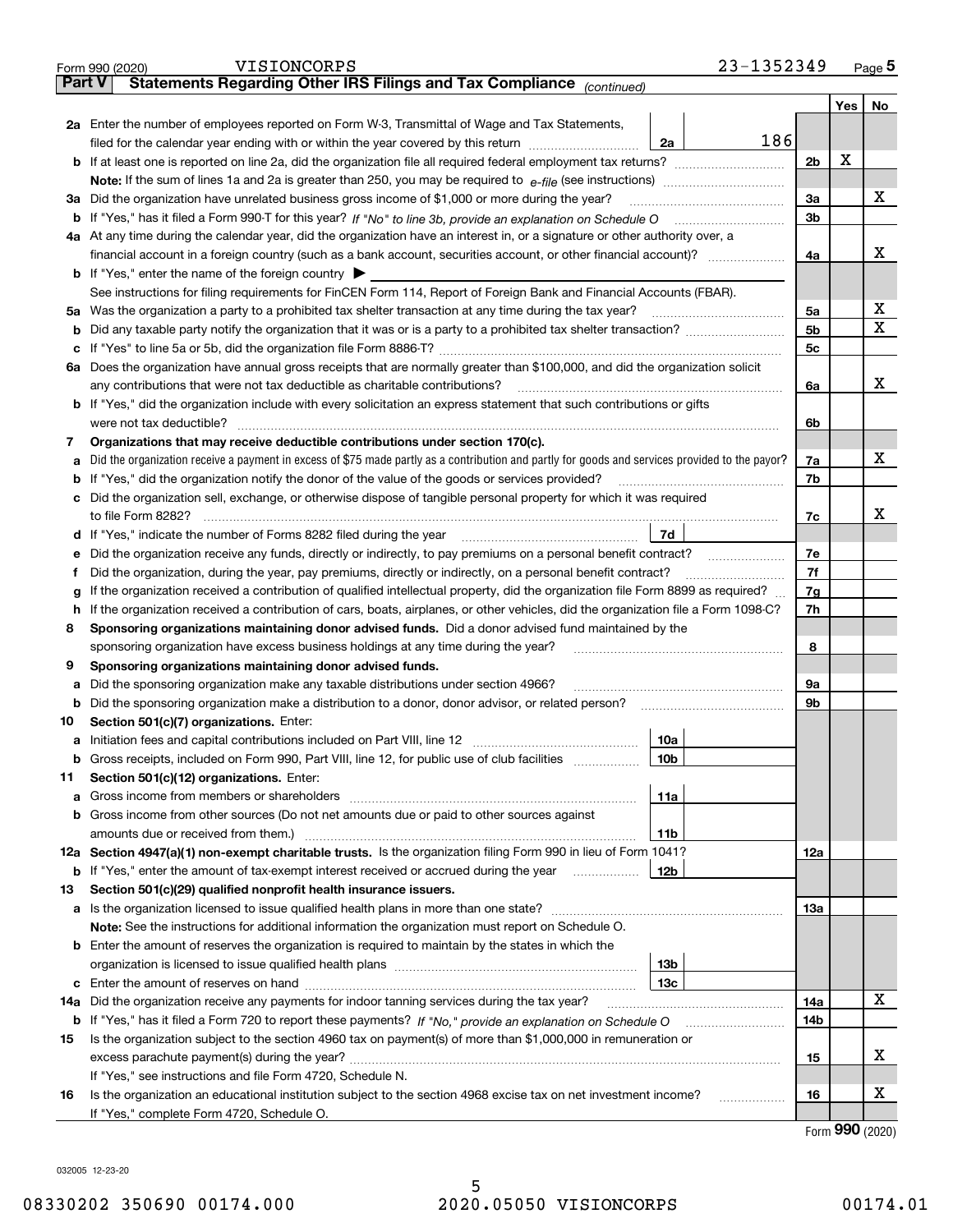|    | to line 8a, 8b, or 10b below, describe the circumstances, processes, or changes on Schedule O. See instructions.                                                   |                 |                 |                         |
|----|--------------------------------------------------------------------------------------------------------------------------------------------------------------------|-----------------|-----------------|-------------------------|
|    |                                                                                                                                                                    |                 |                 | $\overline{\mathbf{x}}$ |
|    | <b>Section A. Governing Body and Management</b>                                                                                                                    |                 |                 |                         |
|    |                                                                                                                                                                    |                 | Yes             | No                      |
|    | 15<br>1a<br>1a Enter the number of voting members of the governing body at the end of the tax year                                                                 |                 |                 |                         |
|    | If there are material differences in voting rights among members of the governing body, or if the governing                                                        |                 |                 |                         |
|    | body delegated broad authority to an executive committee or similar committee, explain on Schedule O.                                                              |                 |                 |                         |
|    | 15<br>1b                                                                                                                                                           |                 |                 |                         |
| 2  | Did any officer, director, trustee, or key employee have a family relationship or a business relationship with any other                                           |                 |                 |                         |
|    | officer, director, trustee, or key employee?                                                                                                                       | $\mathbf{2}$    |                 | х                       |
| 3  | Did the organization delegate control over management duties customarily performed by or under the direct supervision                                              |                 |                 | X                       |
|    | of officers, directors, trustees, or key employees to a management company or other person?                                                                        | 3<br>4          |                 | $\overline{\mathbf{x}}$ |
| 4  | Did the organization make any significant changes to its governing documents since the prior Form 990 was filed?                                                   | 5               |                 | $\mathbf X$             |
| 5  |                                                                                                                                                                    | 6               |                 | X                       |
| 6  | Did the organization have members or stockholders?                                                                                                                 |                 |                 |                         |
|    | 7a Did the organization have members, stockholders, or other persons who had the power to elect or appoint one or                                                  |                 |                 | X                       |
|    | more members of the governing body?<br><b>b</b> Are any governance decisions of the organization reserved to (or subject to approval by) members, stockholders, or | 7a              |                 |                         |
|    | persons other than the governing body?                                                                                                                             | 7b              |                 | X                       |
| 8  | Did the organization contemporaneously document the meetings held or written actions undertaken during the year by the following:                                  |                 |                 |                         |
| a  |                                                                                                                                                                    | 8а              | X               |                         |
|    |                                                                                                                                                                    | 8b              | $\mathbf X$     |                         |
| 9  | Is there any officer, director, trustee, or key employee listed in Part VII, Section A, who cannot be reached at the                                               |                 |                 |                         |
|    |                                                                                                                                                                    | 9               |                 | X                       |
|    | Section B. Policies (This Section B requests information about policies not required by the Internal Revenue Code.)                                                |                 |                 |                         |
|    |                                                                                                                                                                    |                 | Yes             | No                      |
|    |                                                                                                                                                                    | 10a             |                 | X                       |
|    | <b>b</b> If "Yes," did the organization have written policies and procedures governing the activities of such chapters, affiliates,                                |                 |                 |                         |
|    | and branches to ensure their operations are consistent with the organization's exempt purposes?                                                                    | 10 <sub>b</sub> |                 |                         |
|    | 11a Has the organization provided a complete copy of this Form 990 to all members of its governing body before filing the form?                                    | 11a             | X               |                         |
|    | <b>b</b> Describe in Schedule O the process, if any, used by the organization to review this Form 990.                                                             |                 |                 |                         |
|    |                                                                                                                                                                    | 12a             | X               |                         |
|    | <b>b</b> Were officers, directors, or trustees, and key employees required to disclose annually interests that could give rise to conflicts?                       | 12 <sub>b</sub> | $\mathbf X$     |                         |
|    | c Did the organization regularly and consistently monitor and enforce compliance with the policy? If "Yes," describe                                               |                 |                 |                         |
|    | in Schedule O how this was done manufactured and continuum control of the state of the state of the state of t                                                     | 12c             | X               |                         |
| 13 | Did the organization have a written whistleblower policy?                                                                                                          | 13              | X               |                         |
| 14 | Did the organization have a written document retention and destruction policy? [11] manufaction policy?                                                            | 14              | X               |                         |
| 15 | Did the process for determining compensation of the following persons include a review and approval by independent                                                 |                 |                 |                         |
|    | persons, comparability data, and contemporaneous substantiation of the deliberation and decision?                                                                  |                 |                 |                         |
|    |                                                                                                                                                                    | 15a             | X               |                         |
|    |                                                                                                                                                                    | 15 <sub>b</sub> | X               |                         |
|    | If "Yes" to line 15a or 15b, describe the process in Schedule O (see instructions).                                                                                |                 |                 |                         |
|    | 16a Did the organization invest in, contribute assets to, or participate in a joint venture or similar arrangement with a                                          |                 |                 |                         |
|    | taxable entity during the year?                                                                                                                                    | 16a             |                 | х                       |
|    | <b>b</b> If "Yes," did the organization follow a written policy or procedure requiring the organization to evaluate its participation                              |                 |                 |                         |
|    | in joint venture arrangements under applicable federal tax law, and take steps to safeguard the organization's                                                     |                 |                 |                         |
|    |                                                                                                                                                                    | 16b             |                 |                         |
|    |                                                                                                                                                                    |                 |                 |                         |
|    | <b>Section C. Disclosure</b>                                                                                                                                       |                 |                 |                         |
| 17 | List the states with which a copy of this Form 990 is required to be filed $\blacktriangleright$ PA                                                                |                 |                 |                         |
| 18 | Section 6104 requires an organization to make its Forms 1023 (1024 or 1024-A, if applicable), 990, and 990-T (Section 501(c)(3)s only) available                   |                 |                 |                         |
|    | for public inspection. Indicate how you made these available. Check all that apply.                                                                                |                 |                 |                         |
|    | $\lfloor x \rfloor$ Upon request<br>$\lfloor x \rfloor$ Own website<br>Another's website<br>Other (explain on Schedule O)                                          |                 |                 |                         |
| 19 | Describe on Schedule O whether (and if so, how) the organization made its governing documents, conflict of interest policy, and financial                          |                 |                 |                         |
|    | statements available to the public during the tax year.                                                                                                            |                 |                 |                         |
| 20 | State the name, address, and telephone number of the person who possesses the organization's books and records                                                     |                 |                 |                         |
|    | OFFICERS - (717) 291-5951                                                                                                                                          |                 |                 |                         |
|    | 17603<br>244 N QUEEN ST, LANCASTER, PA<br>032006 12-23-20                                                                                                          |                 | Form 990 (2020) |                         |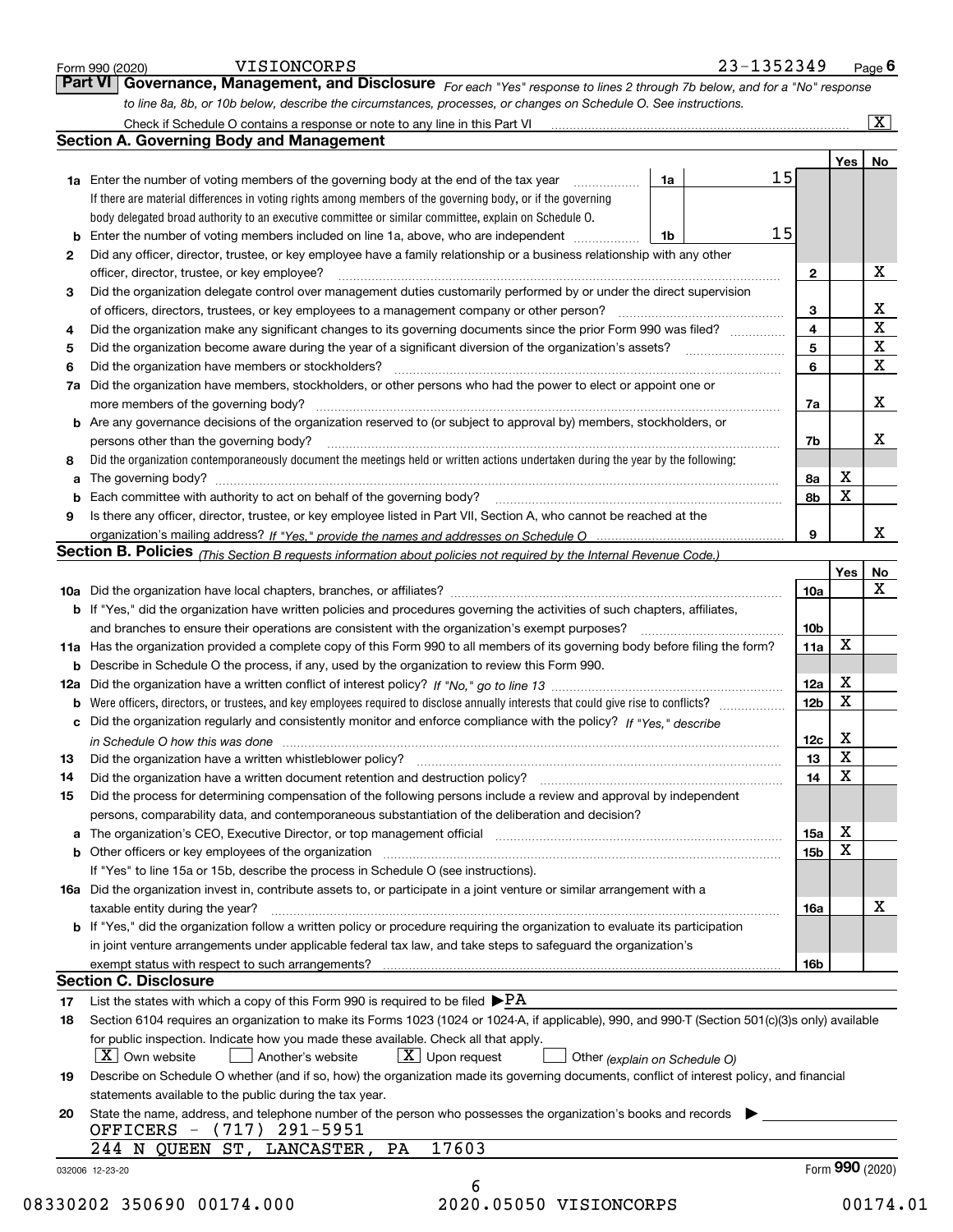# MEMBER

# 08330202 350690 00174.000 2020.05050 VISIONCORPS 00174.01

7

#### Form 990 (2020) VISIONCORPS 23-1352349 <sub>Page</sub> **7Part VII Compensation of Officers, Directors, Trustees, Key Employees, Highest Compensated Employees, and Independent Contractors**

Check if Schedule O contains a response or note to any line in this Part VII

**Section A. Officers, Directors, Trustees, Key Employees, and Highest Compensated Employees**

**1a**  Complete this table for all persons required to be listed. Report compensation for the calendar year ending with or within the organization's tax year. **•** List all of the organization's current officers, directors, trustees (whether individuals or organizations), regardless of amount of compensation.

Enter -0- in columns (D), (E), and (F) if no compensation was paid.

 $\bullet$  List all of the organization's  $\,$ current key employees, if any. See instructions for definition of "key employee."

**•** List the organization's five current highest compensated employees (other than an officer, director, trustee, or key employee) who received reportable compensation (Box 5 of Form W-2 and/or Box 7 of Form 1099-MISC) of more than \$100,000 from the organization and any related organizations.

**•** List all of the organization's former officers, key employees, and highest compensated employees who received more than \$100,000 of reportable compensation from the organization and any related organizations.

**former directors or trustees**  ¥ List all of the organization's that received, in the capacity as a former director or trustee of the organization, more than \$10,000 of reportable compensation from the organization and any related organizations.

See instructions for the order in which to list the persons above.

Check this box if neither the organization nor any related organization compensated any current officer, director, or trustee.

| (A)                       | (B)                  | (C)                                                              |                       |             |              |                                 |        | (D)                             | (E)                              | (F)                      |  |
|---------------------------|----------------------|------------------------------------------------------------------|-----------------------|-------------|--------------|---------------------------------|--------|---------------------------------|----------------------------------|--------------------------|--|
| Name and title            | Average              | Position<br>(do not check more than one                          |                       |             |              |                                 |        | Reportable                      | Estimated                        |                          |  |
|                           | hours per            | box, unless person is both an<br>officer and a director/trustee) |                       |             |              |                                 |        | compensation                    | compensation                     | amount of                |  |
|                           | week                 |                                                                  |                       |             |              |                                 |        | from                            | from related                     | other                    |  |
|                           | (list any            | ndividual trustee or director                                    |                       |             |              |                                 |        | the                             | organizations<br>(W-2/1099-MISC) | compensation             |  |
|                           | hours for<br>related |                                                                  |                       |             |              |                                 |        | organization<br>(W-2/1099-MISC) |                                  | from the<br>organization |  |
|                           | organizations        |                                                                  |                       |             |              |                                 |        |                                 |                                  | and related              |  |
|                           | below                |                                                                  | Institutional trustee |             | Key employee | Highest compensated<br>employee |        |                                 |                                  | organizations            |  |
|                           | line)                |                                                                  |                       | Officer     |              |                                 | Former |                                 |                                  |                          |  |
| (1)<br>DENNIS STEINER     | 40.00                |                                                                  |                       |             |              |                                 |        |                                 |                                  |                          |  |
| PRESIDENT/CEO             |                      |                                                                  |                       | $\mathbf X$ |              |                                 |        | 188,425.                        | 0.                               | $31, 266$ .              |  |
| (2)<br>JODIE REINHART     | 40.00                |                                                                  |                       |             |              |                                 |        |                                 |                                  |                          |  |
| VP/CFO                    |                      |                                                                  |                       | X           |              |                                 |        | 155,786.                        | 0.                               | 26,898.                  |  |
| (3) CHUCK BLAIR           | 40.00                |                                                                  |                       |             |              |                                 |        |                                 |                                  |                          |  |
| VP/CIO                    |                      |                                                                  |                       | X           |              |                                 |        | 130,585.                        | 0.                               | 22,626.                  |  |
| (4) BETH TICE             | 40.00                |                                                                  |                       |             |              |                                 |        |                                 |                                  |                          |  |
| <b>VP/COO</b>             |                      |                                                                  |                       | X           |              |                                 |        | 113,987.                        | 0.                               | 17,445.                  |  |
| (5)<br>MEGAN TOMSCHECK    | 40.00                |                                                                  |                       |             |              |                                 |        |                                 |                                  |                          |  |
| VP/CDO                    |                      |                                                                  |                       | X           |              |                                 |        | 0.                              | 118,366.                         | 7,727.                   |  |
| (6)<br>SHERRY HARRY       | 40.00                |                                                                  |                       |             |              |                                 |        |                                 |                                  |                          |  |
| VP OF BUS DEV & MARKETING |                      |                                                                  |                       | X           |              |                                 |        | 104,810.                        | 0.                               | 18,012.                  |  |
| (7)<br>CAROLYN MADISON    | 40.00                |                                                                  |                       |             |              |                                 |        |                                 |                                  |                          |  |
| VP OF MANAGEMENT SERVICES |                      |                                                                  |                       | X           |              |                                 |        | 97,323.                         | $0$ .                            | 6,449.                   |  |
| (8)<br>CHRIS AMENT        | 40.00                |                                                                  |                       |             |              |                                 |        |                                 |                                  |                          |  |
| VP OF REHAB AND EDUCATION |                      |                                                                  |                       | X           |              |                                 |        | 75,582.                         | $0$ .                            | 19,051.                  |  |
| (9)<br>DON BARTON         | 1.00                 |                                                                  |                       |             |              |                                 |        |                                 |                                  |                          |  |
| MEMBER                    |                      | X                                                                |                       |             |              |                                 |        | 0.                              | $0$ .                            | $0_{\cdot}$              |  |
| (10) EMILY BOMBERGER      | 1.00                 |                                                                  |                       |             |              |                                 |        |                                 |                                  |                          |  |
| TREASURER                 |                      | X                                                                |                       | X           |              |                                 |        | 0.                              | $0$ .                            | 0.                       |  |
| (11) LARRY BOWMAN         | 1.00                 |                                                                  |                       |             |              |                                 |        |                                 |                                  |                          |  |
| MEMBER                    |                      | X                                                                |                       |             |              |                                 |        | 0.                              | 0.                               | $0_{.}$                  |  |
| (12) LAUREN BRUCKHART     | 1.00                 |                                                                  |                       |             |              |                                 |        |                                 |                                  |                          |  |
| <b>SECRETARY</b>          |                      | X                                                                |                       | X           |              |                                 |        | 0.                              | 0.                               | 0.                       |  |
| (13) ROBERT FUNK          | 1.00                 |                                                                  |                       |             |              |                                 |        |                                 |                                  |                          |  |
| MEMBER                    |                      | X                                                                |                       |             |              |                                 |        | 0.                              | $0$ .                            | $0_{\cdot}$              |  |
| (14) NEAL HEISEY          | 1.00                 |                                                                  |                       |             |              |                                 |        |                                 |                                  |                          |  |
| MEMBER                    |                      | X                                                                |                       |             |              |                                 |        | $0$ .                           | $\mathbf 0$ .                    | $\mathbf 0$ .            |  |
| (15) KRIS JONES           | 1.00                 |                                                                  |                       |             |              |                                 |        |                                 |                                  |                          |  |
| MEMBER                    |                      | X                                                                |                       |             |              |                                 |        | 0.                              | 0.                               | $0_{.}$                  |  |
| (16) TOM KILE             | 1.00                 |                                                                  |                       |             |              |                                 |        |                                 |                                  |                          |  |
| MEMBER                    |                      | X                                                                |                       |             |              |                                 |        | $0$ .                           | $\mathbf 0$ .                    | $0_{.}$                  |  |
| (17) STEPHEN KIRCHNER     | 1.00                 |                                                                  |                       |             |              |                                 |        |                                 |                                  |                          |  |
| MEMBER                    |                      | X                                                                |                       |             |              |                                 |        | 0.                              | 0.                               | 0.                       |  |
| 032007 12-23-20           |                      |                                                                  |                       |             |              |                                 |        |                                 |                                  | Form 990 (2020)          |  |

 $\mathcal{L}^{\text{max}}$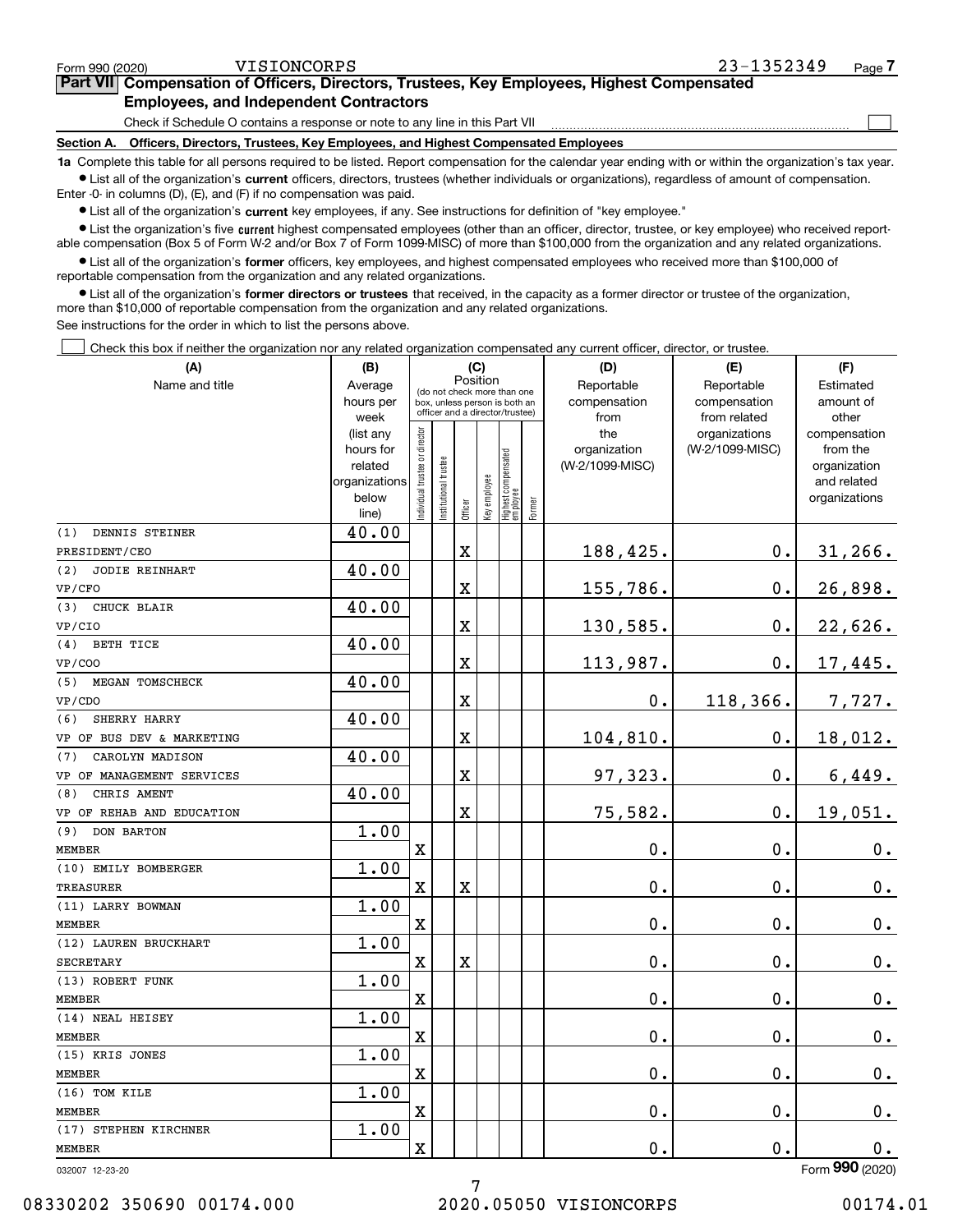| Form 990 (2020)                 | VISIONCORPS                                                                                                                                                                                                                                                                 |                                                                                                                    |                                |                       |         |              |                                  |                                           |                                                   | 23-1352349                       |                                        |                     |                                                                          | Page 8           |
|---------------------------------|-----------------------------------------------------------------------------------------------------------------------------------------------------------------------------------------------------------------------------------------------------------------------------|--------------------------------------------------------------------------------------------------------------------|--------------------------------|-----------------------|---------|--------------|----------------------------------|-------------------------------------------|---------------------------------------------------|----------------------------------|----------------------------------------|---------------------|--------------------------------------------------------------------------|------------------|
| <b>Part VII</b>                 | Section A. Officers, Directors, Trustees, Key Employees, and Highest Compensated Employees (continued)                                                                                                                                                                      |                                                                                                                    |                                |                       |         |              |                                  |                                           |                                                   |                                  |                                        |                     |                                                                          |                  |
|                                 | (B)<br>Average<br>hours per<br>week                                                                                                                                                                                                                                         | (C)<br>Position<br>(do not check more than one<br>box, unless person is both an<br>officer and a director/trustee) |                                |                       |         |              |                                  | (D)<br>Reportable<br>compensation<br>from | (E)<br>Reportable<br>compensation<br>from related |                                  | (F)<br>Estimated<br>amount of<br>other |                     |                                                                          |                  |
|                                 |                                                                                                                                                                                                                                                                             | (list any<br>hours for<br>related<br>organizations<br>below<br>line)                                               | Individual trustee or director | Institutional trustee | Officer | Key employee | Highest compensated<br> employee | Former                                    | the<br>organization<br>(W-2/1099-MISC)            | organizations<br>(W-2/1099-MISC) |                                        |                     | compensation<br>from the<br>organization<br>and related<br>organizations |                  |
| <b>MEMBER</b>                   | (18) BRYAN MARTIN                                                                                                                                                                                                                                                           | 1.00                                                                                                               | X                              |                       |         |              |                                  |                                           | 0.                                                |                                  | 0.                                     |                     |                                                                          | 0.               |
| <b>MEMBER</b>                   | (19) KATHLEEN PUTT                                                                                                                                                                                                                                                          | 1.00                                                                                                               | X                              |                       |         |              |                                  |                                           | 0.                                                |                                  | 0.                                     |                     |                                                                          | 0.               |
| (20) BRAD RISCH<br><b>CHAIR</b> |                                                                                                                                                                                                                                                                             | $\overline{2.00}$                                                                                                  | X                              |                       | X       |              |                                  |                                           | 0.                                                |                                  | 0.                                     |                     |                                                                          | 0.               |
| (21) PAUL TRUNK<br>VICE CHAIR   |                                                                                                                                                                                                                                                                             | 1.00                                                                                                               | X                              |                       | X       |              |                                  |                                           | 0.                                                |                                  | 0.                                     |                     |                                                                          | 0.               |
| <b>MEMBER</b>                   | (22) GENISE WADE                                                                                                                                                                                                                                                            | 1.00                                                                                                               | X                              |                       |         |              |                                  |                                           | 0.                                                |                                  | 0.                                     |                     |                                                                          | 0.               |
| (23) ED WOOD<br>MEMBER          |                                                                                                                                                                                                                                                                             | 1.00                                                                                                               | X                              |                       |         |              |                                  |                                           | 0.                                                |                                  | 0.                                     |                     |                                                                          | 0.               |
|                                 |                                                                                                                                                                                                                                                                             |                                                                                                                    |                                |                       |         |              |                                  |                                           |                                                   |                                  |                                        |                     |                                                                          |                  |
|                                 |                                                                                                                                                                                                                                                                             |                                                                                                                    |                                |                       |         |              |                                  |                                           |                                                   |                                  |                                        |                     |                                                                          |                  |
|                                 |                                                                                                                                                                                                                                                                             |                                                                                                                    |                                |                       |         |              |                                  |                                           |                                                   |                                  |                                        |                     |                                                                          |                  |
|                                 | c Total from continuation sheets to Part VII, Section A                                                                                                                                                                                                                     |                                                                                                                    |                                |                       |         |              |                                  |                                           | 866,498.<br>0.                                    | 118,366.                         | 0.                                     | 149,474.            |                                                                          | $\overline{0}$ . |
|                                 |                                                                                                                                                                                                                                                                             |                                                                                                                    |                                |                       |         |              |                                  |                                           | 866,498.                                          | 118,366.                         |                                        | 149,474.            |                                                                          |                  |
| 2                               | Total number of individuals (including but not limited to those listed above) who received more than \$100,000 of reportable<br>compensation from the organization $\blacktriangleright$                                                                                    |                                                                                                                    |                                |                       |         |              |                                  |                                           |                                                   |                                  |                                        |                     |                                                                          | 5                |
| 3                               | Did the organization list any former officer, director, trustee, key employee, or highest compensated employee on                                                                                                                                                           |                                                                                                                    |                                |                       |         |              |                                  |                                           |                                                   |                                  |                                        |                     | Yes                                                                      | No               |
|                                 | line 1a? If "Yes," complete Schedule J for such individual manufactured contained and the 1a? If "Yes," complete Schedule J for such individual<br>For any individual listed on line 1a, is the sum of reportable compensation and other compensation from the organization |                                                                                                                    |                                |                       |         |              |                                  |                                           |                                                   |                                  |                                        | 3                   |                                                                          | х                |
| 5                               | Did any person listed on line 1a receive or accrue compensation from any unrelated organization or individual for services                                                                                                                                                  |                                                                                                                    |                                |                       |         |              |                                  |                                           |                                                   |                                  |                                        | 4                   | X                                                                        |                  |
|                                 | <b>Section B. Independent Contractors</b>                                                                                                                                                                                                                                   |                                                                                                                    |                                |                       |         |              |                                  |                                           |                                                   |                                  |                                        | 5                   |                                                                          | х                |
| 1.                              | Complete this table for your five highest compensated independent contractors that received more than \$100,000 of compensation from<br>the organization. Report compensation for the calendar year ending with or within the organization's tax year.                      |                                                                                                                    |                                |                       |         |              |                                  |                                           |                                                   |                                  |                                        |                     |                                                                          |                  |
|                                 | (A)<br>Name and business address                                                                                                                                                                                                                                            |                                                                                                                    |                                | <b>NONE</b>           |         |              |                                  |                                           | (B)<br>Description of services                    |                                  |                                        | (C)<br>Compensation |                                                                          |                  |
|                                 |                                                                                                                                                                                                                                                                             |                                                                                                                    |                                |                       |         |              |                                  |                                           |                                                   |                                  |                                        |                     |                                                                          |                  |
|                                 |                                                                                                                                                                                                                                                                             |                                                                                                                    |                                |                       |         |              |                                  |                                           |                                                   |                                  |                                        |                     |                                                                          |                  |
|                                 |                                                                                                                                                                                                                                                                             |                                                                                                                    |                                |                       |         |              |                                  |                                           |                                                   |                                  |                                        |                     |                                                                          |                  |
|                                 |                                                                                                                                                                                                                                                                             |                                                                                                                    |                                |                       |         |              |                                  |                                           |                                                   |                                  |                                        |                     |                                                                          |                  |
|                                 |                                                                                                                                                                                                                                                                             |                                                                                                                    |                                |                       |         |              |                                  |                                           |                                                   |                                  |                                        |                     |                                                                          |                  |
| 2                               | Total number of independent contractors (including but not limited to those listed above) who received more than<br>\$100,000 of compensation from the organization                                                                                                         |                                                                                                                    |                                |                       |         |              | 0                                |                                           |                                                   |                                  |                                        |                     |                                                                          |                  |
|                                 |                                                                                                                                                                                                                                                                             |                                                                                                                    |                                |                       |         |              |                                  |                                           |                                                   |                                  |                                        | Form 990 (2020)     |                                                                          |                  |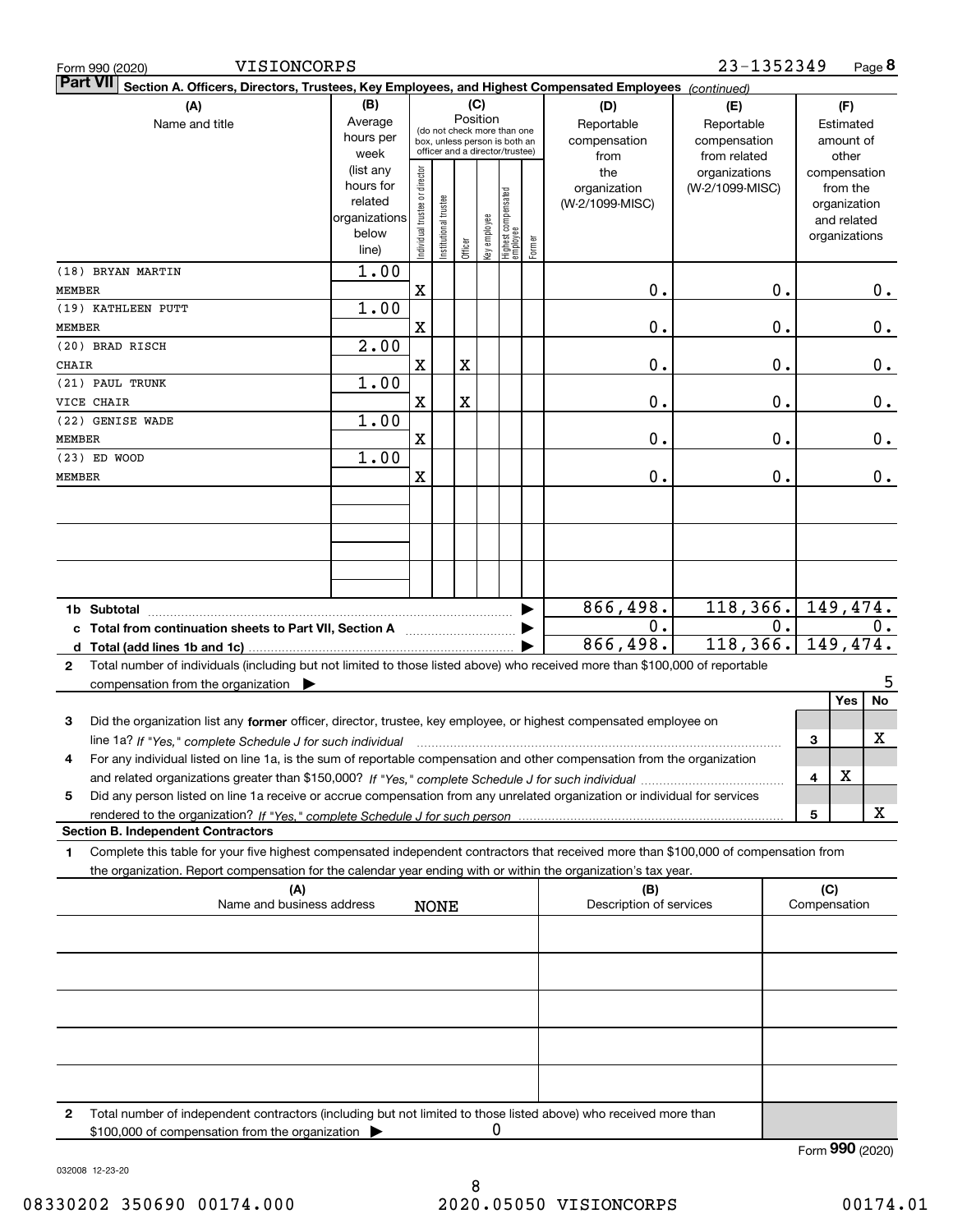|                                                           |                  | Form 990 (2020)                                                                                                              | VISIONCORPS        |                |                      |                      |                                              | 23-1352349                                        | Page 9                                                          |
|-----------------------------------------------------------|------------------|------------------------------------------------------------------------------------------------------------------------------|--------------------|----------------|----------------------|----------------------|----------------------------------------------|---------------------------------------------------|-----------------------------------------------------------------|
|                                                           | <b>Part VIII</b> | <b>Statement of Revenue</b>                                                                                                  |                    |                |                      |                      |                                              |                                                   |                                                                 |
|                                                           |                  | Check if Schedule O contains a response or note to any line in this Part VIII                                                |                    |                |                      |                      |                                              |                                                   |                                                                 |
|                                                           |                  |                                                                                                                              |                    |                |                      | (A)<br>Total revenue | (B)<br>Related or exempt<br>function revenue | $\overline{(C)}$<br>Unrelated<br>business revenue | (D)<br>Revenue excluded<br>from tax under<br>sections 512 - 514 |
|                                                           |                  | 1 a Federated campaigns                                                                                                      |                    | 1a             |                      |                      |                                              |                                                   |                                                                 |
|                                                           | b                | Membership dues                                                                                                              |                    | 1 <sub>b</sub> |                      |                      |                                              |                                                   |                                                                 |
| Contributions, Gifts, Grants<br>and Other Similar Amounts | с                | Fundraising events                                                                                                           |                    | 1 <sub>c</sub> | 80,928.              |                      |                                              |                                                   |                                                                 |
|                                                           | d                | Related organizations                                                                                                        |                    | 1 <sub>d</sub> | 498,779.             |                      |                                              |                                                   |                                                                 |
|                                                           |                  | Government grants (contributions)                                                                                            |                    | 1e             | 2,429,698.           |                      |                                              |                                                   |                                                                 |
|                                                           |                  | f All other contributions, gifts, grants, and                                                                                |                    |                |                      |                      |                                              |                                                   |                                                                 |
|                                                           |                  | similar amounts not included above                                                                                           |                    | 1f             | 266,176.             |                      |                                              |                                                   |                                                                 |
|                                                           | g                | Noncash contributions included in lines 1a-1f                                                                                |                    | $1g$ \$        | 133,684.             |                      |                                              |                                                   |                                                                 |
|                                                           |                  |                                                                                                                              |                    |                | <b>Business Code</b> | 3, 275, 581.         |                                              |                                                   |                                                                 |
|                                                           | 2 a              |                                                                                                                              |                    |                |                      |                      |                                              |                                                   |                                                                 |
|                                                           | b                | <u> 1980 - Johann Barn, fransk politik formuler (d. 1980)</u><br><u> 1989 - Andrea Stadt Britain, amerikansk politiker (</u> |                    |                |                      |                      |                                              |                                                   |                                                                 |
|                                                           | с                | <u> 1989 - John Harry Harry Harry Harry Harry Harry Harry Harry Harry Harry Harry Harry Harry Harry Harry Harry H</u>        |                    |                |                      |                      |                                              |                                                   |                                                                 |
| Program Service<br>evenue                                 | d                | <u> 1989 - Johann Barbara, martin amerikan basal dan berasal dalam basal dalam basal dalam basal dalam basal dala</u>        |                    |                |                      |                      |                                              |                                                   |                                                                 |
|                                                           |                  |                                                                                                                              |                    |                |                      |                      |                                              |                                                   |                                                                 |
|                                                           |                  |                                                                                                                              |                    |                |                      |                      |                                              |                                                   |                                                                 |
|                                                           |                  |                                                                                                                              |                    |                |                      |                      |                                              |                                                   |                                                                 |
|                                                           | 3                | Investment income (including dividends, interest, and                                                                        |                    |                |                      |                      |                                              |                                                   |                                                                 |
|                                                           |                  |                                                                                                                              |                    |                |                      | 320, 314.            |                                              |                                                   | 320, 314.                                                       |
|                                                           | 4<br>5           | Income from investment of tax-exempt bond proceeds                                                                           |                    |                |                      |                      |                                              |                                                   |                                                                 |
|                                                           |                  |                                                                                                                              |                    | (i) Real       | (ii) Personal        |                      |                                              |                                                   |                                                                 |
|                                                           |                  | 57,639.<br>Gross rents<br>l 6a<br>6а<br>$\overline{\phantom{a}}$                                                             |                    |                |                      |                      |                                              |                                                   |                                                                 |
|                                                           | b                | Less: rental expenses                                                                                                        | 6 <sub>b</sub>     | $\mathbf{0}$ . |                      |                      |                                              |                                                   |                                                                 |
|                                                           | c                | Rental income or (loss)                                                                                                      | 6c                 | 57,639.        |                      |                      |                                              |                                                   |                                                                 |
|                                                           | d                | Net rental income or (loss)                                                                                                  |                    |                |                      | 57,639.              | 57,639.                                      |                                                   |                                                                 |
|                                                           |                  | 7 a Gross amount from sales of                                                                                               |                    | (i) Securities | (ii) Other           |                      |                                              |                                                   |                                                                 |
|                                                           |                  | assets other than inventory                                                                                                  | $7a$ 11, 159, 128. |                |                      |                      |                                              |                                                   |                                                                 |
|                                                           |                  | <b>b</b> Less: cost or other basis                                                                                           |                    |                |                      |                      |                                              |                                                   |                                                                 |
| evenue                                                    |                  | and sales expenses                                                                                                           | $7b$ 10, 876, 709. | 282,419.       |                      |                      |                                              |                                                   |                                                                 |
|                                                           |                  | <b>c</b> Gain or (loss) $\ldots$                                                                                             | 7c                 |                |                      | 282,419.             |                                              |                                                   | 282,419.                                                        |
|                                                           |                  | 8 a Gross income from fundraising events (not                                                                                |                    |                |                      |                      |                                              |                                                   |                                                                 |
| Other R                                                   |                  | including \$<br>$80,928.$ of                                                                                                 |                    |                |                      |                      |                                              |                                                   |                                                                 |
|                                                           |                  | contributions reported on line 1c). See                                                                                      |                    |                |                      |                      |                                              |                                                   |                                                                 |
|                                                           |                  |                                                                                                                              |                    | 8a             | 0.                   |                      |                                              |                                                   |                                                                 |
|                                                           | b                |                                                                                                                              |                    | 8b             | 34,629.              |                      |                                              |                                                   |                                                                 |
|                                                           |                  | c Net income or (loss) from fundraising events                                                                               |                    |                |                      | $-34,629.$           |                                              |                                                   | $-34,629.$                                                      |
|                                                           |                  | 9 a Gross income from gaming activities. See                                                                                 |                    |                |                      |                      |                                              |                                                   |                                                                 |
|                                                           |                  |                                                                                                                              |                    | 9a             |                      |                      |                                              |                                                   |                                                                 |
|                                                           |                  | <b>b</b> Less: direct expenses <b>manually</b>                                                                               |                    | 9 <sub>b</sub> |                      |                      |                                              |                                                   |                                                                 |
|                                                           |                  | c Net income or (loss) from gaming activities                                                                                |                    |                |                      |                      |                                              |                                                   |                                                                 |
|                                                           |                  | 10 a Gross sales of inventory, less returns                                                                                  |                    |                | 10a 17,721,016.      |                      |                                              |                                                   |                                                                 |
|                                                           |                  | <b>b</b> Less: cost of goods sold                                                                                            |                    | 10b            | 9,829,290.           |                      |                                              |                                                   |                                                                 |
|                                                           |                  | c Net income or (loss) from sales of inventory                                                                               |                    |                |                      | 7,891,726.           | 7,891,726.                                   |                                                   |                                                                 |
|                                                           |                  |                                                                                                                              |                    |                | <b>Business Code</b> |                      |                                              |                                                   |                                                                 |
| Miscellaneous                                             |                  | 11 a MISC INCOME & REIMBURSEMENTS                                                                                            |                    |                | 900099               | 26,397.              | 26,397.                                      |                                                   |                                                                 |
| Revenue                                                   | b                | VCF AND OTHER EXPENSE ALLOCATION                                                                                             |                    |                | 561000               | 21,468.              |                                              |                                                   | 21,468.                                                         |
|                                                           | с                |                                                                                                                              |                    |                |                      |                      |                                              |                                                   |                                                                 |
|                                                           |                  |                                                                                                                              |                    |                |                      |                      |                                              |                                                   |                                                                 |
|                                                           |                  |                                                                                                                              |                    |                |                      | 47,865.              |                                              |                                                   |                                                                 |
|                                                           | 12               |                                                                                                                              |                    |                |                      | 11,840,915.          | 7,975,762.                                   | 0.                                                | 589, 572.<br>Form 990 (2020)                                    |
|                                                           | 032009 12-23-20  |                                                                                                                              |                    |                |                      |                      |                                              |                                                   |                                                                 |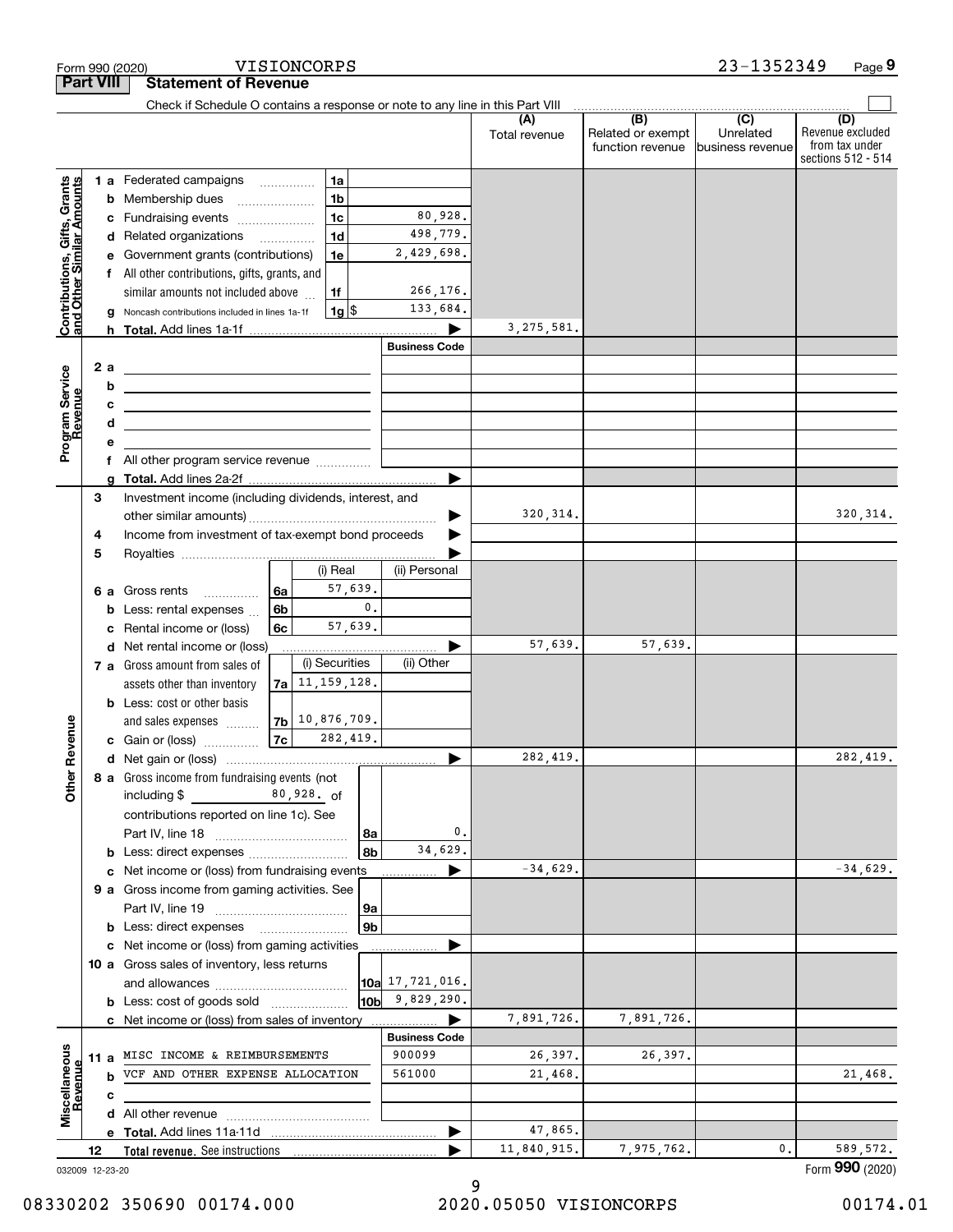**Part IX Statement of Functional Expenses** VISIONCORPS

|                                                                                    | Section 501(c)(3) and 501(c)(4) organizations must complete all columns. All other organizations must complete column (A).                                                                                 |                                           |                                |           |                          |  |  |  |  |
|------------------------------------------------------------------------------------|------------------------------------------------------------------------------------------------------------------------------------------------------------------------------------------------------------|-------------------------------------------|--------------------------------|-----------|--------------------------|--|--|--|--|
| Check if Schedule O contains a response or note to any line in this Part IX<br>(B) |                                                                                                                                                                                                            |                                           |                                |           |                          |  |  |  |  |
|                                                                                    | Do not include amounts reported on lines 6b,<br>7b, 8b, 9b, and 10b of Part VIII.                                                                                                                          | (C)<br>Management and<br>general expenses | (D)<br>Fundraising<br>expenses |           |                          |  |  |  |  |
| 1.                                                                                 | Grants and other assistance to domestic organizations                                                                                                                                                      |                                           |                                |           |                          |  |  |  |  |
|                                                                                    | and domestic governments. See Part IV, line 21                                                                                                                                                             |                                           |                                |           |                          |  |  |  |  |
| $\mathbf{2}$                                                                       | Grants and other assistance to domestic                                                                                                                                                                    |                                           |                                |           |                          |  |  |  |  |
|                                                                                    | individuals. See Part IV, line 22                                                                                                                                                                          |                                           |                                |           |                          |  |  |  |  |
| 3                                                                                  | Grants and other assistance to foreign                                                                                                                                                                     |                                           |                                |           |                          |  |  |  |  |
|                                                                                    | organizations, foreign governments, and foreign                                                                                                                                                            |                                           |                                |           |                          |  |  |  |  |
|                                                                                    | individuals. See Part IV, lines 15 and 16                                                                                                                                                                  |                                           |                                |           |                          |  |  |  |  |
| 4                                                                                  | Benefits paid to or for members                                                                                                                                                                            |                                           |                                |           |                          |  |  |  |  |
| 5                                                                                  | Compensation of current officers, directors,                                                                                                                                                               |                                           |                                |           |                          |  |  |  |  |
|                                                                                    |                                                                                                                                                                                                            | 964,919.                                  | 728,019.                       | 226,300.  | 10,600.                  |  |  |  |  |
| 6                                                                                  | Compensation not included above to disqualified                                                                                                                                                            |                                           |                                |           |                          |  |  |  |  |
|                                                                                    | persons (as defined under section 4958(f)(1)) and                                                                                                                                                          |                                           |                                |           |                          |  |  |  |  |
|                                                                                    | persons described in section 4958(c)(3)(B)<br>1.1.1.1.1.1.1                                                                                                                                                |                                           |                                |           |                          |  |  |  |  |
| 7                                                                                  |                                                                                                                                                                                                            | 5,547,530.                                | 5,451,207.                     | 57,668.   | 38,655.                  |  |  |  |  |
| 8                                                                                  | Pension plan accruals and contributions (include                                                                                                                                                           |                                           |                                |           |                          |  |  |  |  |
|                                                                                    | section 401(k) and 403(b) employer contributions)                                                                                                                                                          | 321,276.                                  | 290,977.                       | 28,284.   | $\frac{2,015.}{4,100.}$  |  |  |  |  |
| 9                                                                                  |                                                                                                                                                                                                            | 744, 761.                                 | 726,021.                       | 14,640.   |                          |  |  |  |  |
| 10                                                                                 |                                                                                                                                                                                                            | 468,514.                                  | 445,520.                       | 19,475.   | 3,519.                   |  |  |  |  |
| 11                                                                                 | Fees for services (nonemployees):                                                                                                                                                                          |                                           |                                |           |                          |  |  |  |  |
| a                                                                                  |                                                                                                                                                                                                            |                                           |                                |           |                          |  |  |  |  |
| b                                                                                  |                                                                                                                                                                                                            | 7,924.                                    |                                | 7,924.    |                          |  |  |  |  |
| c                                                                                  |                                                                                                                                                                                                            |                                           |                                |           |                          |  |  |  |  |
| d                                                                                  |                                                                                                                                                                                                            |                                           |                                |           | 10,986.                  |  |  |  |  |
|                                                                                    | Professional fundraising services. See Part IV, line 17                                                                                                                                                    | 10,986.<br>41,795.                        |                                | 41,795.   |                          |  |  |  |  |
| f                                                                                  |                                                                                                                                                                                                            |                                           |                                |           |                          |  |  |  |  |
| g                                                                                  | Other. (If line 11g amount exceeds 10% of line 25,                                                                                                                                                         | 347,278.                                  | 251,963.                       | 73,597.   |                          |  |  |  |  |
|                                                                                    | column (A) amount, list line 11g expenses on Sch O.)                                                                                                                                                       | 11,468.                                   | 5,096.                         |           | $\frac{21,718.}{6,372.}$ |  |  |  |  |
| 12                                                                                 |                                                                                                                                                                                                            | 260, 482.                                 | 207, 190.                      | 51,120.   | $\overline{2,172.}$      |  |  |  |  |
| 13<br>14                                                                           |                                                                                                                                                                                                            |                                           |                                |           |                          |  |  |  |  |
| 15                                                                                 |                                                                                                                                                                                                            |                                           |                                |           |                          |  |  |  |  |
| 16                                                                                 |                                                                                                                                                                                                            | 530,031.                                  | 508,173.                       | 19,679.   | 2,179.                   |  |  |  |  |
| 17                                                                                 |                                                                                                                                                                                                            | 43,508.                                   | 32,466.                        | 10,787.   | 255.                     |  |  |  |  |
| 18                                                                                 | Payments of travel or entertainment expenses                                                                                                                                                               |                                           |                                |           |                          |  |  |  |  |
|                                                                                    | for any federal, state, or local public officials                                                                                                                                                          |                                           |                                |           |                          |  |  |  |  |
| 19                                                                                 | Conferences, conventions, and meetings                                                                                                                                                                     |                                           |                                |           |                          |  |  |  |  |
| 20                                                                                 | Interest                                                                                                                                                                                                   | 2,788.                                    |                                | 2,788.    |                          |  |  |  |  |
| 21                                                                                 |                                                                                                                                                                                                            |                                           |                                |           |                          |  |  |  |  |
| 22                                                                                 | Depreciation, depletion, and amortization                                                                                                                                                                  | 511,679.                                  | 484,888.                       | 26,719.   | 72.                      |  |  |  |  |
| 23                                                                                 | Insurance                                                                                                                                                                                                  | 103,021.                                  | 89,738.                        | 12,834.   | 449.                     |  |  |  |  |
| 24                                                                                 | Other expenses. Itemize expenses not covered<br>above (List miscellaneous expenses on line 24e. If<br>line 24e amount exceeds 10% of line 25, column (A)<br>amount, list line 24e expenses on Schedule O.) |                                           |                                |           |                          |  |  |  |  |
| a                                                                                  | MISCELLANEOUS AND PUBLI                                                                                                                                                                                    | 83,847.                                   | 35,186.                        | 48,661.   |                          |  |  |  |  |
| b                                                                                  | FUNDRAISING EXPENSES                                                                                                                                                                                       | 22,290.                                   |                                |           | 22, 290.                 |  |  |  |  |
| c                                                                                  |                                                                                                                                                                                                            |                                           |                                |           |                          |  |  |  |  |
| d                                                                                  |                                                                                                                                                                                                            |                                           |                                |           |                          |  |  |  |  |
| е                                                                                  | All other expenses                                                                                                                                                                                         |                                           |                                |           |                          |  |  |  |  |
| 25                                                                                 | Total functional expenses. Add lines 1 through 24e                                                                                                                                                         | 10,024,097.                               | 9,256,444.                     | 642, 271. | 125,382.                 |  |  |  |  |
| 26                                                                                 | Joint costs. Complete this line only if the organization                                                                                                                                                   |                                           |                                |           |                          |  |  |  |  |
|                                                                                    | reported in column (B) joint costs from a combined                                                                                                                                                         |                                           |                                |           |                          |  |  |  |  |
|                                                                                    | educational campaign and fundraising solicitation.                                                                                                                                                         |                                           |                                |           |                          |  |  |  |  |
|                                                                                    | Check here $\blacktriangleright$<br>if following SOP 98-2 (ASC 958-720)                                                                                                                                    |                                           |                                |           |                          |  |  |  |  |

032010 12-23-20

Form (2020) **990**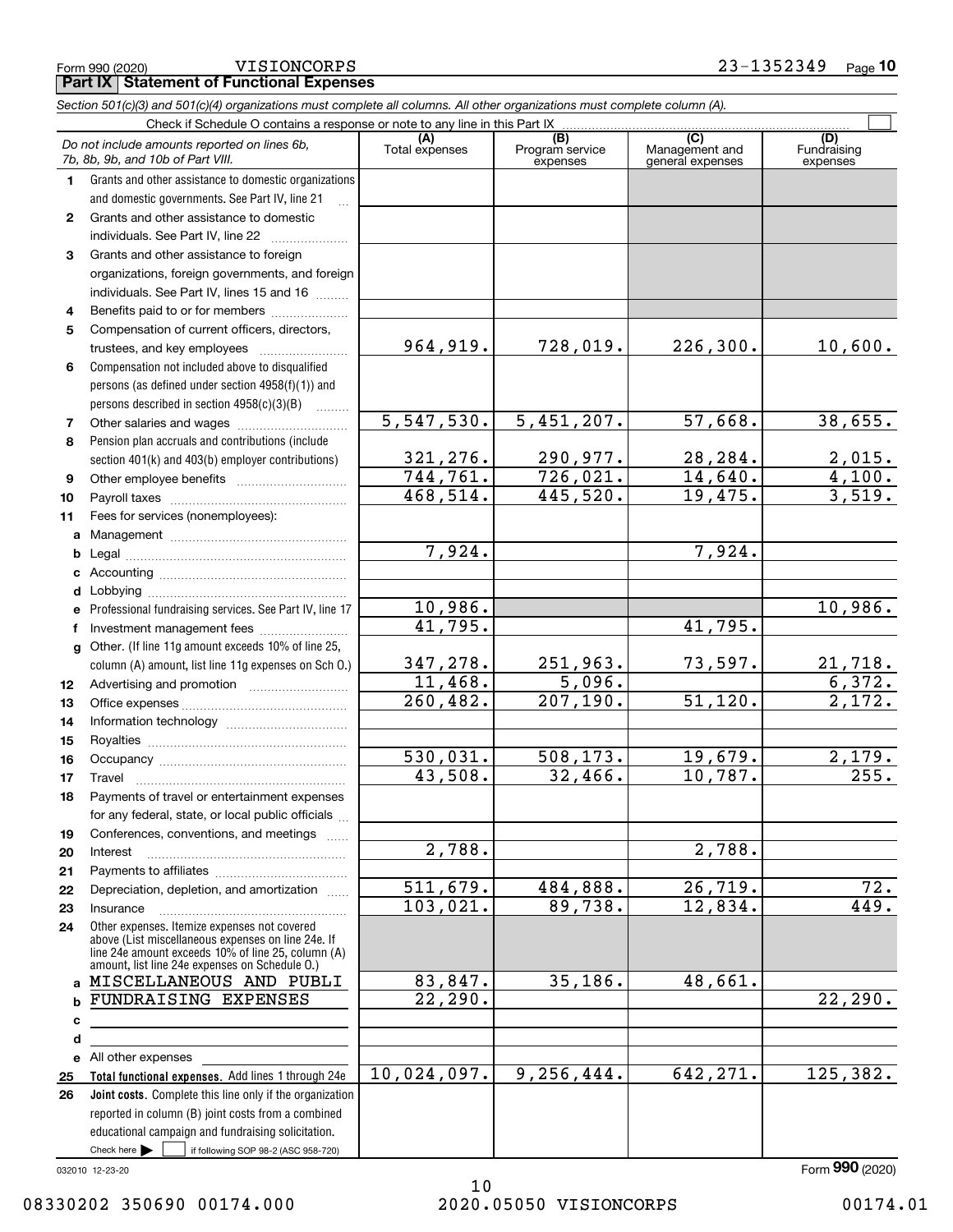|                             |          | Check if Schedule O contains a response or note to any line in this Part X                                      |                             |                               |                           |                                  |
|-----------------------------|----------|-----------------------------------------------------------------------------------------------------------------|-----------------------------|-------------------------------|---------------------------|----------------------------------|
|                             |          |                                                                                                                 |                             | (A)<br>Beginning of year      |                           | (B)<br>End of year               |
|                             | 1        |                                                                                                                 |                             | 4,578.                        | $\mathbf{1}$              | $\overline{27,990}$ .            |
|                             | 2        |                                                                                                                 |                             | 2,464,578.                    | $\overline{\mathbf{2}}$   | 2,657,381.                       |
|                             | з        |                                                                                                                 | $0$ .                       | $\overline{\mathbf{3}}$       | 20,737.                   |                                  |
|                             | 4        |                                                                                                                 | 1,938,051.                  | $\overline{4}$                | 2, 243, 475.              |                                  |
|                             | 5        | Loans and other receivables from any current or former officer, director,                                       |                             |                               |                           |                                  |
|                             |          | trustee, key employee, creator or founder, substantial contributor, or 35%                                      |                             |                               |                           |                                  |
|                             |          | controlled entity or family member of any of these persons                                                      |                             |                               | 5                         |                                  |
|                             | 6        | Loans and other receivables from other disqualified persons (as defined                                         |                             |                               |                           |                                  |
|                             |          | under section $4958(f)(1)$ , and persons described in section $4958(c)(3)(B)$                                   | 1.1.1.1                     |                               | 6                         |                                  |
|                             | 7        |                                                                                                                 |                             |                               | $\overline{\phantom{a}}$  |                                  |
| Assets                      | 8        |                                                                                                                 |                             | <u>1,575,771.</u>             | 8                         | $\frac{3,353,721}{15,150}$       |
|                             | 9        | Prepaid expenses and deferred charges                                                                           |                             | 101, 789.                     | $\mathbf{9}$              |                                  |
|                             |          | 10a Land, buildings, and equipment: cost or other                                                               |                             |                               |                           |                                  |
|                             |          | basis. Complete Part VI of Schedule D  10a   15,809,349.                                                        |                             |                               |                           |                                  |
|                             |          | 10 <sub>b</sub><br><b>b</b> Less: accumulated depreciation<br>$\ldots \ldots \ldots \ldots$                     | 7,991,266.                  | 7,717,183.10c<br>3,236,131.11 |                           | 7,818,083.                       |
|                             | 11       |                                                                                                                 |                             |                               |                           | 18,450,326.<br>542, 191.         |
|                             | 12       |                                                                                                                 | 470,654.                    | 12                            |                           |                                  |
|                             | 13       |                                                                                                                 |                             |                               | 13                        |                                  |
|                             | 14       |                                                                                                                 |                             |                               | 14                        |                                  |
|                             | 15       |                                                                                                                 | 4,074,448.<br>21, 583, 183. | 15                            | 4,539,887.<br>39,668,941. |                                  |
|                             | 16       |                                                                                                                 |                             | 1, 157, 215.                  | 16<br>17                  | 1,757,734.                       |
|                             | 17       |                                                                                                                 |                             | 18                            |                           |                                  |
|                             | 18<br>19 |                                                                                                                 | $0$ .                       | 19                            | 20,410.                   |                                  |
|                             | 20       | Deferred revenue manual contracts and contracts and contracts are contracted and contracts are contracted and c |                             |                               | 20                        |                                  |
|                             | 21       | Escrow or custodial account liability. Complete Part IV of Schedule D                                           |                             |                               | 21                        |                                  |
|                             | 22       | Loans and other payables to any current or former officer, director,                                            |                             |                               |                           |                                  |
|                             |          | trustee, key employee, creator or founder, substantial contributor, or 35%                                      |                             |                               |                           |                                  |
| Liabilities                 |          | controlled entity or family member of any of these persons                                                      |                             |                               | 22                        |                                  |
|                             | 23       | Secured mortgages and notes payable to unrelated third parties                                                  |                             | 1,591,650.                    | 23                        | 237,750.                         |
|                             | 24       | Unsecured notes and loans payable to unrelated third parties                                                    |                             | 0.                            | 24                        | 1,392,601.                       |
|                             | 25       | Other liabilities (including federal income tax, payables to related third                                      |                             |                               |                           |                                  |
|                             |          | parties, and other liabilities not included on lines 17-24). Complete Part X                                    |                             |                               |                           |                                  |
|                             |          | of Schedule D                                                                                                   |                             | $0 \cdot$                     | 25                        | 139,677.                         |
|                             | 26       |                                                                                                                 |                             | 2,748,865.                    | 26                        | 3,548,172.                       |
|                             |          | Organizations that follow FASB ASC 958, check here $\blacktriangleright \boxed{X}$                              |                             |                               |                           |                                  |
|                             |          | and complete lines 27, 28, 32, and 33.                                                                          |                             |                               |                           |                                  |
|                             | 27       | Net assets without donor restrictions                                                                           |                             | 13,863,735.                   | 27                        | $\frac{29,715,904.}{6,404,865.}$ |
|                             | 28       |                                                                                                                 |                             | 4,970,583.                    | 28                        |                                  |
|                             |          | Organizations that do not follow FASB ASC 958, check here $\blacktriangleright$                                 |                             |                               |                           |                                  |
|                             |          | and complete lines 29 through 33.                                                                               |                             |                               |                           |                                  |
| Net Assets or Fund Balances | 29       |                                                                                                                 |                             |                               | 29                        |                                  |
|                             | 30       | Paid-in or capital surplus, or land, building, or equipment fund                                                |                             |                               | 30                        |                                  |
|                             | 31       | Retained earnings, endowment, accumulated income, or other funds                                                |                             |                               | 31                        |                                  |
|                             | 32       |                                                                                                                 |                             | 18,834,318.                   | 32                        | 36, 120, 769.                    |
|                             | 33       |                                                                                                                 |                             | 21, 583, 183.                 | 33                        | 39,668,941.                      |

Form (2020) **990**

08330202 350690 00174.000 2020.05050 VISIONCORPS 00174.01

**Part X Balance Sheet** VISIONCORPS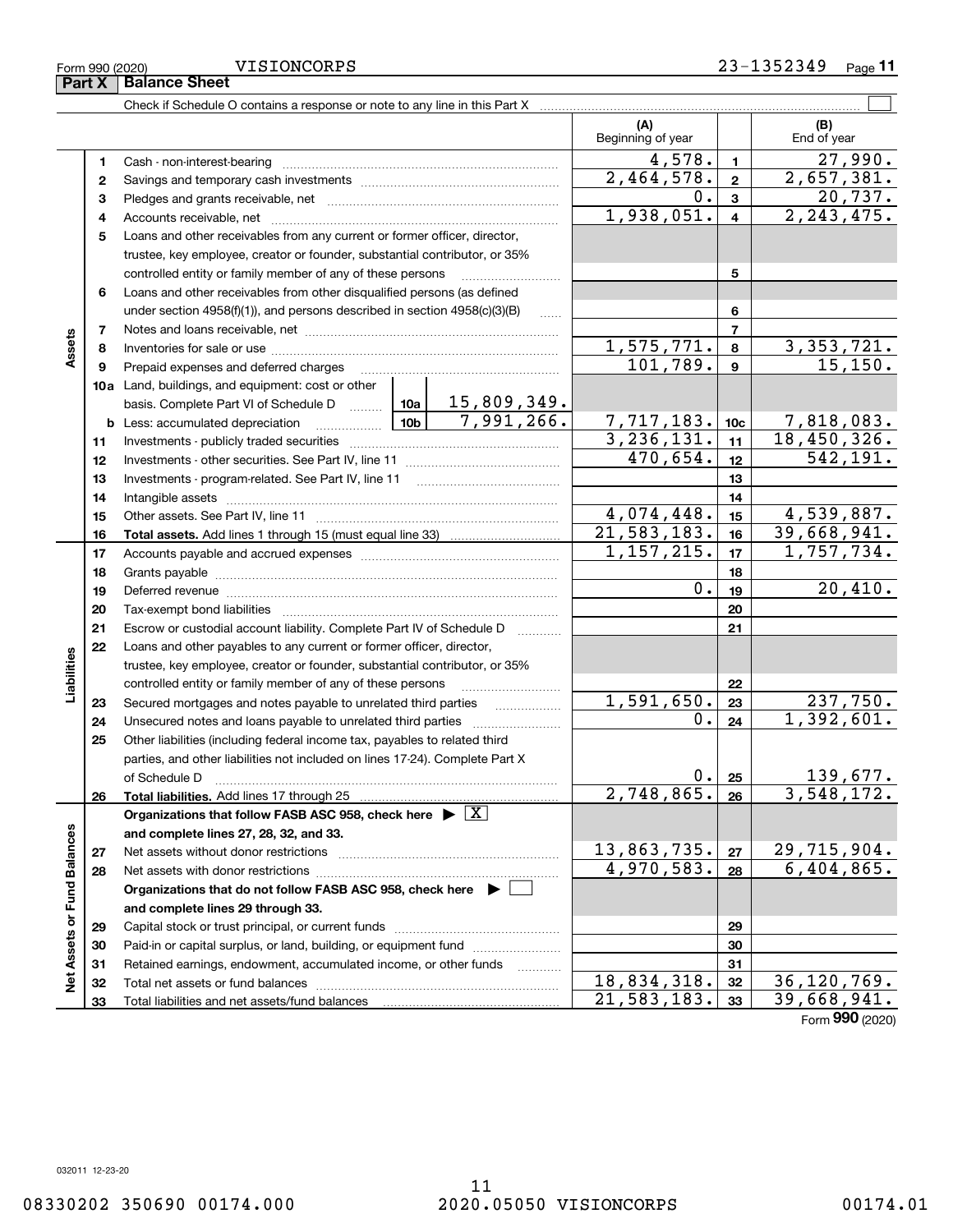|    | VISIONCORPS<br>Form 990 (2020)                                                                                                                                                                                                 |                         | 23-1352349     |     | Page 12        |
|----|--------------------------------------------------------------------------------------------------------------------------------------------------------------------------------------------------------------------------------|-------------------------|----------------|-----|----------------|
|    | <b>Reconciliation of Net Assets</b><br>Part XI                                                                                                                                                                                 |                         |                |     |                |
|    |                                                                                                                                                                                                                                |                         |                |     | $ \mathbf{X} $ |
|    |                                                                                                                                                                                                                                |                         |                |     |                |
| 1  | Total revenue (must equal Part VIII, column (A), line 12)                                                                                                                                                                      | 1.                      | 11,840,915.    |     |                |
| 2  | Total expenses (must equal Part IX, column (A), line 25)                                                                                                                                                                       | $\mathbf{2}$            | 10,024,097.    |     |                |
| з  | Revenue less expenses. Subtract line 2 from line 1                                                                                                                                                                             | $\mathbf{a}$            | 1,816,818.     |     |                |
| 4  |                                                                                                                                                                                                                                | $\overline{\mathbf{4}}$ | 18,834,318.    |     |                |
| 5  | Net unrealized gains (losses) on investments [11] matter contracts and the state of the state of the state of the state of the state of the state of the state of the state of the state of the state of the state of the stat | 5                       | $-195,868.$    |     |                |
| 6  |                                                                                                                                                                                                                                | 6                       |                |     |                |
| 7  |                                                                                                                                                                                                                                | $\overline{7}$          |                |     |                |
| 8  | Prior period adjustments                                                                                                                                                                                                       | 8                       |                |     |                |
| 9  | Other changes in net assets or fund balances (explain on Schedule O)                                                                                                                                                           | 9                       | 15,665,501.    |     |                |
| 10 | Net assets or fund balances at end of year. Combine lines 3 through 9 (must equal Part X, line 32,                                                                                                                             |                         |                |     |                |
|    |                                                                                                                                                                                                                                | 10                      | 36,120,769.    |     |                |
|    | <b>Part XII</b> Financial Statements and Reporting                                                                                                                                                                             |                         |                |     |                |
|    | Check if Schedule O contains a response or note to any line in this Part XII Communication contains a response                                                                                                                 |                         |                |     | x              |
|    |                                                                                                                                                                                                                                |                         |                | Yes | <b>No</b>      |
| 1  | $\boxed{\mathbf{X}}$ Accrual<br>Accounting method used to prepare the Form 990: <u>June</u> Cash<br>Other                                                                                                                      |                         |                |     |                |
|    | If the organization changed its method of accounting from a prior year or checked "Other," explain in Schedule O.                                                                                                              |                         |                |     |                |
|    | 2a Were the organization's financial statements compiled or reviewed by an independent accountant?                                                                                                                             |                         | 2a             |     | х              |
|    | If "Yes," check a box below to indicate whether the financial statements for the year were compiled or reviewed on a                                                                                                           |                         |                |     |                |
|    | separate basis, consolidated basis, or both:                                                                                                                                                                                   |                         |                |     |                |
|    | Separate basis<br>Both consolidated and separate basis<br>Consolidated basis                                                                                                                                                   |                         |                |     |                |
|    | <b>b</b> Were the organization's financial statements audited by an independent accountant?                                                                                                                                    |                         | 2 <sub>b</sub> | X   |                |
|    | If "Yes," check a box below to indicate whether the financial statements for the year were audited on a separate basis,                                                                                                        |                         |                |     |                |
|    | consolidated basis, or both:                                                                                                                                                                                                   |                         |                |     |                |
|    | $ \mathbf{X} $ Separate basis<br><b>Consolidated basis</b><br>Both consolidated and separate basis                                                                                                                             |                         |                |     |                |
|    | c If "Yes" to line 2a or 2b, does the organization have a committee that assumes responsibility for oversight of the audit,                                                                                                    |                         |                |     |                |
|    |                                                                                                                                                                                                                                |                         | 2c             | x   |                |
|    | If the organization changed either its oversight process or selection process during the tax year, explain on Schedule O.                                                                                                      |                         |                |     |                |
|    | 3a As a result of a federal award, was the organization required to undergo an audit or audits as set forth in the Single Audit                                                                                                |                         |                |     |                |
|    |                                                                                                                                                                                                                                |                         | 3a             |     | x              |
|    | b If "Yes," did the organization undergo the required audit or audits? If the organization did not undergo the required audit                                                                                                  |                         |                |     |                |
|    | or audits, explain why on Schedule O and describe any steps taken to undergo such audits [11] contains the school of audits [11] or audits [11] or audits [11] or audits [11] or audits [11] or audits [11] or audits [11] or  |                         | 3 <sub>b</sub> | 000 |                |

Form (2020) **990**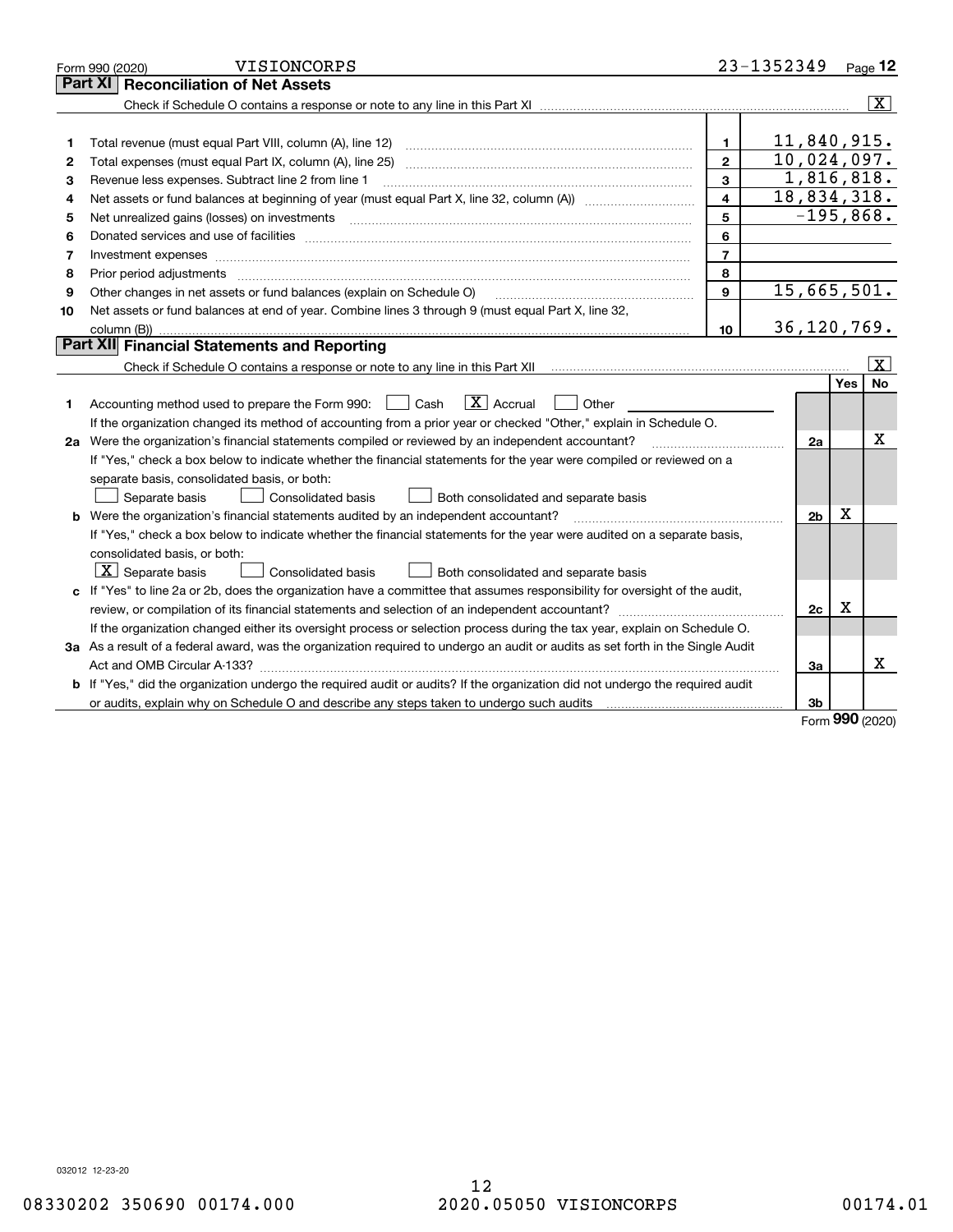**(Form 990 or 990-EZ)**

# **Public Charity Status and Public Support**

**Complete if the organization is a section 501(c)(3) organization or a section 4947(a)(1) nonexempt charitable trust. | Attach to Form 990 or Form 990-EZ.** 

| OMB No. 1545-0047                   |
|-------------------------------------|
| 2020                                |
| <b>Open to Public</b><br>Inspection |

| Attach to Form 990 or Form 990-EZ.<br>Department of the Treasury<br>Internal Revenue Service<br>Go to www.irs.gov/Form990 for instructions and the latest information. |          |                          |                                             |                                                                        | <b>Open to Public</b><br>Inspection                                                                                                          |     |                                                                |                            |  |                                       |
|------------------------------------------------------------------------------------------------------------------------------------------------------------------------|----------|--------------------------|---------------------------------------------|------------------------------------------------------------------------|----------------------------------------------------------------------------------------------------------------------------------------------|-----|----------------------------------------------------------------|----------------------------|--|---------------------------------------|
|                                                                                                                                                                        |          | Name of the organization |                                             |                                                                        |                                                                                                                                              |     |                                                                |                            |  | <b>Employer identification number</b> |
|                                                                                                                                                                        |          |                          |                                             | VISIONCORPS                                                            |                                                                                                                                              |     |                                                                |                            |  | 23-1352349                            |
|                                                                                                                                                                        | Part I   |                          |                                             |                                                                        | Reason for Public Charity Status. (All organizations must complete this part.) See instructions.                                             |     |                                                                |                            |  |                                       |
|                                                                                                                                                                        |          |                          |                                             |                                                                        | The organization is not a private foundation because it is: (For lines 1 through 12, check only one box.)                                    |     |                                                                |                            |  |                                       |
| 1                                                                                                                                                                      |          |                          |                                             |                                                                        | A church, convention of churches, or association of churches described in section $170(b)(1)(A)(i)$ .                                        |     |                                                                |                            |  |                                       |
| 2                                                                                                                                                                      |          |                          |                                             |                                                                        | A school described in section 170(b)(1)(A)(ii). (Attach Schedule E (Form 990 or 990-EZ).)                                                    |     |                                                                |                            |  |                                       |
| з                                                                                                                                                                      |          |                          |                                             |                                                                        | A hospital or a cooperative hospital service organization described in section 170(b)(1)(A)(iii).                                            |     |                                                                |                            |  |                                       |
| 4                                                                                                                                                                      |          |                          |                                             |                                                                        | A medical research organization operated in conjunction with a hospital described in section 170(b)(1)(A)(iii). Enter the hospital's name,   |     |                                                                |                            |  |                                       |
|                                                                                                                                                                        |          | city, and state:         |                                             |                                                                        |                                                                                                                                              |     |                                                                |                            |  |                                       |
| 5                                                                                                                                                                      |          |                          |                                             |                                                                        | An organization operated for the benefit of a college or university owned or operated by a governmental unit described in                    |     |                                                                |                            |  |                                       |
|                                                                                                                                                                        |          |                          |                                             | section 170(b)(1)(A)(iv). (Complete Part II.)                          |                                                                                                                                              |     |                                                                |                            |  |                                       |
| 6                                                                                                                                                                      |          |                          |                                             |                                                                        | A federal, state, or local government or governmental unit described in section 170(b)(1)(A)(v).                                             |     |                                                                |                            |  |                                       |
| 7                                                                                                                                                                      |          |                          |                                             |                                                                        | An organization that normally receives a substantial part of its support from a governmental unit or from the general public described in    |     |                                                                |                            |  |                                       |
|                                                                                                                                                                        |          |                          |                                             | section 170(b)(1)(A)(vi). (Complete Part II.)                          |                                                                                                                                              |     |                                                                |                            |  |                                       |
| 8                                                                                                                                                                      |          |                          |                                             |                                                                        | A community trust described in section 170(b)(1)(A)(vi). (Complete Part II.)                                                                 |     |                                                                |                            |  |                                       |
| 9                                                                                                                                                                      |          |                          |                                             |                                                                        | An agricultural research organization described in section 170(b)(1)(A)(ix) operated in conjunction with a land-grant college                |     |                                                                |                            |  |                                       |
|                                                                                                                                                                        |          |                          |                                             |                                                                        | or university or a non-land-grant college of agriculture (see instructions). Enter the name, city, and state of the college or               |     |                                                                |                            |  |                                       |
|                                                                                                                                                                        |          | university:              |                                             |                                                                        |                                                                                                                                              |     |                                                                |                            |  |                                       |
|                                                                                                                                                                        | 10 $ X $ |                          |                                             |                                                                        | An organization that normally receives (1) more than 33 1/3% of its support from contributions, membership fees, and gross receipts from     |     |                                                                |                            |  |                                       |
|                                                                                                                                                                        |          |                          |                                             |                                                                        | activities related to its exempt functions, subject to certain exceptions; and (2) no more than 33 1/3% of its support from gross investment |     |                                                                |                            |  |                                       |
|                                                                                                                                                                        |          |                          |                                             |                                                                        | income and unrelated business taxable income (less section 511 tax) from businesses acquired by the organization after June 30, 1975.        |     |                                                                |                            |  |                                       |
|                                                                                                                                                                        |          |                          |                                             | See section 509(a)(2). (Complete Part III.)                            |                                                                                                                                              |     |                                                                |                            |  |                                       |
| 11                                                                                                                                                                     |          |                          |                                             |                                                                        | An organization organized and operated exclusively to test for public safety. See section 509(a)(4).                                         |     |                                                                |                            |  |                                       |
| 12                                                                                                                                                                     |          |                          |                                             |                                                                        | An organization organized and operated exclusively for the benefit of, to perform the functions of, or to carry out the purposes of one or   |     |                                                                |                            |  |                                       |
|                                                                                                                                                                        |          |                          |                                             |                                                                        | more publicly supported organizations described in section 509(a)(1) or section 509(a)(2). See section 509(a)(3). Check the box in           |     |                                                                |                            |  |                                       |
|                                                                                                                                                                        |          |                          |                                             |                                                                        | lines 12a through 12d that describes the type of supporting organization and complete lines 12e, 12f, and 12g.                               |     |                                                                |                            |  |                                       |
| а                                                                                                                                                                      |          |                          |                                             |                                                                        | Type I. A supporting organization operated, supervised, or controlled by its supported organization(s), typically by giving                  |     |                                                                |                            |  |                                       |
|                                                                                                                                                                        |          |                          |                                             |                                                                        | the supported organization(s) the power to regularly appoint or elect a majority of the directors or trustees of the supporting              |     |                                                                |                            |  |                                       |
|                                                                                                                                                                        |          |                          |                                             | organization. You must complete Part IV, Sections A and B.             |                                                                                                                                              |     |                                                                |                            |  |                                       |
| b                                                                                                                                                                      |          |                          |                                             |                                                                        | Type II. A supporting organization supervised or controlled in connection with its supported organization(s), by having                      |     |                                                                |                            |  |                                       |
|                                                                                                                                                                        |          |                          |                                             |                                                                        | control or management of the supporting organization vested in the same persons that control or manage the supported                         |     |                                                                |                            |  |                                       |
|                                                                                                                                                                        |          |                          |                                             |                                                                        | organization(s). You must complete Part IV, Sections A and C.                                                                                |     |                                                                |                            |  |                                       |
| с                                                                                                                                                                      |          |                          |                                             |                                                                        | Type III functionally integrated. A supporting organization operated in connection with, and functionally integrated with,                   |     |                                                                |                            |  |                                       |
|                                                                                                                                                                        |          |                          |                                             |                                                                        | its supported organization(s) (see instructions). You must complete Part IV, Sections A, D, and E.                                           |     |                                                                |                            |  |                                       |
| d                                                                                                                                                                      |          |                          |                                             |                                                                        | Type III non-functionally integrated. A supporting organization operated in connection with its supported organization(s)                    |     |                                                                |                            |  |                                       |
|                                                                                                                                                                        |          |                          |                                             |                                                                        | that is not functionally integrated. The organization generally must satisfy a distribution requirement and an attentiveness                 |     |                                                                |                            |  |                                       |
|                                                                                                                                                                        |          |                          |                                             |                                                                        | requirement (see instructions). You must complete Part IV, Sections A and D, and Part V.                                                     |     |                                                                |                            |  |                                       |
| е                                                                                                                                                                      |          |                          |                                             |                                                                        | Check this box if the organization received a written determination from the IRS that it is a Type I, Type II, Type III                      |     |                                                                |                            |  |                                       |
|                                                                                                                                                                        |          |                          |                                             |                                                                        | functionally integrated, or Type III non-functionally integrated supporting organization.                                                    |     |                                                                |                            |  |                                       |
| Ť.                                                                                                                                                                     |          |                          | Enter the number of supported organizations | Provide the following information about the supported organization(s). |                                                                                                                                              |     |                                                                |                            |  |                                       |
|                                                                                                                                                                        |          | (i) Name of supported    |                                             | (ii) EIN                                                               | (iii) Type of organization                                                                                                                   |     | (iv) Is the organization listed<br>in your governing document? | (v) Amount of monetary     |  | (vi) Amount of other                  |
|                                                                                                                                                                        |          | organization             |                                             |                                                                        | (described on lines 1-10<br>above (see instructions))                                                                                        | Yes | No                                                             | support (see instructions) |  | support (see instructions)            |
|                                                                                                                                                                        |          |                          |                                             |                                                                        |                                                                                                                                              |     |                                                                |                            |  |                                       |
|                                                                                                                                                                        |          |                          |                                             |                                                                        |                                                                                                                                              |     |                                                                |                            |  |                                       |
|                                                                                                                                                                        |          |                          |                                             |                                                                        |                                                                                                                                              |     |                                                                |                            |  |                                       |
|                                                                                                                                                                        |          |                          |                                             |                                                                        |                                                                                                                                              |     |                                                                |                            |  |                                       |
|                                                                                                                                                                        |          |                          |                                             |                                                                        |                                                                                                                                              |     |                                                                |                            |  |                                       |
|                                                                                                                                                                        |          |                          |                                             |                                                                        |                                                                                                                                              |     |                                                                |                            |  |                                       |
|                                                                                                                                                                        |          |                          |                                             |                                                                        |                                                                                                                                              |     |                                                                |                            |  |                                       |
|                                                                                                                                                                        |          |                          |                                             |                                                                        |                                                                                                                                              |     |                                                                |                            |  |                                       |
|                                                                                                                                                                        |          |                          |                                             |                                                                        |                                                                                                                                              |     |                                                                |                            |  |                                       |
|                                                                                                                                                                        |          |                          |                                             |                                                                        |                                                                                                                                              |     |                                                                |                            |  |                                       |

**Total**

LHA For Paperwork Reduction Act Notice, see the Instructions for Form 990 or 990-EZ. <sub>032021</sub> o1-25-21 Schedule A (Form 990 or 990-EZ) 2020 13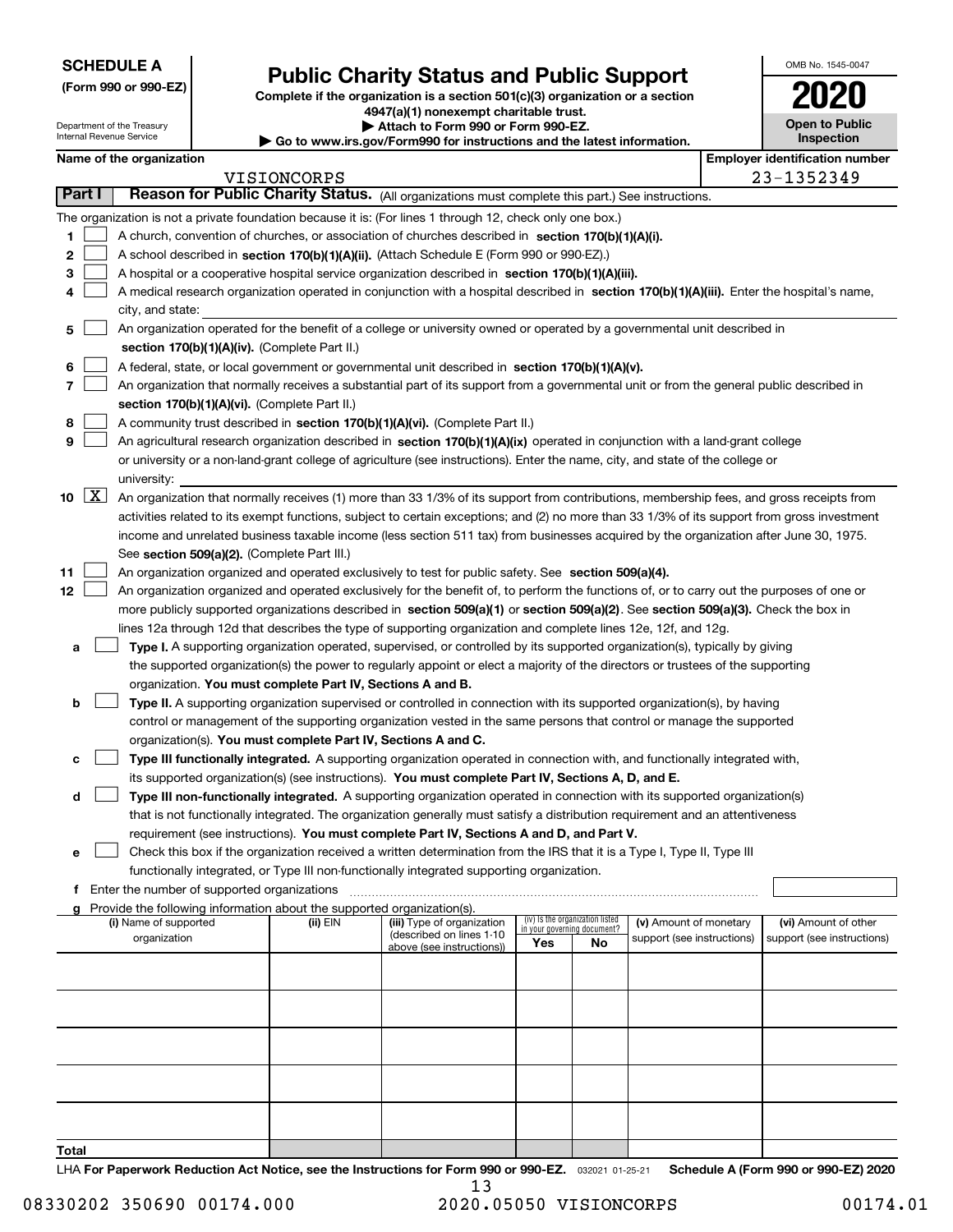#### Schedule A (Form 990 or 990-EZ) 2020 Page VISIONCORPS 23-1352349

(Complete only if you checked the box on line 5, 7, or 8 of Part I or if the organization failed to qualify under Part III. If the organization fails to qualify under the tests listed below, please complete Part III.) **Part II Support Schedule for Organizations Described in Sections 170(b)(1)(A)(iv) and 170(b)(1)(A)(vi)**

|    | <b>Section A. Public Support</b>                                                                                                               |          |          |            |            |                                             |           |
|----|------------------------------------------------------------------------------------------------------------------------------------------------|----------|----------|------------|------------|---------------------------------------------|-----------|
|    | Calendar year (or fiscal year beginning in) $\blacktriangleright$                                                                              | (a) 2016 | (b) 2017 | $(c)$ 2018 | $(d)$ 2019 | (e) 2020                                    | (f) Total |
|    | <b>1</b> Gifts, grants, contributions, and                                                                                                     |          |          |            |            |                                             |           |
|    | membership fees received. (Do not                                                                                                              |          |          |            |            |                                             |           |
|    | include any "unusual grants.")                                                                                                                 |          |          |            |            |                                             |           |
|    | <b>2</b> Tax revenues levied for the organ-                                                                                                    |          |          |            |            |                                             |           |
|    | ization's benefit and either paid to                                                                                                           |          |          |            |            |                                             |           |
|    | or expended on its behalf                                                                                                                      |          |          |            |            |                                             |           |
|    | 3 The value of services or facilities                                                                                                          |          |          |            |            |                                             |           |
|    | furnished by a governmental unit to                                                                                                            |          |          |            |            |                                             |           |
|    | the organization without charge                                                                                                                |          |          |            |            |                                             |           |
|    | 4 Total. Add lines 1 through 3                                                                                                                 |          |          |            |            |                                             |           |
| 5. | The portion of total contributions                                                                                                             |          |          |            |            |                                             |           |
|    | by each person (other than a                                                                                                                   |          |          |            |            |                                             |           |
|    | governmental unit or publicly                                                                                                                  |          |          |            |            |                                             |           |
|    | supported organization) included                                                                                                               |          |          |            |            |                                             |           |
|    | on line 1 that exceeds 2% of the                                                                                                               |          |          |            |            |                                             |           |
|    | amount shown on line 11,                                                                                                                       |          |          |            |            |                                             |           |
|    | column (f)                                                                                                                                     |          |          |            |            |                                             |           |
|    | 6 Public support. Subtract line 5 from line 4.                                                                                                 |          |          |            |            |                                             |           |
|    | <b>Section B. Total Support</b>                                                                                                                |          |          |            |            |                                             |           |
|    | Calendar year (or fiscal year beginning in)                                                                                                    | (a) 2016 | (b) 2017 | $(c)$ 2018 | $(d)$ 2019 | (e) 2020                                    | (f) Total |
|    | 7 Amounts from line 4                                                                                                                          |          |          |            |            |                                             |           |
|    | 8 Gross income from interest,                                                                                                                  |          |          |            |            |                                             |           |
|    | dividends, payments received on                                                                                                                |          |          |            |            |                                             |           |
|    | securities loans, rents, royalties,                                                                                                            |          |          |            |            |                                             |           |
|    | and income from similar sources                                                                                                                |          |          |            |            |                                             |           |
| 9. | Net income from unrelated business                                                                                                             |          |          |            |            |                                             |           |
|    | activities, whether or not the                                                                                                                 |          |          |            |            |                                             |           |
|    | business is regularly carried on                                                                                                               |          |          |            |            |                                             |           |
|    | <b>10</b> Other income. Do not include gain                                                                                                    |          |          |            |            |                                             |           |
|    | or loss from the sale of capital                                                                                                               |          |          |            |            |                                             |           |
|    | assets (Explain in Part VI.)                                                                                                                   |          |          |            |            |                                             |           |
|    | <b>11 Total support.</b> Add lines 7 through 10                                                                                                |          |          |            |            |                                             |           |
|    | <b>12</b> Gross receipts from related activities, etc. (see instructions)                                                                      |          |          |            |            | 12                                          |           |
|    | 13 First 5 years. If the Form 990 is for the organization's first, second, third, fourth, or fifth tax year as a section 501(c)(3)             |          |          |            |            |                                             |           |
|    | organization, check this box and <b>stop here</b> www.communication.communication.communication.communication.communic                         |          |          |            |            |                                             |           |
|    | <b>Section C. Computation of Public Support Percentage</b>                                                                                     |          |          |            |            |                                             |           |
|    |                                                                                                                                                |          |          |            |            | 14                                          | %         |
|    |                                                                                                                                                |          |          |            |            | 15                                          | $\%$      |
|    | 16a 33 1/3% support test - 2020. If the organization did not check the box on line 13, and line 14 is 33 1/3% or more, check this box and      |          |          |            |            |                                             |           |
|    | stop here. The organization qualifies as a publicly supported organization                                                                     |          |          |            |            |                                             |           |
|    | b 33 1/3% support test - 2019. If the organization did not check a box on line 13 or 16a, and line 15 is 33 1/3% or more, check this box       |          |          |            |            |                                             |           |
|    | and stop here. The organization qualifies as a publicly supported organization                                                                 |          |          |            |            |                                             |           |
|    | 17a 10% -facts-and-circumstances test - 2020. If the organization did not check a box on line 13, 16a, or 16b, and line 14 is 10% or more,     |          |          |            |            |                                             |           |
|    | and if the organization meets the facts-and-circumstances test, check this box and stop here. Explain in Part VI how the organization          |          |          |            |            |                                             |           |
|    | meets the facts-and-circumstances test. The organization qualifies as a publicly supported organization                                        |          |          |            |            |                                             |           |
|    | <b>b 10% -facts-and-circumstances test - 2019.</b> If the organization did not check a box on line 13, 16a, 16b, or 17a, and line 15 is 10% or |          |          |            |            |                                             |           |
|    | more, and if the organization meets the facts-and-circumstances test, check this box and stop here. Explain in Part VI how the                 |          |          |            |            |                                             |           |
|    | organization meets the facts-and-circumstances test. The organization qualifies as a publicly supported organization                           |          |          |            |            |                                             |           |
|    | 18 Private foundation. If the organization did not check a box on line 13, 16a, 16b, 17a, or 17b, check this box and see instructions          |          |          |            |            | <b>Cabadula A (Faum 000 av 000 EZ) 0000</b> |           |

**Schedule A (Form 990 or 990-EZ) 2020**

032022 01-25-21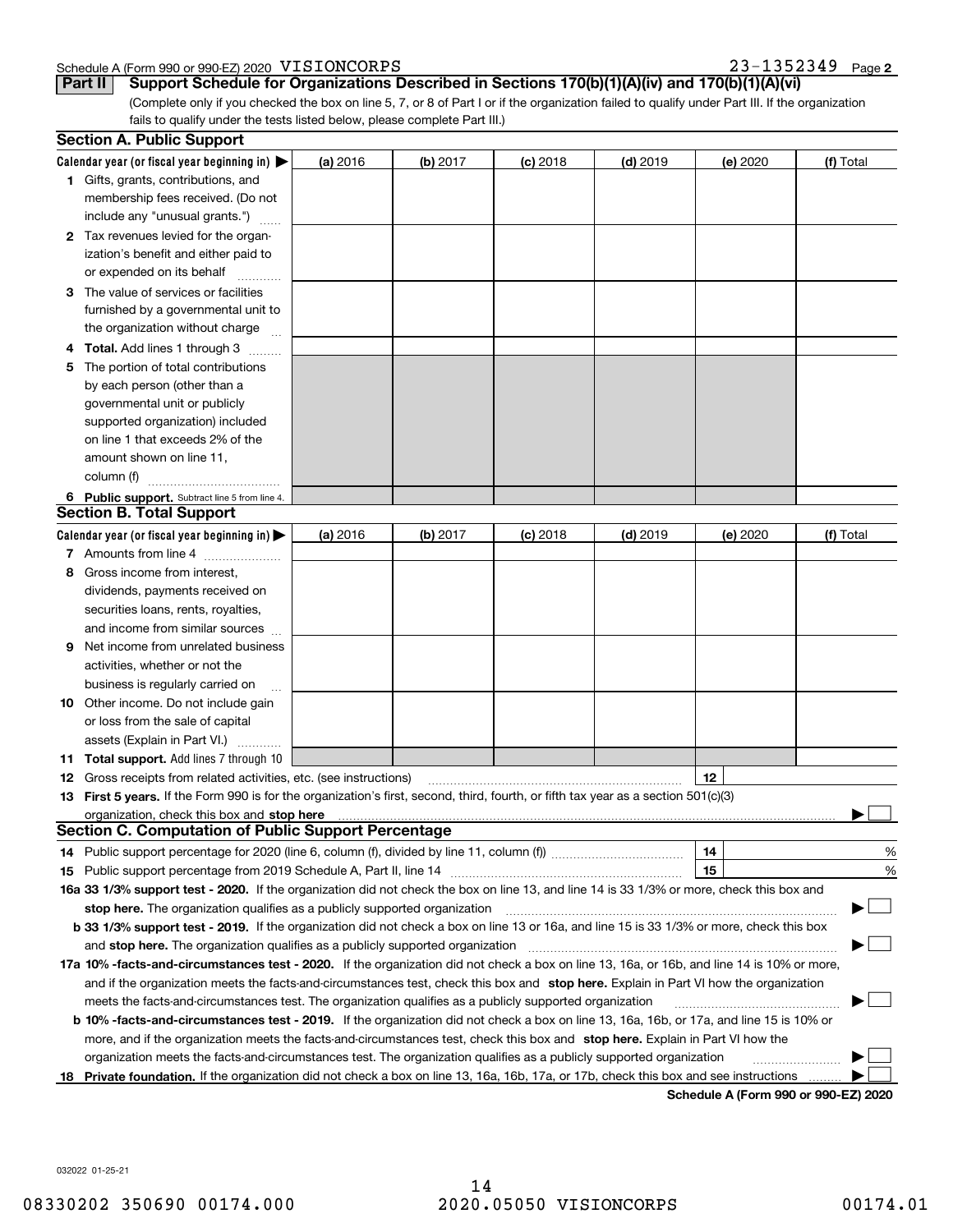#### Schedule A (Form 990 or 990-EZ) 2020 Page VISIONCORPS 23-1352349

#### **Part III Support Schedule for Organizations Described in Section 509(a)(2)**

(Complete only if you checked the box on line 10 of Part I or if the organization failed to qualify under Part II. If the organization fails to qualify under the tests listed below, please complete Part II.)

|    | <b>Section A. Public Support</b>                                                                                                                                                         |                                                        |           |            |                                               |          |                                      |
|----|------------------------------------------------------------------------------------------------------------------------------------------------------------------------------------------|--------------------------------------------------------|-----------|------------|-----------------------------------------------|----------|--------------------------------------|
|    | Calendar year (or fiscal year beginning in)                                                                                                                                              | (a) 2016                                               | (b) 2017  | $(c)$ 2018 | $(d)$ 2019                                    | (e) 2020 | (f) Total                            |
|    | 1 Gifts, grants, contributions, and                                                                                                                                                      |                                                        |           |            |                                               |          |                                      |
|    | membership fees received. (Do not                                                                                                                                                        |                                                        |           |            |                                               |          |                                      |
|    | include any "unusual grants.")                                                                                                                                                           | 1152248.                                               | 1964827.  | 1228794.   | 893,406.                                      | 3275581. | 8514856.                             |
|    | 2 Gross receipts from admissions.<br>merchandise sold or services per-<br>formed, or facilities furnished in<br>any activity that is related to the<br>organization's tax-exempt purpose | 15855545.17315036.17017207.22684843.17805052.90677683. |           |            |                                               |          |                                      |
|    | 3 Gross receipts from activities that<br>are not an unrelated trade or bus-<br>iness under section 513                                                                                   |                                                        |           |            |                                               |          |                                      |
|    | 4 Tax revenues levied for the organ-<br>ization's benefit and either paid to<br>or expended on its behalf                                                                                |                                                        |           |            |                                               |          |                                      |
|    | 5 The value of services or facilities<br>furnished by a governmental unit to<br>the organization without charge                                                                          |                                                        |           |            |                                               |          |                                      |
|    | 6 Total. Add lines 1 through 5                                                                                                                                                           | 17007793.19279863.18246001.23578249.21080633.99192539. |           |            |                                               |          |                                      |
|    | 7a Amounts included on lines 1, 2, and<br>3 received from disqualified persons                                                                                                           | 501,888.                                               |           |            | $544, 576.$ 556, 013. 653, 031.               | 498,779. | 2754287.                             |
|    | <b>b</b> Amounts included on lines 2 and 3 received<br>from other than disqualified persons that<br>exceed the greater of \$5,000 or 1% of the<br>amount on line 13 for the year         |                                                        |           |            |                                               |          | 0.                                   |
|    | c Add lines 7a and 7b                                                                                                                                                                    | 501,888.                                               | 544, 576. |            | $556,013.$ 653,031.                           | 498,779. | 2754287.                             |
|    | 8 Public support. (Subtract line 7c from line 6.)                                                                                                                                        |                                                        |           |            |                                               |          | 96438252.                            |
|    | Section B. Total Support                                                                                                                                                                 |                                                        |           |            |                                               |          |                                      |
|    | Calendar year (or fiscal year beginning in)                                                                                                                                              | (a) 2016                                               | (b) 2017  | $(c)$ 2018 | $(d)$ 2019                                    | (e) 2020 | (f) Total                            |
|    | <b>9</b> Amounts from line 6                                                                                                                                                             | 17007793.19279863.18246001.23578249.21080633.99192539. |           |            |                                               |          |                                      |
|    | 10a Gross income from interest,<br>dividends, payments received on<br>securities loans, rents, royalties,<br>and income from similar sources                                             |                                                        |           |            | 198, 232.   263, 241.   417, 441.   271, 879. | 320,332. | 1471125.                             |
|    | <b>b</b> Unrelated business taxable income                                                                                                                                               |                                                        |           |            |                                               |          |                                      |
|    | (less section 511 taxes) from businesses<br>acquired after June 30, 1975                                                                                                                 |                                                        |           |            |                                               |          |                                      |
|    | c Add lines 10a and 10b                                                                                                                                                                  | 198,232.                                               | 263, 241. | 417,441.   | $\boxed{271,879}.$                            | 320,332. | 1471125.                             |
|    | <b>11</b> Net income from unrelated business<br>activities not included in line 10b,<br>whether or not the business is<br>regularly carried on                                           |                                                        |           |            |                                               |          |                                      |
|    | <b>12</b> Other income. Do not include gain<br>or loss from the sale of capital<br>assets (Explain in Part VI.)                                                                          |                                                        |           |            |                                               |          |                                      |
|    | 13 Total support. (Add lines 9, 10c, 11, and 12.) [17206025. [19543104. 18663442. 23850128. 21400965. 100663664                                                                          |                                                        |           |            |                                               |          |                                      |
|    | 14 First 5 years. If the Form 990 is for the organization's first, second, third, fourth, or fifth tax year as a section 501(c)(3) organization,                                         |                                                        |           |            |                                               |          |                                      |
|    | check this box and stop here www.altamana.com/management/community/community/community/community/community/comm                                                                          |                                                        |           |            |                                               |          |                                      |
|    | <b>Section C. Computation of Public Support Percentage</b>                                                                                                                               |                                                        |           |            |                                               |          |                                      |
|    | 15 Public support percentage for 2020 (line 8, column (f), divided by line 13, column (f))                                                                                               |                                                        |           |            | <u> 1986 - Jan Start Barbar, mars ar st</u>   | 15       | 95.80<br>%                           |
|    | 16 Public support percentage from 2019 Schedule A, Part III, line 15                                                                                                                     |                                                        |           |            |                                               | 16       | 96.13<br>%                           |
|    | <b>Section D. Computation of Investment Income Percentage</b>                                                                                                                            |                                                        |           |            |                                               |          |                                      |
|    | 17 Investment income percentage for 2020 (line 10c, column (f), divided by line 13, column (f))                                                                                          |                                                        |           |            |                                               | 17       | 1.46<br>$\%$                         |
|    | 18 Investment income percentage from 2019 Schedule A, Part III, line 17                                                                                                                  |                                                        |           |            |                                               | 18       | 1.30<br>$\%$                         |
|    | 19a 33 1/3% support tests - 2020. If the organization did not check the box on line 14, and line 15 is more than 33 1/3%, and line 17 is not                                             |                                                        |           |            |                                               |          |                                      |
|    | more than 33 1/3%, check this box and stop here. The organization qualifies as a publicly supported organization                                                                         |                                                        |           |            |                                               |          | $\blacktriangleright$ $\vert$ X      |
|    | <b>b 33 1/3% support tests - 2019.</b> If the organization did not check a box on line 14 or line 19a, and line 16 is more than 33 1/3%, and                                             |                                                        |           |            |                                               |          |                                      |
|    | line 18 is not more than 33 1/3%, check this box and stop here. The organization qualifies as a publicly supported organization <i>machi</i> on                                          |                                                        |           |            |                                               |          |                                      |
| 20 | Private foundation. If the organization did not check a box on line 14, 19a, or 19b, check this box and see instructions                                                                 |                                                        |           |            |                                               |          |                                      |
|    | 032023 01-25-21                                                                                                                                                                          |                                                        |           |            |                                               |          | Schedule A (Form 990 or 990-EZ) 2020 |

<sup>15</sup> 08330202 350690 00174.000 2020.05050 VISIONCORPS 00174.01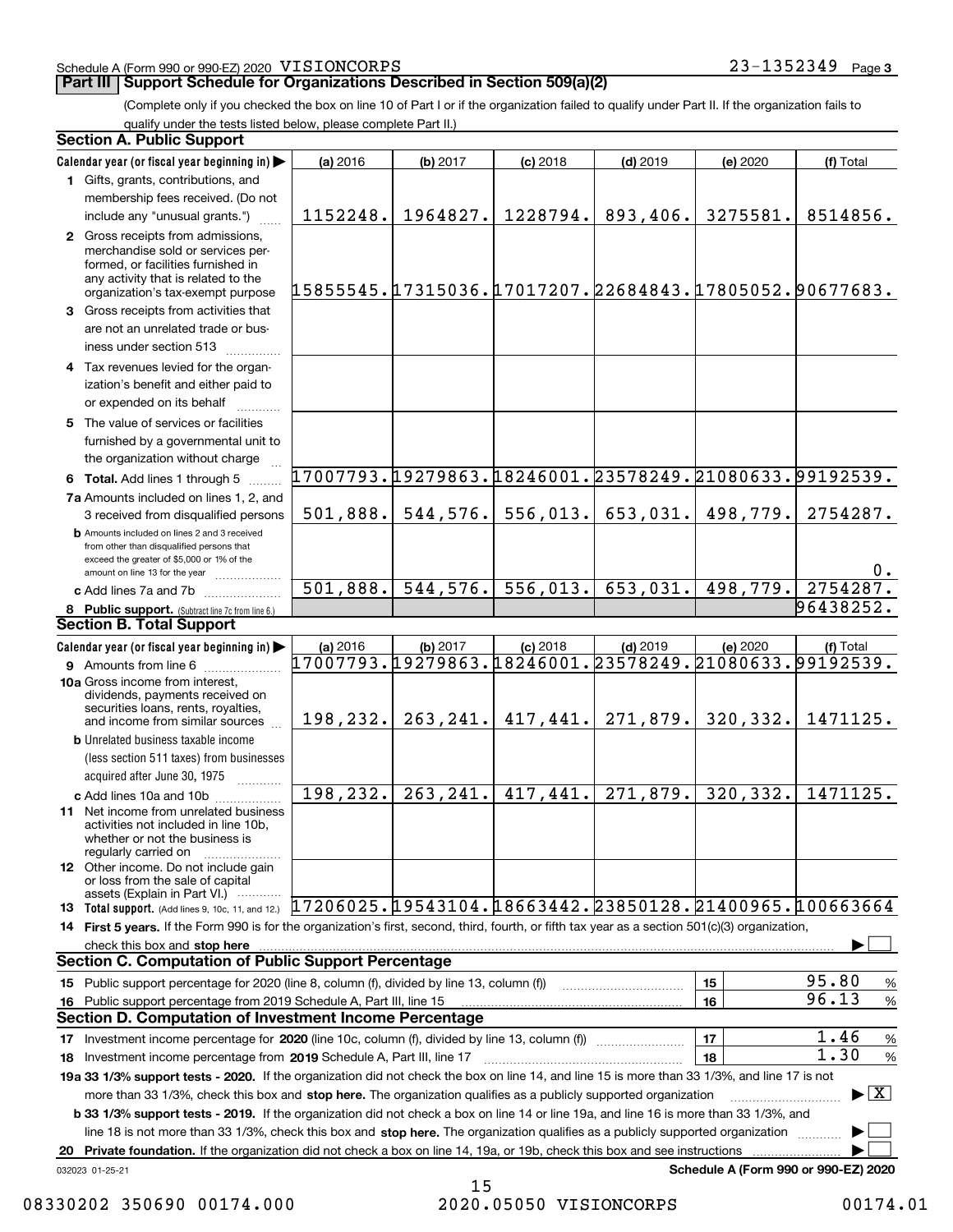**1**

**2**

**3a**

**3b**

**3c**

**4a**

**4b**

**4c**

**5a**

**5b5c**

**6**

**7**

**8**

**9a**

**9b**

**9c**

**10a**

**YesNo**

## **Part IV Supporting Organizations**

(Complete only if you checked a box in line 12 on Part I. If you checked box 12a, Part I, complete Sections A and B. If you checked box 12b, Part I, complete Sections A and C. If you checked box 12c, Part I, complete Sections A, D, and E. If you checked box 12d, Part I, complete Sections A and D, and complete Part V.)

#### **Section A. All Supporting Organizations**

- **1** Are all of the organization's supported organizations listed by name in the organization's governing documents? If "No," describe in **Part VI** how the supported organizations are designated. If designated by *class or purpose, describe the designation. If historic and continuing relationship, explain.*
- **2** Did the organization have any supported organization that does not have an IRS determination of status under section 509(a)(1) or (2)? If "Yes," explain in Part VI how the organization determined that the supported *organization was described in section 509(a)(1) or (2).*
- **3a** Did the organization have a supported organization described in section 501(c)(4), (5), or (6)? If "Yes," answer *lines 3b and 3c below.*
- **b** Did the organization confirm that each supported organization qualified under section 501(c)(4), (5), or (6) and satisfied the public support tests under section 509(a)(2)? If "Yes," describe in **Part VI** when and how the *organization made the determination.*
- **c**Did the organization ensure that all support to such organizations was used exclusively for section 170(c)(2)(B) purposes? If "Yes," explain in **Part VI** what controls the organization put in place to ensure such use.
- **4a***If* Was any supported organization not organized in the United States ("foreign supported organization")? *"Yes," and if you checked box 12a or 12b in Part I, answer lines 4b and 4c below.*
- **b** Did the organization have ultimate control and discretion in deciding whether to make grants to the foreign supported organization? If "Yes," describe in **Part VI** how the organization had such control and discretion *despite being controlled or supervised by or in connection with its supported organizations.*
- **c** Did the organization support any foreign supported organization that does not have an IRS determination under sections 501(c)(3) and 509(a)(1) or (2)? If "Yes," explain in **Part VI** what controls the organization used *to ensure that all support to the foreign supported organization was used exclusively for section 170(c)(2)(B) purposes.*
- **5a** Did the organization add, substitute, or remove any supported organizations during the tax year? If "Yes," answer lines 5b and 5c below (if applicable). Also, provide detail in **Part VI,** including (i) the names and EIN *numbers of the supported organizations added, substituted, or removed; (ii) the reasons for each such action; (iii) the authority under the organization's organizing document authorizing such action; and (iv) how the action was accomplished (such as by amendment to the organizing document).*
- **b** Type I or Type II only. Was any added or substituted supported organization part of a class already designated in the organization's organizing document?
- **cSubstitutions only.**  Was the substitution the result of an event beyond the organization's control?
- **6** Did the organization provide support (whether in the form of grants or the provision of services or facilities) to **Part VI.** *If "Yes," provide detail in* support or benefit one or more of the filing organization's supported organizations? anyone other than (i) its supported organizations, (ii) individuals that are part of the charitable class benefited by one or more of its supported organizations, or (iii) other supporting organizations that also
- **7**Did the organization provide a grant, loan, compensation, or other similar payment to a substantial contributor *If "Yes," complete Part I of Schedule L (Form 990 or 990-EZ).* regard to a substantial contributor? (as defined in section 4958(c)(3)(C)), a family member of a substantial contributor, or a 35% controlled entity with
- **8** Did the organization make a loan to a disqualified person (as defined in section 4958) not described in line 7? *If "Yes," complete Part I of Schedule L (Form 990 or 990-EZ).*
- **9a** Was the organization controlled directly or indirectly at any time during the tax year by one or more in section 509(a)(1) or (2))? If "Yes," *provide detail in* <code>Part VI.</code> disqualified persons, as defined in section 4946 (other than foundation managers and organizations described
- **b** Did one or more disqualified persons (as defined in line 9a) hold a controlling interest in any entity in which the supporting organization had an interest? If "Yes," provide detail in P**art VI**.
- **c**Did a disqualified person (as defined in line 9a) have an ownership interest in, or derive any personal benefit from, assets in which the supporting organization also had an interest? If "Yes," provide detail in P**art VI.**
- **10a** Was the organization subject to the excess business holdings rules of section 4943 because of section supporting organizations)? If "Yes," answer line 10b below. 4943(f) (regarding certain Type II supporting organizations, and all Type III non-functionally integrated
- **b** Did the organization have any excess business holdings in the tax year? (Use Schedule C, Form 4720, to *determine whether the organization had excess business holdings.)*

032024 01-25-21

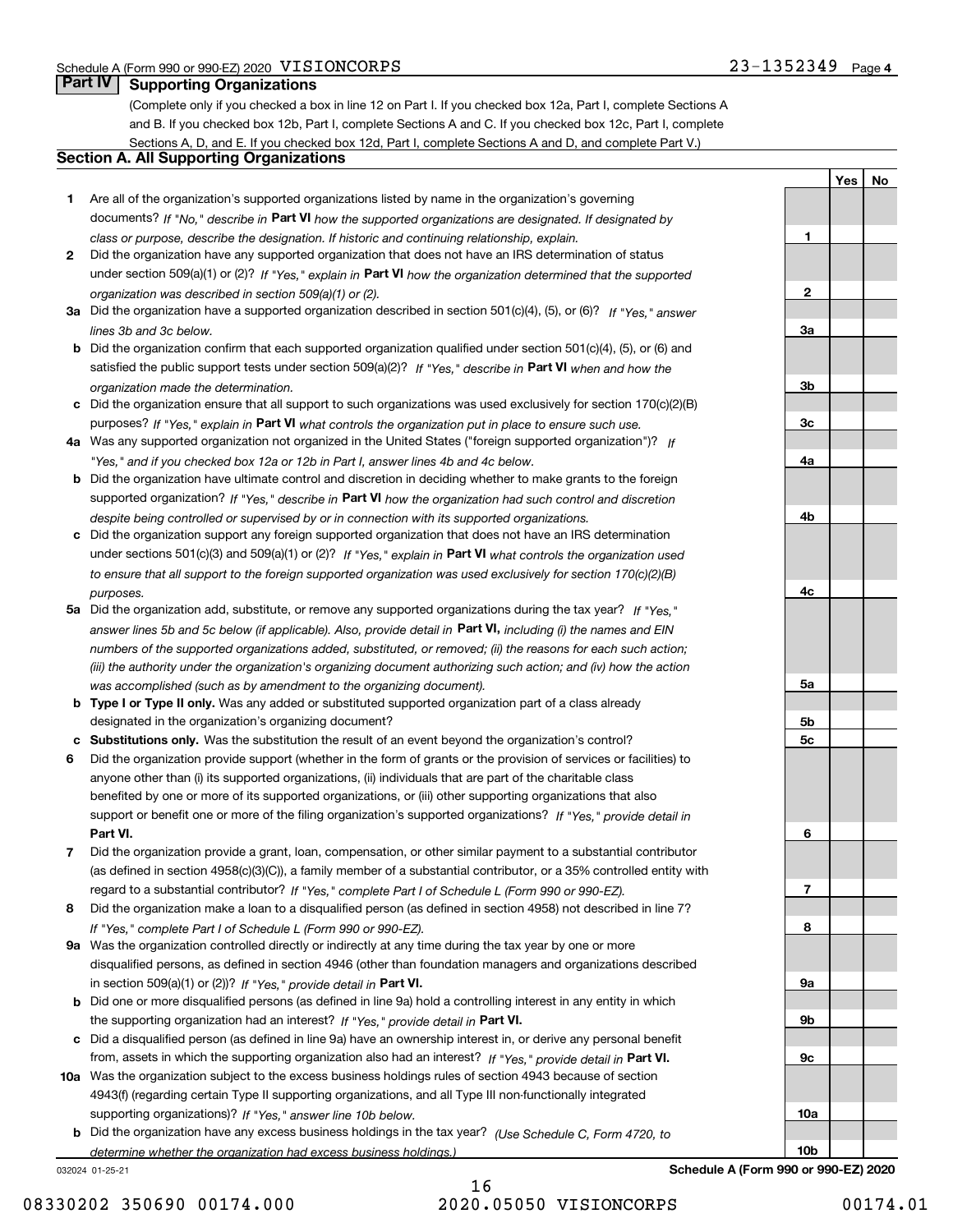|              | <b>Supporting Organizations (continued)</b><br>Part IV                                                                                                                                                                                                      |                 |     |    |
|--------------|-------------------------------------------------------------------------------------------------------------------------------------------------------------------------------------------------------------------------------------------------------------|-----------------|-----|----|
|              |                                                                                                                                                                                                                                                             |                 | Yes | No |
| 11           | Has the organization accepted a gift or contribution from any of the following persons?                                                                                                                                                                     |                 |     |    |
|              | a A person who directly or indirectly controls, either alone or together with persons described in lines 11b and                                                                                                                                            |                 |     |    |
|              | 11c below, the governing body of a supported organization?                                                                                                                                                                                                  | 11a             |     |    |
|              | <b>b</b> A family member of a person described in line 11a above?                                                                                                                                                                                           | 11 <sub>b</sub> |     |    |
|              | c A 35% controlled entity of a person described in line 11a or 11b above? If "Yes" to line 11a, 11b, or 11c, provide                                                                                                                                        |                 |     |    |
|              | detail in Part VI.                                                                                                                                                                                                                                          | 11c             |     |    |
|              | <b>Section B. Type I Supporting Organizations</b>                                                                                                                                                                                                           |                 |     |    |
|              |                                                                                                                                                                                                                                                             |                 | Yes | No |
| 1.           | Did the governing body, members of the governing body, officers acting in their official capacity, or membership of one or<br>more supported organizations have the power to regularly appoint or elect at least a majority of the organization's officers, |                 |     |    |
|              | directors, or trustees at all times during the tax year? If "No," describe in Part VI how the supported organization(s)<br>effectively operated, supervised, or controlled the organization's activities. If the organization had more than one supported   |                 |     |    |
|              | organization, describe how the powers to appoint and/or remove officers, directors, or trustees were allocated among the<br>supported organizations and what conditions or restrictions, if any, applied to such powers during the tax year.                | 1               |     |    |
| $\mathbf{2}$ | Did the organization operate for the benefit of any supported organization other than the supported                                                                                                                                                         |                 |     |    |
|              | organization(s) that operated, supervised, or controlled the supporting organization? If "Yes," explain in                                                                                                                                                  |                 |     |    |
|              | Part VI how providing such benefit carried out the purposes of the supported organization(s) that operated,                                                                                                                                                 |                 |     |    |
|              | supervised, or controlled the supporting organization.                                                                                                                                                                                                      | $\mathbf{2}$    |     |    |
|              | Section C. Type II Supporting Organizations                                                                                                                                                                                                                 |                 |     |    |
|              |                                                                                                                                                                                                                                                             |                 | Yes | No |
| 1.           | Were a majority of the organization's directors or trustees during the tax year also a majority of the directors                                                                                                                                            |                 |     |    |
|              | or trustees of each of the organization's supported organization(s)? If "No," describe in Part VI how control                                                                                                                                               |                 |     |    |
|              | or management of the supporting organization was vested in the same persons that controlled or managed                                                                                                                                                      |                 |     |    |
|              | the supported organization(s).                                                                                                                                                                                                                              | 1               |     |    |
|              | Section D. All Type III Supporting Organizations                                                                                                                                                                                                            |                 |     |    |
|              |                                                                                                                                                                                                                                                             |                 | Yes | No |
| 1            | Did the organization provide to each of its supported organizations, by the last day of the fifth month of the                                                                                                                                              |                 |     |    |
|              | organization's tax year, (i) a written notice describing the type and amount of support provided during the prior tax                                                                                                                                       |                 |     |    |
|              | year, (ii) a copy of the Form 990 that was most recently filed as of the date of notification, and (iii) copies of the                                                                                                                                      |                 |     |    |
|              | organization's governing documents in effect on the date of notification, to the extent not previously provided?                                                                                                                                            | 1               |     |    |
| 2            | Were any of the organization's officers, directors, or trustees either (i) appointed or elected by the supported                                                                                                                                            |                 |     |    |
|              | organization(s) or (ii) serving on the governing body of a supported organization? If "No," explain in Part VI how                                                                                                                                          |                 |     |    |
|              | the organization maintained a close and continuous working relationship with the supported organization(s).                                                                                                                                                 | $\mathbf{2}$    |     |    |
| 3            | By reason of the relationship described in line 2, above, did the organization's supported organizations have a                                                                                                                                             |                 |     |    |
|              | significant voice in the organization's investment policies and in directing the use of the organization's                                                                                                                                                  |                 |     |    |
|              | income or assets at all times during the tax year? If "Yes," describe in Part VI the role the organization's                                                                                                                                                |                 |     |    |
|              | supported organizations played in this regard.                                                                                                                                                                                                              | з               |     |    |
|              | Section E. Type III Functionally Integrated Supporting Organizations                                                                                                                                                                                        |                 |     |    |
| 1            | Check the box next to the method that the organization used to satisfy the Integral Part Test during the year (see instructions).                                                                                                                           |                 |     |    |
| a            | The organization satisfied the Activities Test. Complete line 2 below.                                                                                                                                                                                      |                 |     |    |
| b            | The organization is the parent of each of its supported organizations. Complete line 3 below.                                                                                                                                                               |                 |     |    |
| c            | The organization supported a governmental entity. Describe in Part VI how you supported a governmental entity (see instructions).                                                                                                                           |                 |     |    |
| 2            | Activities Test. Answer lines 2a and 2b below.                                                                                                                                                                                                              |                 | Yes | No |
| a            | Did substantially all of the organization's activities during the tax year directly further the exempt purposes of                                                                                                                                          |                 |     |    |
|              | the supported organization(s) to which the organization was responsive? If "Yes," then in Part VI identify                                                                                                                                                  |                 |     |    |
|              | those supported organizations and explain how these activities directly furthered their exempt purposes,                                                                                                                                                    |                 |     |    |
|              | how the organization was responsive to those supported organizations, and how the organization determined                                                                                                                                                   | 2a              |     |    |
|              | that these activities constituted substantially all of its activities.<br><b>b</b> Did the activities described in line 2a, above, constitute activities that, but for the organization's involvement,                                                      |                 |     |    |
|              | one or more of the organization's supported organization(s) would have been engaged in? If "Yes," explain in                                                                                                                                                |                 |     |    |
|              | <b>Part VI</b> the reasons for the organization's position that its supported organization(s) would have engaged in                                                                                                                                         |                 |     |    |
|              | these activities but for the organization's involvement.                                                                                                                                                                                                    | 2 <sub>b</sub>  |     |    |
|              |                                                                                                                                                                                                                                                             |                 |     |    |

**3** Parent of Supported Organizations. Answer lines 3a and 3b below.

**a** Did the organization have the power to regularly appoint or elect a majority of the officers, directors, or trustees of each of the supported organizations? If "Yes" or "No" provide details in P**art VI.** 

**b** Did the organization exercise a substantial degree of direction over the policies, programs, and activities of each of its supported organizations? If "Yes," describe in Part VI the role played by the organization in this regard.

032025 01-25-21

**Schedule A (Form 990 or 990-EZ) 2020**

**3a**

**3b**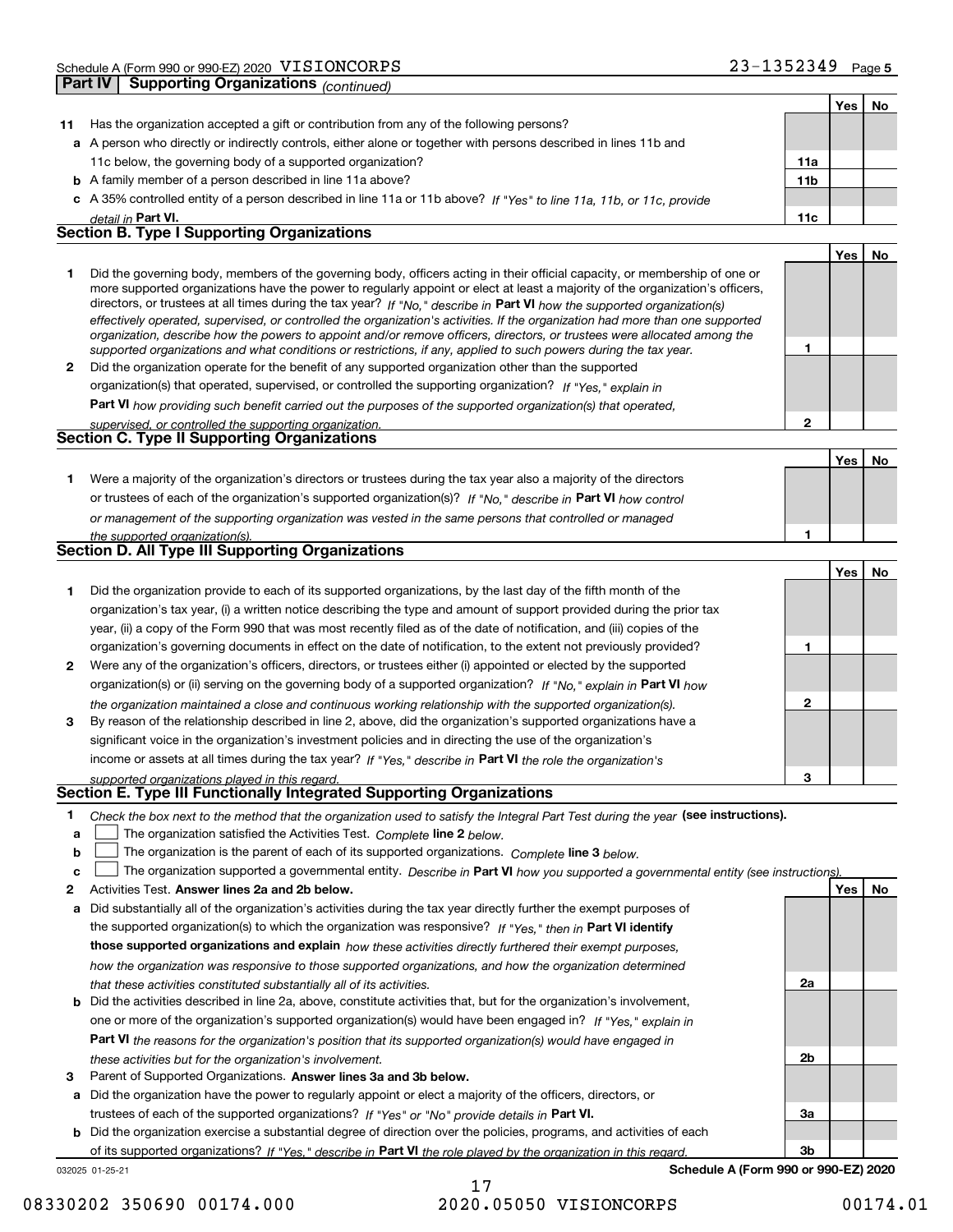| Schedule A (Form 990 or 990-EZ) 2020 VISIONCORPS | $23 - 1352349$ | Page 6 |
|--------------------------------------------------|----------------|--------|
|                                                  |                |        |

|              | Type III Non-Functionally Integrated 509(a)(3) Supporting Organizations<br><b>Part V</b>                                                       |                |                                |                                |
|--------------|------------------------------------------------------------------------------------------------------------------------------------------------|----------------|--------------------------------|--------------------------------|
| 1.           | Check here if the organization satisfied the Integral Part Test as a qualifying trust on Nov. 20, 1970 (explain in Part VI). See instructions. |                |                                |                                |
|              | All other Type III non-functionally integrated supporting organizations must complete Sections A through E.                                    |                |                                |                                |
|              | Section A - Adjusted Net Income                                                                                                                | (A) Prior Year | (B) Current Year<br>(optional) |                                |
| 1            | Net short-term capital gain                                                                                                                    | 1.             |                                |                                |
| $\mathbf{2}$ | Recoveries of prior-year distributions                                                                                                         | $\mathbf{2}$   |                                |                                |
| З            | Other gross income (see instructions)                                                                                                          | 3              |                                |                                |
| 4            | Add lines 1 through 3.                                                                                                                         | 4              |                                |                                |
| 5            | Depreciation and depletion                                                                                                                     | 5              |                                |                                |
| 6            | Portion of operating expenses paid or incurred for production or                                                                               |                |                                |                                |
|              | collection of gross income or for management, conservation, or                                                                                 |                |                                |                                |
|              | maintenance of property held for production of income (see instructions)                                                                       | 6              |                                |                                |
| 7            | Other expenses (see instructions)                                                                                                              | $\overline{7}$ |                                |                                |
| 8            | <b>Adjusted Net Income</b> (subtract lines 5, 6, and 7 from line 4)                                                                            | 8              |                                |                                |
|              | <b>Section B - Minimum Asset Amount</b>                                                                                                        |                | (A) Prior Year                 | (B) Current Year<br>(optional) |
| 1            | Aggregate fair market value of all non-exempt-use assets (see                                                                                  |                |                                |                                |
|              | instructions for short tax year or assets held for part of year):                                                                              |                |                                |                                |
|              | <b>a</b> Average monthly value of securities                                                                                                   | 1a             |                                |                                |
|              | <b>b</b> Average monthly cash balances                                                                                                         | 1 <sub>b</sub> |                                |                                |
|              | c Fair market value of other non-exempt-use assets                                                                                             | 1 <sub>c</sub> |                                |                                |
|              | d Total (add lines 1a, 1b, and 1c)                                                                                                             | 1d             |                                |                                |
|              | e Discount claimed for blockage or other factors                                                                                               |                |                                |                                |
|              | (explain in detail in Part VI):                                                                                                                |                |                                |                                |
| $\mathbf{2}$ | Acquisition indebtedness applicable to non-exempt-use assets                                                                                   | $\mathbf{2}$   |                                |                                |
| 3            | Subtract line 2 from line 1d.                                                                                                                  | 3              |                                |                                |
| 4            | Cash deemed held for exempt use. Enter 0.015 of line 3 (for greater amount,                                                                    |                |                                |                                |
|              | see instructions).                                                                                                                             | 4              |                                |                                |
| 5            | Net value of non-exempt-use assets (subtract line 4 from line 3)                                                                               | 5              |                                |                                |
| 6            | Multiply line 5 by 0.035.                                                                                                                      | 6              |                                |                                |
| 7            | Recoveries of prior-year distributions                                                                                                         | $\overline{7}$ |                                |                                |
| 8            | Minimum Asset Amount (add line 7 to line 6)                                                                                                    | 8              |                                |                                |
|              | <b>Section C - Distributable Amount</b>                                                                                                        |                |                                | <b>Current Year</b>            |
| 1            | Adjusted net income for prior year (from Section A, line 8, column A)                                                                          | 1              |                                |                                |
| 2            | Enter 0.85 of line 1.                                                                                                                          | $\mathbf{2}$   |                                |                                |
| З            | Minimum asset amount for prior year (from Section B, line 8, column A)                                                                         | 3              |                                |                                |
| 4            | Enter greater of line 2 or line 3.                                                                                                             | 4              |                                |                                |
| 5            | Income tax imposed in prior year                                                                                                               | 5              |                                |                                |
| 6            | <b>Distributable Amount.</b> Subtract line 5 from line 4, unless subject to                                                                    |                |                                |                                |
|              | emergency temporary reduction (see instructions).                                                                                              | 6              |                                |                                |

**7**Check here if the current year is the organization's first as a non-functionally integrated Type III supporting organization (see instructions).

**Schedule A (Form 990 or 990-EZ) 2020**

032026 01-25-21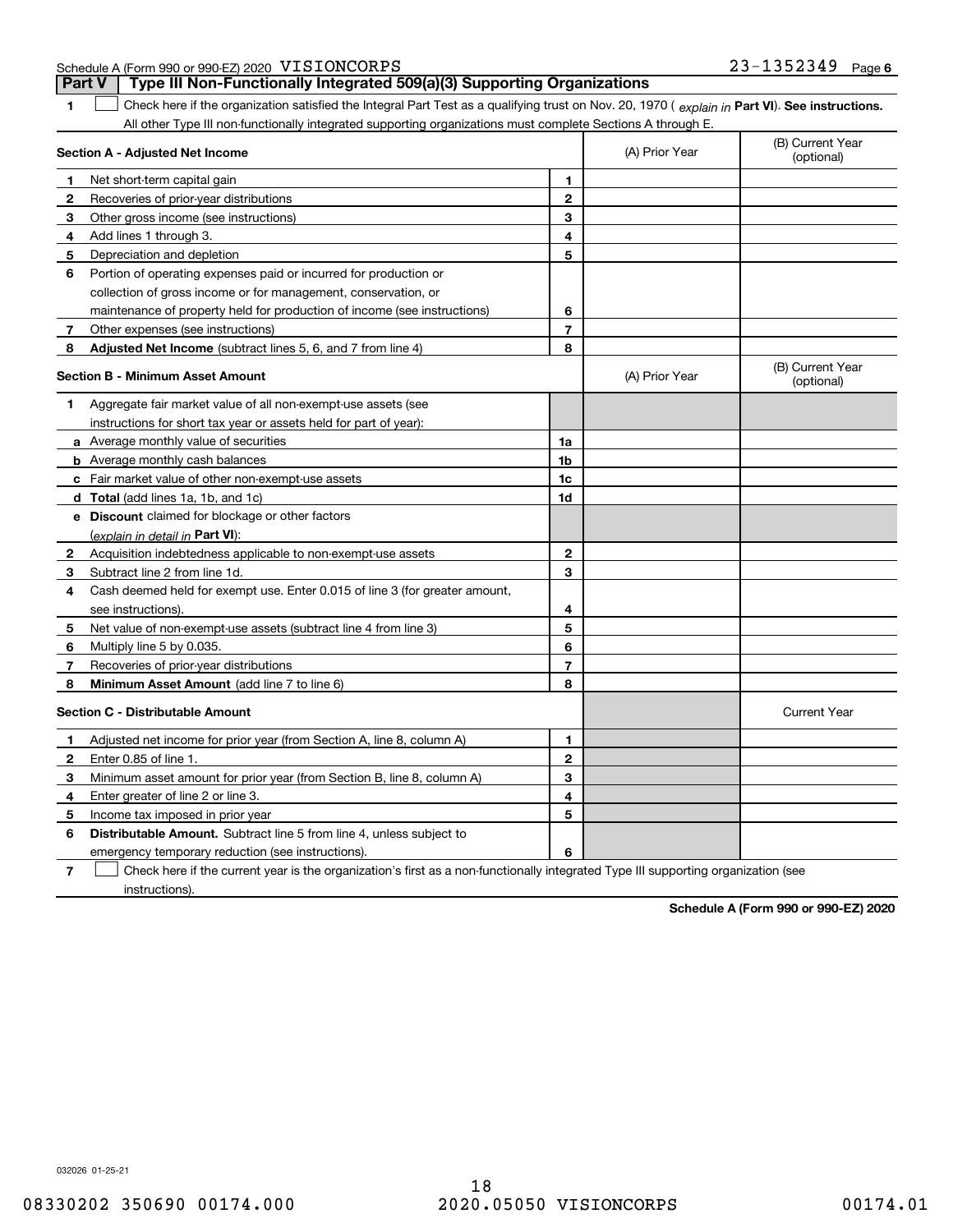Schedule A (Form 990 or 990-EZ) 2020 Page VISIONCORPS 23-1352349

| <b>Part V</b> | Type III Non-Functionally Integrated 509(a)(3) Supporting Organizations                    |                                    | (continued)                                   |    |                                                  |  |  |  |  |  |
|---------------|--------------------------------------------------------------------------------------------|------------------------------------|-----------------------------------------------|----|--------------------------------------------------|--|--|--|--|--|
|               | <b>Section D - Distributions</b><br><b>Current Year</b><br>1                               |                                    |                                               |    |                                                  |  |  |  |  |  |
| 1             | Amounts paid to supported organizations to accomplish exempt purposes                      |                                    |                                               |    |                                                  |  |  |  |  |  |
| 2             | Amounts paid to perform activity that directly furthers exempt purposes of supported       |                                    |                                               |    |                                                  |  |  |  |  |  |
|               | organizations, in excess of income from activity                                           | 2                                  |                                               |    |                                                  |  |  |  |  |  |
| 3             | Administrative expenses paid to accomplish exempt purposes of supported organizations      |                                    |                                               | 3  |                                                  |  |  |  |  |  |
| 4             | Amounts paid to acquire exempt-use assets                                                  |                                    |                                               | 4  |                                                  |  |  |  |  |  |
| 5             | Qualified set-aside amounts (prior IRS approval required - provide details in Part VI)     |                                    |                                               | 5  |                                                  |  |  |  |  |  |
| 6             | Other distributions ( <i>describe in</i> Part VI). See instructions.                       |                                    |                                               | 6  |                                                  |  |  |  |  |  |
| 7             | Total annual distributions. Add lines 1 through 6.                                         |                                    |                                               | 7  |                                                  |  |  |  |  |  |
| 8             | Distributions to attentive supported organizations to which the organization is responsive |                                    |                                               |    |                                                  |  |  |  |  |  |
|               | (provide details in Part VI). See instructions.                                            |                                    |                                               | 8  |                                                  |  |  |  |  |  |
| 9             | Distributable amount for 2020 from Section C, line 6                                       |                                    |                                               | 9  |                                                  |  |  |  |  |  |
| 10            | Line 8 amount divided by line 9 amount                                                     |                                    |                                               | 10 |                                                  |  |  |  |  |  |
|               | <b>Section E - Distribution Allocations</b> (see instructions)                             | (i)<br><b>Excess Distributions</b> | (ii)<br><b>Underdistributions</b><br>Pre-2020 |    | (iii)<br><b>Distributable</b><br>Amount for 2020 |  |  |  |  |  |
| 1             | Distributable amount for 2020 from Section C, line 6                                       |                                    |                                               |    |                                                  |  |  |  |  |  |
| 2             | Underdistributions, if any, for years prior to 2020 (reason-                               |                                    |                                               |    |                                                  |  |  |  |  |  |
|               | able cause required - explain in Part VI). See instructions.                               |                                    |                                               |    |                                                  |  |  |  |  |  |
| 3             | Excess distributions carryover, if any, to 2020                                            |                                    |                                               |    |                                                  |  |  |  |  |  |
|               | a From 2015                                                                                |                                    |                                               |    |                                                  |  |  |  |  |  |
|               | <b>b</b> From 2016                                                                         |                                    |                                               |    |                                                  |  |  |  |  |  |
|               | c From $2017$                                                                              |                                    |                                               |    |                                                  |  |  |  |  |  |
|               | d From 2018                                                                                |                                    |                                               |    |                                                  |  |  |  |  |  |
|               | e From 2019                                                                                |                                    |                                               |    |                                                  |  |  |  |  |  |
|               | f Total of lines 3a through 3e                                                             |                                    |                                               |    |                                                  |  |  |  |  |  |
|               | g Applied to underdistributions of prior years                                             |                                    |                                               |    |                                                  |  |  |  |  |  |
|               | <b>h</b> Applied to 2020 distributable amount                                              |                                    |                                               |    |                                                  |  |  |  |  |  |
|               | Carryover from 2015 not applied (see instructions)                                         |                                    |                                               |    |                                                  |  |  |  |  |  |
|               | Remainder. Subtract lines 3g, 3h, and 3i from line 3f.                                     |                                    |                                               |    |                                                  |  |  |  |  |  |
| 4             | Distributions for 2020 from Section D,                                                     |                                    |                                               |    |                                                  |  |  |  |  |  |
|               | line $7:$                                                                                  |                                    |                                               |    |                                                  |  |  |  |  |  |
|               | a Applied to underdistributions of prior years                                             |                                    |                                               |    |                                                  |  |  |  |  |  |
|               | <b>b</b> Applied to 2020 distributable amount                                              |                                    |                                               |    |                                                  |  |  |  |  |  |
|               | c Remainder. Subtract lines 4a and 4b from line 4.                                         |                                    |                                               |    |                                                  |  |  |  |  |  |
| 5.            | Remaining underdistributions for years prior to 2020, if                                   |                                    |                                               |    |                                                  |  |  |  |  |  |
|               | any. Subtract lines 3g and 4a from line 2. For result greater                              |                                    |                                               |    |                                                  |  |  |  |  |  |
|               | than zero, explain in Part VI. See instructions.                                           |                                    |                                               |    |                                                  |  |  |  |  |  |
| 6             | Remaining underdistributions for 2020. Subtract lines 3h                                   |                                    |                                               |    |                                                  |  |  |  |  |  |
|               | and 4b from line 1. For result greater than zero, explain in                               |                                    |                                               |    |                                                  |  |  |  |  |  |
|               | Part VI. See instructions.                                                                 |                                    |                                               |    |                                                  |  |  |  |  |  |
| 7             | Excess distributions carryover to 2021. Add lines 3j                                       |                                    |                                               |    |                                                  |  |  |  |  |  |
|               | and 4c.                                                                                    |                                    |                                               |    |                                                  |  |  |  |  |  |
| 8             | Breakdown of line 7:                                                                       |                                    |                                               |    |                                                  |  |  |  |  |  |
|               | a Excess from 2016                                                                         |                                    |                                               |    |                                                  |  |  |  |  |  |
|               | <b>b</b> Excess from 2017                                                                  |                                    |                                               |    |                                                  |  |  |  |  |  |
|               | c Excess from 2018                                                                         |                                    |                                               |    |                                                  |  |  |  |  |  |
|               | d Excess from 2019                                                                         |                                    |                                               |    |                                                  |  |  |  |  |  |
|               | e Excess from 2020                                                                         |                                    |                                               |    |                                                  |  |  |  |  |  |

**Schedule A (Form 990 or 990-EZ) 2020**

032027 01-25-21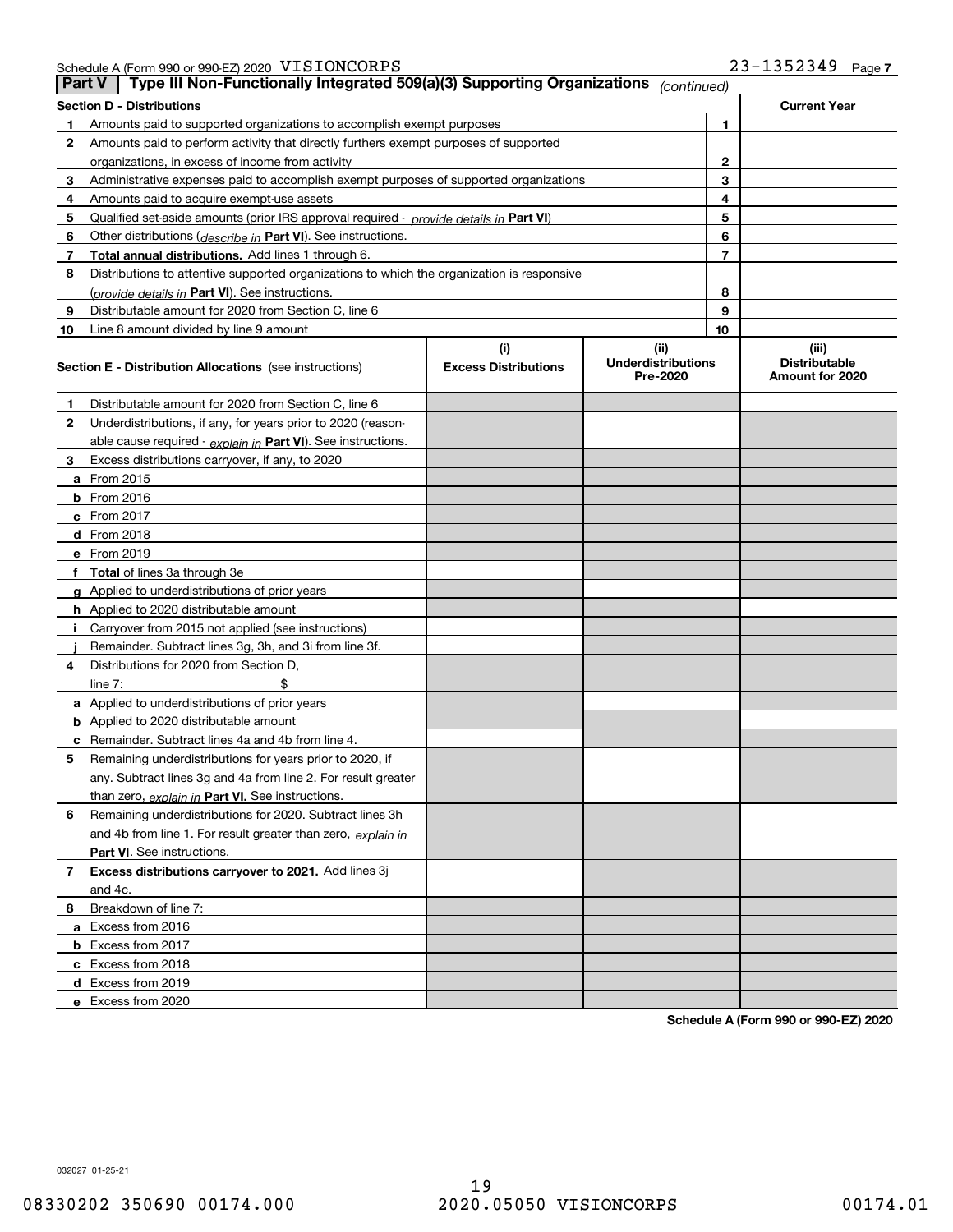#### Schedule A (Form 990 or 990-EZ) 2020 VISIONCORPS

| Part VI         | Supplemental Information. Provide the explanations required by Part II, line 10; Part II, line 17a or 17b; Part III, line 12;<br>Part IV, Section A, lines 1, 2, 3b, 3c, 4b, 4c, 5a, 6, 9a, 9b, 9c, 11a, 11b, and 11c; Part IV, Section B, lines 1 and 2; Part IV, Section C,<br>line 1; Part IV, Section D, lines 2 and 3; Part IV, Section E, lines 1c, 2a, 2b, 3a, and 3b; Part V, line 1; Part V, Section B, line 1e; Part V, |                                      |
|-----------------|-----------------------------------------------------------------------------------------------------------------------------------------------------------------------------------------------------------------------------------------------------------------------------------------------------------------------------------------------------------------------------------------------------------------------------------|--------------------------------------|
|                 | Section D, lines 5, 6, and 8; and Part V, Section E, lines 2, 5, and 6. Also complete this part for any additional information.<br>(See instructions.)                                                                                                                                                                                                                                                                            |                                      |
|                 |                                                                                                                                                                                                                                                                                                                                                                                                                                   |                                      |
|                 |                                                                                                                                                                                                                                                                                                                                                                                                                                   |                                      |
|                 |                                                                                                                                                                                                                                                                                                                                                                                                                                   |                                      |
|                 |                                                                                                                                                                                                                                                                                                                                                                                                                                   |                                      |
|                 |                                                                                                                                                                                                                                                                                                                                                                                                                                   |                                      |
|                 |                                                                                                                                                                                                                                                                                                                                                                                                                                   |                                      |
|                 |                                                                                                                                                                                                                                                                                                                                                                                                                                   |                                      |
|                 |                                                                                                                                                                                                                                                                                                                                                                                                                                   |                                      |
|                 |                                                                                                                                                                                                                                                                                                                                                                                                                                   |                                      |
|                 |                                                                                                                                                                                                                                                                                                                                                                                                                                   |                                      |
|                 |                                                                                                                                                                                                                                                                                                                                                                                                                                   |                                      |
|                 |                                                                                                                                                                                                                                                                                                                                                                                                                                   |                                      |
|                 |                                                                                                                                                                                                                                                                                                                                                                                                                                   |                                      |
|                 |                                                                                                                                                                                                                                                                                                                                                                                                                                   |                                      |
|                 |                                                                                                                                                                                                                                                                                                                                                                                                                                   |                                      |
|                 |                                                                                                                                                                                                                                                                                                                                                                                                                                   |                                      |
|                 |                                                                                                                                                                                                                                                                                                                                                                                                                                   |                                      |
|                 |                                                                                                                                                                                                                                                                                                                                                                                                                                   |                                      |
|                 |                                                                                                                                                                                                                                                                                                                                                                                                                                   |                                      |
|                 |                                                                                                                                                                                                                                                                                                                                                                                                                                   |                                      |
|                 |                                                                                                                                                                                                                                                                                                                                                                                                                                   |                                      |
|                 |                                                                                                                                                                                                                                                                                                                                                                                                                                   |                                      |
|                 |                                                                                                                                                                                                                                                                                                                                                                                                                                   |                                      |
|                 |                                                                                                                                                                                                                                                                                                                                                                                                                                   |                                      |
|                 |                                                                                                                                                                                                                                                                                                                                                                                                                                   |                                      |
|                 |                                                                                                                                                                                                                                                                                                                                                                                                                                   |                                      |
|                 |                                                                                                                                                                                                                                                                                                                                                                                                                                   |                                      |
| 032028 01-25-21 | $\Omega$                                                                                                                                                                                                                                                                                                                                                                                                                          | Schedule A (Form 990 or 990-EZ) 2020 |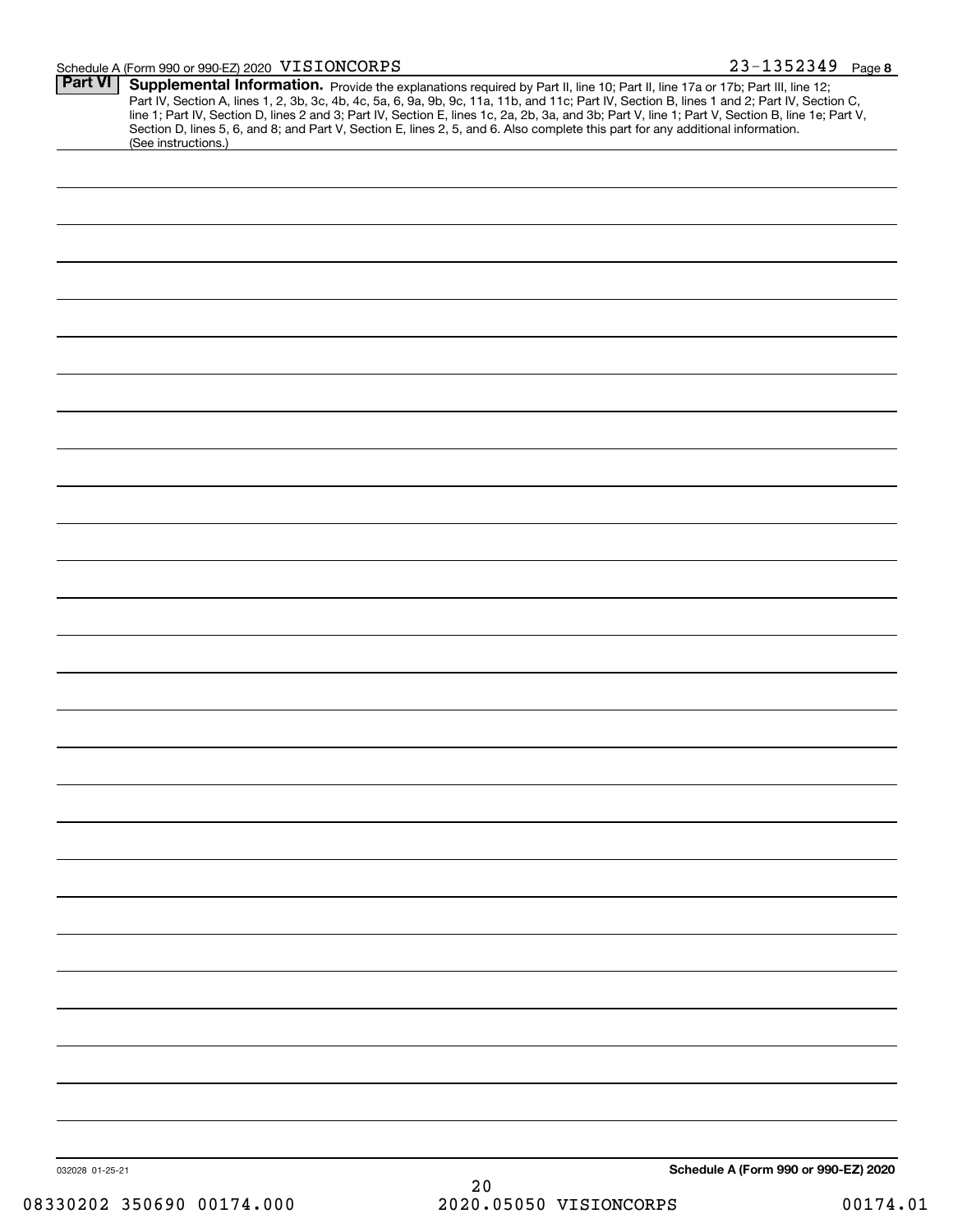# **Payments from Disqualified Persons Included on Part III, Line 7a Schedule A 2020**

**\*\* Do Not File \*\* \*\*\* Not Open to Public Inspection \*\*\***

| Payer's Name              | 2016<br>Amount | 2017<br>Amount | 2018<br>Amount | 2019<br>Amount | 2020<br>Amount |
|---------------------------|----------------|----------------|----------------|----------------|----------------|
| VISIONCORPS<br>FOUNDATION | 501,888.       | 544, 576.      | 556,013.       | 653,031.       | 498,779.       |
|                           |                |                |                |                |                |
|                           |                |                |                |                |                |
|                           |                |                |                |                |                |
|                           |                |                |                |                |                |
|                           |                |                |                |                |                |
|                           |                |                |                |                |                |
|                           |                |                |                |                |                |
|                           |                |                |                |                |                |
|                           |                |                |                |                |                |
|                           |                |                |                |                |                |
|                           |                |                |                |                |                |
|                           |                |                |                |                |                |
|                           |                |                |                |                |                |
|                           |                |                |                |                |                |
|                           |                |                |                |                |                |
|                           |                |                |                |                |                |
|                           |                |                |                |                |                |
|                           |                |                |                |                |                |
|                           |                |                |                |                |                |
|                           |                |                |                |                |                |
|                           |                |                |                |                |                |
|                           |                |                |                |                |                |
|                           |                |                |                |                |                |
|                           |                |                |                |                |                |
|                           |                |                |                |                |                |
| Total to Schedule A,      | 501,888.       | 544, 576.      | 556,013.       | 653,031.       | 498,779.       |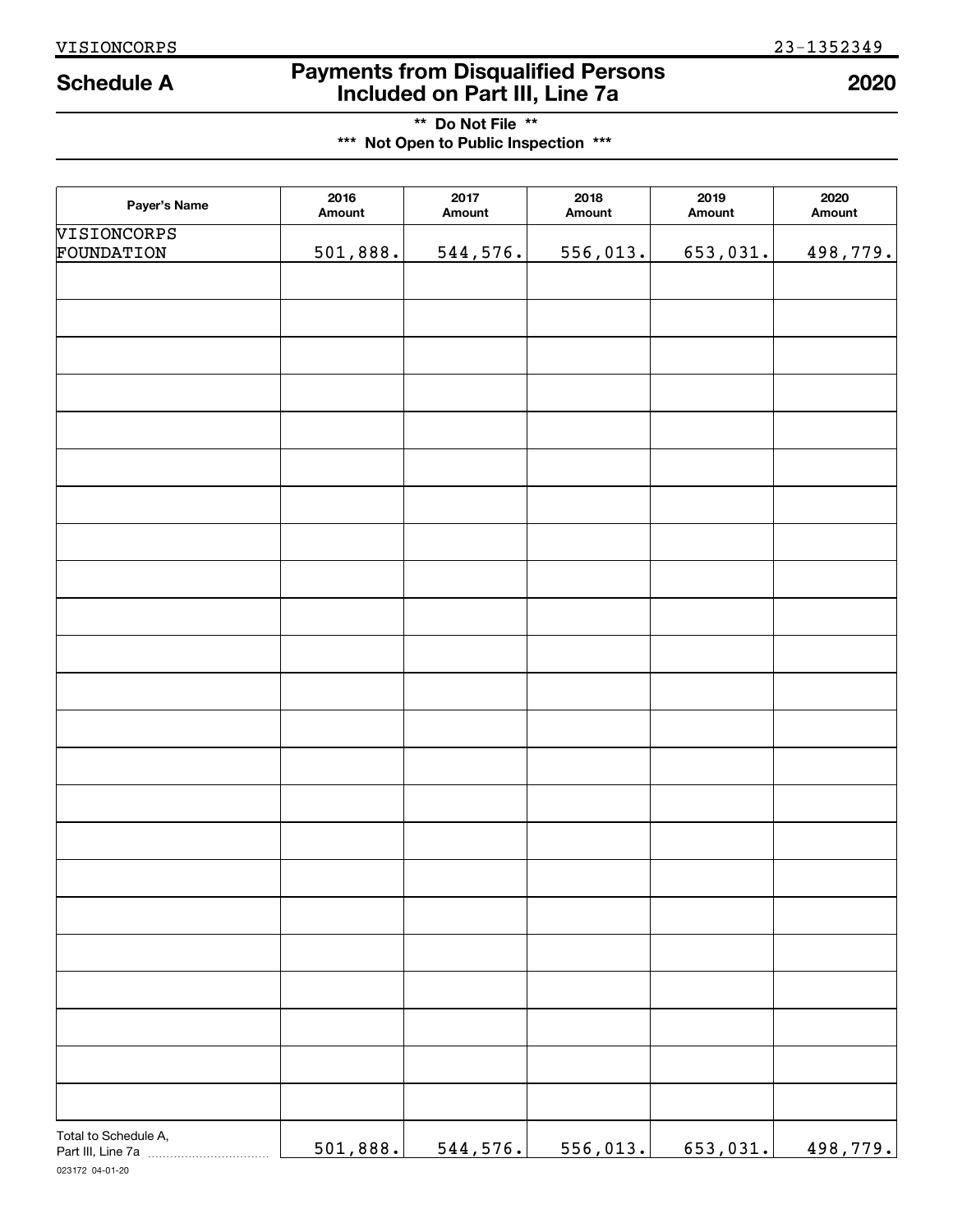Department of the Treasury Internal Revenue Service **(Form 990, 990-EZ, or 990-PF)**

Name of the organization

**Organization type** (check one):

### \*\* PUBLIC DISCLOSURE COPY \*\*

# **Schedule B Schedule of Contributors**

**| Attach to Form 990, Form 990-EZ, or Form 990-PF. | Go to www.irs.gov/Form990 for the latest information.** OMB No. 1545-0047

**2020**

**Employer identification number**

| 1352349- |  |
|----------|--|
|----------|--|

### VISIONCORPS 2

| Filers of:         | Section:                                                                    |
|--------------------|-----------------------------------------------------------------------------|
| Form 990 or 990-EZ | $X$ 501(c)( 3) (enter number) organization                                  |
|                    | $4947(a)(1)$ nonexempt charitable trust not treated as a private foundation |
|                    | 527 political organization                                                  |
| Form 990-PF        | 501(c)(3) exempt private foundation                                         |
|                    | 4947(a)(1) nonexempt charitable trust treated as a private foundation       |
|                    | 501(c)(3) taxable private foundation                                        |

Check if your organization is covered by the **General Rule** or a **Special Rule. Note:**  Only a section 501(c)(7), (8), or (10) organization can check boxes for both the General Rule and a Special Rule. See instructions.

#### **General Rule**

 $\boxed{\textbf{X}}$  For an organization filing Form 990, 990-EZ, or 990-PF that received, during the year, contributions totaling \$5,000 or more (in money or property) from any one contributor. Complete Parts I and II. See instructions for determining a contributor's total contributions.

#### **Special Rules**

 $\mathcal{L}^{\text{max}}$ 

| For an organization described in section 501(c)(3) filing Form 990 or 990-EZ that met the 33 1/3% support test of the regulations under               |
|-------------------------------------------------------------------------------------------------------------------------------------------------------|
| sections 509(a)(1) and 170(b)(1)(A)(vi), that checked Schedule A (Form 990 or 990-EZ), Part II, line 13, 16a, or 16b, and that received from          |
| any one contributor, during the year, total contributions of the greater of (1) \$5,000; or (2) 2% of the amount on (i) Form 990, Part VIII, line 1h; |
| or (ii) Form 990-EZ, line 1. Complete Parts I and II.                                                                                                 |

For an organization described in section 501(c)(7), (8), or (10) filing Form 990 or 990-EZ that received from any one contributor, during the year, total contributions of more than \$1,000 exclusively for religious, charitable, scientific, literary, or educational purposes, or for the prevention of cruelty to children or animals. Complete Parts I (entering "N/A" in column (b) instead of the contributor name and address), II, and III.  $\mathcal{L}^{\text{max}}$ 

purpose. Don't complete any of the parts unless the **General Rule** applies to this organization because it received *nonexclusively* year, contributions <sub>exclusively</sub> for religious, charitable, etc., purposes, but no such contributions totaled more than \$1,000. If this box is checked, enter here the total contributions that were received during the year for an  $\;$ exclusively religious, charitable, etc., For an organization described in section 501(c)(7), (8), or (10) filing Form 990 or 990-EZ that received from any one contributor, during the religious, charitable, etc., contributions totaling \$5,000 or more during the year  $\Box$ — $\Box$   $\Box$ 

**Caution:**  An organization that isn't covered by the General Rule and/or the Special Rules doesn't file Schedule B (Form 990, 990-EZ, or 990-PF),  **must** but it answer "No" on Part IV, line 2, of its Form 990; or check the box on line H of its Form 990-EZ or on its Form 990-PF, Part I, line 2, to certify that it doesn't meet the filing requirements of Schedule B (Form 990, 990-EZ, or 990-PF).

**For Paperwork Reduction Act Notice, see the instructions for Form 990, 990-EZ, or 990-PF. Schedule B (Form 990, 990-EZ, or 990-PF) (2020)** LHA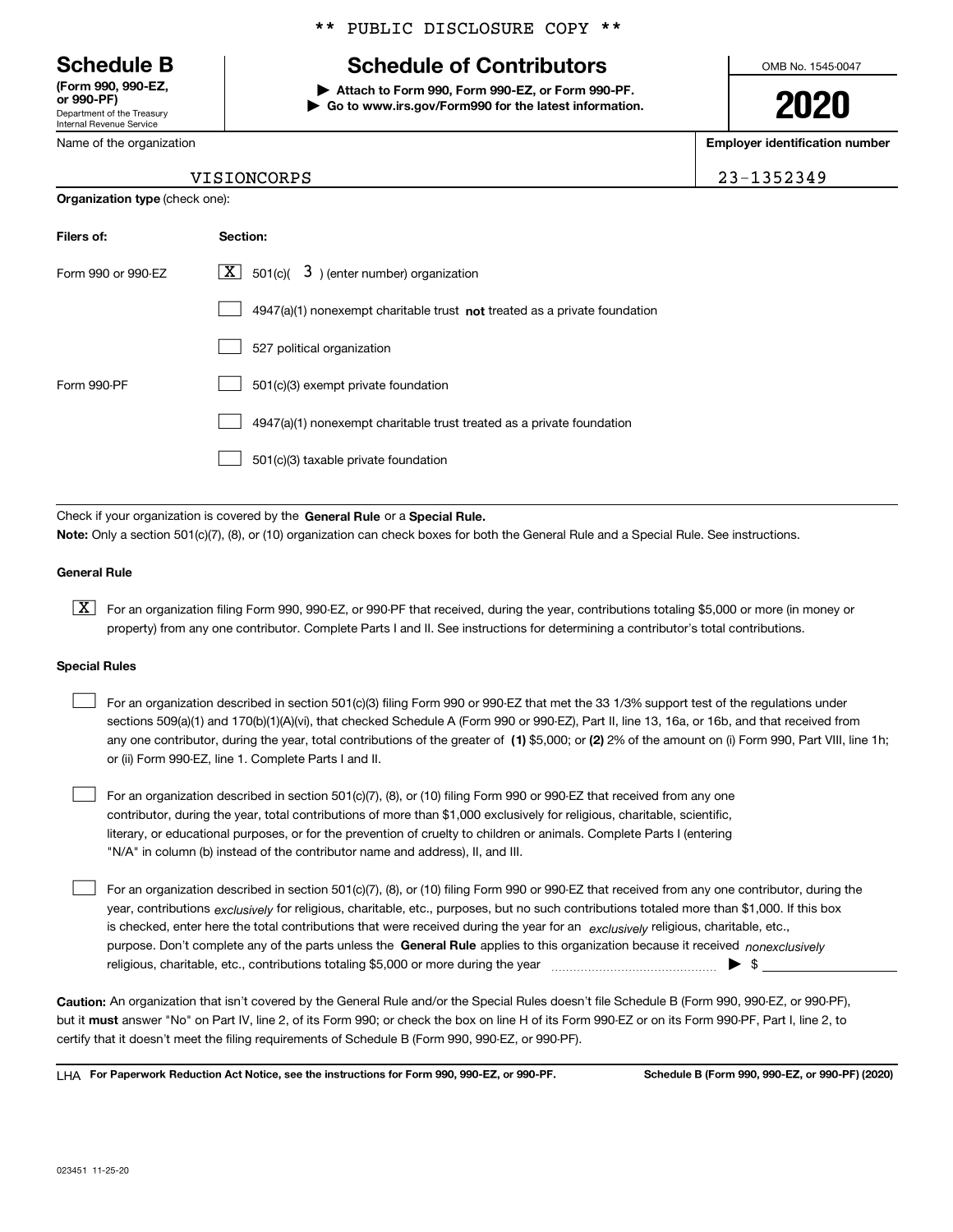## Schedule B (Form 990, 990-EZ, or 990-PF) (2020) **Page 2**

Name of organization

### VISIONCORPS 23-1352349

**(a) No.**

**(b) Name, address, and ZIP + 4 (c) Total contributions (d) Type of contribution Person**Contributors (see instructions). Use duplicate copies of Part I if additional space is needed. Chedule B (Form 990, 990-EZ, or 990-PF) (2020)<br> **2Part I 2Part I Contributors** (see instructions). Use duplicate copies of Part I if additional space is needed.<br> **2Part I Contributors** (see instructions). Use duplica

| 1                |                                   | 498,779.<br>\$                    | $\overline{\text{X}}$<br>Person<br>Payroll<br>Noncash<br>(Complete Part II for<br>noncash contributions.)        |
|------------------|-----------------------------------|-----------------------------------|------------------------------------------------------------------------------------------------------------------|
| (a)<br>No.       | (b)<br>Name, address, and ZIP + 4 | (c)<br><b>Total contributions</b> | (d)<br>Type of contribution                                                                                      |
| $\boldsymbol{2}$ |                                   | 34,383.<br>\$                     | $\overline{\text{X}}$<br>Person<br>Payroll<br><b>Noncash</b><br>(Complete Part II for<br>noncash contributions.) |
| (a)<br>No.       | (b)<br>Name, address, and ZIP + 4 | (c)<br><b>Total contributions</b> | (d)<br>Type of contribution                                                                                      |
| $\mathbf{3}$     |                                   | 9,628.<br>\$                      | $\overline{\texttt{X}}$<br>Person<br>Payroll<br>Noncash<br>(Complete Part II for<br>noncash contributions.)      |
| (a)<br>No.       | (b)<br>Name, address, and ZIP + 4 | (c)<br><b>Total contributions</b> | (d)<br>Type of contribution                                                                                      |
| 4                |                                   | 20,737.<br>\$                     | $\overline{\text{X}}$<br>Person<br>Payroll<br>Noncash<br>(Complete Part II for<br>noncash contributions.)        |
| (a)<br>No.       | (b)<br>Name, address, and ZIP + 4 | (c)<br><b>Total contributions</b> | (d)<br>Type of contribution                                                                                      |
| 5                |                                   | 5,000.<br>\$                      | $\overline{\text{X}}$<br>Person<br>Payroll<br>Noncash<br>(Complete Part II for<br>noncash contributions.)        |
| (a)<br>No.       | (b)<br>Name, address, and ZIP + 4 | (c)<br><b>Total contributions</b> | (d)<br>Type of contribution                                                                                      |
| 6                |                                   | 10,000.<br>\$                     | $\boxed{\text{X}}$<br>Person<br>Payroll<br>Noncash<br>(Complete Part II for<br>noncash contributions.)           |

023452 11-25-20 **Schedule B (Form 990, 990-EZ, or 990-PF) (2020)**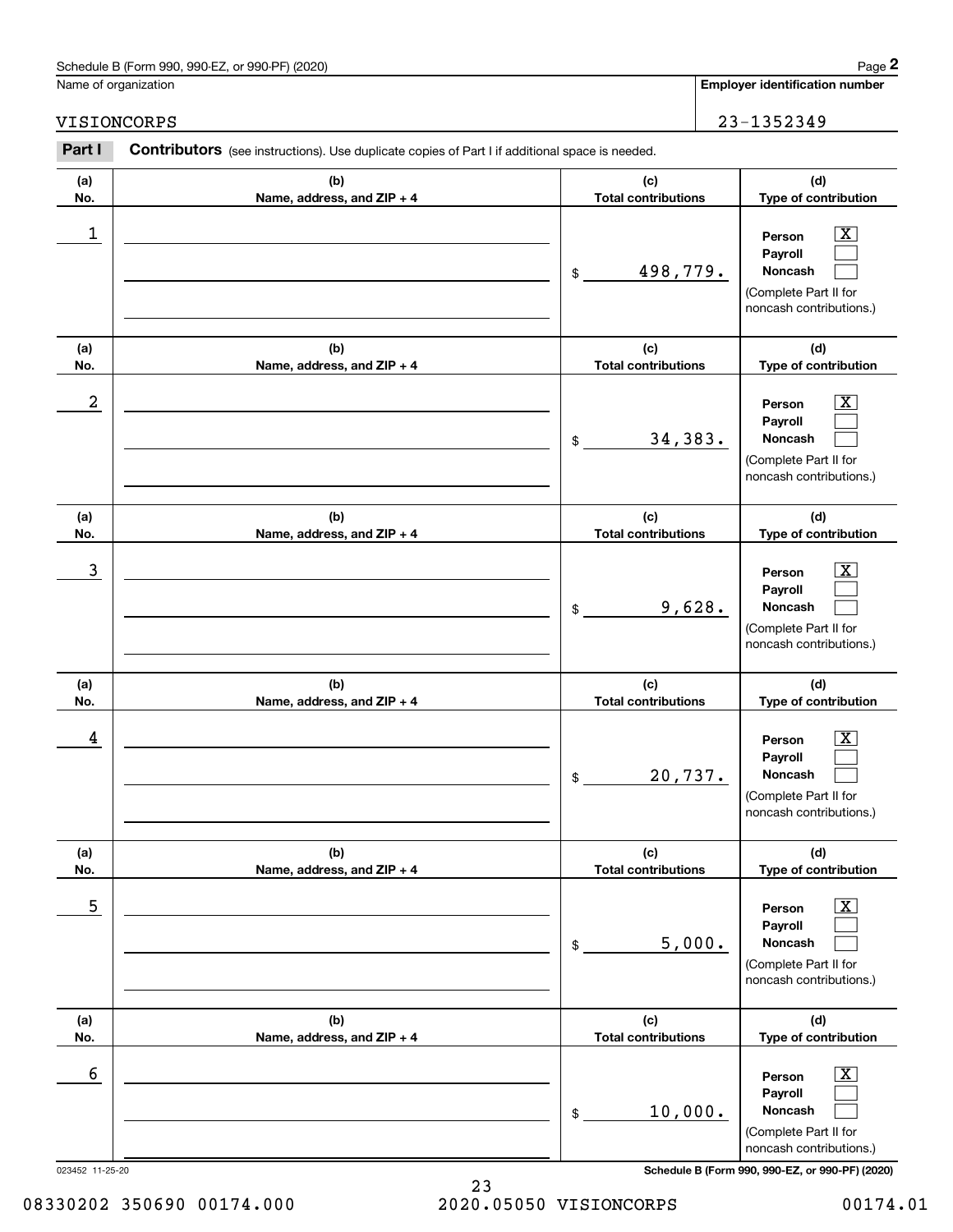# Schedule B (Form 990, 990-EZ, or 990-PF) (2020) Page 2

### VISIONCORPS 23-1352349

|            | Schedule B (Form 990, 990-EZ, or 990-PF) (2020)                                                       |                                   | Page 2                                                                                                              |
|------------|-------------------------------------------------------------------------------------------------------|-----------------------------------|---------------------------------------------------------------------------------------------------------------------|
|            | Name of organization                                                                                  |                                   | <b>Employer identification number</b>                                                                               |
|            | VISIONCORPS                                                                                           |                                   | 23-1352349                                                                                                          |
| Part I     | <b>Contributors</b> (see instructions). Use duplicate copies of Part I if additional space is needed. |                                   |                                                                                                                     |
| (a)<br>No. | (b)<br>Name, address, and ZIP + 4                                                                     | (c)<br><b>Total contributions</b> | (d)<br>Type of contribution                                                                                         |
| 7          |                                                                                                       | 15,000.<br>\$                     | $\overline{\text{X}}$<br>Person<br>Payroll<br>Noncash<br>(Complete Part II for<br>noncash contributions.)           |
| (a)<br>No. | (b)<br>Name, address, and ZIP + 4                                                                     | (c)<br><b>Total contributions</b> | (d)<br>Type of contribution                                                                                         |
| 8          |                                                                                                       | \$                                | Person<br>Payroll<br>5,270.<br>$\overline{\text{X}}$<br>Noncash<br>(Complete Part II for<br>noncash contributions.) |
| (a)<br>No. | (b)<br>Name, address, and ZIP + 4                                                                     | (c)<br><b>Total contributions</b> | (d)<br>Type of contribution                                                                                         |
| 9          |                                                                                                       | 96,842.<br>\$                     | Person<br>Payroll<br>$\overline{\text{X}}$<br>Noncash<br>(Complete Part II for<br>noncash contributions.)           |
| (a)<br>No. | (b)<br>Name, address, and ZIP + 4                                                                     | (c)<br><b>Total contributions</b> | (d)<br>Type of contribution                                                                                         |
|            |                                                                                                       | \$                                | Person<br>Payroll<br>Noncash<br>(Complete Part II for<br>noncash contributions.)                                    |
| (a)<br>No. | (b)<br>Name, address, and ZIP + 4                                                                     | (c)<br><b>Total contributions</b> | (d)<br>Type of contribution                                                                                         |
|            |                                                                                                       | \$                                | Person<br>Payroll<br>Noncash<br>(Complete Part II for<br>noncash contributions.)                                    |
| (a)<br>No. | (b)<br>Name, address, and ZIP + 4                                                                     | (c)<br><b>Total contributions</b> | (d)<br>Type of contribution                                                                                         |
|            |                                                                                                       | \$                                | Person<br>Payroll<br>Noncash<br>(Complete Part II for<br>noncash contributions.)                                    |

023452 11-25-20 **Schedule B (Form 990, 990-EZ, or 990-PF) (2020)**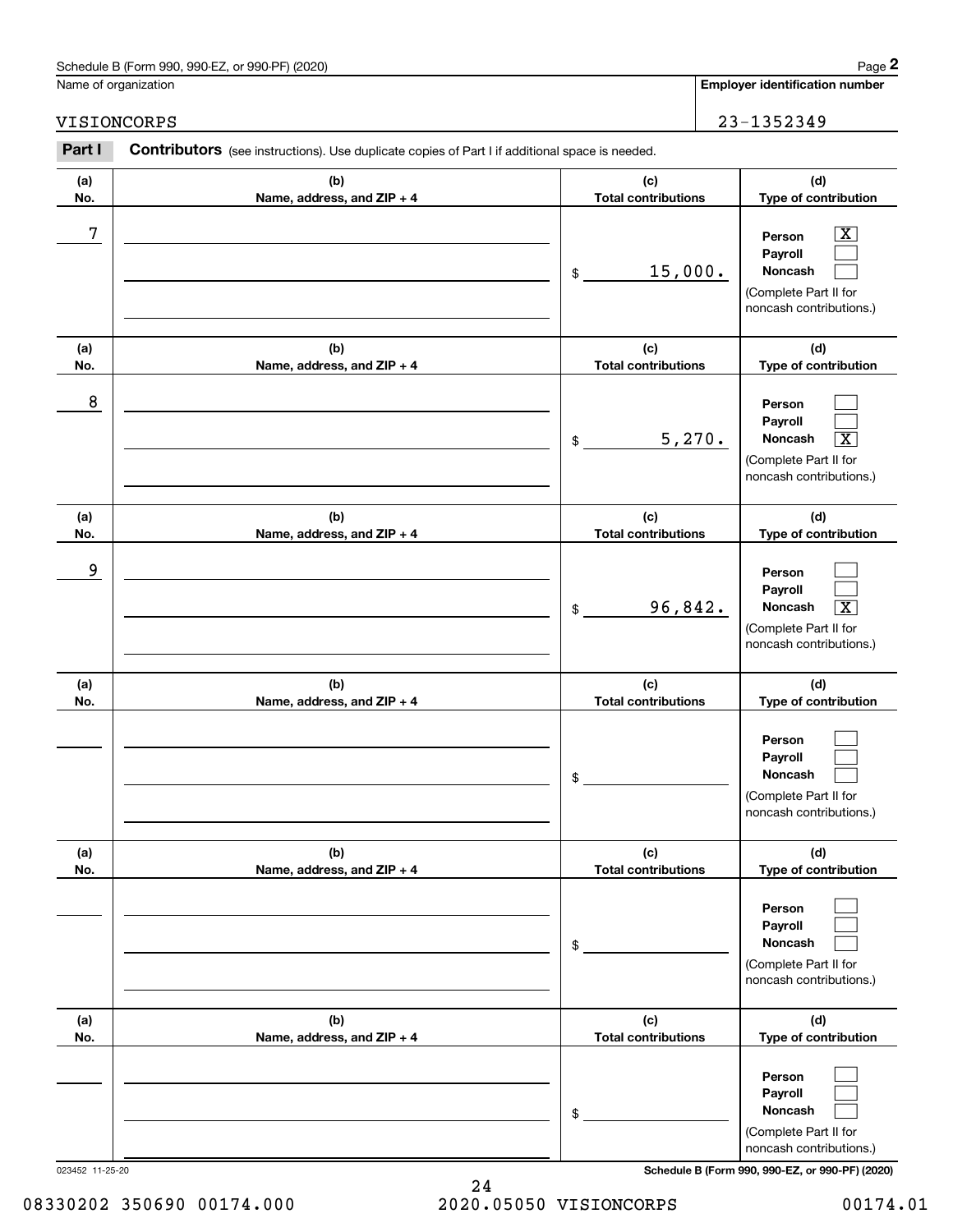|                              | Schedule B (Form 990, 990-EZ, or 990-PF) (2020)                                                     |                                                 |        | Page 3                                          |
|------------------------------|-----------------------------------------------------------------------------------------------------|-------------------------------------------------|--------|-------------------------------------------------|
| Name of organization         |                                                                                                     |                                                 |        | <b>Employer identification number</b>           |
|                              | VISIONCORPS                                                                                         |                                                 |        | 23-1352349                                      |
| Part II                      | Noncash Property (see instructions). Use duplicate copies of Part II if additional space is needed. |                                                 |        |                                                 |
| (a)<br>No.<br>from<br>Part I | (b)<br>Description of noncash property given                                                        | (c)<br>FMV (or estimate)<br>(See instructions.) |        | (d)<br>Date received                            |
| 8                            | SECURITIES                                                                                          |                                                 |        |                                                 |
|                              |                                                                                                     | \$                                              | 5,270. | 07/02/21                                        |
| (a)<br>No.<br>from<br>Part I | (b)<br>Description of noncash property given                                                        | (c)<br>FMV (or estimate)<br>(See instructions.) |        | (d)<br>Date received                            |
| 9                            | SECURITIES                                                                                          |                                                 |        |                                                 |
|                              |                                                                                                     | 96,842.<br>$$\tilde{\phantom{a}}$$              |        | 09/22/21                                        |
| (a)<br>No.<br>from<br>Part I | (b)<br>Description of noncash property given                                                        | (c)<br>FMV (or estimate)<br>(See instructions.) |        | (d)<br>Date received                            |
|                              |                                                                                                     | \$                                              |        |                                                 |
| (a)<br>No.<br>from<br>Part I | (b)<br>Description of noncash property given                                                        | (c)<br>FMV (or estimate)<br>(See instructions.) |        | (d)<br>Date received                            |
|                              |                                                                                                     | \$                                              |        |                                                 |
| (a)<br>No.<br>from<br>Part I | (b)<br>Description of noncash property given                                                        | (c)<br>FMV (or estimate)<br>(See instructions.) |        | (d)<br>Date received                            |
|                              |                                                                                                     | \$                                              |        |                                                 |
| (a)<br>No.<br>from<br>Part I | (b)<br>Description of noncash property given                                                        | (c)<br>FMV (or estimate)<br>(See instructions.) |        | (d)<br>Date received                            |
|                              |                                                                                                     | \$                                              |        |                                                 |
| 023453 11-25-20              |                                                                                                     |                                                 |        | Schedule B (Form 990, 990-EZ, or 990-PF) (2020) |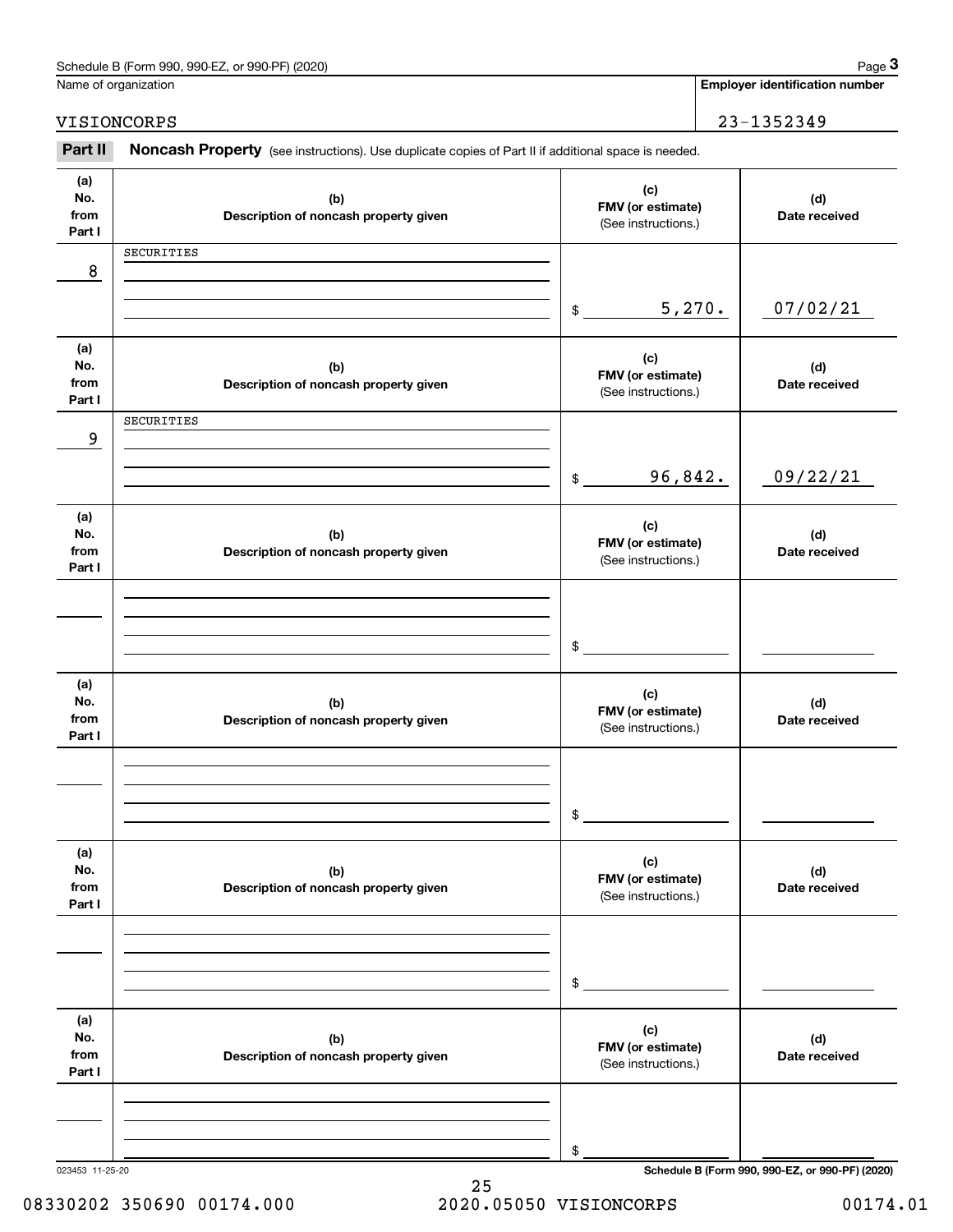|                      | Schedule B (Form 990, 990-EZ, or 990-PF) (2020)                                                                                                              |                      | Page 4                                                                                                                                                         |  |  |  |  |
|----------------------|--------------------------------------------------------------------------------------------------------------------------------------------------------------|----------------------|----------------------------------------------------------------------------------------------------------------------------------------------------------------|--|--|--|--|
| Name of organization |                                                                                                                                                              |                      | <b>Employer identification number</b>                                                                                                                          |  |  |  |  |
|                      | VISIONCORPS                                                                                                                                                  |                      | 23-1352349                                                                                                                                                     |  |  |  |  |
| Part III             | from any one contributor. Complete columns (a) through (e) and the following line entry. For organizations                                                   |                      | Exclusively religious, charitable, etc., contributions to organizations described in section 501(c)(7), (8), or (10) that total more than \$1,000 for the year |  |  |  |  |
|                      | completing Part III, enter the total of exclusively religious, charitable, etc., contributions of \$1,000 or less for the year. (Enter this info. once.) \\$ |                      |                                                                                                                                                                |  |  |  |  |
| (a) No.              | Use duplicate copies of Part III if additional space is needed.                                                                                              |                      |                                                                                                                                                                |  |  |  |  |
| from<br>Part I       | (b) Purpose of gift                                                                                                                                          | (c) Use of gift      | (d) Description of how gift is held                                                                                                                            |  |  |  |  |
|                      |                                                                                                                                                              |                      |                                                                                                                                                                |  |  |  |  |
|                      |                                                                                                                                                              |                      |                                                                                                                                                                |  |  |  |  |
|                      |                                                                                                                                                              |                      |                                                                                                                                                                |  |  |  |  |
|                      |                                                                                                                                                              | (e) Transfer of gift |                                                                                                                                                                |  |  |  |  |
|                      |                                                                                                                                                              |                      |                                                                                                                                                                |  |  |  |  |
|                      | Transferee's name, address, and ZIP + 4                                                                                                                      |                      | Relationship of transferor to transferee                                                                                                                       |  |  |  |  |
|                      |                                                                                                                                                              |                      |                                                                                                                                                                |  |  |  |  |
|                      |                                                                                                                                                              |                      |                                                                                                                                                                |  |  |  |  |
|                      |                                                                                                                                                              |                      |                                                                                                                                                                |  |  |  |  |
| (a) No.<br>from      | (b) Purpose of gift                                                                                                                                          | (c) Use of gift      | (d) Description of how gift is held                                                                                                                            |  |  |  |  |
| Part I               |                                                                                                                                                              |                      |                                                                                                                                                                |  |  |  |  |
|                      |                                                                                                                                                              |                      |                                                                                                                                                                |  |  |  |  |
|                      |                                                                                                                                                              |                      |                                                                                                                                                                |  |  |  |  |
|                      |                                                                                                                                                              |                      |                                                                                                                                                                |  |  |  |  |
|                      | (e) Transfer of gift                                                                                                                                         |                      |                                                                                                                                                                |  |  |  |  |
|                      | Transferee's name, address, and ZIP + 4                                                                                                                      |                      | Relationship of transferor to transferee                                                                                                                       |  |  |  |  |
|                      |                                                                                                                                                              |                      |                                                                                                                                                                |  |  |  |  |
|                      |                                                                                                                                                              |                      |                                                                                                                                                                |  |  |  |  |
|                      |                                                                                                                                                              |                      |                                                                                                                                                                |  |  |  |  |
| (a) No.<br>from      | (b) Purpose of gift                                                                                                                                          | (c) Use of gift      | (d) Description of how gift is held                                                                                                                            |  |  |  |  |
| Part I               |                                                                                                                                                              |                      |                                                                                                                                                                |  |  |  |  |
|                      |                                                                                                                                                              |                      |                                                                                                                                                                |  |  |  |  |
|                      |                                                                                                                                                              |                      |                                                                                                                                                                |  |  |  |  |
|                      | (e) Transfer of gift                                                                                                                                         |                      |                                                                                                                                                                |  |  |  |  |
|                      |                                                                                                                                                              |                      |                                                                                                                                                                |  |  |  |  |
|                      | Transferee's name, address, and ZIP + 4                                                                                                                      |                      | Relationship of transferor to transferee                                                                                                                       |  |  |  |  |
|                      |                                                                                                                                                              |                      |                                                                                                                                                                |  |  |  |  |
|                      |                                                                                                                                                              |                      |                                                                                                                                                                |  |  |  |  |
|                      |                                                                                                                                                              |                      |                                                                                                                                                                |  |  |  |  |
| (a) No.<br>from      | (b) Purpose of gift                                                                                                                                          | (c) Use of gift      | (d) Description of how gift is held                                                                                                                            |  |  |  |  |
| Part I               |                                                                                                                                                              |                      |                                                                                                                                                                |  |  |  |  |
|                      |                                                                                                                                                              |                      |                                                                                                                                                                |  |  |  |  |
|                      |                                                                                                                                                              |                      |                                                                                                                                                                |  |  |  |  |
|                      |                                                                                                                                                              | (e) Transfer of gift |                                                                                                                                                                |  |  |  |  |
|                      |                                                                                                                                                              |                      |                                                                                                                                                                |  |  |  |  |
|                      | Transferee's name, address, and $ZIP + 4$                                                                                                                    |                      | Relationship of transferor to transferee                                                                                                                       |  |  |  |  |
|                      |                                                                                                                                                              |                      |                                                                                                                                                                |  |  |  |  |
|                      |                                                                                                                                                              |                      |                                                                                                                                                                |  |  |  |  |
|                      |                                                                                                                                                              |                      |                                                                                                                                                                |  |  |  |  |

023454 11-25-20

**Schedule B (Form 990, 990-EZ, or 990-PF) (2020)**

26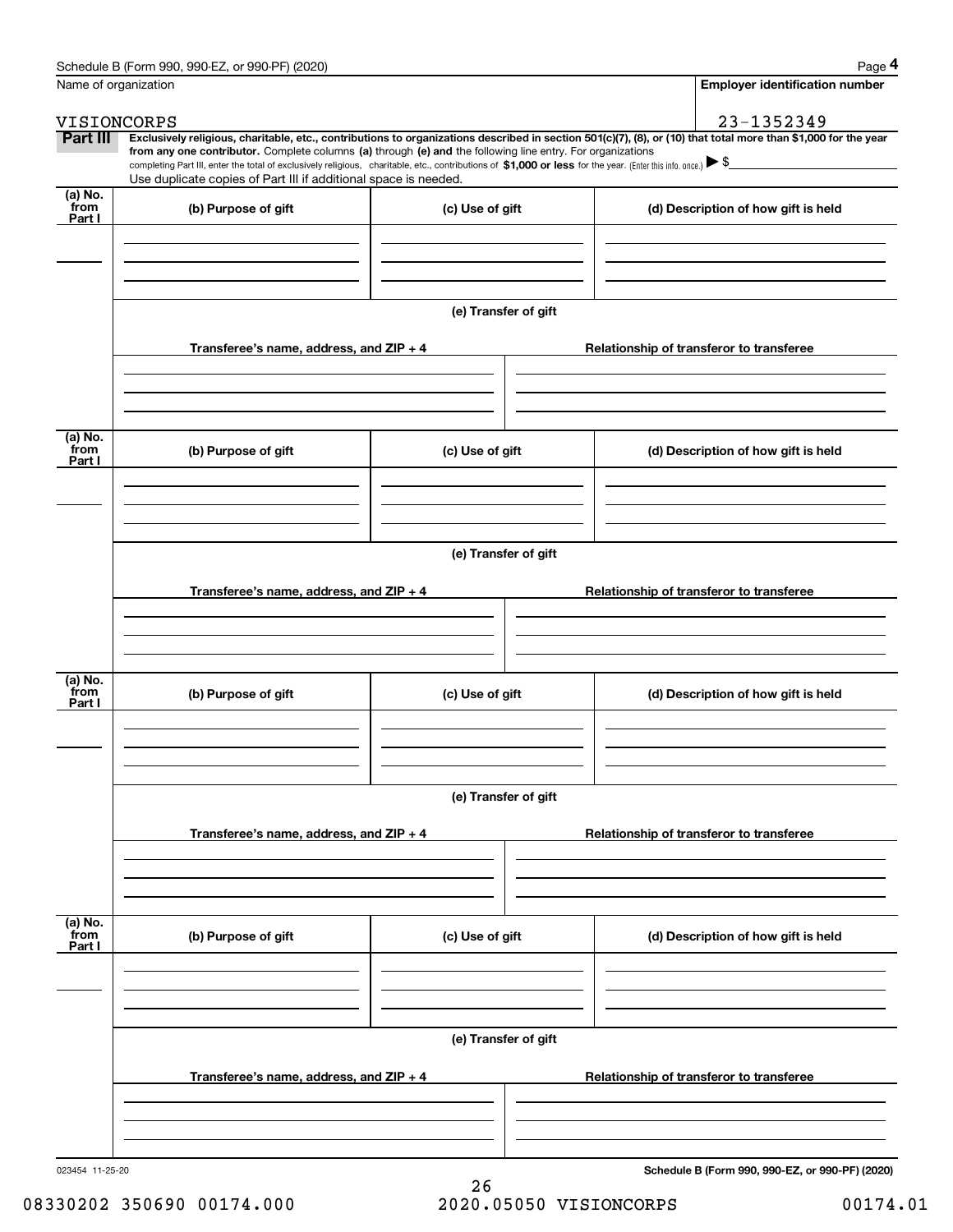Department of the Treasury Internal Revenue Service

# **SCHEDULE D Supplemental Financial Statements**

(Form 990)<br>
Pepartment of the Treasury<br>
Department of the Treasury<br>
Department of the Treasury<br>
Department of the Treasury<br> **Co to www.irs.gov/Form990 for instructions and the latest information.**<br> **Co to www.irs.gov/Form9** 

OMB No. 1545-0047 **Open to Public Inspection2020**

| Department of the Treasury<br>Internal Revenue Service | . ריכי ווווט ויט וויטשור<br>$\blacktriangleright$ Go to www.irs.gov/Form990 for instructions and the latest information. | Inspection                            |
|--------------------------------------------------------|--------------------------------------------------------------------------------------------------------------------------|---------------------------------------|
| Name of the organization                               |                                                                                                                          | <b>Employer identification number</b> |

|                | VISIONCORPS                                                                                                                                    |                         | 23-1352349                                         |
|----------------|------------------------------------------------------------------------------------------------------------------------------------------------|-------------------------|----------------------------------------------------|
| Part I         | Organizations Maintaining Donor Advised Funds or Other Similar Funds or Accounts. Complete if the                                              |                         |                                                    |
|                | organization answered "Yes" on Form 990, Part IV, line 6.                                                                                      |                         |                                                    |
|                |                                                                                                                                                | (a) Donor advised funds | (b) Funds and other accounts                       |
| 1              |                                                                                                                                                |                         |                                                    |
| 2              | Aggregate value of contributions to (during year)                                                                                              |                         |                                                    |
| з              |                                                                                                                                                |                         |                                                    |
| 4              |                                                                                                                                                |                         |                                                    |
| 5              | Did the organization inform all donors and donor advisors in writing that the assets held in donor advised funds                               |                         |                                                    |
|                |                                                                                                                                                |                         | Yes<br>No                                          |
| 6              | Did the organization inform all grantees, donors, and donor advisors in writing that grant funds can be used only                              |                         |                                                    |
|                | for charitable purposes and not for the benefit of the donor or donor advisor, or for any other purpose conferring                             |                         |                                                    |
|                |                                                                                                                                                |                         | Yes<br>No.                                         |
| <b>Part II</b> | Conservation Easements. Complete if the organization answered "Yes" on Form 990, Part IV, line 7.                                              |                         |                                                    |
| 1              | Purpose(s) of conservation easements held by the organization (check all that apply).                                                          |                         |                                                    |
|                | Preservation of land for public use (for example, recreation or education)                                                                     |                         | Preservation of a historically important land area |
|                | Protection of natural habitat                                                                                                                  |                         | Preservation of a certified historic structure     |
|                | Preservation of open space                                                                                                                     |                         |                                                    |
| 2              | Complete lines 2a through 2d if the organization held a qualified conservation contribution in the form of a conservation easement on the last |                         |                                                    |
|                | day of the tax year.                                                                                                                           |                         | Held at the End of the Tax Year                    |
| а              |                                                                                                                                                |                         | 2a                                                 |
| b              | Total acreage restricted by conservation easements                                                                                             |                         | 2 <sub>b</sub>                                     |
| с              |                                                                                                                                                |                         | 2c                                                 |
|                | d Number of conservation easements included in (c) acquired after 7/25/06, and not on a historic structure                                     |                         |                                                    |
|                |                                                                                                                                                |                         | 2d                                                 |
| 3              | Number of conservation easements modified, transferred, released, extinguished, or terminated by the organization during the tax               |                         |                                                    |
|                | $year \blacktriangleright$                                                                                                                     |                         |                                                    |
| 4              | Number of states where property subject to conservation easement is located >                                                                  |                         |                                                    |
| 5              | Does the organization have a written policy regarding the periodic monitoring, inspection, handling of                                         |                         |                                                    |
|                | violations, and enforcement of the conservation easements it holds?                                                                            |                         | Yes<br>No                                          |
| 6              | Staff and volunteer hours devoted to monitoring, inspecting, handling of violations, and enforcing conservation easements during the year      |                         |                                                    |
|                |                                                                                                                                                |                         |                                                    |
| 7              | Amount of expenses incurred in monitoring, inspecting, handling of violations, and enforcing conservation easements during the year            |                         |                                                    |
|                | $\blacktriangleright$ \$                                                                                                                       |                         |                                                    |
| 8              | Does each conservation easement reported on line 2(d) above satisfy the requirements of section 170(h)(4)(B)(i)                                |                         |                                                    |
|                |                                                                                                                                                |                         | Yes<br>No                                          |
| 9              | In Part XIII, describe how the organization reports conservation easements in its revenue and expense statement and                            |                         |                                                    |
|                | balance sheet, and include, if applicable, the text of the footnote to the organization's financial statements that describes the              |                         |                                                    |
|                | organization's accounting for conservation easements.                                                                                          |                         |                                                    |
|                | Organizations Maintaining Collections of Art, Historical Treasures, or Other Similar Assets.<br>  Part III                                     |                         |                                                    |
|                | Complete if the organization answered "Yes" on Form 990, Part IV, line 8.                                                                      |                         |                                                    |
|                | 1a If the organization elected, as permitted under FASB ASC 958, not to report in its revenue statement and balance sheet works                |                         |                                                    |
|                | of art, historical treasures, or other similar assets held for public exhibition, education, or research in furtherance of public              |                         |                                                    |
|                | service, provide in Part XIII the text of the footnote to its financial statements that describes these items.                                 |                         |                                                    |
|                | b If the organization elected, as permitted under FASB ASC 958, to report in its revenue statement and balance sheet works of                  |                         |                                                    |
|                | art, historical treasures, or other similar assets held for public exhibition, education, or research in furtherance of public service,        |                         |                                                    |
|                | provide the following amounts relating to these items:                                                                                         |                         |                                                    |
|                |                                                                                                                                                |                         |                                                    |
|                | (ii) Assets included in Form 990, Part X                                                                                                       |                         | $\frac{1}{\sqrt{2}}$                               |
| 2              | If the organization received or held works of art, historical treasures, or other similar assets for financial gain, provide                   |                         |                                                    |
|                | the following amounts required to be reported under FASB ASC 958 relating to these items:                                                      |                         |                                                    |
| a              | Revenue included on Form 990, Part VIII, line 1 [2000] [2000] [2000] [2000] [3000] [3000] [3000] [3000] [3000                                  |                         | \$<br>▶                                            |
|                |                                                                                                                                                |                         | $\blacktriangleright$ s                            |
|                | LHA For Paperwork Reduction Act Notice, see the Instructions for Form 990.                                                                     |                         | Schedule D (Form 990) 2020                         |
|                | 032051 12-01-20                                                                                                                                |                         |                                                    |

27 08330202 350690 00174.000 2020.05050 VISIONCORPS 00174.01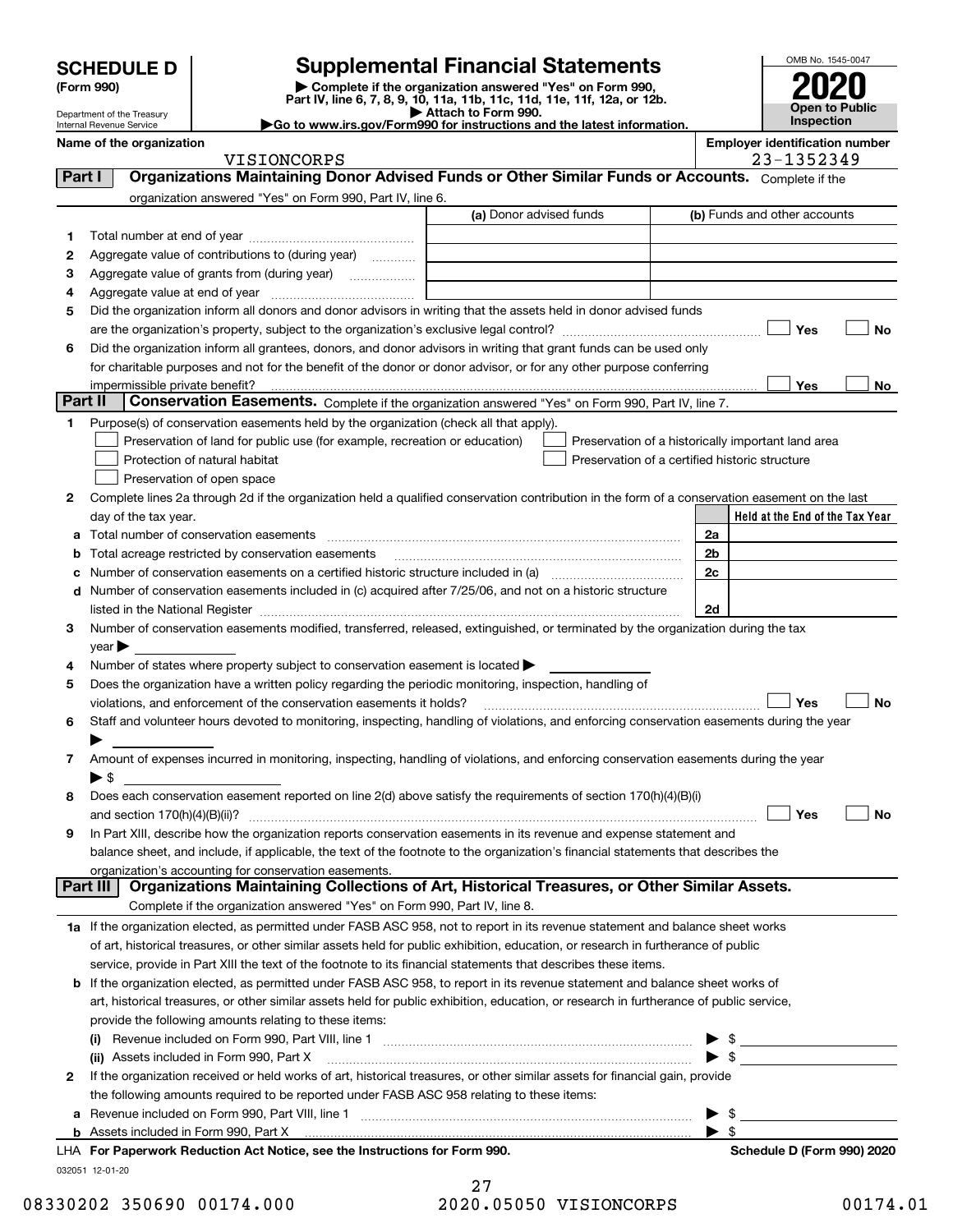|        | VISIONCORPS<br>Schedule D (Form 990) 2020                                                                                                                                                                                      |                    |                |                          |                 | 23-1352349                 |                           |          | Page $2$              |
|--------|--------------------------------------------------------------------------------------------------------------------------------------------------------------------------------------------------------------------------------|--------------------|----------------|--------------------------|-----------------|----------------------------|---------------------------|----------|-----------------------|
|        | Organizations Maintaining Collections of Art, Historical Treasures, or Other Similar Assets (continued)<br>Part III                                                                                                            |                    |                |                          |                 |                            |                           |          |                       |
| З      | Using the organization's acquisition, accession, and other records, check any of the following that make significant use of its                                                                                                |                    |                |                          |                 |                            |                           |          |                       |
|        | collection items (check all that apply):                                                                                                                                                                                       |                    |                |                          |                 |                            |                           |          |                       |
| a      | Public exhibition                                                                                                                                                                                                              |                    |                | Loan or exchange program |                 |                            |                           |          |                       |
| b      | Scholarly research                                                                                                                                                                                                             | e                  |                |                          |                 |                            |                           |          |                       |
| c      | Preservation for future generations                                                                                                                                                                                            |                    |                |                          |                 |                            |                           |          |                       |
| 4      | Provide a description of the organization's collections and explain how they further the organization's exempt purpose in Part XIII.                                                                                           |                    |                |                          |                 |                            |                           |          |                       |
| 5      | During the year, did the organization solicit or receive donations of art, historical treasures, or other similar assets                                                                                                       |                    |                |                          |                 |                            |                           |          |                       |
|        | to be sold to raise funds rather than to be maintained as part of the organization's collection?                                                                                                                               |                    |                |                          |                 |                            | Yes                       |          | No                    |
|        | <b>Part IV</b><br>Escrow and Custodial Arrangements. Complete if the organization answered "Yes" on Form 990, Part IV, line 9, or                                                                                              |                    |                |                          |                 |                            |                           |          |                       |
|        | reported an amount on Form 990, Part X, line 21.                                                                                                                                                                               |                    |                |                          |                 |                            |                           |          |                       |
|        | 1a Is the organization an agent, trustee, custodian or other intermediary for contributions or other assets not included                                                                                                       |                    |                |                          |                 |                            |                           |          |                       |
|        | on Form 990, Part X? <b>William Constitution Constitution</b> Construction Construction Construction Constitution Cons                                                                                                         |                    |                |                          |                 |                            | Yes                       |          | $\boxed{\text{X}}$ No |
|        | b If "Yes," explain the arrangement in Part XIII and complete the following table:                                                                                                                                             |                    |                |                          |                 |                            |                           |          |                       |
|        |                                                                                                                                                                                                                                |                    |                |                          |                 |                            | Amount                    |          |                       |
| с      |                                                                                                                                                                                                                                |                    |                |                          | 1c              |                            |                           |          |                       |
|        | Additions during the year manufactured and an annual contract of the year manufactured and all the year manufactured and all the year manufactured and all the year manufactured and all the year manufactured and all the yea |                    |                |                          | 1d              |                            |                           |          |                       |
|        | Distributions during the year measurements are all the state of the state of the state of the state of the state of the state of the state of the state of the state of the state of the state of the state of the state of th |                    |                |                          | 1e              |                            |                           |          |                       |
|        |                                                                                                                                                                                                                                |                    |                |                          | 1f              |                            |                           |          |                       |
|        | 2a Did the organization include an amount on Form 990, Part X, line 21, for escrow or custodial account liability?                                                                                                             |                    |                |                          |                 |                            | Yes                       |          | No                    |
|        | <b>b</b> If "Yes," explain the arrangement in Part XIII. Check here if the explanation has been provided on Part XIII                                                                                                          |                    |                |                          |                 |                            |                           |          |                       |
| Part V | Endowment Funds. Complete if the organization answered "Yes" on Form 990, Part IV, line 10.                                                                                                                                    |                    |                |                          |                 |                            |                           |          |                       |
|        |                                                                                                                                                                                                                                | (a) Current year   | (b) Prior year | (c) Two years back       |                 | (d) Three years back       | (e) Four years back       |          |                       |
| 1a     | Beginning of year balance                                                                                                                                                                                                      | 470,654.           | 340,081.       | 564,047.                 |                 | 342,848.                   |                           | 326,406. |                       |
| b      |                                                                                                                                                                                                                                |                    | 107,146.       |                          |                 | 218,130.                   |                           |          |                       |
|        | Net investment earnings, gains, and losses                                                                                                                                                                                     | 89,213.            | 39,459.        | 10,125.                  |                 | 18,709.                    |                           |          | 34,807.               |
|        | Grants or scholarships                                                                                                                                                                                                         |                    |                |                          |                 |                            |                           |          |                       |
|        | e Other expenditures for facilities                                                                                                                                                                                            |                    |                |                          |                 |                            |                           |          |                       |
|        | and programs                                                                                                                                                                                                                   | 17,676.            | 16,032.        | 234,091.                 |                 | 15,640.                    |                           |          | 18,365.               |
|        |                                                                                                                                                                                                                                |                    |                |                          |                 |                            |                           |          |                       |
| g      | End of year balance                                                                                                                                                                                                            | 542, 191.          | 470,654.       | 340,081.                 |                 | 564,047.                   |                           | 342,848. |                       |
| 2      | Provide the estimated percentage of the current year end balance (line 1g, column (a)) held as:                                                                                                                                |                    |                |                          |                 |                            |                           |          |                       |
|        | Board designated or quasi-endowment                                                                                                                                                                                            | 83.2000            | %              |                          |                 |                            |                           |          |                       |
| b      | Permanent endowment > 15.3300                                                                                                                                                                                                  | %                  |                |                          |                 |                            |                           |          |                       |
| c      | Term endowment $\blacktriangleright$ 1.4700                                                                                                                                                                                    | %                  |                |                          |                 |                            |                           |          |                       |
|        | The percentages on lines 2a, 2b, and 2c should equal 100%.                                                                                                                                                                     |                    |                |                          |                 |                            |                           |          |                       |
|        | 3a Are there endowment funds not in the possession of the organization that are held and administered for the organization                                                                                                     |                    |                |                          |                 |                            |                           |          |                       |
|        | by:                                                                                                                                                                                                                            |                    |                |                          |                 |                            |                           | Yes      | No                    |
|        | (i)                                                                                                                                                                                                                            |                    |                |                          |                 |                            | 3a(i)                     |          | X                     |
|        |                                                                                                                                                                                                                                |                    |                |                          |                 |                            | 3a(ii)                    |          | $\mathbf X$           |
|        |                                                                                                                                                                                                                                |                    |                |                          |                 |                            | 3b                        |          |                       |
|        | Describe in Part XIII the intended uses of the organization's endowment funds.                                                                                                                                                 |                    |                |                          |                 |                            |                           |          |                       |
|        | Land, Buildings, and Equipment.<br><b>Part VI</b>                                                                                                                                                                              |                    |                |                          |                 |                            |                           |          |                       |
|        | Complete if the organization answered "Yes" on Form 990, Part IV, line 11a. See Form 990, Part X, line 10.                                                                                                                     |                    |                |                          |                 |                            |                           |          |                       |
|        | Description of property                                                                                                                                                                                                        | (a) Cost or other  |                | (b) Cost or other        | (c) Accumulated |                            | (d) Book value            |          |                       |
|        |                                                                                                                                                                                                                                | basis (investment) |                | basis (other)            | depreciation    |                            |                           |          |                       |
|        |                                                                                                                                                                                                                                |                    |                | 315,381.                 |                 |                            |                           | 315,381. |                       |
| b      |                                                                                                                                                                                                                                |                    |                | 12,377,095.              | 5,992,781.      |                            | $\overline{6,384}$ , 314. |          |                       |
|        |                                                                                                                                                                                                                                |                    |                | 119,905.                 | 118,963.        |                            |                           |          | 942.                  |
|        |                                                                                                                                                                                                                                |                    |                | 2,996,968.               | 1,879,522.      |                            | 1,117,446.                |          |                       |
|        |                                                                                                                                                                                                                                |                    |                |                          |                 |                            |                           |          |                       |
|        |                                                                                                                                                                                                                                |                    |                |                          |                 |                            | 7,818,083.                |          |                       |
|        |                                                                                                                                                                                                                                |                    |                |                          |                 | Schedule D (Form 990) 2020 |                           |          |                       |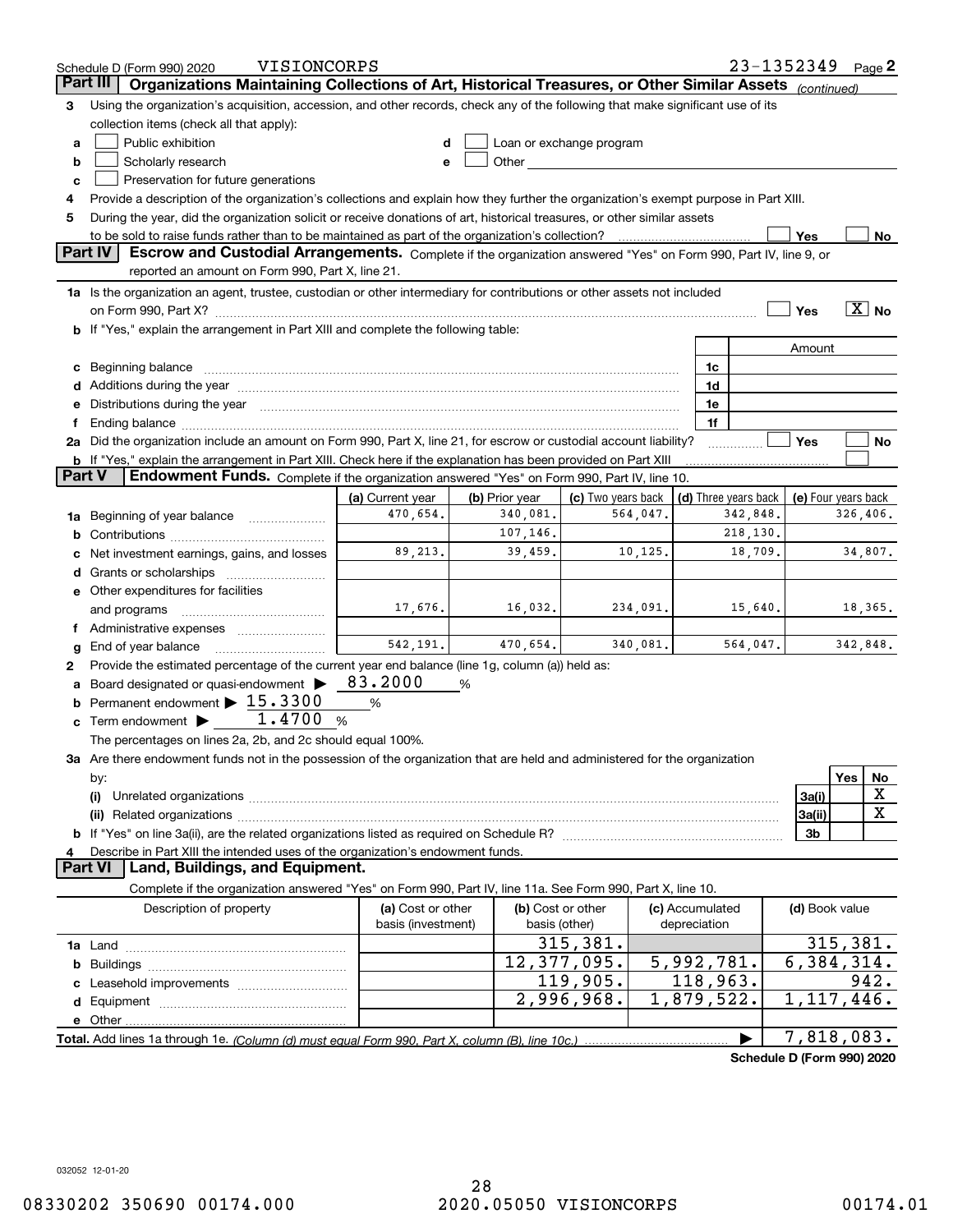VISIONCORPS

|           | VISIONCORPS<br>Schedule D (Form 990) 2020                                                                         |                 |                                                           | 23-1352349<br>Page $3$ |
|-----------|-------------------------------------------------------------------------------------------------------------------|-----------------|-----------------------------------------------------------|------------------------|
|           | <b>Part VII</b> Investments - Other Securities.                                                                   |                 |                                                           |                        |
|           | Complete if the organization answered "Yes" on Form 990, Part IV, line 11b. See Form 990, Part X, line 12.        |                 |                                                           |                        |
|           | (a) Description of security or category (including name of security)                                              | (b) Book value  | (c) Method of valuation: Cost or end-of-year market value |                        |
|           | (1) Financial derivatives                                                                                         |                 |                                                           |                        |
|           |                                                                                                                   |                 |                                                           |                        |
| (3) Other |                                                                                                                   |                 |                                                           |                        |
| (A)       |                                                                                                                   |                 |                                                           |                        |
| (B)       |                                                                                                                   |                 |                                                           |                        |
| (C)       |                                                                                                                   |                 |                                                           |                        |
| (D)       |                                                                                                                   |                 |                                                           |                        |
| (E)       |                                                                                                                   |                 |                                                           |                        |
| (F)       |                                                                                                                   |                 |                                                           |                        |
| (G)       |                                                                                                                   |                 |                                                           |                        |
| (H)       |                                                                                                                   |                 |                                                           |                        |
|           | Total. (Col. (b) must equal Form 990, Part X, col. (B) line 12.) $\blacktriangleright$                            |                 |                                                           |                        |
|           | Part VIII Investments - Program Related.                                                                          |                 |                                                           |                        |
|           | Complete if the organization answered "Yes" on Form 990, Part IV, line 11c. See Form 990, Part X, line 13.        |                 |                                                           |                        |
|           | (a) Description of investment                                                                                     | (b) Book value  | (c) Method of valuation: Cost or end-of-year market value |                        |
| (1)       |                                                                                                                   |                 |                                                           |                        |
| (2)       |                                                                                                                   |                 |                                                           |                        |
| (3)       |                                                                                                                   |                 |                                                           |                        |
| (4)       |                                                                                                                   |                 |                                                           |                        |
| (5)       |                                                                                                                   |                 |                                                           |                        |
| (6)       |                                                                                                                   |                 |                                                           |                        |
| (7)       |                                                                                                                   |                 |                                                           |                        |
| (8)       |                                                                                                                   |                 |                                                           |                        |
| (9)       |                                                                                                                   |                 |                                                           |                        |
|           | Total. (Col. (b) must equal Form 990, Part X, col. (B) line 13.)                                                  |                 |                                                           |                        |
| Part IX   | <b>Other Assets.</b>                                                                                              |                 |                                                           |                        |
|           | Complete if the organization answered "Yes" on Form 990, Part IV, line 11d. See Form 990, Part X, line 15.        |                 |                                                           |                        |
|           |                                                                                                                   | (a) Description |                                                           | (b) Book value         |
| (1)       | BENEFICIAL INTEREST IN PERPETUAL                                                                                  | <b>TRUSTS</b>   |                                                           | 4,336,447.             |
| (2)       | DEPOSITS ON EQUIPMENT                                                                                             |                 |                                                           | 9,504.                 |
| (3)       | BENEFICIAL INTEREST IN ASSETS HELD BY OTHERS                                                                      |                 |                                                           | 193,936.               |
| (4)       |                                                                                                                   |                 |                                                           |                        |
| (5)       |                                                                                                                   |                 |                                                           |                        |
| (6)       |                                                                                                                   |                 |                                                           |                        |
| (7)       |                                                                                                                   |                 |                                                           |                        |
| (8)       |                                                                                                                   |                 |                                                           |                        |
| (9)       |                                                                                                                   |                 |                                                           |                        |
|           | Total. (Column (b) must equal Form 990. Part X, col. (B) line 15.)                                                |                 |                                                           | 4,539,887.             |
| Part X    | <b>Other Liabilities.</b>                                                                                         |                 |                                                           |                        |
|           | Complete if the organization answered "Yes" on Form 990, Part IV, line 11e or 11f. See Form 990, Part X, line 25. |                 |                                                           |                        |
| 1.        | (a) Description of liability                                                                                      |                 |                                                           | (b) Book value         |
| (1)       | Federal income taxes                                                                                              |                 |                                                           |                        |
| (2)       | CHARITABLE GIFT ANNUITY LIABILITY                                                                                 |                 |                                                           | 139,677.               |
| (3)       |                                                                                                                   |                 |                                                           |                        |
| (4)       |                                                                                                                   |                 |                                                           |                        |
|           |                                                                                                                   |                 |                                                           |                        |
| (5)       |                                                                                                                   |                 |                                                           |                        |
| (6)       |                                                                                                                   |                 |                                                           |                        |
| (7)       |                                                                                                                   |                 |                                                           |                        |
| (8)       |                                                                                                                   |                 |                                                           |                        |
| (9)       |                                                                                                                   |                 |                                                           | 139,677.               |
|           | Total. (Column (b) must equal Form 990, Part X, col. (B) line 25.)                                                |                 |                                                           |                        |

**2.** Liability for uncertain tax positions. In Part XIII, provide the text of the footnote to the organization's financial statements that reports the

organization's liability for uncertain tax positions under FASB ASC 740. Check here if the text of the footnote has been provided in Part XIII  $\boxed{\text{X}}$ 

**Schedule D (Form 990) 2020**

032053 12-01-20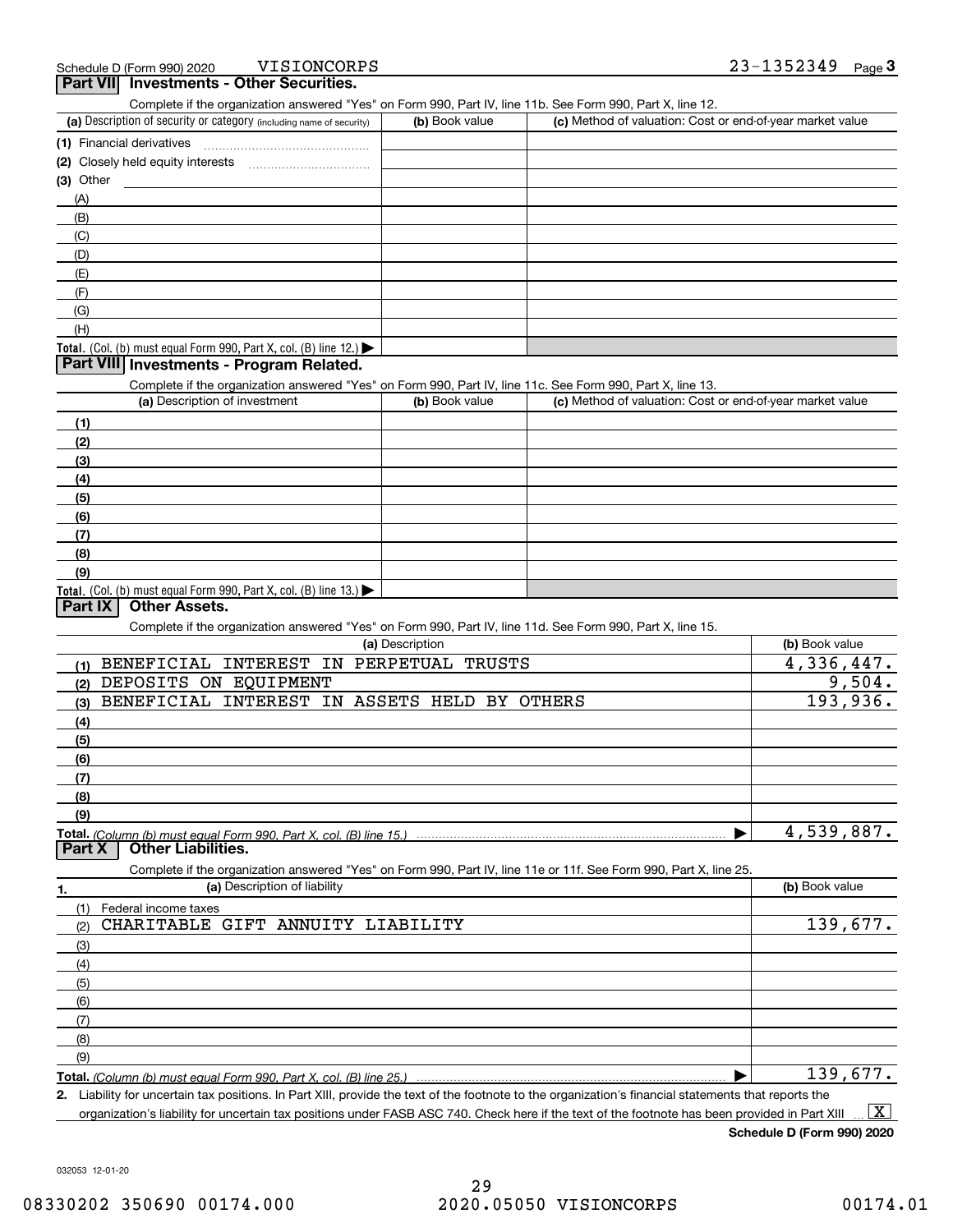|    | <b>VISIONCORPS</b><br>Schedule D (Form 990) 2020                                                                                                                                                                                    |                |                             |                | 23-1352349<br>Page 4 |
|----|-------------------------------------------------------------------------------------------------------------------------------------------------------------------------------------------------------------------------------------|----------------|-----------------------------|----------------|----------------------|
|    | Reconciliation of Revenue per Audited Financial Statements With Revenue per Return.<br><b>Part XI</b>                                                                                                                               |                |                             |                |                      |
|    | Complete if the organization answered "Yes" on Form 990, Part IV, line 12a.                                                                                                                                                         |                |                             |                |                      |
| 1  | Total revenue, gains, and other support per audited financial statements                                                                                                                                                            |                |                             | $\blacksquare$ | 24, 352, 658.        |
| 2  | Amounts included on line 1 but not on Form 990, Part VIII, line 12:                                                                                                                                                                 |                |                             |                |                      |
| a  | Net unrealized gains (losses) on investments [11] matter contracts and the unrealized gains (losses) on investments                                                                                                                 | 2a             | $-195,868.$                 |                |                      |
| b  |                                                                                                                                                                                                                                     | 2 <sub>b</sub> | 24,000.                     |                |                      |
|    |                                                                                                                                                                                                                                     | 2c             |                             |                |                      |
| d  | Other (Describe in Part XIII.) <b>2006</b> 2007 2010 2010 2010 2010 2011 2012 2013 2014 2014 2015 2016 2017 2018 2019 2016 2017 2018 2019 2016 2017 2018 2019 2016 2017 2018 2019 2018 2019 2019 2016 2017 2018 2019 2018 2019 2019 | 2d             | $\overline{13}$ , 268, 042. |                |                      |
| e  | Add lines 2a through 2d                                                                                                                                                                                                             |                |                             | 2e             | 13,096,174.          |
| 3  |                                                                                                                                                                                                                                     |                |                             | $\overline{3}$ | 11, 256, 484.        |
| 4  | Amounts included on Form 990, Part VIII, line 12, but not on line 1:                                                                                                                                                                |                |                             |                |                      |
| a  |                                                                                                                                                                                                                                     |                | <u>41,795.</u>              |                |                      |
| b  |                                                                                                                                                                                                                                     | 4 <sub>b</sub> | 542,636.                    |                |                      |
| c. | Add lines 4a and 4b                                                                                                                                                                                                                 |                |                             | 4с             | 584,431.             |
|    |                                                                                                                                                                                                                                     |                |                             |                |                      |
|    |                                                                                                                                                                                                                                     |                |                             | 5 <sup>1</sup> | 11,840,915.          |
|    | Part XII   Reconciliation of Expenses per Audited Financial Statements With Expenses per Return.                                                                                                                                    |                |                             |                |                      |
|    | Complete if the organization answered "Yes" on Form 990, Part IV, line 12a.                                                                                                                                                         |                |                             |                |                      |
| 1  | Total expenses and losses per audited financial statements [11] [12] manuscription and statements [13] Total expenses and losses per audited financial statements [13] manuscription and the statements [13] manuscription and      |                |                             | $\blacksquare$ | 20, 347, 588.        |
| 2  | Amounts included on line 1 but not on Form 990, Part IX, line 25:                                                                                                                                                                   |                |                             |                |                      |
| a  |                                                                                                                                                                                                                                     | 2a             | 24,000.                     |                |                      |
| b  |                                                                                                                                                                                                                                     | 2 <sub>b</sub> |                             |                |                      |
| c  |                                                                                                                                                                                                                                     | 2 <sub>c</sub> |                             |                |                      |
| d  |                                                                                                                                                                                                                                     | 2d             | 10,918,551.                 |                |                      |
|    |                                                                                                                                                                                                                                     |                |                             | 2e             | <u>10,942,551.</u>   |
| 3  |                                                                                                                                                                                                                                     |                |                             |                | 9,405,037.           |
| 4  | Amounts included on Form 990, Part IX, line 25, but not on line 1:                                                                                                                                                                  |                |                             |                |                      |
|    |                                                                                                                                                                                                                                     | 4a             | 41,795.                     |                |                      |
| b  | Other (Describe in Part XIII.) [100] [200] [2010] [2010] [2010] [2010] [2010] [2010] [2010] [2010] [2010] [2010] [2010] [2010] [2010] [2010] [2010] [2010] [2010] [2010] [2010] [2010] [2010] [2010] [2010] [2010] [2010] [201      | 4 <sub>b</sub> | $\overline{577}$ , 265.     |                |                      |
|    | Add lines 4a and 4b                                                                                                                                                                                                                 |                |                             | 4c             | 619,060.             |
|    | Part XIII Supplemental Information.                                                                                                                                                                                                 |                |                             | 5              | 10,024,097.          |

Schedule D (Form 990) 2020 VISIONCORPS  $23-1352349$  Page 4

VISIONCORPS 23-1352349

Provide the descriptions required for Part II, lines 3, 5, and 9; Part III, lines 1a and 4; Part IV, lines 1b and 2b; Part V, line 4; Part X, line 2; Part XI, lines 2d and 4b; and Part XII, lines 2d and 4b. Also complete this part to provide any additional information.

#### PART V, LINE 4:

INVESTMENT POLICIES ARE DESIGNED TO PRESERVE THE PRINCIPAL OF ENDOWMENT

FUNDS. A PORTION OF EARNINGS IS AVAILABLE FOR OPERATIONS, AND A PORTION

IS AVAILABLE FOR TRAINING PURPOSES.

PART X, LINE 2:

THE ORGANIZATION IS NOT AWARE OF ANY UNRELATED BUSINESS INCOME THAT WOULD

BE SUBJECT TO TAXATION. ACCORDINGLY, THE INTERNAL REVENUE SERVICE FORM

990-T WILL NOT BE FILED. THE ORGANIZATION FOLLOWS THE PROVISIONS OF ASC

TOPIC 740, INCOME TAXES, AND IS NOT AWARE OF ANY UNCERTAIN TAX POSITIONS,

AND ACCORDINGLY, NO CORRESPONDING LIABILITY, INCLUDING PENALTIES AND

INTEREST, HAS BEEN RECORDED IN THE ACCOMPANYING FINANCIAL STATEMENTS.

032054 12-01-20

**Schedule D (Form 990) 2020**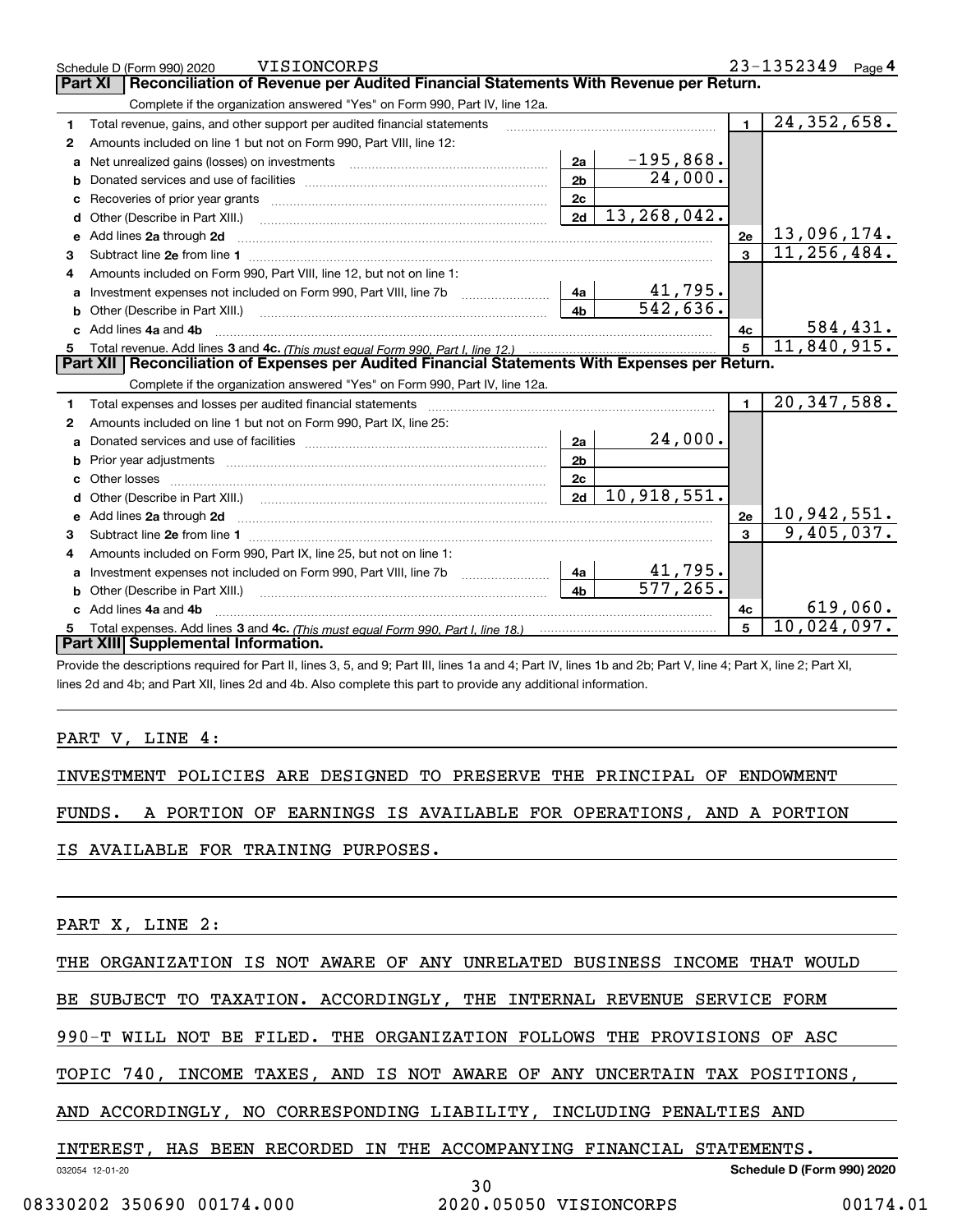Schedule D (Form 990) 2020 V <code>LSIONCORPS</code> Z 3-L 3 5 Z 3 4 9 Page **Part XIII Supplemental Information** 

*(continued)*

| PART XI, LINE 2D - OTHER ADJUSTMENTS:                                   |                                           |
|-------------------------------------------------------------------------|-------------------------------------------|
| REVENUES REPORTED ON VISIONCORPS FOUNDATION 990                         | 1,039,042.                                |
| UNREALIZED GAINS REPORTED ON VISIONCORPS FOUNDATION 990                 | 1,930,590.                                |
| DIRECT FUNDRAISING EXPENSES REPORTED ON VISIONCORPS                     |                                           |
| <b>FOUNDATION 990</b>                                                   | 23,168.                                   |
| COST OF GOODS SOLD                                                      | 9,829,290.                                |
| <b>CHANGE</b><br>IN VALUE OF CHARITABLE GIFT ANNUITY                    | $-9,983.$                                 |
| IN VALUE OF BENEFICIAL INTEREST<br>IN PERPETUAL TRUSTS<br><b>CHANGE</b> | 474,050.                                  |
| IN VALUE OF BENEFICIAL INTEREST<br><b>CHANGE</b><br>IN ASSETS HELD BY   |                                           |
| <b>OTHERS</b>                                                           | $-18, 115.$                               |
| TOTAL TO SCHEDULE D, PART XI, LINE 2D                                   | 13,268,042.                               |
| PART XI, LINE 4B - OTHER ADJUSTMENTS:                                   |                                           |
| INTERENTITY REVENUE FROM VISIONCORPS FOUNDATION                         | 520, 247.                                 |
| INVESTMENT MANAGEMENT FEES REPORTED ON VISIONCORPS                      |                                           |
| <b>FOUNDATION 990</b>                                                   | 57,018.                                   |
| DIRECT FUNDRAISING EXPENSES                                             | $-34,629.$                                |
| TOTAL TO SCHEDULE D, PART XI, LINE 4B                                   | 542,636.                                  |
| PART XII, LINE 2D - OTHER ADJUSTMENTS:                                  |                                           |
| EXPENSES REPORTED<br>ON VISIONCORPS FOUNDATION 990                      | 1,031,464.                                |
| DIRECT FUNDRAISING EXPENSES REPORTED<br>ON VISIONCORPS                  |                                           |
| FOUNDATION 990                                                          | 23, 168.                                  |
| DIRECT FUNDRAISING EXPENSES REPORTED ON VISIONCORPS                     |                                           |
| FOUNDATION 990                                                          | 34,629.                                   |
| COST OF GOODS SOLD                                                      | 9,829,290.                                |
| TOTAL TO SCHEDULE D, PART XII, LINE 2D                                  | 10,918,551.<br>Schedule D (Form 990) 2020 |
| 032055 12-01-20<br>31                                                   |                                           |

31 08330202 350690 00174.000 2020.05050 VISIONCORPS 00174.01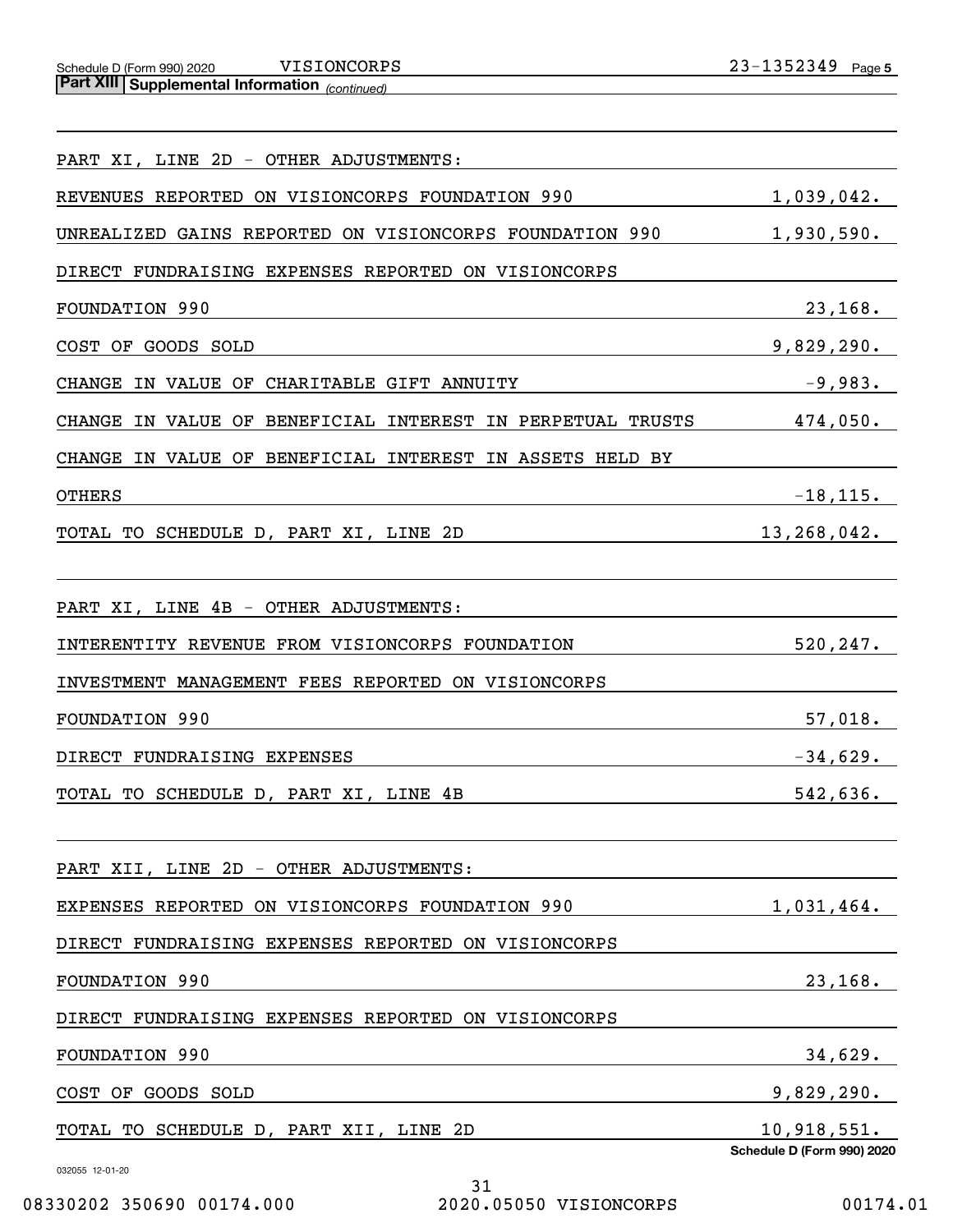| PART XII, LINE 4B - OTHER ADJUSTMENTS:                      |                            |
|-------------------------------------------------------------|----------------------------|
| INTERENTITY EXPENSES REPORTED ON VISIONCORPS FOUNDATION 990 | 520, 247.                  |
| INVESTMENT MANAGEMENT FEES REPORTED ON VISIONCORPS          |                            |
| FOUNDATION 990                                              | 57,018.                    |
| TOTAL TO SCHEDULE D, PART XII, LINE 4B                      | 577, 265.                  |
|                                                             |                            |
|                                                             |                            |
|                                                             |                            |
|                                                             |                            |
|                                                             |                            |
|                                                             |                            |
|                                                             |                            |
|                                                             |                            |
|                                                             |                            |
|                                                             |                            |
|                                                             |                            |
|                                                             |                            |
|                                                             |                            |
|                                                             |                            |
|                                                             |                            |
|                                                             |                            |
|                                                             |                            |
|                                                             |                            |
|                                                             |                            |
|                                                             |                            |
|                                                             |                            |
|                                                             |                            |
|                                                             | Schedule D (Form 990) 2020 |

032055 12-01-20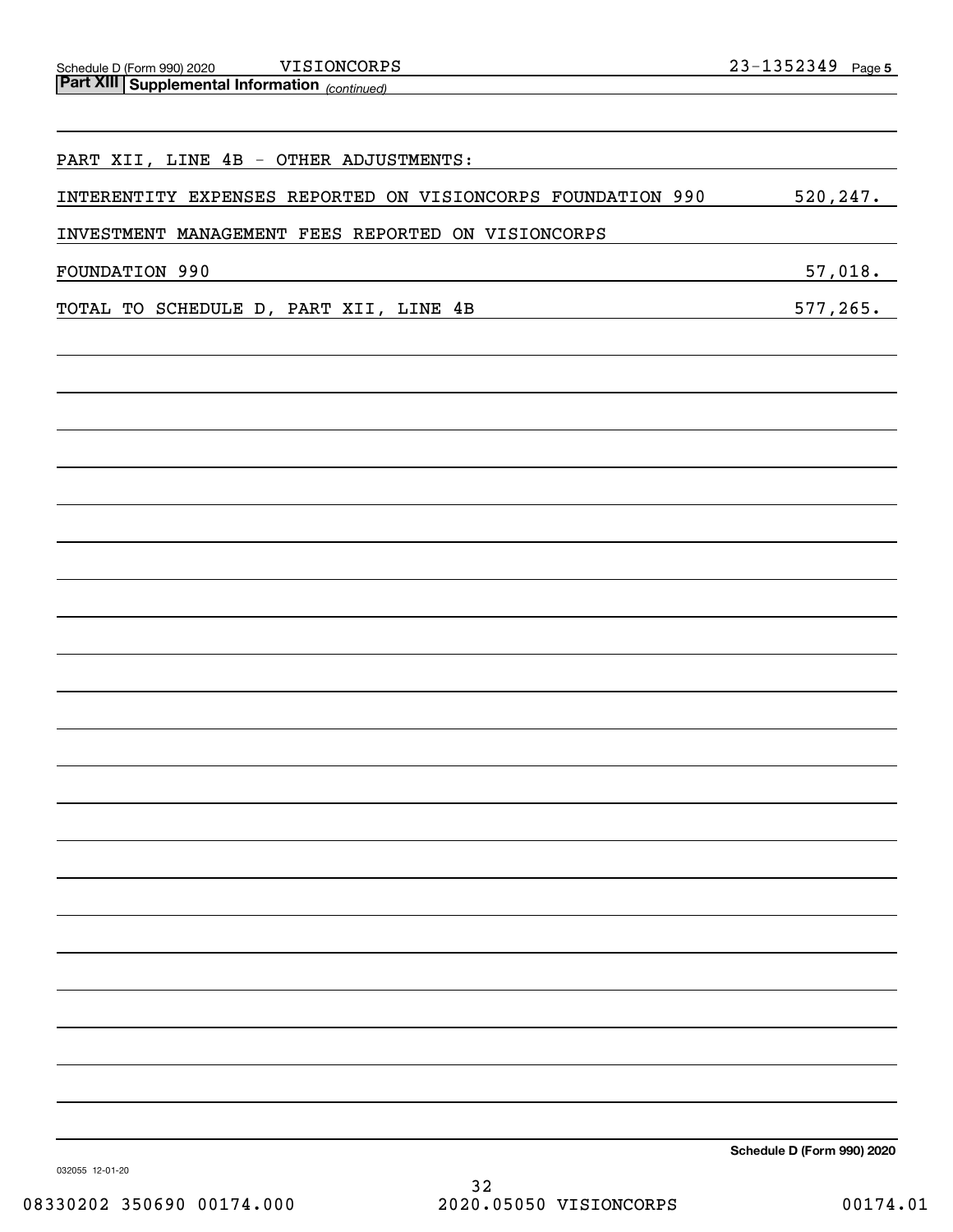| <b>SCHEDULE G</b>                                                                                                                             |                                                                                                                                                                     | <b>Supplemental Information Regarding Fundraising or Gaming Activities</b>                                                                                                                                                                                                                                                                                                                                                                                                                                                                         |                         |                                                 |                                                                            |  |                                                                            | OMB No. 1545-0047                                       |  |
|-----------------------------------------------------------------------------------------------------------------------------------------------|---------------------------------------------------------------------------------------------------------------------------------------------------------------------|----------------------------------------------------------------------------------------------------------------------------------------------------------------------------------------------------------------------------------------------------------------------------------------------------------------------------------------------------------------------------------------------------------------------------------------------------------------------------------------------------------------------------------------------------|-------------------------|-------------------------------------------------|----------------------------------------------------------------------------|--|----------------------------------------------------------------------------|---------------------------------------------------------|--|
| (Form 990 or 990-EZ)                                                                                                                          | Complete if the organization answered "Yes" on Form 990, Part IV, line 17, 18, or 19, or if the<br>organization entered more than \$15,000 on Form 990-EZ, line 6a. |                                                                                                                                                                                                                                                                                                                                                                                                                                                                                                                                                    |                         |                                                 |                                                                            |  |                                                                            |                                                         |  |
| Department of the Treasury                                                                                                                    |                                                                                                                                                                     | Attach to Form 990 or Form 990-EZ.                                                                                                                                                                                                                                                                                                                                                                                                                                                                                                                 |                         |                                                 |                                                                            |  |                                                                            | <b>Open to Public</b>                                   |  |
| Internal Revenue Service<br>Name of the organization                                                                                          |                                                                                                                                                                     | ► Go to www.irs.gov/Form990 for instructions and the latest information.                                                                                                                                                                                                                                                                                                                                                                                                                                                                           |                         |                                                 |                                                                            |  |                                                                            | Inspection<br><b>Employer identification number</b>     |  |
|                                                                                                                                               | VISIONCORPS                                                                                                                                                         |                                                                                                                                                                                                                                                                                                                                                                                                                                                                                                                                                    |                         |                                                 |                                                                            |  | 23-1352349                                                                 |                                                         |  |
| Part I                                                                                                                                        | required to complete this part.                                                                                                                                     | Fundraising Activities. Complete if the organization answered "Yes" on Form 990, Part IV, line 17. Form 990-EZ filers are not                                                                                                                                                                                                                                                                                                                                                                                                                      |                         |                                                 |                                                                            |  |                                                                            |                                                         |  |
| Mail solicitations<br>a<br>b<br>Phone solicitations<br>c<br>In-person solicitations<br>d<br>compensated at least \$5,000 by the organization. | Internet and email solicitations                                                                                                                                    | 1 Indicate whether the organization raised funds through any of the following activities. Check all that apply.<br>е<br>f<br>Special fundraising events<br>g<br>2 a Did the organization have a written or oral agreement with any individual (including officers, directors, trustees, or<br>key employees listed in Form 990, Part VII) or entity in connection with professional fundraising services?<br>b If "Yes," list the 10 highest paid individuals or entities (fundraisers) pursuant to agreements under which the fundraiser is to be |                         |                                                 | Solicitation of non-government grants<br>Solicitation of government grants |  | Yes                                                                        | No                                                      |  |
| (i) Name and address of individual<br>or entity (fundraiser)                                                                                  |                                                                                                                                                                     | (ii) Activity                                                                                                                                                                                                                                                                                                                                                                                                                                                                                                                                      | (iii) Did<br>fundraiser | have custody<br>or control of<br>contributions? | (iv) Gross receipts<br>from activity                                       |  | (v) Amount paid<br>to (or retained by)<br>fundraiser<br>listed in col. (i) | (vi) Amount paid<br>to (or retained by)<br>organization |  |
|                                                                                                                                               |                                                                                                                                                                     |                                                                                                                                                                                                                                                                                                                                                                                                                                                                                                                                                    | Yes                     | No                                              |                                                                            |  |                                                                            |                                                         |  |
|                                                                                                                                               |                                                                                                                                                                     |                                                                                                                                                                                                                                                                                                                                                                                                                                                                                                                                                    |                         |                                                 |                                                                            |  |                                                                            |                                                         |  |
|                                                                                                                                               |                                                                                                                                                                     |                                                                                                                                                                                                                                                                                                                                                                                                                                                                                                                                                    |                         |                                                 |                                                                            |  |                                                                            |                                                         |  |
|                                                                                                                                               |                                                                                                                                                                     |                                                                                                                                                                                                                                                                                                                                                                                                                                                                                                                                                    |                         |                                                 |                                                                            |  |                                                                            |                                                         |  |
|                                                                                                                                               |                                                                                                                                                                     |                                                                                                                                                                                                                                                                                                                                                                                                                                                                                                                                                    |                         |                                                 |                                                                            |  |                                                                            |                                                         |  |
|                                                                                                                                               |                                                                                                                                                                     |                                                                                                                                                                                                                                                                                                                                                                                                                                                                                                                                                    |                         |                                                 |                                                                            |  |                                                                            |                                                         |  |
|                                                                                                                                               |                                                                                                                                                                     |                                                                                                                                                                                                                                                                                                                                                                                                                                                                                                                                                    |                         |                                                 |                                                                            |  |                                                                            |                                                         |  |
|                                                                                                                                               |                                                                                                                                                                     |                                                                                                                                                                                                                                                                                                                                                                                                                                                                                                                                                    |                         |                                                 |                                                                            |  |                                                                            |                                                         |  |
|                                                                                                                                               |                                                                                                                                                                     |                                                                                                                                                                                                                                                                                                                                                                                                                                                                                                                                                    |                         |                                                 |                                                                            |  |                                                                            |                                                         |  |
|                                                                                                                                               |                                                                                                                                                                     |                                                                                                                                                                                                                                                                                                                                                                                                                                                                                                                                                    |                         |                                                 |                                                                            |  |                                                                            |                                                         |  |
|                                                                                                                                               |                                                                                                                                                                     |                                                                                                                                                                                                                                                                                                                                                                                                                                                                                                                                                    |                         |                                                 |                                                                            |  |                                                                            |                                                         |  |
|                                                                                                                                               |                                                                                                                                                                     |                                                                                                                                                                                                                                                                                                                                                                                                                                                                                                                                                    |                         |                                                 |                                                                            |  |                                                                            |                                                         |  |
|                                                                                                                                               |                                                                                                                                                                     |                                                                                                                                                                                                                                                                                                                                                                                                                                                                                                                                                    |                         |                                                 |                                                                            |  |                                                                            |                                                         |  |
|                                                                                                                                               |                                                                                                                                                                     |                                                                                                                                                                                                                                                                                                                                                                                                                                                                                                                                                    |                         |                                                 |                                                                            |  |                                                                            |                                                         |  |
| Total<br>or licensing.                                                                                                                        |                                                                                                                                                                     | 3 List all states in which the organization is registered or licensed to solicit contributions or has been notified it is exempt from registration                                                                                                                                                                                                                                                                                                                                                                                                 |                         |                                                 |                                                                            |  |                                                                            |                                                         |  |
|                                                                                                                                               |                                                                                                                                                                     |                                                                                                                                                                                                                                                                                                                                                                                                                                                                                                                                                    |                         |                                                 |                                                                            |  |                                                                            |                                                         |  |
|                                                                                                                                               |                                                                                                                                                                     |                                                                                                                                                                                                                                                                                                                                                                                                                                                                                                                                                    |                         |                                                 |                                                                            |  |                                                                            |                                                         |  |
|                                                                                                                                               |                                                                                                                                                                     |                                                                                                                                                                                                                                                                                                                                                                                                                                                                                                                                                    |                         |                                                 |                                                                            |  |                                                                            |                                                         |  |
|                                                                                                                                               |                                                                                                                                                                     |                                                                                                                                                                                                                                                                                                                                                                                                                                                                                                                                                    |                         |                                                 |                                                                            |  |                                                                            |                                                         |  |
|                                                                                                                                               |                                                                                                                                                                     |                                                                                                                                                                                                                                                                                                                                                                                                                                                                                                                                                    |                         |                                                 |                                                                            |  |                                                                            |                                                         |  |
|                                                                                                                                               |                                                                                                                                                                     |                                                                                                                                                                                                                                                                                                                                                                                                                                                                                                                                                    |                         |                                                 |                                                                            |  |                                                                            |                                                         |  |
|                                                                                                                                               |                                                                                                                                                                     |                                                                                                                                                                                                                                                                                                                                                                                                                                                                                                                                                    |                         |                                                 |                                                                            |  |                                                                            |                                                         |  |
|                                                                                                                                               |                                                                                                                                                                     |                                                                                                                                                                                                                                                                                                                                                                                                                                                                                                                                                    |                         |                                                 |                                                                            |  |                                                                            |                                                         |  |
|                                                                                                                                               |                                                                                                                                                                     | LHA For Paperwork Reduction Act Notice, see the Instructions for Form 990 or 990-EZ.                                                                                                                                                                                                                                                                                                                                                                                                                                                               |                         |                                                 |                                                                            |  |                                                                            | Schedule G (Form 990 or 990-EZ) 2020                    |  |

032081 11-25-20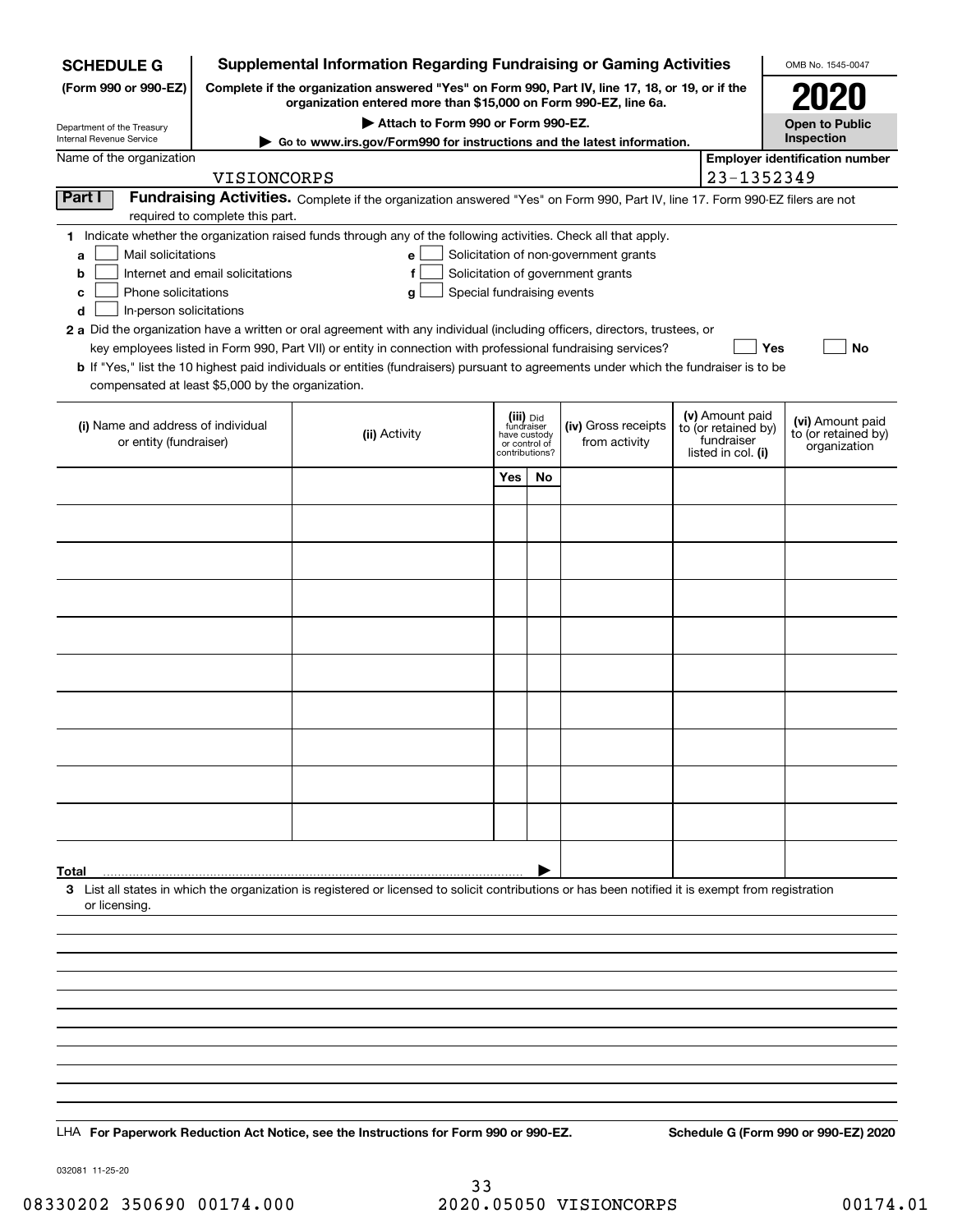#### Schedule G (Form 990 or 990-EZ) 2020  $\rm\,VISTONCORPS$   $\rm\,23-1352349$   $\rm\,Page$

**Part II** | Fundraising Events. Complete if the organization answered "Yes" on Form 990, Part IV, line 18, or reported more than \$15,000

|                 |          | of fundraising event contributions and gross income on Form 990-EZ, lines 1 and 6b. List events with gross receipts greater than \$5,000. |              |                         |                  |                            |
|-----------------|----------|-------------------------------------------------------------------------------------------------------------------------------------------|--------------|-------------------------|------------------|----------------------------|
|                 |          |                                                                                                                                           | (a) Event #1 | (b) Event #2            | (c) Other events | (d) Total events           |
|                 |          |                                                                                                                                           |              |                         | <b>NONE</b>      | (add col. (a) through      |
|                 |          |                                                                                                                                           | EYE DROP     | VARIOUS                 |                  | col. (c)                   |
|                 |          |                                                                                                                                           | (event type) | (event type)            | (total number)   |                            |
| Revenue         |          |                                                                                                                                           |              |                         |                  |                            |
|                 | 1.       |                                                                                                                                           | 79,370.      | 1,558.                  |                  | <u>80,928.</u>             |
|                 |          |                                                                                                                                           |              |                         |                  |                            |
|                 |          |                                                                                                                                           | 79,370.      | 1,558.                  |                  | 80,928.                    |
|                 |          |                                                                                                                                           |              |                         |                  |                            |
|                 | 3        | Gross income (line 1 minus line 2)                                                                                                        |              |                         |                  |                            |
|                 |          |                                                                                                                                           |              |                         |                  |                            |
|                 |          |                                                                                                                                           |              |                         |                  |                            |
|                 |          |                                                                                                                                           |              |                         |                  |                            |
|                 | 5        |                                                                                                                                           |              |                         |                  |                            |
| Direct Expenses |          |                                                                                                                                           |              |                         |                  |                            |
|                 | 6        |                                                                                                                                           |              |                         |                  |                            |
|                 |          | 7 Food and beverages                                                                                                                      |              |                         |                  |                            |
|                 |          |                                                                                                                                           |              |                         |                  |                            |
|                 | 8        |                                                                                                                                           |              |                         |                  |                            |
|                 | 9        |                                                                                                                                           | 34,629.      |                         |                  | 34,629.                    |
|                 | 10       | Direct expense summary. Add lines 4 through 9 in column (d)                                                                               |              |                         |                  | 34,629.                    |
|                 |          | 11 Net income summary. Subtract line 10 from line 3, column (d)                                                                           |              |                         |                  | $-34,629.$                 |
|                 | Part III | Gaming. Complete if the organization answered "Yes" on Form 990, Part IV, line 19, or reported more than                                  |              |                         |                  |                            |
|                 |          | \$15,000 on Form 990-EZ, line 6a.                                                                                                         |              |                         |                  |                            |
|                 |          |                                                                                                                                           |              | (b) Pull tabs/instant   |                  | (d) Total gaming (add      |
|                 |          |                                                                                                                                           | (a) Bingo    | bingo/progressive bingo | (c) Other gaming | col. (a) through col. (c)) |
| Revenue         |          |                                                                                                                                           |              |                         |                  |                            |
|                 | 1        |                                                                                                                                           |              |                         |                  |                            |
|                 |          |                                                                                                                                           |              |                         |                  |                            |
|                 |          |                                                                                                                                           |              |                         |                  |                            |
|                 |          |                                                                                                                                           |              |                         |                  |                            |
| Expenses        | 3        |                                                                                                                                           |              |                         |                  |                            |
|                 |          |                                                                                                                                           |              |                         |                  |                            |
| <b>Direct</b>   |          |                                                                                                                                           |              |                         |                  |                            |
|                 |          |                                                                                                                                           |              |                         |                  |                            |
|                 |          | 5 Other direct expenses                                                                                                                   |              |                         |                  |                            |
|                 |          |                                                                                                                                           | %<br>Yes     | %<br>Yes                | Yes<br>%         |                            |
|                 |          | 6 Volunteer labor                                                                                                                         | No           | No                      | No               |                            |
|                 |          |                                                                                                                                           |              |                         |                  |                            |
|                 | 7        | Direct expense summary. Add lines 2 through 5 in column (d)                                                                               |              |                         |                  |                            |
|                 |          |                                                                                                                                           |              |                         |                  |                            |
|                 |          |                                                                                                                                           |              |                         |                  |                            |
|                 |          | <b>9</b> Enter the state(s) in which the organization conducts gaming activities:                                                         |              |                         |                  |                            |
|                 |          |                                                                                                                                           |              |                         |                  | Yes<br>No                  |
|                 |          |                                                                                                                                           |              |                         |                  |                            |
|                 |          |                                                                                                                                           |              |                         |                  |                            |
|                 |          |                                                                                                                                           |              |                         |                  |                            |
|                 |          |                                                                                                                                           |              |                         |                  | Yes<br>No                  |
|                 |          |                                                                                                                                           |              |                         |                  |                            |
|                 |          |                                                                                                                                           |              |                         |                  |                            |
|                 |          |                                                                                                                                           |              |                         |                  |                            |

032082 11-25-20

**Schedule G (Form 990 or 990-EZ) 2020**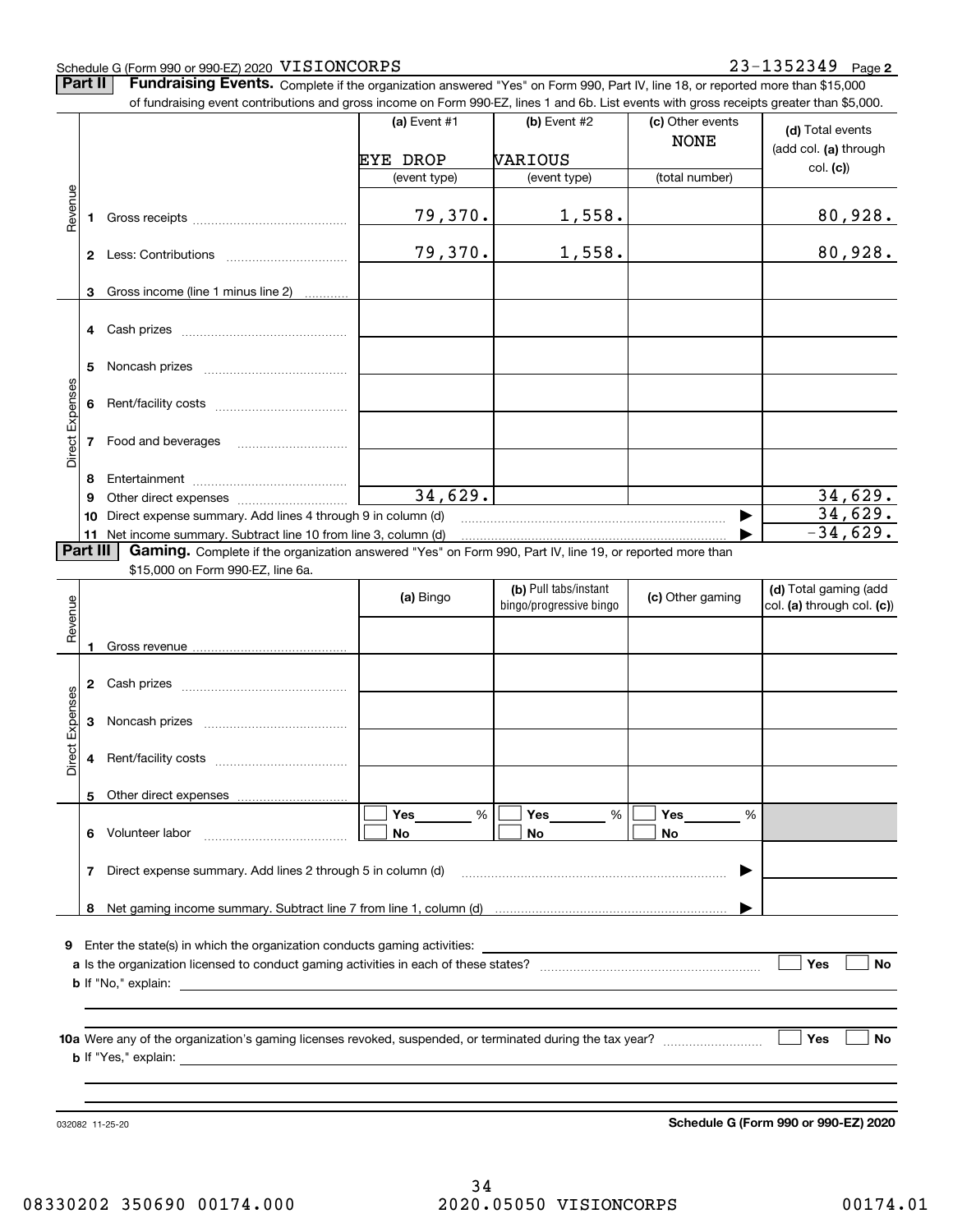|    | Schedule G (Form 990 or 990-EZ) 2020 VISIONCORPS                                                                                                                                                                                          | 23-1352349 |                 | Page 3               |
|----|-------------------------------------------------------------------------------------------------------------------------------------------------------------------------------------------------------------------------------------------|------------|-----------------|----------------------|
|    |                                                                                                                                                                                                                                           |            | Yes             | No                   |
|    | 12 Is the organization a grantor, beneficiary or trustee of a trust, or a member of a partnership or other entity formed                                                                                                                  |            | Yes             | No                   |
|    | 13 Indicate the percentage of gaming activity conducted in:                                                                                                                                                                               |            |                 |                      |
|    |                                                                                                                                                                                                                                           |            | 13а             | %                    |
|    | <b>b</b> An outside facility <b>contract and the contract of the contract of the contract of the contract of the contract of the contract of the contract of the contract of the contract of the contract of the contract of the cont</b> |            | 13 <sub>b</sub> | %                    |
|    | 14 Enter the name and address of the person who prepares the organization's gaming/special events books and records:                                                                                                                      |            |                 |                      |
|    | Name $\blacktriangleright$<br><u>and the control of the control of the control of the control of the control of the control of the control of</u>                                                                                         |            |                 |                      |
|    |                                                                                                                                                                                                                                           |            |                 |                      |
|    |                                                                                                                                                                                                                                           |            | Yes             | No                   |
|    |                                                                                                                                                                                                                                           |            |                 |                      |
|    |                                                                                                                                                                                                                                           |            |                 |                      |
|    | c If "Yes," enter name and address of the third party:                                                                                                                                                                                    |            |                 |                      |
|    | <u> 1980 - Johann Barbara, martin amerikan basar dan berasal dalam basa dan basar dalam basa dalam basa dalam basa</u><br>Name $\blacktriangleright$                                                                                      |            |                 |                      |
|    | Address $\blacktriangleright$<br><u> 1990 - Johann Stoff, amerikansk politiker (d. 1980)</u>                                                                                                                                              |            |                 |                      |
| 16 | Gaming manager information:                                                                                                                                                                                                               |            |                 |                      |
|    | Name $\blacktriangleright$                                                                                                                                                                                                                |            |                 |                      |
|    | Gaming manager compensation > \$                                                                                                                                                                                                          |            |                 |                      |
|    |                                                                                                                                                                                                                                           |            |                 |                      |
|    | $\blacksquare$ Description of services provided $\blacktriangleright$                                                                                                                                                                     |            |                 |                      |
|    |                                                                                                                                                                                                                                           |            |                 |                      |
|    | Director/officer<br>Employee<br>Independent contractor                                                                                                                                                                                    |            |                 |                      |
|    | <b>17</b> Mandatory distributions:                                                                                                                                                                                                        |            |                 |                      |
|    | a Is the organization required under state law to make charitable distributions from the gaming proceeds to                                                                                                                               |            |                 |                      |
|    | retain the state gaming license?                                                                                                                                                                                                          |            |                 | $\Box$ Yes $\Box$ No |
|    | <b>b</b> Enter the amount of distributions required under state law to be distributed to other exempt organizations or spent in the<br>organization's own exempt activities during the tax year $\triangleright$ \$                       |            |                 |                      |
|    | <b>Part IV</b><br>Supplemental Information. Provide the explanations required by Part I, line 2b, columns (iii) and (v); and Part III, lines 9, 9b, 10b,                                                                                  |            |                 |                      |
|    | 15b, 15c, 16, and 17b, as applicable. Also provide any additional information. See instructions.                                                                                                                                          |            |                 |                      |
|    |                                                                                                                                                                                                                                           |            |                 |                      |
|    |                                                                                                                                                                                                                                           |            |                 |                      |
|    |                                                                                                                                                                                                                                           |            |                 |                      |
|    |                                                                                                                                                                                                                                           |            |                 |                      |
|    |                                                                                                                                                                                                                                           |            |                 |                      |
|    |                                                                                                                                                                                                                                           |            |                 |                      |
|    |                                                                                                                                                                                                                                           |            |                 |                      |
|    |                                                                                                                                                                                                                                           |            |                 |                      |
|    |                                                                                                                                                                                                                                           |            |                 |                      |
|    | Schedule G (Form 990 or 990-EZ) 2020<br>032083 11-25-20                                                                                                                                                                                   |            |                 |                      |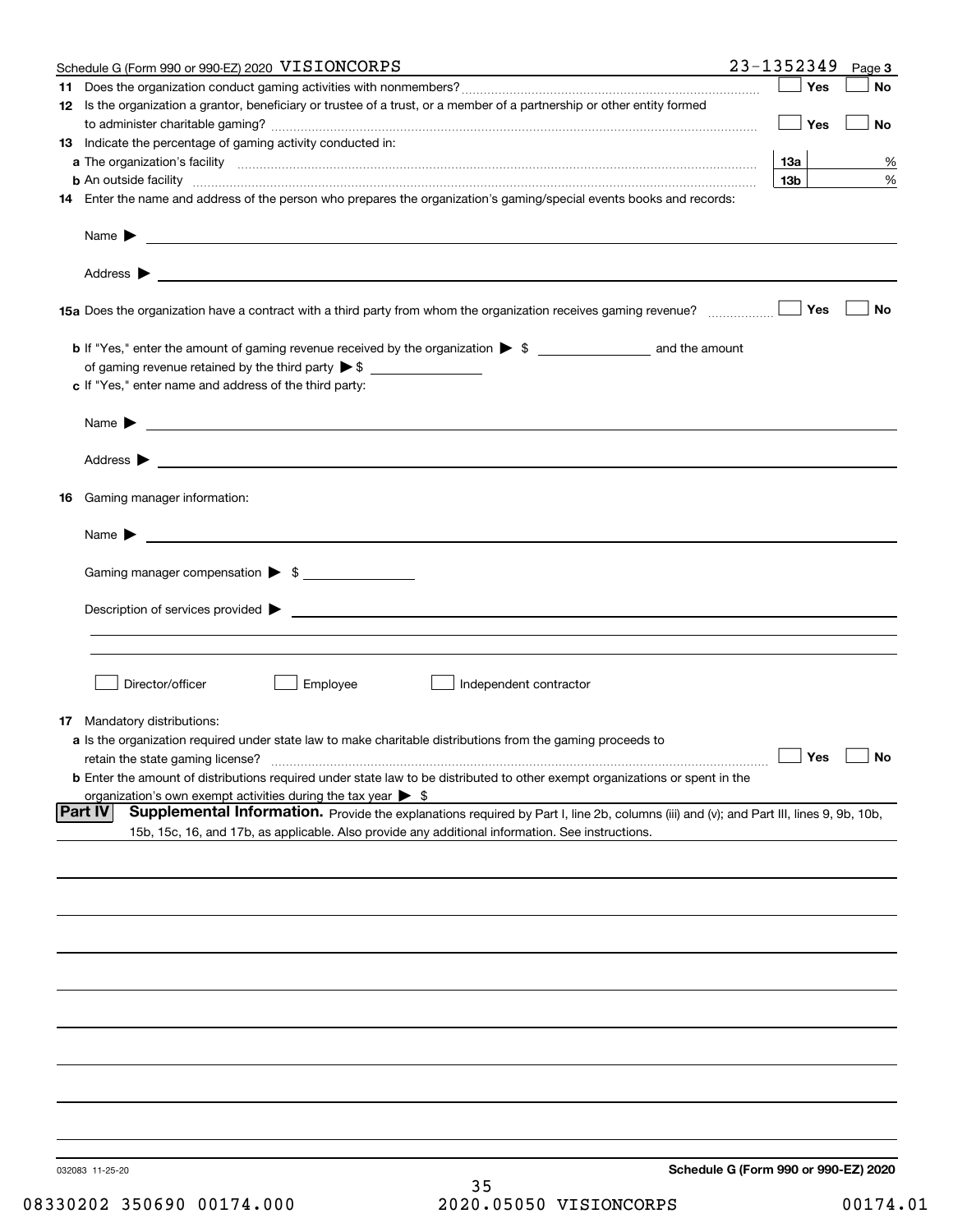**Schedule G (Form 990 or 990-EZ)**

032084 04-01-20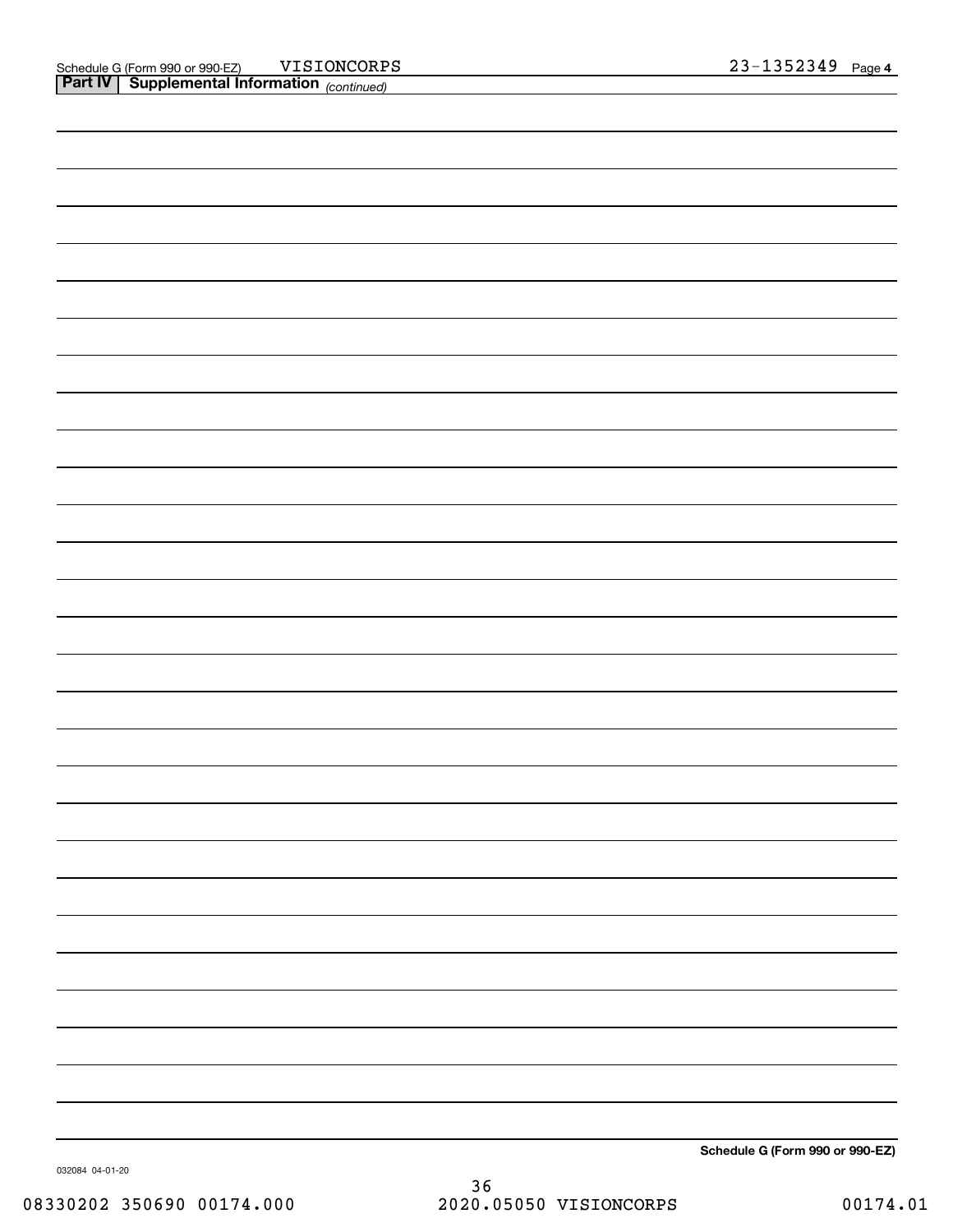| (Form 990)<br>For certain Officers, Directors, Trustees, Key Employees, and Highest<br><b>Compensated Employees</b><br>Complete if the organization answered "Yes" on Form 990, Part IV, line 23.<br><b>Open to Public</b><br>Attach to Form 990.<br>Department of the Treasury<br>Inspection<br>Go to www.irs.gov/Form990 for instructions and the latest information.<br>Internal Revenue Service<br><b>Employer identification number</b><br>Name of the organization<br>23-1352349<br>VISIONCORPS<br><b>Questions Regarding Compensation</b><br>Part I<br>Yes<br>No<br>1a Check the appropriate box(es) if the organization provided any of the following to or for a person listed on Form 990,<br>Part VII, Section A, line 1a. Complete Part III to provide any relevant information regarding these items.<br>First-class or charter travel<br>Housing allowance or residence for personal use<br>Travel for companions<br>Payments for business use of personal residence<br>Tax indemnification and gross-up payments<br>Health or social club dues or initiation fees<br>Discretionary spending account<br>Personal services (such as maid, chauffeur, chef)<br><b>b</b> If any of the boxes on line 1a are checked, did the organization follow a written policy regarding payment or<br>reimbursement or provision of all of the expenses described above? If "No," complete Part III to explain<br>1b<br>Did the organization require substantiation prior to reimbursing or allowing expenses incurred by all directors,<br>2<br>$\mathbf{2}$<br>trustees, and officers, including the CEO/Executive Director, regarding the items checked on line 1a?<br>з<br>Indicate which, if any, of the following the organization used to establish the compensation of the organization's<br>CEO/Executive Director. Check all that apply. Do not check any boxes for methods used by a related organization to<br>establish compensation of the CEO/Executive Director, but explain in Part III.<br>Compensation committee<br>$\underline{\mathbf{X}}$ Written employment contract<br>$\boxed{\text{X}}$ Independent compensation consultant<br>$X$ Compensation survey or study<br>$\lfloor$ X Form 990 of other organizations<br>$\lfloor \underline{X} \rfloor$ Approval by the board or compensation committee<br>During the year, did any person listed on Form 990, Part VII, Section A, line 1a, with respect to the filing<br>organization or a related organization:<br>x<br>Receive a severance payment or change-of-control payment?<br>4a<br>X<br>Participate in or receive payment from a supplemental nonqualified retirement plan?<br>4b<br>b<br>X<br>Participate in or receive payment from an equity-based compensation arrangement?<br>4c<br>с<br>If "Yes" to any of lines 4a-c, list the persons and provide the applicable amounts for each item in Part III.<br>Only section 501(c)(3), 501(c)(4), and 501(c)(29) organizations must complete lines 5-9.<br>For persons listed on Form 990, Part VII, Section A, line 1a, did the organization pay or accrue any compensation<br>contingent on the revenues of:<br>х<br>5а<br>a<br>$\overline{\mathbf{x}}$<br>5b<br>If "Yes" on line 5a or 5b, describe in Part III.<br>For persons listed on Form 990, Part VII, Section A, line 1a, did the organization pay or accrue any compensation<br>6<br>contingent on the net earnings of:<br>x<br>6а<br>a<br>$\overline{\mathbf{x}}$<br>6b<br>If "Yes" on line 6a or 6b, describe in Part III.<br>7 For persons listed on Form 990, Part VII, Section A, line 1a, did the organization provide any nonfixed payments<br>х<br>$\overline{7}$<br>Were any amounts reported on Form 990, Part VII, paid or accrued pursuant to a contract that was subject to the<br>8<br>x<br>initial contract exception described in Regulations section 53.4958-4(a)(3)? If "Yes," describe in Part III<br>8<br>If "Yes" on line 8, did the organization also follow the rebuttable presumption procedure described in<br>9<br>9<br>Regulations section 53.4958-6(c)?<br>LHA For Paperwork Reduction Act Notice, see the Instructions for Form 990.<br>Schedule J (Form 990) 2020 | <b>Compensation Information</b><br><b>SCHEDULE J</b> | OMB No. 1545-0047 |  |  |
|-------------------------------------------------------------------------------------------------------------------------------------------------------------------------------------------------------------------------------------------------------------------------------------------------------------------------------------------------------------------------------------------------------------------------------------------------------------------------------------------------------------------------------------------------------------------------------------------------------------------------------------------------------------------------------------------------------------------------------------------------------------------------------------------------------------------------------------------------------------------------------------------------------------------------------------------------------------------------------------------------------------------------------------------------------------------------------------------------------------------------------------------------------------------------------------------------------------------------------------------------------------------------------------------------------------------------------------------------------------------------------------------------------------------------------------------------------------------------------------------------------------------------------------------------------------------------------------------------------------------------------------------------------------------------------------------------------------------------------------------------------------------------------------------------------------------------------------------------------------------------------------------------------------------------------------------------------------------------------------------------------------------------------------------------------------------------------------------------------------------------------------------------------------------------------------------------------------------------------------------------------------------------------------------------------------------------------------------------------------------------------------------------------------------------------------------------------------------------------------------------------------------------------------------------------------------------------------------------------------------------------------------------------------------------------------------------------------------------------------------------------------------------------------------------------------------------------------------------------------------------------------------------------------------------------------------------------------------------------------------------------------------------------------------------------------------------------------------------------------------------------------------------------------------------------------------------------------------------------------------------------------------------------------------------------------------------------------------------------------------------------------------------------------------------------------------------------------------------------------------------------------------------------------------------------------------------------------------------------------------------------------------------------------------------------------------------------------------------------------------------------------------------------------------------------------------------------------------------------------------------------------------------------------------------------------------------------------------------------------------------------------------------------------------------------------------------------------------------------------------------------------------------------------------------------------------|------------------------------------------------------|-------------------|--|--|
|                                                                                                                                                                                                                                                                                                                                                                                                                                                                                                                                                                                                                                                                                                                                                                                                                                                                                                                                                                                                                                                                                                                                                                                                                                                                                                                                                                                                                                                                                                                                                                                                                                                                                                                                                                                                                                                                                                                                                                                                                                                                                                                                                                                                                                                                                                                                                                                                                                                                                                                                                                                                                                                                                                                                                                                                                                                                                                                                                                                                                                                                                                                                                                                                                                                                                                                                                                                                                                                                                                                                                                                                                                                                                                                                                                                                                                                                                                                                                                                                                                                                                                                                                                                           |                                                      |                   |  |  |
|                                                                                                                                                                                                                                                                                                                                                                                                                                                                                                                                                                                                                                                                                                                                                                                                                                                                                                                                                                                                                                                                                                                                                                                                                                                                                                                                                                                                                                                                                                                                                                                                                                                                                                                                                                                                                                                                                                                                                                                                                                                                                                                                                                                                                                                                                                                                                                                                                                                                                                                                                                                                                                                                                                                                                                                                                                                                                                                                                                                                                                                                                                                                                                                                                                                                                                                                                                                                                                                                                                                                                                                                                                                                                                                                                                                                                                                                                                                                                                                                                                                                                                                                                                                           |                                                      |                   |  |  |
|                                                                                                                                                                                                                                                                                                                                                                                                                                                                                                                                                                                                                                                                                                                                                                                                                                                                                                                                                                                                                                                                                                                                                                                                                                                                                                                                                                                                                                                                                                                                                                                                                                                                                                                                                                                                                                                                                                                                                                                                                                                                                                                                                                                                                                                                                                                                                                                                                                                                                                                                                                                                                                                                                                                                                                                                                                                                                                                                                                                                                                                                                                                                                                                                                                                                                                                                                                                                                                                                                                                                                                                                                                                                                                                                                                                                                                                                                                                                                                                                                                                                                                                                                                                           |                                                      |                   |  |  |
|                                                                                                                                                                                                                                                                                                                                                                                                                                                                                                                                                                                                                                                                                                                                                                                                                                                                                                                                                                                                                                                                                                                                                                                                                                                                                                                                                                                                                                                                                                                                                                                                                                                                                                                                                                                                                                                                                                                                                                                                                                                                                                                                                                                                                                                                                                                                                                                                                                                                                                                                                                                                                                                                                                                                                                                                                                                                                                                                                                                                                                                                                                                                                                                                                                                                                                                                                                                                                                                                                                                                                                                                                                                                                                                                                                                                                                                                                                                                                                                                                                                                                                                                                                                           |                                                      |                   |  |  |
|                                                                                                                                                                                                                                                                                                                                                                                                                                                                                                                                                                                                                                                                                                                                                                                                                                                                                                                                                                                                                                                                                                                                                                                                                                                                                                                                                                                                                                                                                                                                                                                                                                                                                                                                                                                                                                                                                                                                                                                                                                                                                                                                                                                                                                                                                                                                                                                                                                                                                                                                                                                                                                                                                                                                                                                                                                                                                                                                                                                                                                                                                                                                                                                                                                                                                                                                                                                                                                                                                                                                                                                                                                                                                                                                                                                                                                                                                                                                                                                                                                                                                                                                                                                           |                                                      |                   |  |  |
|                                                                                                                                                                                                                                                                                                                                                                                                                                                                                                                                                                                                                                                                                                                                                                                                                                                                                                                                                                                                                                                                                                                                                                                                                                                                                                                                                                                                                                                                                                                                                                                                                                                                                                                                                                                                                                                                                                                                                                                                                                                                                                                                                                                                                                                                                                                                                                                                                                                                                                                                                                                                                                                                                                                                                                                                                                                                                                                                                                                                                                                                                                                                                                                                                                                                                                                                                                                                                                                                                                                                                                                                                                                                                                                                                                                                                                                                                                                                                                                                                                                                                                                                                                                           |                                                      |                   |  |  |
|                                                                                                                                                                                                                                                                                                                                                                                                                                                                                                                                                                                                                                                                                                                                                                                                                                                                                                                                                                                                                                                                                                                                                                                                                                                                                                                                                                                                                                                                                                                                                                                                                                                                                                                                                                                                                                                                                                                                                                                                                                                                                                                                                                                                                                                                                                                                                                                                                                                                                                                                                                                                                                                                                                                                                                                                                                                                                                                                                                                                                                                                                                                                                                                                                                                                                                                                                                                                                                                                                                                                                                                                                                                                                                                                                                                                                                                                                                                                                                                                                                                                                                                                                                                           |                                                      |                   |  |  |
|                                                                                                                                                                                                                                                                                                                                                                                                                                                                                                                                                                                                                                                                                                                                                                                                                                                                                                                                                                                                                                                                                                                                                                                                                                                                                                                                                                                                                                                                                                                                                                                                                                                                                                                                                                                                                                                                                                                                                                                                                                                                                                                                                                                                                                                                                                                                                                                                                                                                                                                                                                                                                                                                                                                                                                                                                                                                                                                                                                                                                                                                                                                                                                                                                                                                                                                                                                                                                                                                                                                                                                                                                                                                                                                                                                                                                                                                                                                                                                                                                                                                                                                                                                                           |                                                      |                   |  |  |
|                                                                                                                                                                                                                                                                                                                                                                                                                                                                                                                                                                                                                                                                                                                                                                                                                                                                                                                                                                                                                                                                                                                                                                                                                                                                                                                                                                                                                                                                                                                                                                                                                                                                                                                                                                                                                                                                                                                                                                                                                                                                                                                                                                                                                                                                                                                                                                                                                                                                                                                                                                                                                                                                                                                                                                                                                                                                                                                                                                                                                                                                                                                                                                                                                                                                                                                                                                                                                                                                                                                                                                                                                                                                                                                                                                                                                                                                                                                                                                                                                                                                                                                                                                                           |                                                      |                   |  |  |
|                                                                                                                                                                                                                                                                                                                                                                                                                                                                                                                                                                                                                                                                                                                                                                                                                                                                                                                                                                                                                                                                                                                                                                                                                                                                                                                                                                                                                                                                                                                                                                                                                                                                                                                                                                                                                                                                                                                                                                                                                                                                                                                                                                                                                                                                                                                                                                                                                                                                                                                                                                                                                                                                                                                                                                                                                                                                                                                                                                                                                                                                                                                                                                                                                                                                                                                                                                                                                                                                                                                                                                                                                                                                                                                                                                                                                                                                                                                                                                                                                                                                                                                                                                                           |                                                      |                   |  |  |
|                                                                                                                                                                                                                                                                                                                                                                                                                                                                                                                                                                                                                                                                                                                                                                                                                                                                                                                                                                                                                                                                                                                                                                                                                                                                                                                                                                                                                                                                                                                                                                                                                                                                                                                                                                                                                                                                                                                                                                                                                                                                                                                                                                                                                                                                                                                                                                                                                                                                                                                                                                                                                                                                                                                                                                                                                                                                                                                                                                                                                                                                                                                                                                                                                                                                                                                                                                                                                                                                                                                                                                                                                                                                                                                                                                                                                                                                                                                                                                                                                                                                                                                                                                                           |                                                      |                   |  |  |
|                                                                                                                                                                                                                                                                                                                                                                                                                                                                                                                                                                                                                                                                                                                                                                                                                                                                                                                                                                                                                                                                                                                                                                                                                                                                                                                                                                                                                                                                                                                                                                                                                                                                                                                                                                                                                                                                                                                                                                                                                                                                                                                                                                                                                                                                                                                                                                                                                                                                                                                                                                                                                                                                                                                                                                                                                                                                                                                                                                                                                                                                                                                                                                                                                                                                                                                                                                                                                                                                                                                                                                                                                                                                                                                                                                                                                                                                                                                                                                                                                                                                                                                                                                                           |                                                      |                   |  |  |
|                                                                                                                                                                                                                                                                                                                                                                                                                                                                                                                                                                                                                                                                                                                                                                                                                                                                                                                                                                                                                                                                                                                                                                                                                                                                                                                                                                                                                                                                                                                                                                                                                                                                                                                                                                                                                                                                                                                                                                                                                                                                                                                                                                                                                                                                                                                                                                                                                                                                                                                                                                                                                                                                                                                                                                                                                                                                                                                                                                                                                                                                                                                                                                                                                                                                                                                                                                                                                                                                                                                                                                                                                                                                                                                                                                                                                                                                                                                                                                                                                                                                                                                                                                                           |                                                      |                   |  |  |
|                                                                                                                                                                                                                                                                                                                                                                                                                                                                                                                                                                                                                                                                                                                                                                                                                                                                                                                                                                                                                                                                                                                                                                                                                                                                                                                                                                                                                                                                                                                                                                                                                                                                                                                                                                                                                                                                                                                                                                                                                                                                                                                                                                                                                                                                                                                                                                                                                                                                                                                                                                                                                                                                                                                                                                                                                                                                                                                                                                                                                                                                                                                                                                                                                                                                                                                                                                                                                                                                                                                                                                                                                                                                                                                                                                                                                                                                                                                                                                                                                                                                                                                                                                                           |                                                      |                   |  |  |
|                                                                                                                                                                                                                                                                                                                                                                                                                                                                                                                                                                                                                                                                                                                                                                                                                                                                                                                                                                                                                                                                                                                                                                                                                                                                                                                                                                                                                                                                                                                                                                                                                                                                                                                                                                                                                                                                                                                                                                                                                                                                                                                                                                                                                                                                                                                                                                                                                                                                                                                                                                                                                                                                                                                                                                                                                                                                                                                                                                                                                                                                                                                                                                                                                                                                                                                                                                                                                                                                                                                                                                                                                                                                                                                                                                                                                                                                                                                                                                                                                                                                                                                                                                                           |                                                      |                   |  |  |
|                                                                                                                                                                                                                                                                                                                                                                                                                                                                                                                                                                                                                                                                                                                                                                                                                                                                                                                                                                                                                                                                                                                                                                                                                                                                                                                                                                                                                                                                                                                                                                                                                                                                                                                                                                                                                                                                                                                                                                                                                                                                                                                                                                                                                                                                                                                                                                                                                                                                                                                                                                                                                                                                                                                                                                                                                                                                                                                                                                                                                                                                                                                                                                                                                                                                                                                                                                                                                                                                                                                                                                                                                                                                                                                                                                                                                                                                                                                                                                                                                                                                                                                                                                                           |                                                      |                   |  |  |
|                                                                                                                                                                                                                                                                                                                                                                                                                                                                                                                                                                                                                                                                                                                                                                                                                                                                                                                                                                                                                                                                                                                                                                                                                                                                                                                                                                                                                                                                                                                                                                                                                                                                                                                                                                                                                                                                                                                                                                                                                                                                                                                                                                                                                                                                                                                                                                                                                                                                                                                                                                                                                                                                                                                                                                                                                                                                                                                                                                                                                                                                                                                                                                                                                                                                                                                                                                                                                                                                                                                                                                                                                                                                                                                                                                                                                                                                                                                                                                                                                                                                                                                                                                                           |                                                      |                   |  |  |
|                                                                                                                                                                                                                                                                                                                                                                                                                                                                                                                                                                                                                                                                                                                                                                                                                                                                                                                                                                                                                                                                                                                                                                                                                                                                                                                                                                                                                                                                                                                                                                                                                                                                                                                                                                                                                                                                                                                                                                                                                                                                                                                                                                                                                                                                                                                                                                                                                                                                                                                                                                                                                                                                                                                                                                                                                                                                                                                                                                                                                                                                                                                                                                                                                                                                                                                                                                                                                                                                                                                                                                                                                                                                                                                                                                                                                                                                                                                                                                                                                                                                                                                                                                                           |                                                      |                   |  |  |
|                                                                                                                                                                                                                                                                                                                                                                                                                                                                                                                                                                                                                                                                                                                                                                                                                                                                                                                                                                                                                                                                                                                                                                                                                                                                                                                                                                                                                                                                                                                                                                                                                                                                                                                                                                                                                                                                                                                                                                                                                                                                                                                                                                                                                                                                                                                                                                                                                                                                                                                                                                                                                                                                                                                                                                                                                                                                                                                                                                                                                                                                                                                                                                                                                                                                                                                                                                                                                                                                                                                                                                                                                                                                                                                                                                                                                                                                                                                                                                                                                                                                                                                                                                                           |                                                      |                   |  |  |
|                                                                                                                                                                                                                                                                                                                                                                                                                                                                                                                                                                                                                                                                                                                                                                                                                                                                                                                                                                                                                                                                                                                                                                                                                                                                                                                                                                                                                                                                                                                                                                                                                                                                                                                                                                                                                                                                                                                                                                                                                                                                                                                                                                                                                                                                                                                                                                                                                                                                                                                                                                                                                                                                                                                                                                                                                                                                                                                                                                                                                                                                                                                                                                                                                                                                                                                                                                                                                                                                                                                                                                                                                                                                                                                                                                                                                                                                                                                                                                                                                                                                                                                                                                                           |                                                      |                   |  |  |
|                                                                                                                                                                                                                                                                                                                                                                                                                                                                                                                                                                                                                                                                                                                                                                                                                                                                                                                                                                                                                                                                                                                                                                                                                                                                                                                                                                                                                                                                                                                                                                                                                                                                                                                                                                                                                                                                                                                                                                                                                                                                                                                                                                                                                                                                                                                                                                                                                                                                                                                                                                                                                                                                                                                                                                                                                                                                                                                                                                                                                                                                                                                                                                                                                                                                                                                                                                                                                                                                                                                                                                                                                                                                                                                                                                                                                                                                                                                                                                                                                                                                                                                                                                                           |                                                      |                   |  |  |
|                                                                                                                                                                                                                                                                                                                                                                                                                                                                                                                                                                                                                                                                                                                                                                                                                                                                                                                                                                                                                                                                                                                                                                                                                                                                                                                                                                                                                                                                                                                                                                                                                                                                                                                                                                                                                                                                                                                                                                                                                                                                                                                                                                                                                                                                                                                                                                                                                                                                                                                                                                                                                                                                                                                                                                                                                                                                                                                                                                                                                                                                                                                                                                                                                                                                                                                                                                                                                                                                                                                                                                                                                                                                                                                                                                                                                                                                                                                                                                                                                                                                                                                                                                                           |                                                      |                   |  |  |
|                                                                                                                                                                                                                                                                                                                                                                                                                                                                                                                                                                                                                                                                                                                                                                                                                                                                                                                                                                                                                                                                                                                                                                                                                                                                                                                                                                                                                                                                                                                                                                                                                                                                                                                                                                                                                                                                                                                                                                                                                                                                                                                                                                                                                                                                                                                                                                                                                                                                                                                                                                                                                                                                                                                                                                                                                                                                                                                                                                                                                                                                                                                                                                                                                                                                                                                                                                                                                                                                                                                                                                                                                                                                                                                                                                                                                                                                                                                                                                                                                                                                                                                                                                                           |                                                      |                   |  |  |
|                                                                                                                                                                                                                                                                                                                                                                                                                                                                                                                                                                                                                                                                                                                                                                                                                                                                                                                                                                                                                                                                                                                                                                                                                                                                                                                                                                                                                                                                                                                                                                                                                                                                                                                                                                                                                                                                                                                                                                                                                                                                                                                                                                                                                                                                                                                                                                                                                                                                                                                                                                                                                                                                                                                                                                                                                                                                                                                                                                                                                                                                                                                                                                                                                                                                                                                                                                                                                                                                                                                                                                                                                                                                                                                                                                                                                                                                                                                                                                                                                                                                                                                                                                                           |                                                      |                   |  |  |
|                                                                                                                                                                                                                                                                                                                                                                                                                                                                                                                                                                                                                                                                                                                                                                                                                                                                                                                                                                                                                                                                                                                                                                                                                                                                                                                                                                                                                                                                                                                                                                                                                                                                                                                                                                                                                                                                                                                                                                                                                                                                                                                                                                                                                                                                                                                                                                                                                                                                                                                                                                                                                                                                                                                                                                                                                                                                                                                                                                                                                                                                                                                                                                                                                                                                                                                                                                                                                                                                                                                                                                                                                                                                                                                                                                                                                                                                                                                                                                                                                                                                                                                                                                                           |                                                      |                   |  |  |
|                                                                                                                                                                                                                                                                                                                                                                                                                                                                                                                                                                                                                                                                                                                                                                                                                                                                                                                                                                                                                                                                                                                                                                                                                                                                                                                                                                                                                                                                                                                                                                                                                                                                                                                                                                                                                                                                                                                                                                                                                                                                                                                                                                                                                                                                                                                                                                                                                                                                                                                                                                                                                                                                                                                                                                                                                                                                                                                                                                                                                                                                                                                                                                                                                                                                                                                                                                                                                                                                                                                                                                                                                                                                                                                                                                                                                                                                                                                                                                                                                                                                                                                                                                                           |                                                      |                   |  |  |
|                                                                                                                                                                                                                                                                                                                                                                                                                                                                                                                                                                                                                                                                                                                                                                                                                                                                                                                                                                                                                                                                                                                                                                                                                                                                                                                                                                                                                                                                                                                                                                                                                                                                                                                                                                                                                                                                                                                                                                                                                                                                                                                                                                                                                                                                                                                                                                                                                                                                                                                                                                                                                                                                                                                                                                                                                                                                                                                                                                                                                                                                                                                                                                                                                                                                                                                                                                                                                                                                                                                                                                                                                                                                                                                                                                                                                                                                                                                                                                                                                                                                                                                                                                                           |                                                      |                   |  |  |
|                                                                                                                                                                                                                                                                                                                                                                                                                                                                                                                                                                                                                                                                                                                                                                                                                                                                                                                                                                                                                                                                                                                                                                                                                                                                                                                                                                                                                                                                                                                                                                                                                                                                                                                                                                                                                                                                                                                                                                                                                                                                                                                                                                                                                                                                                                                                                                                                                                                                                                                                                                                                                                                                                                                                                                                                                                                                                                                                                                                                                                                                                                                                                                                                                                                                                                                                                                                                                                                                                                                                                                                                                                                                                                                                                                                                                                                                                                                                                                                                                                                                                                                                                                                           |                                                      |                   |  |  |
|                                                                                                                                                                                                                                                                                                                                                                                                                                                                                                                                                                                                                                                                                                                                                                                                                                                                                                                                                                                                                                                                                                                                                                                                                                                                                                                                                                                                                                                                                                                                                                                                                                                                                                                                                                                                                                                                                                                                                                                                                                                                                                                                                                                                                                                                                                                                                                                                                                                                                                                                                                                                                                                                                                                                                                                                                                                                                                                                                                                                                                                                                                                                                                                                                                                                                                                                                                                                                                                                                                                                                                                                                                                                                                                                                                                                                                                                                                                                                                                                                                                                                                                                                                                           |                                                      |                   |  |  |
|                                                                                                                                                                                                                                                                                                                                                                                                                                                                                                                                                                                                                                                                                                                                                                                                                                                                                                                                                                                                                                                                                                                                                                                                                                                                                                                                                                                                                                                                                                                                                                                                                                                                                                                                                                                                                                                                                                                                                                                                                                                                                                                                                                                                                                                                                                                                                                                                                                                                                                                                                                                                                                                                                                                                                                                                                                                                                                                                                                                                                                                                                                                                                                                                                                                                                                                                                                                                                                                                                                                                                                                                                                                                                                                                                                                                                                                                                                                                                                                                                                                                                                                                                                                           |                                                      |                   |  |  |
|                                                                                                                                                                                                                                                                                                                                                                                                                                                                                                                                                                                                                                                                                                                                                                                                                                                                                                                                                                                                                                                                                                                                                                                                                                                                                                                                                                                                                                                                                                                                                                                                                                                                                                                                                                                                                                                                                                                                                                                                                                                                                                                                                                                                                                                                                                                                                                                                                                                                                                                                                                                                                                                                                                                                                                                                                                                                                                                                                                                                                                                                                                                                                                                                                                                                                                                                                                                                                                                                                                                                                                                                                                                                                                                                                                                                                                                                                                                                                                                                                                                                                                                                                                                           |                                                      |                   |  |  |
|                                                                                                                                                                                                                                                                                                                                                                                                                                                                                                                                                                                                                                                                                                                                                                                                                                                                                                                                                                                                                                                                                                                                                                                                                                                                                                                                                                                                                                                                                                                                                                                                                                                                                                                                                                                                                                                                                                                                                                                                                                                                                                                                                                                                                                                                                                                                                                                                                                                                                                                                                                                                                                                                                                                                                                                                                                                                                                                                                                                                                                                                                                                                                                                                                                                                                                                                                                                                                                                                                                                                                                                                                                                                                                                                                                                                                                                                                                                                                                                                                                                                                                                                                                                           |                                                      |                   |  |  |
|                                                                                                                                                                                                                                                                                                                                                                                                                                                                                                                                                                                                                                                                                                                                                                                                                                                                                                                                                                                                                                                                                                                                                                                                                                                                                                                                                                                                                                                                                                                                                                                                                                                                                                                                                                                                                                                                                                                                                                                                                                                                                                                                                                                                                                                                                                                                                                                                                                                                                                                                                                                                                                                                                                                                                                                                                                                                                                                                                                                                                                                                                                                                                                                                                                                                                                                                                                                                                                                                                                                                                                                                                                                                                                                                                                                                                                                                                                                                                                                                                                                                                                                                                                                           |                                                      |                   |  |  |
|                                                                                                                                                                                                                                                                                                                                                                                                                                                                                                                                                                                                                                                                                                                                                                                                                                                                                                                                                                                                                                                                                                                                                                                                                                                                                                                                                                                                                                                                                                                                                                                                                                                                                                                                                                                                                                                                                                                                                                                                                                                                                                                                                                                                                                                                                                                                                                                                                                                                                                                                                                                                                                                                                                                                                                                                                                                                                                                                                                                                                                                                                                                                                                                                                                                                                                                                                                                                                                                                                                                                                                                                                                                                                                                                                                                                                                                                                                                                                                                                                                                                                                                                                                                           |                                                      |                   |  |  |
|                                                                                                                                                                                                                                                                                                                                                                                                                                                                                                                                                                                                                                                                                                                                                                                                                                                                                                                                                                                                                                                                                                                                                                                                                                                                                                                                                                                                                                                                                                                                                                                                                                                                                                                                                                                                                                                                                                                                                                                                                                                                                                                                                                                                                                                                                                                                                                                                                                                                                                                                                                                                                                                                                                                                                                                                                                                                                                                                                                                                                                                                                                                                                                                                                                                                                                                                                                                                                                                                                                                                                                                                                                                                                                                                                                                                                                                                                                                                                                                                                                                                                                                                                                                           |                                                      |                   |  |  |
|                                                                                                                                                                                                                                                                                                                                                                                                                                                                                                                                                                                                                                                                                                                                                                                                                                                                                                                                                                                                                                                                                                                                                                                                                                                                                                                                                                                                                                                                                                                                                                                                                                                                                                                                                                                                                                                                                                                                                                                                                                                                                                                                                                                                                                                                                                                                                                                                                                                                                                                                                                                                                                                                                                                                                                                                                                                                                                                                                                                                                                                                                                                                                                                                                                                                                                                                                                                                                                                                                                                                                                                                                                                                                                                                                                                                                                                                                                                                                                                                                                                                                                                                                                                           |                                                      |                   |  |  |
|                                                                                                                                                                                                                                                                                                                                                                                                                                                                                                                                                                                                                                                                                                                                                                                                                                                                                                                                                                                                                                                                                                                                                                                                                                                                                                                                                                                                                                                                                                                                                                                                                                                                                                                                                                                                                                                                                                                                                                                                                                                                                                                                                                                                                                                                                                                                                                                                                                                                                                                                                                                                                                                                                                                                                                                                                                                                                                                                                                                                                                                                                                                                                                                                                                                                                                                                                                                                                                                                                                                                                                                                                                                                                                                                                                                                                                                                                                                                                                                                                                                                                                                                                                                           |                                                      |                   |  |  |
|                                                                                                                                                                                                                                                                                                                                                                                                                                                                                                                                                                                                                                                                                                                                                                                                                                                                                                                                                                                                                                                                                                                                                                                                                                                                                                                                                                                                                                                                                                                                                                                                                                                                                                                                                                                                                                                                                                                                                                                                                                                                                                                                                                                                                                                                                                                                                                                                                                                                                                                                                                                                                                                                                                                                                                                                                                                                                                                                                                                                                                                                                                                                                                                                                                                                                                                                                                                                                                                                                                                                                                                                                                                                                                                                                                                                                                                                                                                                                                                                                                                                                                                                                                                           |                                                      |                   |  |  |
|                                                                                                                                                                                                                                                                                                                                                                                                                                                                                                                                                                                                                                                                                                                                                                                                                                                                                                                                                                                                                                                                                                                                                                                                                                                                                                                                                                                                                                                                                                                                                                                                                                                                                                                                                                                                                                                                                                                                                                                                                                                                                                                                                                                                                                                                                                                                                                                                                                                                                                                                                                                                                                                                                                                                                                                                                                                                                                                                                                                                                                                                                                                                                                                                                                                                                                                                                                                                                                                                                                                                                                                                                                                                                                                                                                                                                                                                                                                                                                                                                                                                                                                                                                                           |                                                      |                   |  |  |
|                                                                                                                                                                                                                                                                                                                                                                                                                                                                                                                                                                                                                                                                                                                                                                                                                                                                                                                                                                                                                                                                                                                                                                                                                                                                                                                                                                                                                                                                                                                                                                                                                                                                                                                                                                                                                                                                                                                                                                                                                                                                                                                                                                                                                                                                                                                                                                                                                                                                                                                                                                                                                                                                                                                                                                                                                                                                                                                                                                                                                                                                                                                                                                                                                                                                                                                                                                                                                                                                                                                                                                                                                                                                                                                                                                                                                                                                                                                                                                                                                                                                                                                                                                                           |                                                      |                   |  |  |
|                                                                                                                                                                                                                                                                                                                                                                                                                                                                                                                                                                                                                                                                                                                                                                                                                                                                                                                                                                                                                                                                                                                                                                                                                                                                                                                                                                                                                                                                                                                                                                                                                                                                                                                                                                                                                                                                                                                                                                                                                                                                                                                                                                                                                                                                                                                                                                                                                                                                                                                                                                                                                                                                                                                                                                                                                                                                                                                                                                                                                                                                                                                                                                                                                                                                                                                                                                                                                                                                                                                                                                                                                                                                                                                                                                                                                                                                                                                                                                                                                                                                                                                                                                                           |                                                      |                   |  |  |
|                                                                                                                                                                                                                                                                                                                                                                                                                                                                                                                                                                                                                                                                                                                                                                                                                                                                                                                                                                                                                                                                                                                                                                                                                                                                                                                                                                                                                                                                                                                                                                                                                                                                                                                                                                                                                                                                                                                                                                                                                                                                                                                                                                                                                                                                                                                                                                                                                                                                                                                                                                                                                                                                                                                                                                                                                                                                                                                                                                                                                                                                                                                                                                                                                                                                                                                                                                                                                                                                                                                                                                                                                                                                                                                                                                                                                                                                                                                                                                                                                                                                                                                                                                                           |                                                      |                   |  |  |
|                                                                                                                                                                                                                                                                                                                                                                                                                                                                                                                                                                                                                                                                                                                                                                                                                                                                                                                                                                                                                                                                                                                                                                                                                                                                                                                                                                                                                                                                                                                                                                                                                                                                                                                                                                                                                                                                                                                                                                                                                                                                                                                                                                                                                                                                                                                                                                                                                                                                                                                                                                                                                                                                                                                                                                                                                                                                                                                                                                                                                                                                                                                                                                                                                                                                                                                                                                                                                                                                                                                                                                                                                                                                                                                                                                                                                                                                                                                                                                                                                                                                                                                                                                                           |                                                      |                   |  |  |
|                                                                                                                                                                                                                                                                                                                                                                                                                                                                                                                                                                                                                                                                                                                                                                                                                                                                                                                                                                                                                                                                                                                                                                                                                                                                                                                                                                                                                                                                                                                                                                                                                                                                                                                                                                                                                                                                                                                                                                                                                                                                                                                                                                                                                                                                                                                                                                                                                                                                                                                                                                                                                                                                                                                                                                                                                                                                                                                                                                                                                                                                                                                                                                                                                                                                                                                                                                                                                                                                                                                                                                                                                                                                                                                                                                                                                                                                                                                                                                                                                                                                                                                                                                                           |                                                      |                   |  |  |
|                                                                                                                                                                                                                                                                                                                                                                                                                                                                                                                                                                                                                                                                                                                                                                                                                                                                                                                                                                                                                                                                                                                                                                                                                                                                                                                                                                                                                                                                                                                                                                                                                                                                                                                                                                                                                                                                                                                                                                                                                                                                                                                                                                                                                                                                                                                                                                                                                                                                                                                                                                                                                                                                                                                                                                                                                                                                                                                                                                                                                                                                                                                                                                                                                                                                                                                                                                                                                                                                                                                                                                                                                                                                                                                                                                                                                                                                                                                                                                                                                                                                                                                                                                                           |                                                      |                   |  |  |
|                                                                                                                                                                                                                                                                                                                                                                                                                                                                                                                                                                                                                                                                                                                                                                                                                                                                                                                                                                                                                                                                                                                                                                                                                                                                                                                                                                                                                                                                                                                                                                                                                                                                                                                                                                                                                                                                                                                                                                                                                                                                                                                                                                                                                                                                                                                                                                                                                                                                                                                                                                                                                                                                                                                                                                                                                                                                                                                                                                                                                                                                                                                                                                                                                                                                                                                                                                                                                                                                                                                                                                                                                                                                                                                                                                                                                                                                                                                                                                                                                                                                                                                                                                                           |                                                      |                   |  |  |
|                                                                                                                                                                                                                                                                                                                                                                                                                                                                                                                                                                                                                                                                                                                                                                                                                                                                                                                                                                                                                                                                                                                                                                                                                                                                                                                                                                                                                                                                                                                                                                                                                                                                                                                                                                                                                                                                                                                                                                                                                                                                                                                                                                                                                                                                                                                                                                                                                                                                                                                                                                                                                                                                                                                                                                                                                                                                                                                                                                                                                                                                                                                                                                                                                                                                                                                                                                                                                                                                                                                                                                                                                                                                                                                                                                                                                                                                                                                                                                                                                                                                                                                                                                                           |                                                      |                   |  |  |
|                                                                                                                                                                                                                                                                                                                                                                                                                                                                                                                                                                                                                                                                                                                                                                                                                                                                                                                                                                                                                                                                                                                                                                                                                                                                                                                                                                                                                                                                                                                                                                                                                                                                                                                                                                                                                                                                                                                                                                                                                                                                                                                                                                                                                                                                                                                                                                                                                                                                                                                                                                                                                                                                                                                                                                                                                                                                                                                                                                                                                                                                                                                                                                                                                                                                                                                                                                                                                                                                                                                                                                                                                                                                                                                                                                                                                                                                                                                                                                                                                                                                                                                                                                                           |                                                      |                   |  |  |
|                                                                                                                                                                                                                                                                                                                                                                                                                                                                                                                                                                                                                                                                                                                                                                                                                                                                                                                                                                                                                                                                                                                                                                                                                                                                                                                                                                                                                                                                                                                                                                                                                                                                                                                                                                                                                                                                                                                                                                                                                                                                                                                                                                                                                                                                                                                                                                                                                                                                                                                                                                                                                                                                                                                                                                                                                                                                                                                                                                                                                                                                                                                                                                                                                                                                                                                                                                                                                                                                                                                                                                                                                                                                                                                                                                                                                                                                                                                                                                                                                                                                                                                                                                                           |                                                      |                   |  |  |
|                                                                                                                                                                                                                                                                                                                                                                                                                                                                                                                                                                                                                                                                                                                                                                                                                                                                                                                                                                                                                                                                                                                                                                                                                                                                                                                                                                                                                                                                                                                                                                                                                                                                                                                                                                                                                                                                                                                                                                                                                                                                                                                                                                                                                                                                                                                                                                                                                                                                                                                                                                                                                                                                                                                                                                                                                                                                                                                                                                                                                                                                                                                                                                                                                                                                                                                                                                                                                                                                                                                                                                                                                                                                                                                                                                                                                                                                                                                                                                                                                                                                                                                                                                                           |                                                      |                   |  |  |
|                                                                                                                                                                                                                                                                                                                                                                                                                                                                                                                                                                                                                                                                                                                                                                                                                                                                                                                                                                                                                                                                                                                                                                                                                                                                                                                                                                                                                                                                                                                                                                                                                                                                                                                                                                                                                                                                                                                                                                                                                                                                                                                                                                                                                                                                                                                                                                                                                                                                                                                                                                                                                                                                                                                                                                                                                                                                                                                                                                                                                                                                                                                                                                                                                                                                                                                                                                                                                                                                                                                                                                                                                                                                                                                                                                                                                                                                                                                                                                                                                                                                                                                                                                                           |                                                      |                   |  |  |

032111 12-07-20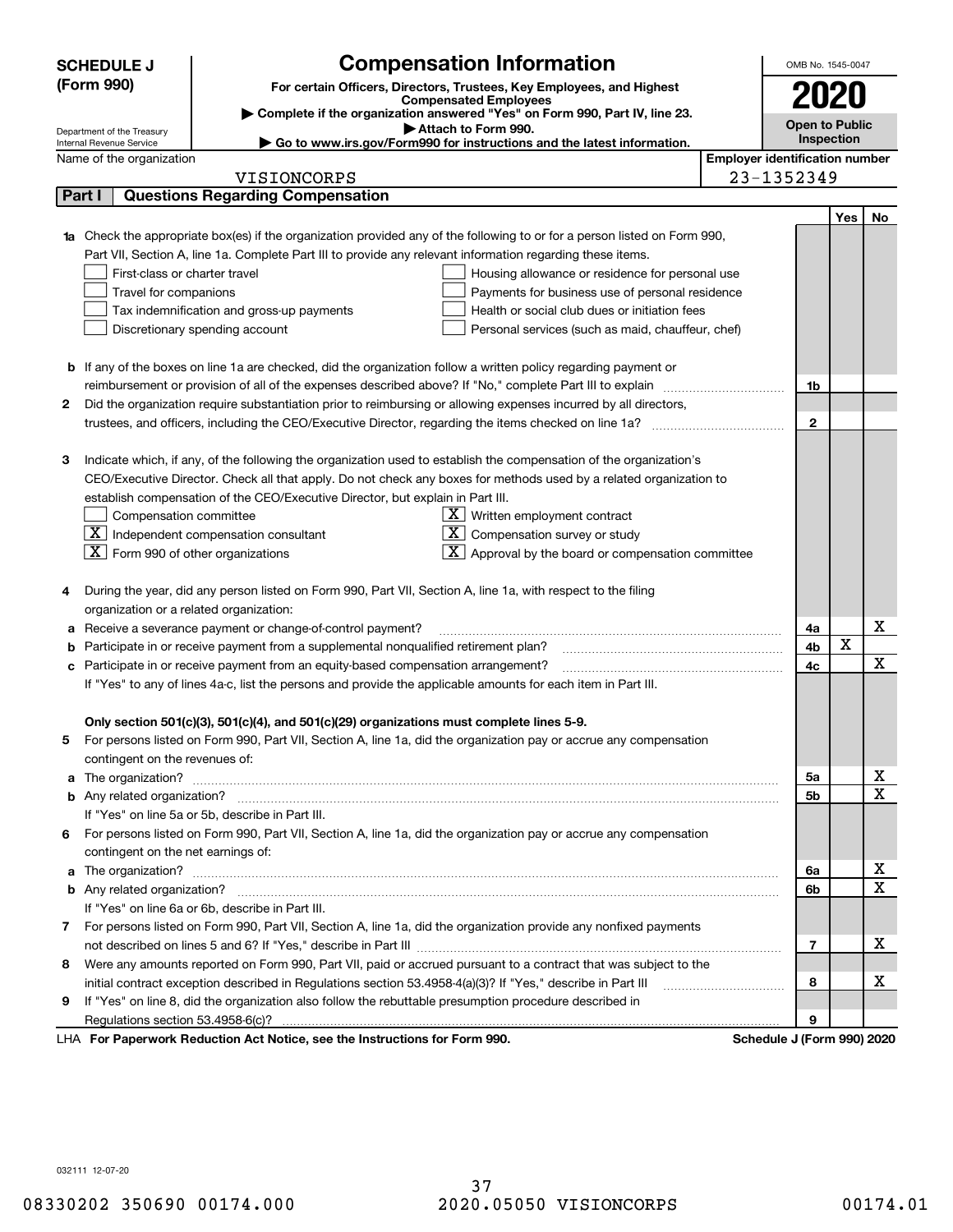#### 23-1352349

**2**

# **Part II Officers, Directors, Trustees, Key Employees, and Highest Compensated Employees.**  Schedule J (Form 990) 2020 Page Use duplicate copies if additional space is needed.

For each individual whose compensation must be reported on Schedule J, report compensation from the organization on row (i) and from related organizations, described in the instructions, on row (ii). Do not list any individuals that aren't listed on Form 990, Part VII.

**Note:**  The sum of columns (B)(i)-(iii) for each listed individual must equal the total amount of Form 990, Part VII, Section A, line 1a, applicable column (D) and (E) amounts for that individual.

|                       |      | (B) Breakdown of W-2 and/or 1099-MISC compensation |                                           | (C) Retirement and<br>(D) Nontaxable<br>other deferred<br>benefits |                  | (E) Total of columns<br>$(B)(i)-(D)$ | (F) Compensation<br>in column (B) |                                           |
|-----------------------|------|----------------------------------------------------|-------------------------------------------|--------------------------------------------------------------------|------------------|--------------------------------------|-----------------------------------|-------------------------------------------|
| (A) Name and Title    |      | (i) Base<br>compensation                           | (ii) Bonus &<br>incentive<br>compensation | (iii) Other<br>reportable<br>compensation                          | compensation     |                                      |                                   | reported as deferred<br>on prior Form 990 |
| DENNIS STEINER<br>(1) | (i)  | 188,425.                                           | $\overline{0}$ .                          | $\overline{0}$ .                                                   | 11,000.          | 20, 266.                             | 219,691.                          | 0.                                        |
| PRESIDENT/CEO         | (ii) | 0.                                                 | $\overline{0}$ .                          | $\overline{0}$ .                                                   | $\overline{0}$ . | 0.                                   | $\overline{0}$ .                  | 0.                                        |
| (2) JODIE REINHART    | (i)  | 155,786.                                           | $\overline{0}$ .                          | $\overline{0}$ .                                                   | 8,000.           | 18,898.                              | 182,684.                          | $\overline{0}$ .                          |
| VP/CFO                | (ii) | 0.                                                 | $\overline{0}$ .                          | $\overline{0}$ .                                                   | $\overline{0}$ . | 0.                                   | $\overline{0}$ .                  | 0.                                        |
| (3) CHUCK BLAIR       | (i)  | 130,585.                                           | $\overline{0}$ .                          | $\overline{0}$ .                                                   | 1,500.           | 21,126.                              | 153, 211.                         | $\overline{0}$ .                          |
| VP/CIO                | (ii) | $\overline{0}$ .                                   | $\overline{0}$ .                          | $\overline{0}$ .                                                   | $\overline{0}$ . | 0.                                   | $\overline{0}$ .                  | $\overline{0}$ .                          |
|                       | (i)  |                                                    |                                           |                                                                    |                  |                                      |                                   |                                           |
|                       | (ii) |                                                    |                                           |                                                                    |                  |                                      |                                   |                                           |
|                       | (i)  |                                                    |                                           |                                                                    |                  |                                      |                                   |                                           |
|                       | (ii) |                                                    |                                           |                                                                    |                  |                                      |                                   |                                           |
|                       | (i)  |                                                    |                                           |                                                                    |                  |                                      |                                   |                                           |
|                       | (ii) |                                                    |                                           |                                                                    |                  |                                      |                                   |                                           |
|                       | (i)  |                                                    |                                           |                                                                    |                  |                                      |                                   |                                           |
|                       | (ii) |                                                    |                                           |                                                                    |                  |                                      |                                   |                                           |
|                       | (i)  |                                                    |                                           |                                                                    |                  |                                      |                                   |                                           |
|                       | (ii) |                                                    |                                           |                                                                    |                  |                                      |                                   |                                           |
|                       | (i)  |                                                    |                                           |                                                                    |                  |                                      |                                   |                                           |
|                       | (ii) |                                                    |                                           |                                                                    |                  |                                      |                                   |                                           |
|                       | (i)  |                                                    |                                           |                                                                    |                  |                                      |                                   |                                           |
|                       | (ii) |                                                    |                                           |                                                                    |                  |                                      |                                   |                                           |
|                       | (i)  |                                                    |                                           |                                                                    |                  |                                      |                                   |                                           |
|                       | (ii) |                                                    |                                           |                                                                    |                  |                                      |                                   |                                           |
|                       | (i)  |                                                    |                                           |                                                                    |                  |                                      |                                   |                                           |
|                       | (ii) |                                                    |                                           |                                                                    |                  |                                      |                                   |                                           |
|                       | (i)  |                                                    |                                           |                                                                    |                  |                                      |                                   |                                           |
|                       | (ii) |                                                    |                                           |                                                                    |                  |                                      |                                   |                                           |
|                       | (i)  |                                                    |                                           |                                                                    |                  |                                      |                                   |                                           |
|                       | (ii) |                                                    |                                           |                                                                    |                  |                                      |                                   |                                           |
|                       | (i)  |                                                    |                                           |                                                                    |                  |                                      |                                   |                                           |
|                       | (ii) |                                                    |                                           |                                                                    |                  |                                      |                                   |                                           |
|                       | (i)  |                                                    |                                           |                                                                    |                  |                                      |                                   |                                           |
|                       | (ii) |                                                    |                                           |                                                                    |                  |                                      |                                   |                                           |

**Schedule J (Form 990) 2020**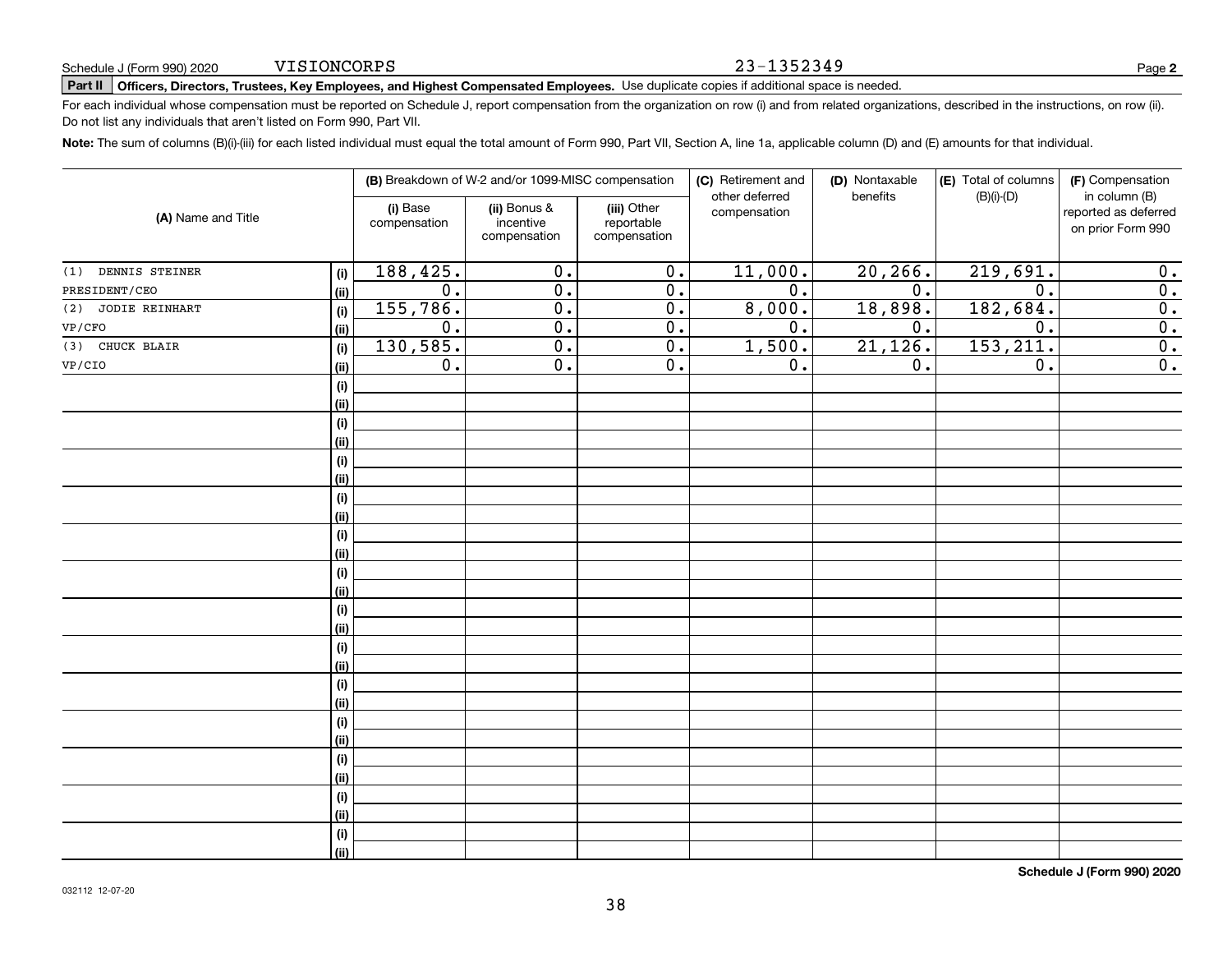# **Part III Supplemental Information**

Schedule J (Form 990) 2020 VISIONCORPS<br>Part III Supplemental Information<br>Provide the information, explanation, or descriptions required for Part I, lines 1a, 1b, 3, 4a, 4b, 4c, 5a, 5b, 6a, 6b, 7, and 8, and for Part II. Al

| PART I, LINE 4B:            |
|-----------------------------|
| DENNIS STEINER - \$25,000   |
| JODIE REINHART - \$25,000   |
| CHUCK BLAIR $-$ \$25,000    |
| <b>BETH TICE - \$25,000</b> |
|                             |
|                             |
|                             |
|                             |
|                             |
|                             |
|                             |
|                             |
|                             |
|                             |
|                             |
|                             |
|                             |
|                             |
|                             |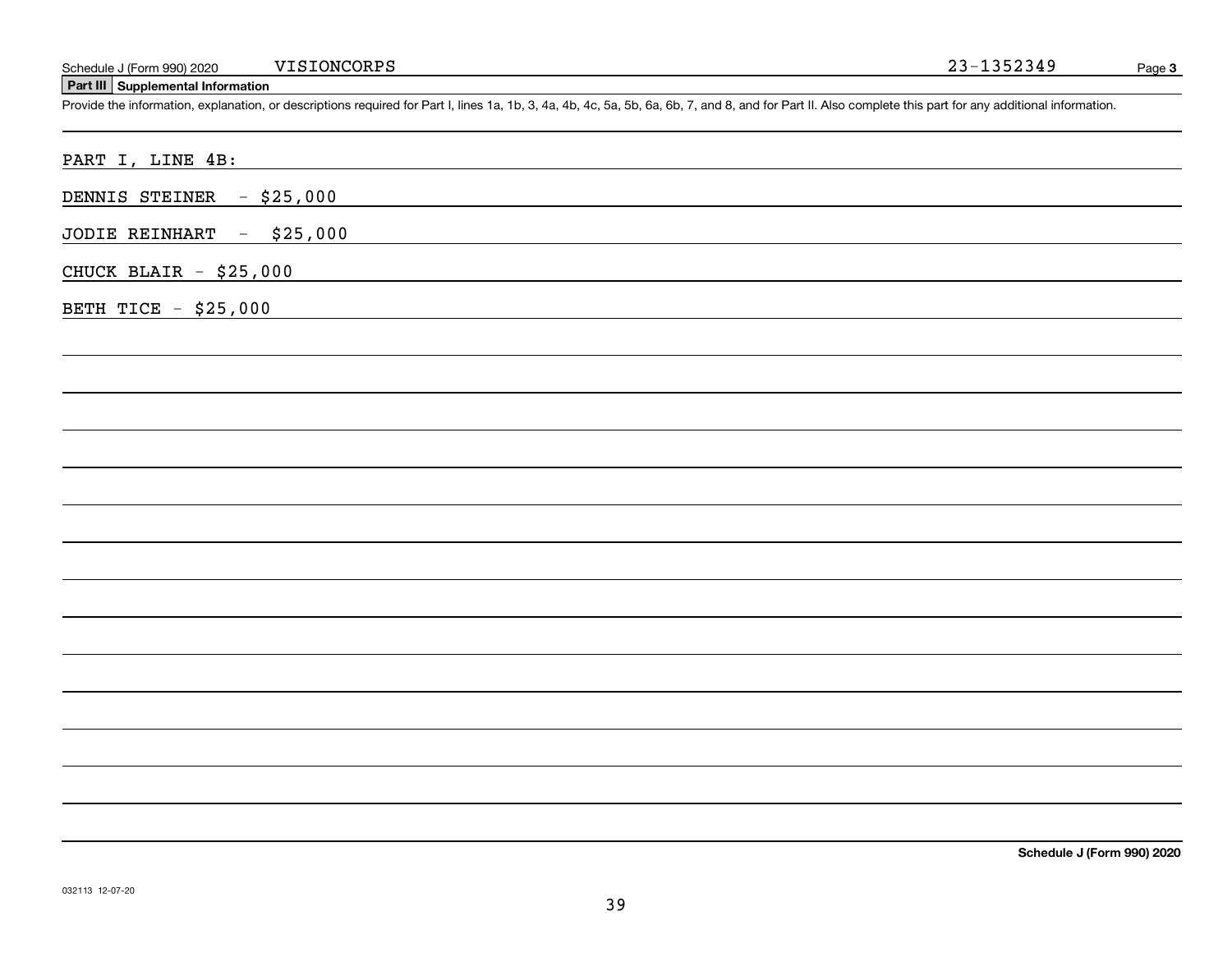#### **SCHEDULE M (Form 990)**

# **Noncash Contributions**

OMB No. 1545-0047

| Department of the Treasury |
|----------------------------|
| Internal Revenue Service   |

**Complete if the organizations answered "Yes" on Form 990, Part IV, lines 29 or 30.** <sup>J</sup>**2020 Attach to Form 990.** J

**Open to Public Inspection**

| Go to www.irs.gov/Form990 for instructions and the latest information. |
|------------------------------------------------------------------------|
|                                                                        |

| <b>Employer identification number</b> |
|---------------------------------------|
| 23-1352349                            |

VISIONCORPS

| <b>Part I</b> | <b>Types of Property</b>                                                                                                       |                               |                                      |                                                                                                      |                                                              |         |    |
|---------------|--------------------------------------------------------------------------------------------------------------------------------|-------------------------------|--------------------------------------|------------------------------------------------------------------------------------------------------|--------------------------------------------------------------|---------|----|
|               |                                                                                                                                | (a)<br>Check if<br>applicable | (b)<br>Number of<br>contributions or | (c)<br>Noncash contribution<br>amounts reported on<br>items contributed Form 990, Part VIII, line 1g | (d)<br>Method of determining<br>noncash contribution amounts |         |    |
| 1             |                                                                                                                                |                               |                                      |                                                                                                      |                                                              |         |    |
| 2             |                                                                                                                                |                               |                                      |                                                                                                      |                                                              |         |    |
| 3             | Art - Fractional interests                                                                                                     |                               |                                      |                                                                                                      |                                                              |         |    |
| 4             | Books and publications                                                                                                         |                               |                                      |                                                                                                      |                                                              |         |    |
| 5             | Clothing and household goods                                                                                                   |                               |                                      |                                                                                                      |                                                              |         |    |
| 6             |                                                                                                                                |                               |                                      |                                                                                                      |                                                              |         |    |
| 7             |                                                                                                                                |                               |                                      |                                                                                                      |                                                              |         |    |
| 8             |                                                                                                                                |                               |                                      |                                                                                                      |                                                              |         |    |
| 9             | Securities - Publicly traded                                                                                                   | $\mathbf x$                   | 3                                    |                                                                                                      | 103, 264. MARKET VALUE                                       |         |    |
| 10            | Securities - Closely held stock                                                                                                |                               |                                      |                                                                                                      |                                                              |         |    |
| 11            | Securities - Partnership, LLC, or                                                                                              |                               |                                      |                                                                                                      |                                                              |         |    |
|               | trust interests                                                                                                                |                               |                                      |                                                                                                      |                                                              |         |    |
| 12            | Securities - Miscellaneous                                                                                                     |                               |                                      |                                                                                                      |                                                              |         |    |
| 13            | Qualified conservation contribution -                                                                                          |                               |                                      |                                                                                                      |                                                              |         |    |
|               | Historic structures                                                                                                            |                               |                                      |                                                                                                      |                                                              |         |    |
| 14            | Qualified conservation contribution - Other                                                                                    |                               |                                      |                                                                                                      |                                                              |         |    |
| 15            | Real estate - Residential                                                                                                      |                               |                                      |                                                                                                      |                                                              |         |    |
| 16            | Real estate - Commercial                                                                                                       |                               |                                      |                                                                                                      |                                                              |         |    |
| 17            |                                                                                                                                |                               |                                      |                                                                                                      |                                                              |         |    |
| 18            |                                                                                                                                |                               |                                      |                                                                                                      |                                                              |         |    |
| 19            |                                                                                                                                |                               |                                      |                                                                                                      |                                                              |         |    |
| 20            | Drugs and medical supplies                                                                                                     |                               |                                      |                                                                                                      |                                                              |         |    |
| 21            |                                                                                                                                |                               |                                      |                                                                                                      |                                                              |         |    |
| 22            |                                                                                                                                |                               |                                      |                                                                                                      |                                                              |         |    |
| 23            |                                                                                                                                |                               |                                      |                                                                                                      |                                                              |         |    |
| 24            |                                                                                                                                |                               |                                      |                                                                                                      |                                                              |         |    |
| 25            | (VARIOUS SUPPL)<br>Other $\blacktriangleright$                                                                                 | х                             | 27                                   |                                                                                                      | 34,420. MARKET VALUE                                         |         |    |
| 26            | Other $\blacktriangleright$<br>$($ )                                                                                           |                               |                                      |                                                                                                      |                                                              |         |    |
| 27            | Other $\blacktriangleright$                                                                                                    |                               |                                      |                                                                                                      |                                                              |         |    |
| 28            | Other $\blacktriangleright$                                                                                                    |                               |                                      |                                                                                                      |                                                              |         |    |
| 29            | Number of Forms 8283 received by the organization during the tax year for contributions                                        |                               |                                      |                                                                                                      |                                                              |         |    |
|               | for which the organization completed Form 8283, Part V, Donee Acknowledgement                                                  |                               |                                      | 29                                                                                                   |                                                              |         |    |
|               |                                                                                                                                |                               |                                      |                                                                                                      |                                                              | Yes $ $ | No |
|               | 30a During the year, did the organization receive by contribution any property reported in Part I, lines 1 through 28, that it |                               |                                      |                                                                                                      |                                                              |         |    |
|               | must hold for at least three years from the date of the initial contribution, and which isn't required to be used for          |                               |                                      |                                                                                                      |                                                              |         |    |
|               | exempt purposes for the entire holding period?                                                                                 |                               |                                      |                                                                                                      |                                                              | 30a     | х  |
| b             | If "Yes," describe the arrangement in Part II.                                                                                 |                               |                                      |                                                                                                      |                                                              |         |    |
| 31            | Does the organization have a gift acceptance policy that requires the review of any nonstandard contributions?                 |                               |                                      |                                                                                                      | .                                                            | 31      | х  |
|               | 32a Does the organization hire or use third parties or related organizations to solicit, process, or sell noncash              |                               |                                      |                                                                                                      |                                                              |         |    |
|               | contributions?                                                                                                                 |                               |                                      |                                                                                                      |                                                              | 32a     | х  |
| b             | If "Yes," describe in Part II.                                                                                                 |                               |                                      |                                                                                                      |                                                              |         |    |
| 33            | If the organization didn't report an amount in column (c) for a type of property for which column (a) is checked,              |                               |                                      |                                                                                                      |                                                              |         |    |
|               | describe in Part II.                                                                                                           |                               |                                      |                                                                                                      |                                                              |         |    |

For Paperwork Reduction Act Notice, see the Instructions for Form 990. **Schedule M** (Form 990) 2020 LHA

032141 11-23-20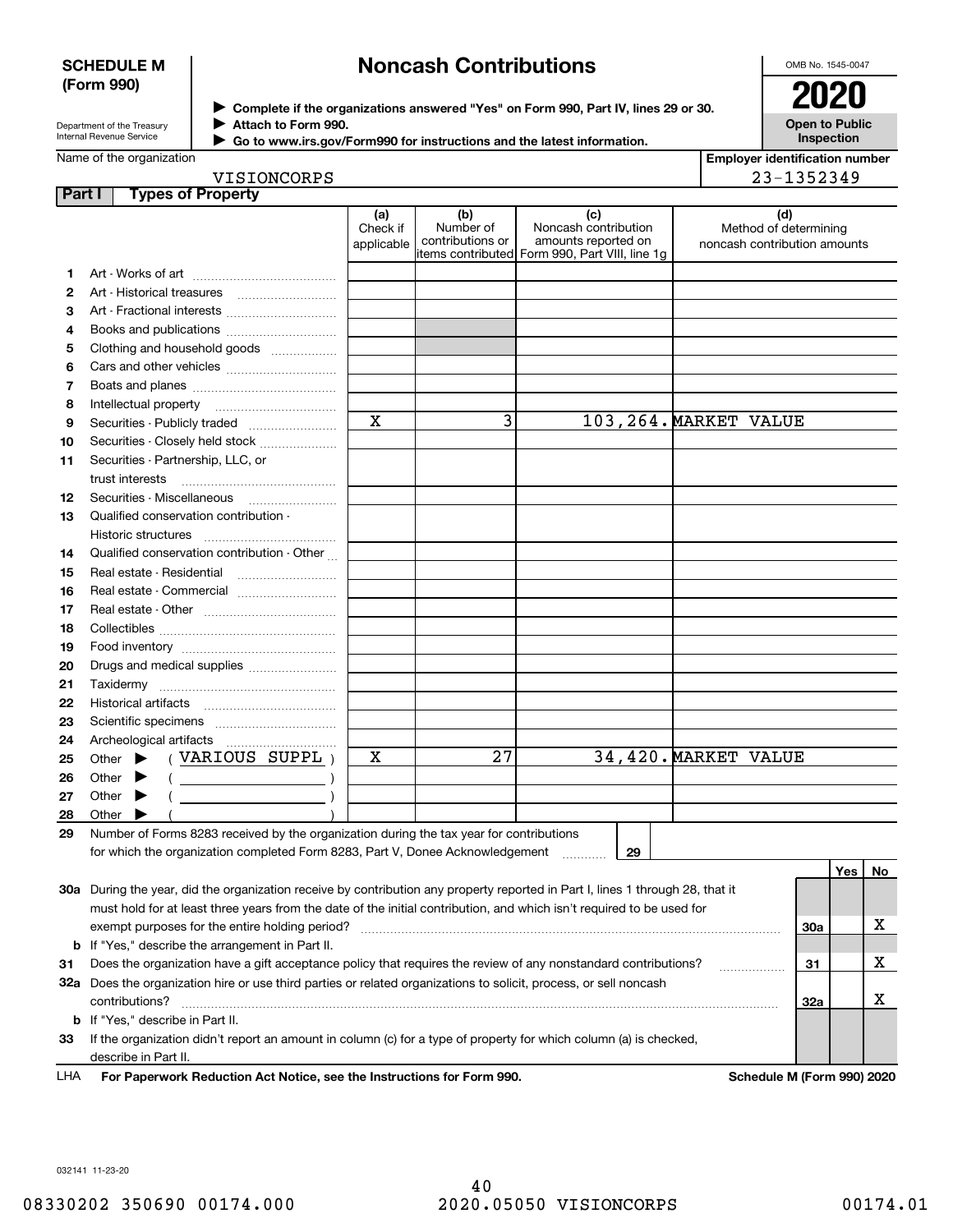|  | Schedule M (Form 990) 2020 | VISIONCORPS | $-1352349$<br>າ ຊ _ | Page |  |
|--|----------------------------|-------------|---------------------|------|--|
|--|----------------------------|-------------|---------------------|------|--|

Part II | Supplemental Information. Provide the information required by Part I, lines 30b, 32b, and 33, and whether the organization is reporting in Part I, column (b), the number of contributions, the number of items received, or a combination of both. Also complete this part for any additional information.

| Schedule M (Form 990) 2020<br>032142 11-23-20 |  |
|-----------------------------------------------|--|
|                                               |  |
|                                               |  |
|                                               |  |
|                                               |  |
|                                               |  |
|                                               |  |
|                                               |  |
|                                               |  |
|                                               |  |
|                                               |  |
|                                               |  |
|                                               |  |
|                                               |  |
|                                               |  |
|                                               |  |
|                                               |  |
|                                               |  |
|                                               |  |
|                                               |  |
|                                               |  |
|                                               |  |
|                                               |  |
|                                               |  |
|                                               |  |
|                                               |  |
|                                               |  |
|                                               |  |
|                                               |  |
|                                               |  |
|                                               |  |
|                                               |  |

41 08330202 350690 00174.000 2020.05050 VISIONCORPS 00174.01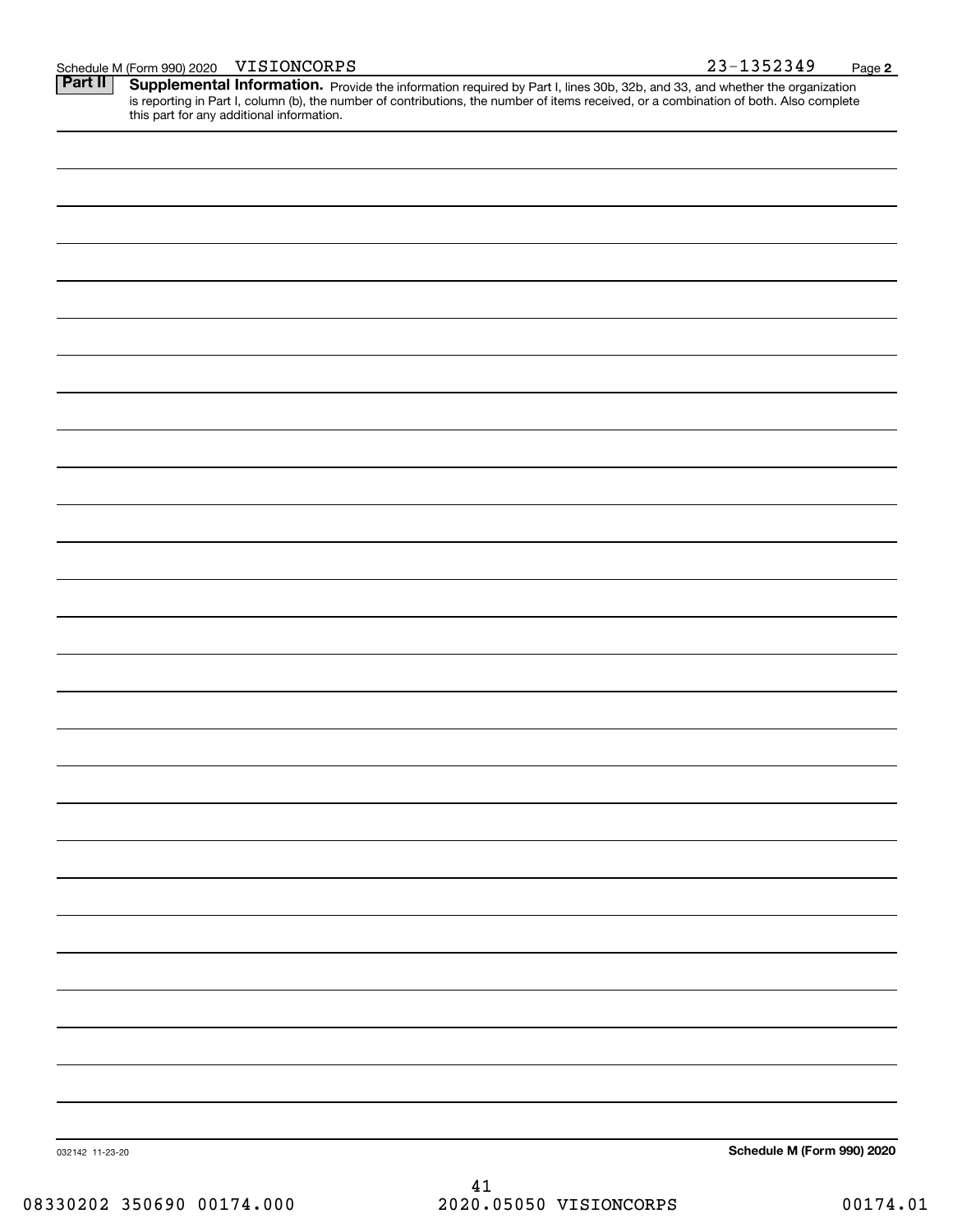**(Form 990 or 990-EZ)**

Department of the Treasury Internal Revenue Service Name of the organization

**Complete to provide information for responses to specific questions on SCHEDULE O Supplemental Information to Form 990 or 990-EZ**

**Form 990 or 990-EZ or to provide any additional information. | Attach to Form 990 or 990-EZ. | Go to www.irs.gov/Form990 for the latest information.**



VISIONCORPS 23-1352349

FORM 990, PART III, LINE 4A, PROGRAM SERVICE ACCOMPLISHMENTS:

AGENCY, EMPLOYEES WHO ARE BLIND HOLD A VARIETY OF POSITIONS AT ALL

LEVELS, DEMONSTRATING VISIONCORPS PRIORITY TO EMPLOY THIS UNDEREMPLOYED

SEGMENT OF THE POPULATION.

FORM 990, PART III, LINE 4C, PROGRAM SERVICE ACCOMPLISHMENTS:

WERE SERVED IN THIS CAPACITY, FOR A TOTAL OF 1,869 SERVICE HOURS.

FORM 990, PART III, LINE 4D, OTHER PROGRAM SERVICES:

GRANT-MAKING - THE BOARD OF VISIONCORPS APPROVES GRANTS SUPPORTING

PROGRAMS THAT ENABLE GREATER FINANCIAL AND SOCIAL INDEPENDENCE FOR

PEOPLE WHO ARE BLIND. GRANTS GIVEN INCLUDE GRANTS TO PROGRAMS THAT HAVE

PROVIDED 114,000 HOURS OF WORK TO EMPLOYEES WHO ARE BLIND, GIVING THESE

INDIVIDUALS ECONOMIC INDEPENDENCE.

EDUCATION AND PUBLIC AWARENESS - VISIONCORPS UNDERSTANDS THAT COMMUNITY EDUCATION AND AWARENESS IS CRITICAL IN MAINTAINING SUPPORT FOR ITS PROGRAMS. ONE PARTICULAR PROGRAM SUPPORTED BY THE VISIONCORPS SERVED 1,217 UNIQUE CLIENTS IN ITS MANY SERVICE AREAS, FOR A TOTAL OF 11,015 SERVICE HOURS - THIS WOULD NOT HAVE BEEN POSSIBLE WITHOUT THE SUPPORT OF AN AWARE AND ACTIVELY CONTRIBUTING COMMUNITY. VISONCORPS ALSO SUPPORTED PREVENTATIVE EFFORTS THAT SCREENED 7,748 INDIVIDUALS (CHILDREN AND ADULTS) FOR SIGNS OF VISION LOSS. STATISTICS INDICATE THAT THE NUMBER OF PEOPLE WHO ARE BLIND IN THE UNITED STATES WILL DOUBLE IN THE NEXT DECADE, AND THE CONTINUATION AND INCREASE OF THESE SERVICES IS CRUCIAL.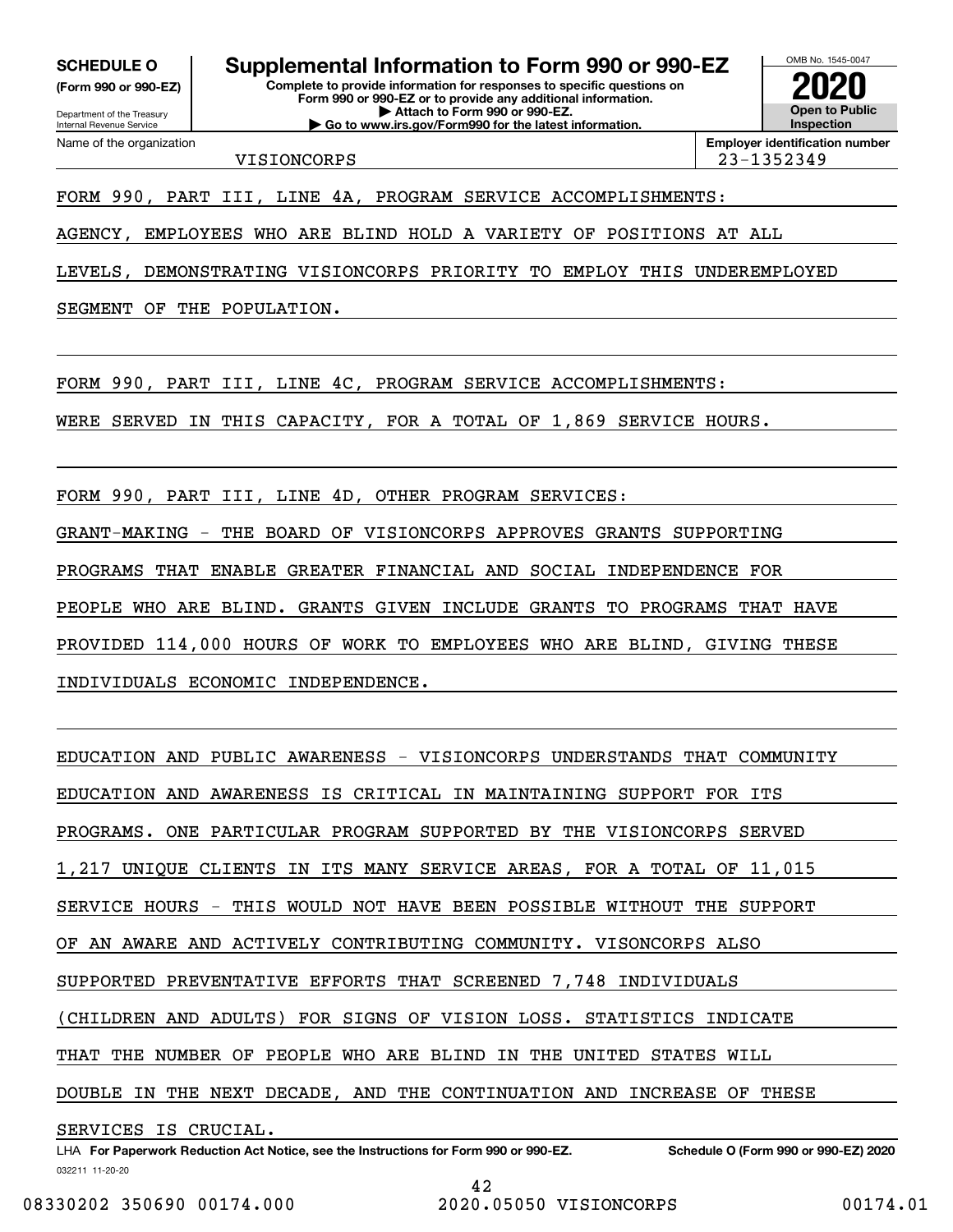| Schedule O (Form 990 or 990-EZ) 2020 | Page 2                                |           |                |
|--------------------------------------|---------------------------------------|-----------|----------------|
| Name of the organization             | <b>Employer identification number</b> |           |                |
| VISIONCORPS                          |                                       |           | $23 - 1352349$ |
|                                      |                                       |           |                |
| EXPENSES $$41,137$ .                 | INCLUDING GRANTS OF \$ 0.             | REVENUE S |                |
|                                      |                                       |           |                |

FORM 990, PART VI, SECTION B, LINE 11B:

FORM 990 IS PREPARED BY AN INDEPENDENT CERTIFIED PUBLIC ACCOUNTANT AND

SUBMITTED TO THE FINANCE COMMITTEE FOR REVIEW AND DISCUSSION AND TO MAKE

RECOMMENDATIONS TO THE BOARD.

FORM 990, PART VI, SECTION B, LINE 12C:

THE ORGANIZATION ASKS EACH MEMBER OF MANAGEMENT AND MEMBER OF THE BOARD OF DIRECTORS TO COMPLETE AN ANNUAL SURVEY, DISCLOSING OTHER BUSINESS RELATIONSHIPS AND INTERESTS AND ACCEPTANCE OF PROHIBITED GIFTS. ANY CONFLICTS DISCLOSED IN THESE SURVEYS ARE REPORTED TO THE CEO, WHO THEN REPORTS TO THE EXECUTIVE COMMITTEE OF THE BOARD. THE CEO AND EXECUTIVE COMMITTEE INVESTIGATE APPARENT CONFLICTS, AND DETERMINE THE PROPER COURSE OF ACTION.

FORM 990, PART VI, SECTION B, LINE 15:

| THE ORGANIZATION PARTICIPATES IN A SALARY AND BENEFITS SURVEY OF NIB       |  |  |  |  |  |
|----------------------------------------------------------------------------|--|--|--|--|--|
| AFFILIATED ORGANIZATIONS AND ALSO USES FORMS 990 AVAILABLE ON GUIDESTAR TO |  |  |  |  |  |
| DEVELOP AN AVERAGE SALARY / BENEFIT LEVEL FOR SIMILAR POSITIONS IN SIMILAR |  |  |  |  |  |
| NONPROFIT ORGANIZATIONS. THE ORGANIZATION ALSO SUBSCRIBES TO PAYSCALE.COM  |  |  |  |  |  |
| FOR PAY DATA ASSOCIATED WITH ALL WAGE INCREASES AND INCENTIVES.            |  |  |  |  |  |
| RECOMMENDATIONS FOR PAY INCREASES, INCENTIVES, AND EXECUTIVE PENSION       |  |  |  |  |  |
| CONTRIBUTIONS ARE THEN DEVELOPED BY MANAGEMENT, AND ARE PRESENTED BY THE   |  |  |  |  |  |
| CEO TO THE EXECUTIVE COMMITTEE OF THE BOARD, WHICH MAKES DECISIONS         |  |  |  |  |  |
| REGARDING THESE MATTERS.                                                   |  |  |  |  |  |

FORM 990, PART VI, SECTION C, LINE 19:

032212 11-20-20

**Schedule O (Form 990 or 990-EZ) 2020**

**2**220.2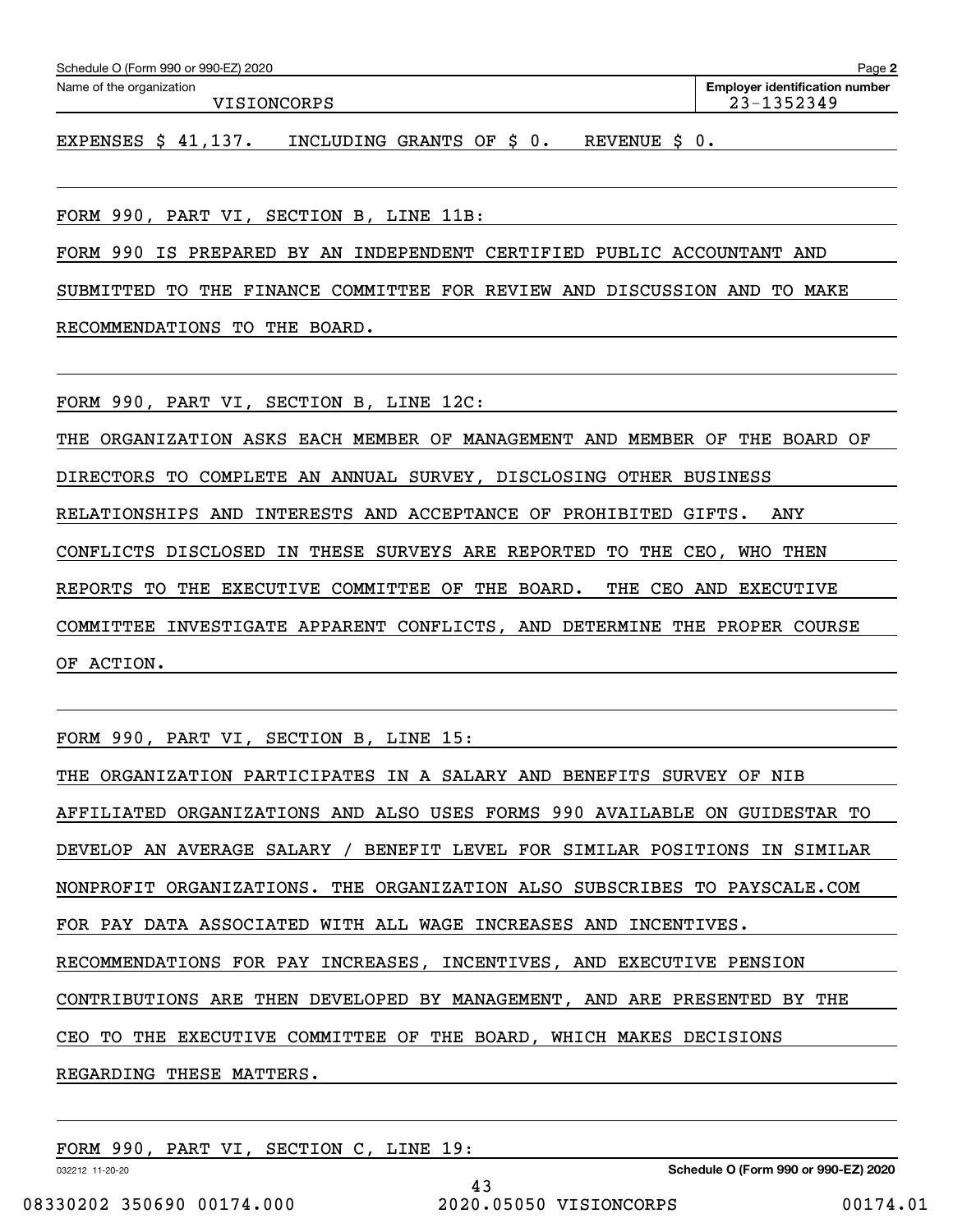| Schedule O (Form 990 or 990-EZ) 2020                                        | Page 2                                              |
|-----------------------------------------------------------------------------|-----------------------------------------------------|
| Name of the organization<br>VISIONCORPS                                     | <b>Employer identification number</b><br>23-1352349 |
| GOVERNING DOCUMENTS AND CONFLICT OF<br>INTEREST POLICIES ARE MADE AVAILABLE |                                                     |
| UPON REQUEST.                                                               |                                                     |
| FORM 990, PART XI, LINE 9, CHANGES IN NET ASSETS:                           |                                                     |
| IN VALUE OF CHARITABLE GIFT<br><b>CHANGE</b>                                | $-9,983.$                                           |
| IN VALUE OF BENEFICIAL INTEREST IN ASSETS HELD BY<br><b>CHANGE</b>          |                                                     |
| <b>OTHERS</b>                                                               | $-18, 115.$                                         |
| IN VALUE OF BENEFICIAL INTEREST IN PERPETUAL TRUSTS<br><b>CHANGE</b>        | 474,050.                                            |
| TRANSFER OF NET ASSETS IN MERGER                                            | 15, 219, 549.                                       |
| TOTAL TO FORM 990, PART XI, LINE 9                                          | 15,665,501.                                         |
|                                                                             |                                                     |
| FORM 990, PART XII, LINE 2C                                                 |                                                     |
| THE FINANCE COMMITTEE ASSUMES RESPONSIBILITY FOR THE AUDIT OF               | THE                                                 |
| CONSOLIDATED FINANCIAL STATEMENTS AND THE SELECTION OF AN INDEPENDENT       |                                                     |
| CERTIFIED PUBLIC ACCOUNTANT.<br>THIS PROCESS HAS NOT CHANGED DURING THE     |                                                     |
| CURRENT YEAR.                                                               |                                                     |
|                                                                             |                                                     |
|                                                                             |                                                     |
| FORM 990, PART VIII, LINE 10B                                               |                                                     |
| FOR THE FISCAL YEAR BEING REPORTED, DIRECT LABOR WAGES AND BENEFITS         |                                                     |
| WERE NOT CHARGED TO COST OF GOODS SOLD, BUT INSTEAD WERE INCLUDED IN        |                                                     |
| PROGRAM SERVICES FUNCTIONAL EXPENSES IN PART IX, COLUMN B, LINES 7, 8,      |                                                     |
| 9, AND 10. THESE AMOUNTS ARE BEING REPORTED IN THIS MANNER SINCE            |                                                     |
| EMPLOYMENT OF THE BLIND IS PART OF THE ASSOCIATION'S MISSION.               | THE                                                 |
| TOTAL AMOUNT OF DIRECT LABOR WAGES AND BENEFITS THAT WAS REPORTED IN        |                                                     |
| THE FUNCTIONAL EXPENSES WAS \$3,889,184.                                    |                                                     |

032212 11-20-20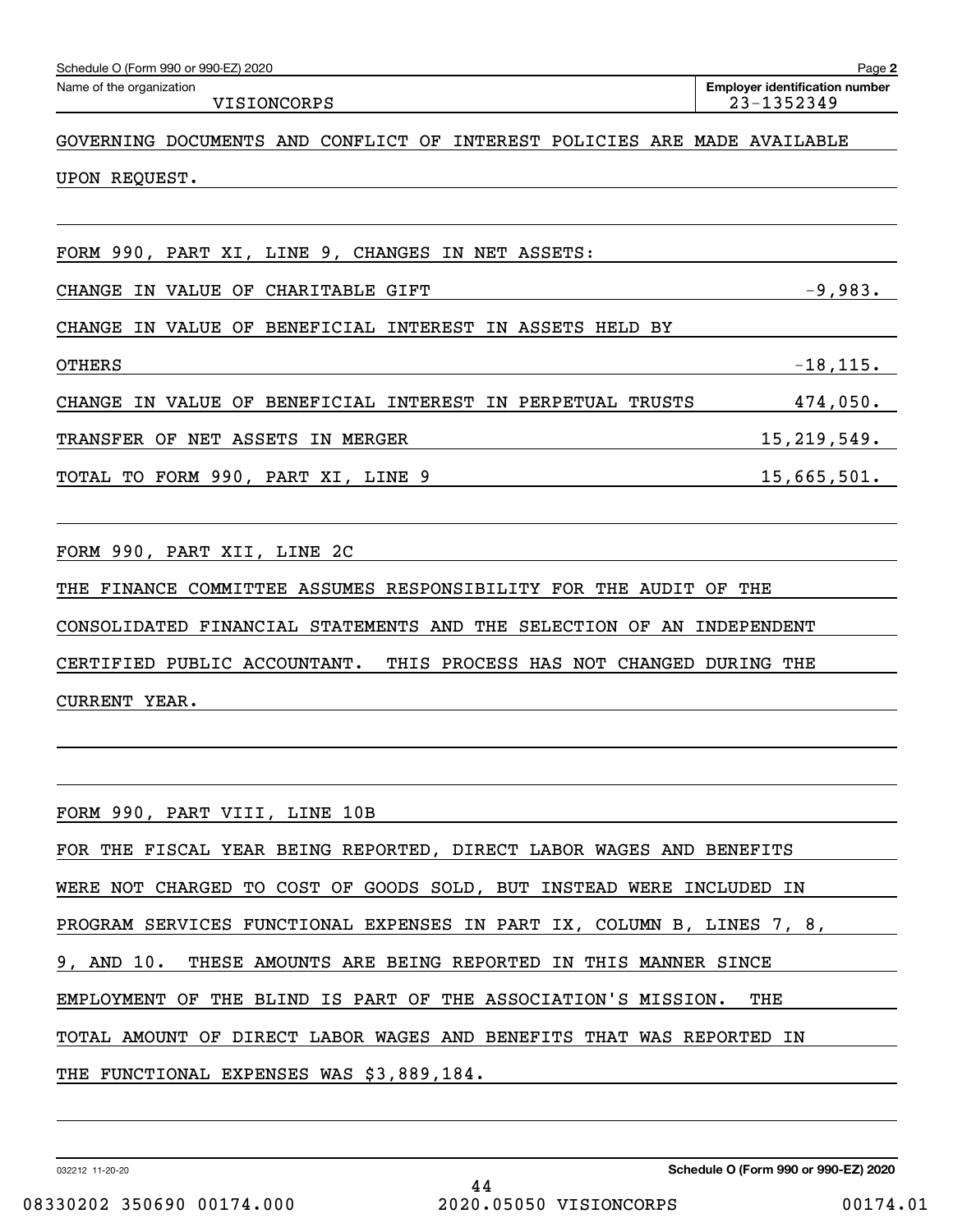|  |  | Name |
|--|--|------|
|  |  |      |

**SCHEDULE R (Form 990)**

# **Related Organizations and Unrelated Partnerships**

**Complete if the organization answered "Yes" on Form 990, Part IV, line 33, 34, 35b, 36, or 37.** |

**Attach to Form 990.**  |

**| Go to www.irs.gov/Form990 for instructions and the latest information. Inspection**

**Open to Public 2020**

OMB No. 1545-0047

Department of the Treasury Internal Revenue Service of the organization

VISIONCORPS

**Employer identification number** 23-1352349

**Part I Identification of Disregarded Entities.**  Complete if the organization answered "Yes" on Form 990, Part IV, line 33.

| (a)<br>Name, address, and EIN (if applicable)<br>of disregarded entity | (b)<br>Primary activity | (c)<br>Legal domicile (state or<br>foreign country) | (d)<br>Total income | (e)<br>End-of-year assets | (f)<br>Direct controlling<br>entity |
|------------------------------------------------------------------------|-------------------------|-----------------------------------------------------|---------------------|---------------------------|-------------------------------------|
|                                                                        |                         |                                                     |                     |                           |                                     |
|                                                                        |                         |                                                     |                     |                           |                                     |
|                                                                        |                         |                                                     |                     |                           |                                     |
|                                                                        |                         |                                                     |                     |                           |                                     |

**Identification of Related Tax-Exempt Organizations.** Complete if the organization answered "Yes" on Form 990, Part IV, line 34, because it had one or more related tax-exempt **Part II** organizations during the tax year.

| (a)<br>Name, address, and EIN<br>of related organization | (b)<br>Primary activity   | (c)<br>Legal domicile (state or<br>foreign country) | (d)<br><b>Exempt Code</b><br>section | (e)<br>Public charity<br>status (if section | (f)<br>Direct controlling<br>entity |     | $(g)$<br>Section 512(b)(13)<br>controlled<br>entity? |
|----------------------------------------------------------|---------------------------|-----------------------------------------------------|--------------------------------------|---------------------------------------------|-------------------------------------|-----|------------------------------------------------------|
|                                                          |                           |                                                     |                                      | 501(c)(3))                                  |                                     | Yes | No                                                   |
| VISIONCORPS FOUNDATION - 20-8657297                      | SUPPORT THE INITIATIVES   |                                                     |                                      |                                             |                                     |     |                                                      |
| 244 N QUEEN ST                                           | AND PROGRAMS SERVING THE  |                                                     |                                      | 170(B)(1)(A)                                |                                     |     |                                                      |
| LANCASTER, PA 17603                                      | BLIND AND VISION IMPAIRED | PENNSYLVANIA                                        | 501C(3)                              | VI)                                         | N/A                                 | X   |                                                      |
|                                                          |                           |                                                     |                                      |                                             |                                     |     |                                                      |
|                                                          |                           |                                                     |                                      |                                             |                                     |     |                                                      |
|                                                          |                           |                                                     |                                      |                                             |                                     |     |                                                      |

**For Paperwork Reduction Act Notice, see the Instructions for Form 990. Schedule R (Form 990) 2020**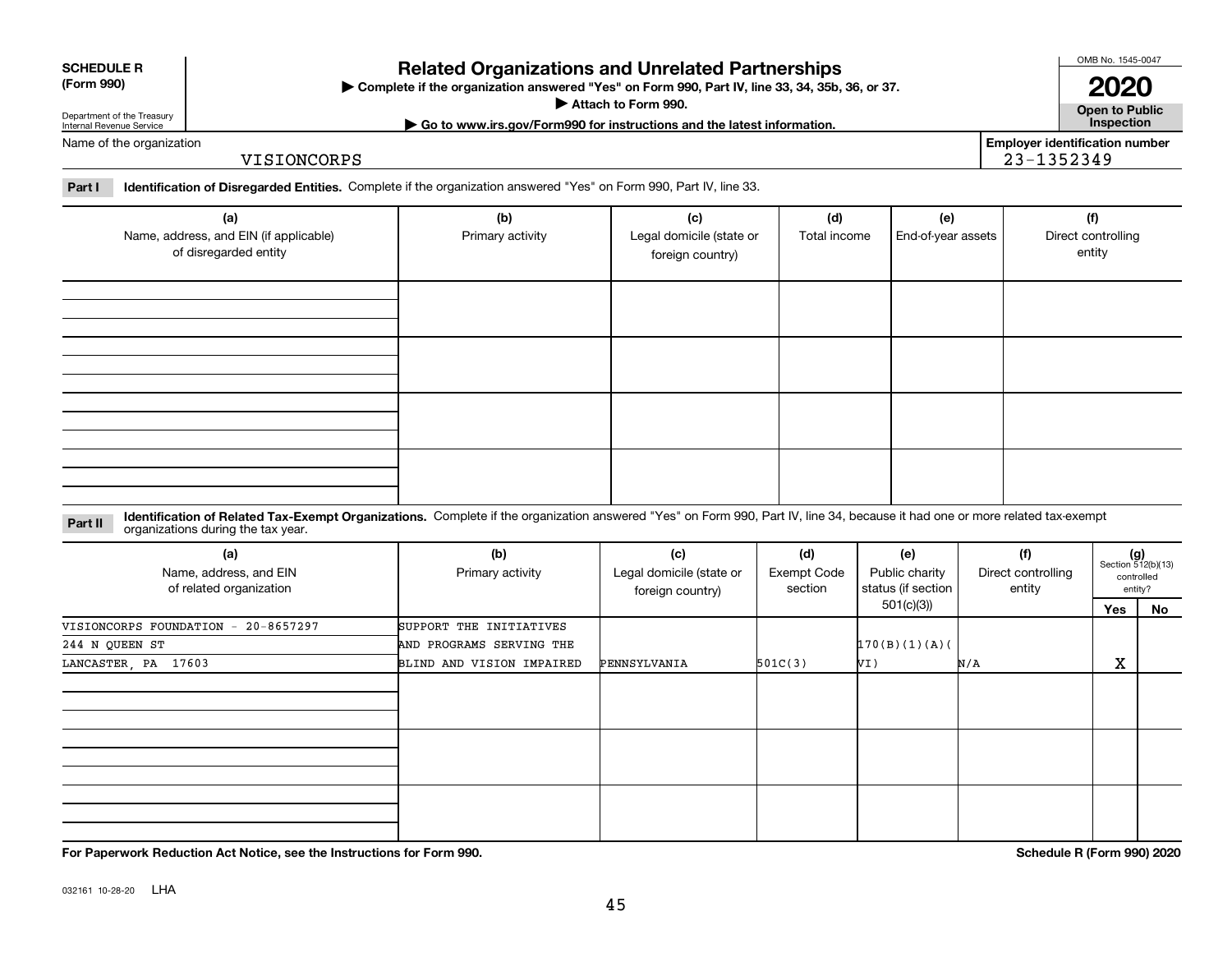#### Schedule R (Form 990) 2020 Page VISIONCORPS 23-1352349

**Identification of Related Organizations Taxable as a Partnership.** Complete if the organization answered "Yes" on Form 990, Part IV, line 34, because it had one or more related **Part III** organizations treated as a partnership during the tax year.

| (a)                     | (b)              | (c)                  | (d)                | (e)                                                                 | (f)            | (g)                   |         | (h)              | (i)                                                       | (j) | (k)                   |  |
|-------------------------|------------------|----------------------|--------------------|---------------------------------------------------------------------|----------------|-----------------------|---------|------------------|-----------------------------------------------------------|-----|-----------------------|--|
| Name, address, and EIN  | Primary activity | Legal<br>domicile    | Direct controlling | Predominant income                                                  | Share of total | Share of              |         | Disproportionate | Code V-UBI                                                |     | General or Percentage |  |
| of related organization |                  | (state or<br>foreign | entity             | related, unrelated,<br>excluded from tax under<br>sections 512-514) | income         | end-of-year<br>assets |         | allocations?     | amount in box<br>20 of Schedule<br>K-1 (Form 1065) Yes No |     | managing ownership    |  |
|                         |                  | country)             |                    |                                                                     |                |                       | Yes $ $ | No               |                                                           |     |                       |  |
|                         |                  |                      |                    |                                                                     |                |                       |         |                  |                                                           |     |                       |  |
|                         |                  |                      |                    |                                                                     |                |                       |         |                  |                                                           |     |                       |  |
|                         |                  |                      |                    |                                                                     |                |                       |         |                  |                                                           |     |                       |  |
|                         |                  |                      |                    |                                                                     |                |                       |         |                  |                                                           |     |                       |  |
|                         |                  |                      |                    |                                                                     |                |                       |         |                  |                                                           |     |                       |  |
|                         |                  |                      |                    |                                                                     |                |                       |         |                  |                                                           |     |                       |  |
|                         |                  |                      |                    |                                                                     |                |                       |         |                  |                                                           |     |                       |  |
|                         |                  |                      |                    |                                                                     |                |                       |         |                  |                                                           |     |                       |  |
|                         |                  |                      |                    |                                                                     |                |                       |         |                  |                                                           |     |                       |  |
|                         |                  |                      |                    |                                                                     |                |                       |         |                  |                                                           |     |                       |  |
|                         |                  |                      |                    |                                                                     |                |                       |         |                  |                                                           |     |                       |  |
|                         |                  |                      |                    |                                                                     |                |                       |         |                  |                                                           |     |                       |  |
|                         |                  |                      |                    |                                                                     |                |                       |         |                  |                                                           |     |                       |  |
|                         |                  |                      |                    |                                                                     |                |                       |         |                  |                                                           |     |                       |  |
|                         |                  |                      |                    |                                                                     |                |                       |         |                  |                                                           |     |                       |  |
|                         |                  |                      |                    |                                                                     |                |                       |         |                  |                                                           |     |                       |  |
|                         |                  |                      |                    |                                                                     |                |                       |         |                  |                                                           |     |                       |  |

**Identification of Related Organizations Taxable as a Corporation or Trust.** Complete if the organization answered "Yes" on Form 990, Part IV, line 34, because it had one or more related **Part IV** organizations treated as a corporation or trust during the tax year.

| (a)<br>Name, address, and EIN<br>of related organization | (b)<br>Primary activity | (c)<br>Legal domicile<br>(state or<br>foreign | (d)<br>Direct controlling<br>entity | (e)<br>Type of entity<br>(C corp, S corp,<br>or trust) | (f)<br>Share of total<br>income | (g)<br>Share of<br>end-of-year<br>assets | (h)<br>Percentage<br>ownership | $\begin{array}{c} \textbf{(i)}\\ \text{Section}\\ 512 \text{(b)} \text{(13)}\\ \text{controlled}\end{array}$<br>entity? |  |
|----------------------------------------------------------|-------------------------|-----------------------------------------------|-------------------------------------|--------------------------------------------------------|---------------------------------|------------------------------------------|--------------------------------|-------------------------------------------------------------------------------------------------------------------------|--|
|                                                          |                         | country)                                      |                                     |                                                        |                                 |                                          |                                | Yes No                                                                                                                  |  |
|                                                          |                         |                                               |                                     |                                                        |                                 |                                          |                                |                                                                                                                         |  |
|                                                          |                         |                                               |                                     |                                                        |                                 |                                          |                                |                                                                                                                         |  |
|                                                          |                         |                                               |                                     |                                                        |                                 |                                          |                                |                                                                                                                         |  |
|                                                          |                         |                                               |                                     |                                                        |                                 |                                          |                                |                                                                                                                         |  |
|                                                          |                         |                                               |                                     |                                                        |                                 |                                          |                                |                                                                                                                         |  |
|                                                          |                         |                                               |                                     |                                                        |                                 |                                          |                                |                                                                                                                         |  |
|                                                          |                         |                                               |                                     |                                                        |                                 |                                          |                                |                                                                                                                         |  |
|                                                          |                         |                                               |                                     |                                                        |                                 |                                          |                                |                                                                                                                         |  |
|                                                          |                         |                                               |                                     |                                                        |                                 |                                          |                                |                                                                                                                         |  |
|                                                          |                         |                                               |                                     |                                                        |                                 |                                          |                                |                                                                                                                         |  |
|                                                          |                         |                                               |                                     |                                                        |                                 |                                          |                                |                                                                                                                         |  |
|                                                          |                         |                                               |                                     |                                                        |                                 |                                          |                                |                                                                                                                         |  |
|                                                          |                         |                                               |                                     |                                                        |                                 |                                          |                                |                                                                                                                         |  |
|                                                          |                         |                                               |                                     |                                                        |                                 |                                          |                                |                                                                                                                         |  |
|                                                          |                         |                                               |                                     |                                                        |                                 |                                          |                                |                                                                                                                         |  |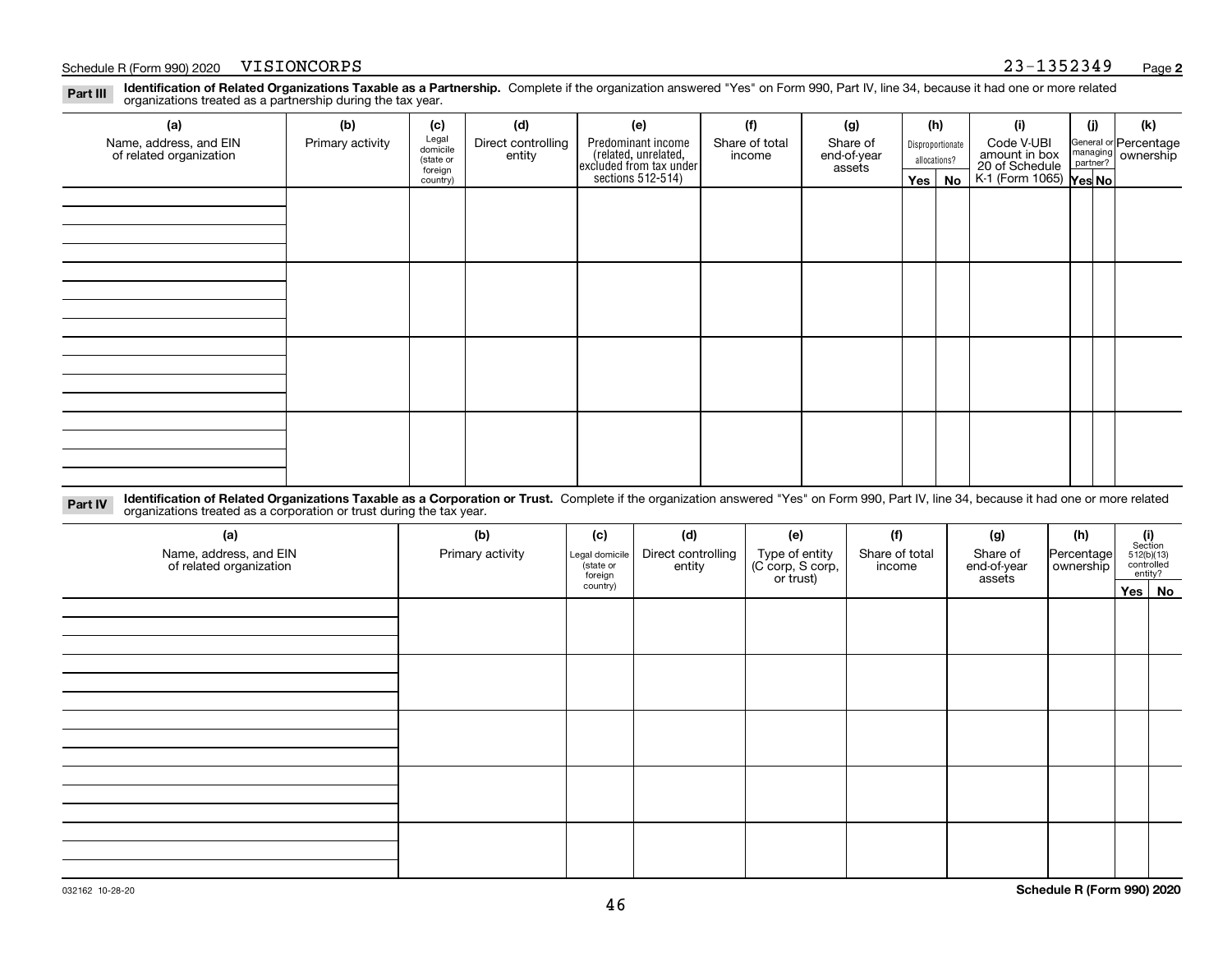#### Schedule R (Form 990) 2020 Page VISIONCORPS 23-1352349

 $\overline{\phantom{a}}$ 

**Part V** T**ransactions With Related Organizations.** Complete if the organization answered "Yes" on Form 990, Part IV, line 34, 35b, or 36.

| Note: Complete line 1 if any entity is listed in Parts II, III, or IV of this schedule. |                                                                                                                                                                                                                                |                |   |              |  |  |  |
|-----------------------------------------------------------------------------------------|--------------------------------------------------------------------------------------------------------------------------------------------------------------------------------------------------------------------------------|----------------|---|--------------|--|--|--|
|                                                                                         | 1 During the tax year, did the organization engage in any of the following transactions with one or more related organizations listed in Parts II-IV?                                                                          |                |   |              |  |  |  |
|                                                                                         |                                                                                                                                                                                                                                | 1a             |   | X            |  |  |  |
|                                                                                         | b Gift, grant, or capital contribution to related organization(s) manufaction contribution of the contribution to related organization(s) manufaction contribution to related organization(s)                                  | 1b             |   | $\mathbf X$  |  |  |  |
|                                                                                         | c Gift, grant, or capital contribution from related organization(s) material contents and contribution from related organization(s) material contents and content of the content of the content of content of content of the c | 1c             | X |              |  |  |  |
|                                                                                         | <b>d</b> Loans or loan quarantees to or for related organization(s)                                                                                                                                                            | 1 <sub>d</sub> |   | X            |  |  |  |
|                                                                                         |                                                                                                                                                                                                                                | 1e             |   | $\mathbf x$  |  |  |  |
|                                                                                         |                                                                                                                                                                                                                                |                |   |              |  |  |  |
|                                                                                         | f Dividends from related organization(s) www.assession.com/www.assession.com/www.assession.com/www.assession.com/www.assession.com/www.assession.com/www.assession.com/www.assession.com/www.assession.com/www.assession.com/w | 1f             |   | х            |  |  |  |
|                                                                                         | g Sale of assets to related organization(s) www.assettion.com/www.assettion.com/www.assettion.com/www.assettion.com/www.assettion.com/www.assettion.com/www.assettion.com/www.assettion.com/www.assettion.com/www.assettion.co | 1a             |   | х            |  |  |  |
|                                                                                         | h Purchase of assets from related organization(s) manufactured content to content the content of the content of the content of the content of the content of the content of the content of the content of the content of the c | 1h             |   | X            |  |  |  |
|                                                                                         |                                                                                                                                                                                                                                | 1i             |   | $\mathbf X$  |  |  |  |
|                                                                                         |                                                                                                                                                                                                                                | 1i.            |   | х            |  |  |  |
|                                                                                         |                                                                                                                                                                                                                                |                |   |              |  |  |  |
|                                                                                         |                                                                                                                                                                                                                                | 1k             |   | X            |  |  |  |
|                                                                                         |                                                                                                                                                                                                                                | 11             |   | $\mathbf x$  |  |  |  |
|                                                                                         | m Performance of services or membership or fundraising solicitations by related organization(s)                                                                                                                                | 1 <sub>m</sub> | X |              |  |  |  |
|                                                                                         |                                                                                                                                                                                                                                | 1n             | X |              |  |  |  |
|                                                                                         | <b>o</b> Sharing of paid employees with related organization(s)                                                                                                                                                                | 1о             | х |              |  |  |  |
|                                                                                         |                                                                                                                                                                                                                                |                |   |              |  |  |  |
|                                                                                         | p Reimbursement paid to related organization(s) for expenses [11111] [12] manufacture manufacture manufacture manufacture manufacture manufacture manufacture manufacture manufacture manufacture manufacture manufacture manu | 1p             |   | $\mathbf{x}$ |  |  |  |
|                                                                                         |                                                                                                                                                                                                                                | 1 <sub>q</sub> | х |              |  |  |  |
|                                                                                         |                                                                                                                                                                                                                                |                |   |              |  |  |  |
|                                                                                         | r Other transfer of cash or property to related organization(s)                                                                                                                                                                | 1r             |   | X            |  |  |  |
|                                                                                         |                                                                                                                                                                                                                                | 1s             | X |              |  |  |  |
|                                                                                         | 2 If the answer to any of the above is "Yes," see the instructions for information on who must complete this line, including covered relationships and transaction thresholds.                                                 |                |   |              |  |  |  |

| (a)<br>Name of related organization | (b)<br>Transaction<br>type (a-s) | (c)<br>Amount involved | (d)<br>Method of determining amount involved |
|-------------------------------------|----------------------------------|------------------------|----------------------------------------------|
| (1) VISIONCORPS FOUNDATION          | Q                                |                        | 21,468. CASH RCPT FOR REIMBURSED EXPENSES    |
| (2) VISIONCORPS FOUNDATION          | C                                |                        | 498,779. CASH RECEIPT OF GRANTS              |
| (3) VISIONCORPS FOUNDATION          |                                  |                        | 2,769. CASH RCPT FOR REIMBURSED EXPENSES     |
| (4)                                 |                                  |                        |                                              |
| (5)                                 |                                  |                        |                                              |
| (6)                                 |                                  |                        |                                              |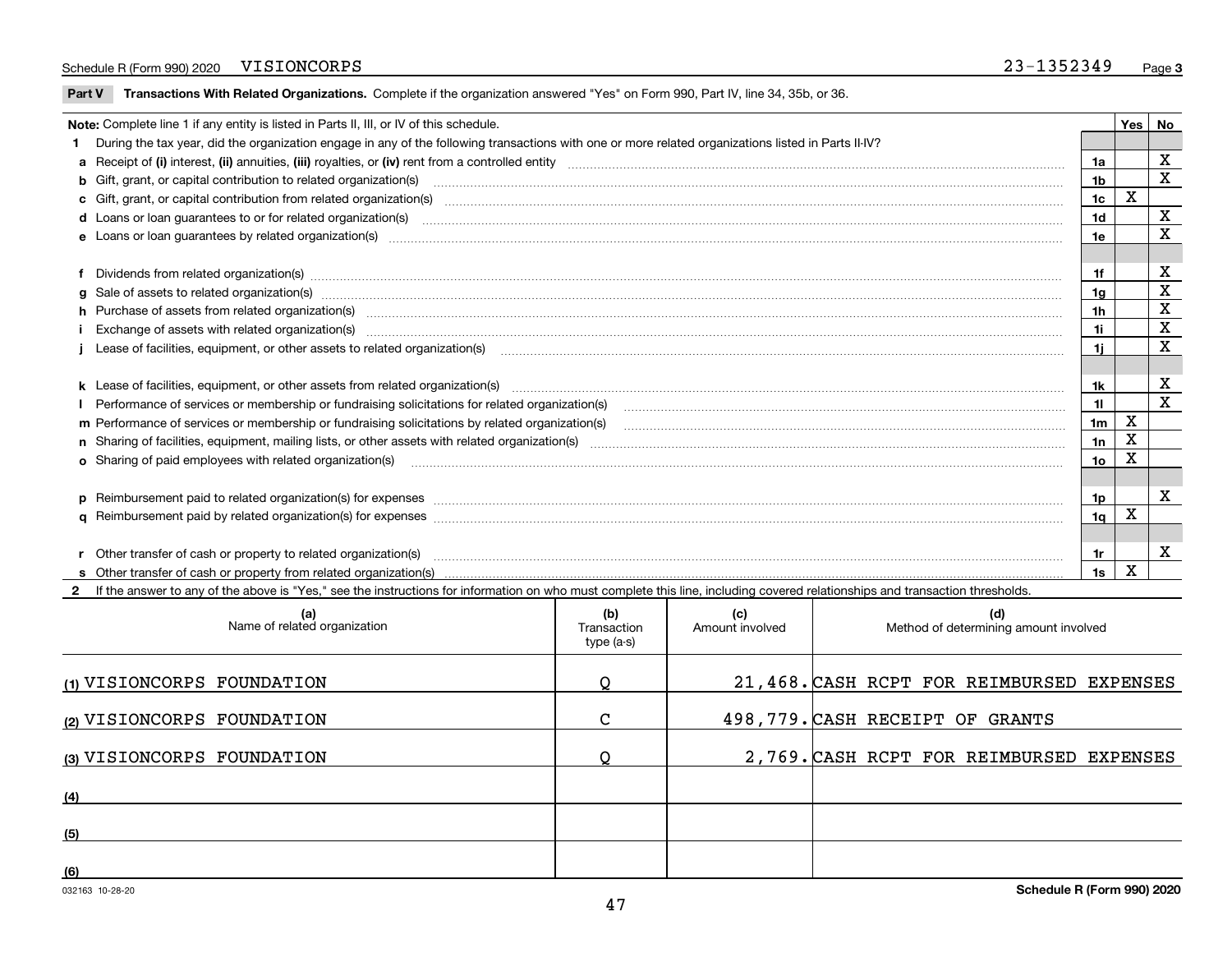#### Schedule R (Form 990) 2020 Page VISIONCORPS 23-1352349

**Part VI Unrelated Organizations Taxable as a Partnership. Complete if the organization answered "Yes" on Form 990, Part IV, line 37.** 

Provide the following information for each entity taxed as a partnership through which the organization conducted more than five percent of its activities (measured by total assets or gross revenue) that was not a related organization. See instructions regarding exclusion for certain investment partnerships.

| ັ                      | ັ<br>ັ           |                   |                                                                                            |                                                                                               |          |             |                                  |                                                                                                  |        |     |
|------------------------|------------------|-------------------|--------------------------------------------------------------------------------------------|-----------------------------------------------------------------------------------------------|----------|-------------|----------------------------------|--------------------------------------------------------------------------------------------------|--------|-----|
| (a)                    | (b)              | (c)               | (d)                                                                                        | $(e)$<br>Are all                                                                              | (f)      | (g)         | (h)                              | (i)                                                                                              | (i)    | (k) |
| Name, address, and EIN | Primary activity | Legal domicile    | Predominant income<br>(related, unrelated,<br>excluded from tax under<br>sections 512-514) |                                                                                               | Share of | Share of    | Disproportionate<br>allocations? | Code V-UBI<br>amount in box 20 managing<br>of Schedule K-1<br>(Form 1065)<br>$\overline{Yes}$ No |        |     |
| of entity              |                  | (state or foreign |                                                                                            | $\begin{array}{c}\n\text{partners} & \text{sec.} \\ 501(c)(3) & \text{orgs.?} \\ \end{array}$ | total    | end-of-year |                                  |                                                                                                  |        |     |
|                        |                  | country)          |                                                                                            |                                                                                               | income   | assets      |                                  |                                                                                                  |        |     |
|                        |                  |                   |                                                                                            | Yes No                                                                                        |          |             | Yes No                           |                                                                                                  | Yes No |     |
|                        |                  |                   |                                                                                            |                                                                                               |          |             |                                  |                                                                                                  |        |     |
|                        |                  |                   |                                                                                            |                                                                                               |          |             |                                  |                                                                                                  |        |     |
|                        |                  |                   |                                                                                            |                                                                                               |          |             |                                  |                                                                                                  |        |     |
|                        |                  |                   |                                                                                            |                                                                                               |          |             |                                  |                                                                                                  |        |     |
|                        |                  |                   |                                                                                            |                                                                                               |          |             |                                  |                                                                                                  |        |     |
|                        |                  |                   |                                                                                            |                                                                                               |          |             |                                  |                                                                                                  |        |     |
|                        |                  |                   |                                                                                            |                                                                                               |          |             |                                  |                                                                                                  |        |     |
|                        |                  |                   |                                                                                            |                                                                                               |          |             |                                  |                                                                                                  |        |     |
|                        |                  |                   |                                                                                            |                                                                                               |          |             |                                  |                                                                                                  |        |     |
|                        |                  |                   |                                                                                            |                                                                                               |          |             |                                  |                                                                                                  |        |     |
|                        |                  |                   |                                                                                            |                                                                                               |          |             |                                  |                                                                                                  |        |     |
|                        |                  |                   |                                                                                            |                                                                                               |          |             |                                  |                                                                                                  |        |     |
|                        |                  |                   |                                                                                            |                                                                                               |          |             |                                  |                                                                                                  |        |     |
|                        |                  |                   |                                                                                            |                                                                                               |          |             |                                  |                                                                                                  |        |     |
|                        |                  |                   |                                                                                            |                                                                                               |          |             |                                  |                                                                                                  |        |     |
|                        |                  |                   |                                                                                            |                                                                                               |          |             |                                  |                                                                                                  |        |     |
|                        |                  |                   |                                                                                            |                                                                                               |          |             |                                  |                                                                                                  |        |     |
|                        |                  |                   |                                                                                            |                                                                                               |          |             |                                  |                                                                                                  |        |     |
|                        |                  |                   |                                                                                            |                                                                                               |          |             |                                  |                                                                                                  |        |     |
|                        |                  |                   |                                                                                            |                                                                                               |          |             |                                  |                                                                                                  |        |     |
|                        |                  |                   |                                                                                            |                                                                                               |          |             |                                  |                                                                                                  |        |     |
|                        |                  |                   |                                                                                            |                                                                                               |          |             |                                  |                                                                                                  |        |     |
|                        |                  |                   |                                                                                            |                                                                                               |          |             |                                  |                                                                                                  |        |     |
|                        |                  |                   |                                                                                            |                                                                                               |          |             |                                  |                                                                                                  |        |     |
|                        |                  |                   |                                                                                            |                                                                                               |          |             |                                  |                                                                                                  |        |     |
|                        |                  |                   |                                                                                            |                                                                                               |          |             |                                  |                                                                                                  |        |     |
|                        |                  |                   |                                                                                            |                                                                                               |          |             |                                  |                                                                                                  |        |     |
|                        |                  |                   |                                                                                            |                                                                                               |          |             |                                  |                                                                                                  |        |     |
|                        |                  |                   |                                                                                            |                                                                                               |          |             |                                  |                                                                                                  |        |     |
|                        |                  |                   |                                                                                            |                                                                                               |          |             |                                  |                                                                                                  |        |     |
|                        |                  |                   |                                                                                            |                                                                                               |          |             |                                  |                                                                                                  |        |     |
|                        |                  |                   |                                                                                            |                                                                                               |          |             |                                  |                                                                                                  |        |     |
|                        |                  |                   |                                                                                            |                                                                                               |          |             |                                  |                                                                                                  |        |     |
|                        |                  |                   |                                                                                            |                                                                                               |          |             |                                  |                                                                                                  |        |     |
|                        |                  |                   |                                                                                            |                                                                                               |          |             |                                  |                                                                                                  |        |     |
|                        |                  |                   |                                                                                            |                                                                                               |          |             |                                  |                                                                                                  |        |     |
|                        |                  |                   |                                                                                            |                                                                                               |          |             |                                  |                                                                                                  |        |     |
|                        |                  |                   |                                                                                            |                                                                                               |          |             |                                  |                                                                                                  |        |     |
|                        |                  |                   |                                                                                            |                                                                                               |          |             |                                  |                                                                                                  |        |     |
|                        |                  |                   |                                                                                            |                                                                                               |          |             |                                  |                                                                                                  |        |     |
|                        |                  |                   |                                                                                            |                                                                                               |          |             |                                  |                                                                                                  |        |     |
|                        |                  |                   |                                                                                            |                                                                                               |          |             |                                  |                                                                                                  |        |     |
|                        |                  |                   |                                                                                            |                                                                                               |          |             |                                  |                                                                                                  |        |     |

**Schedule R (Form 990) 2020**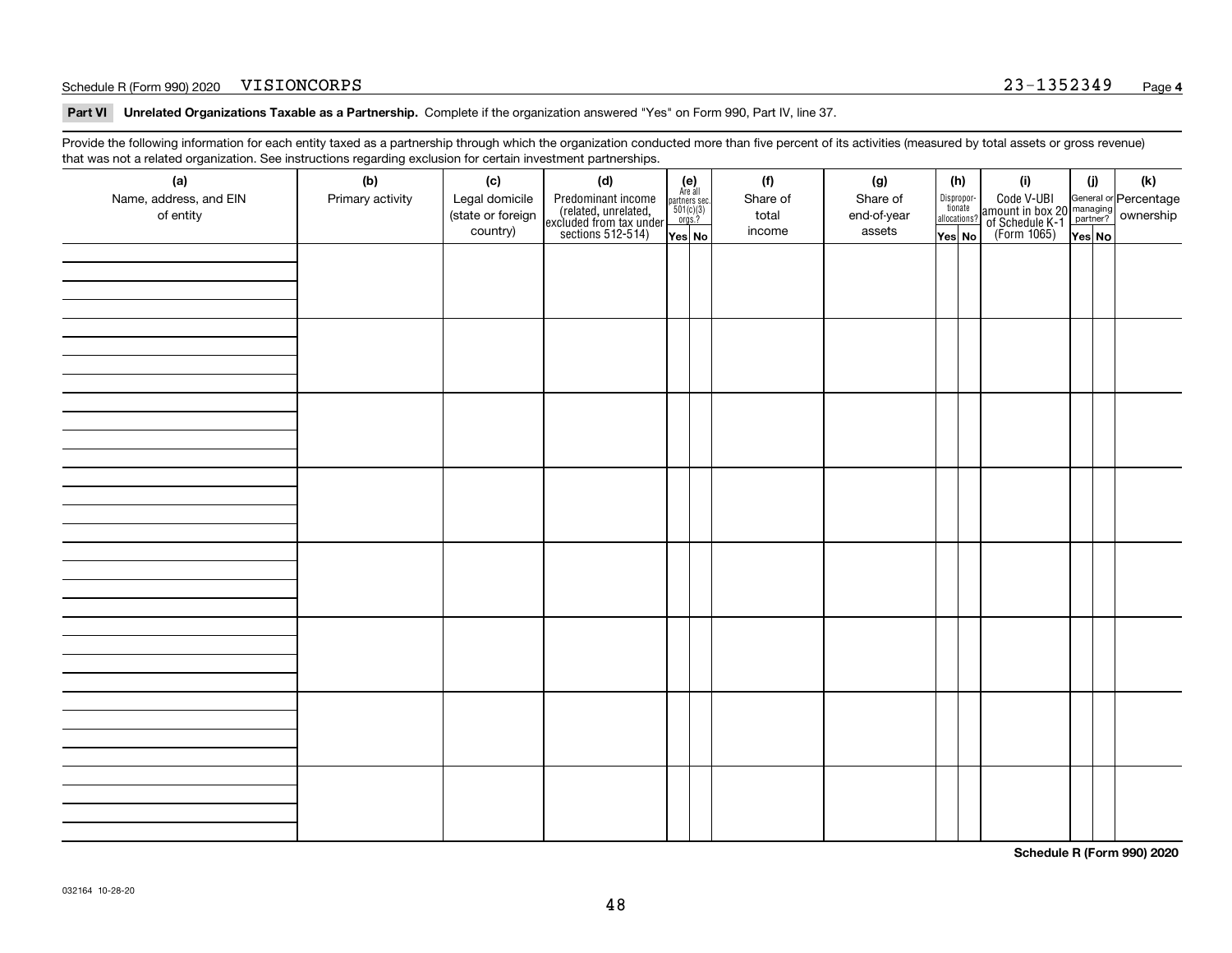**Part VII Supplemental Information**

Provide additional information for responses to questions on Schedule R. See instructions.

032165 10-28-20

**Schedule R (Form 990) 2020**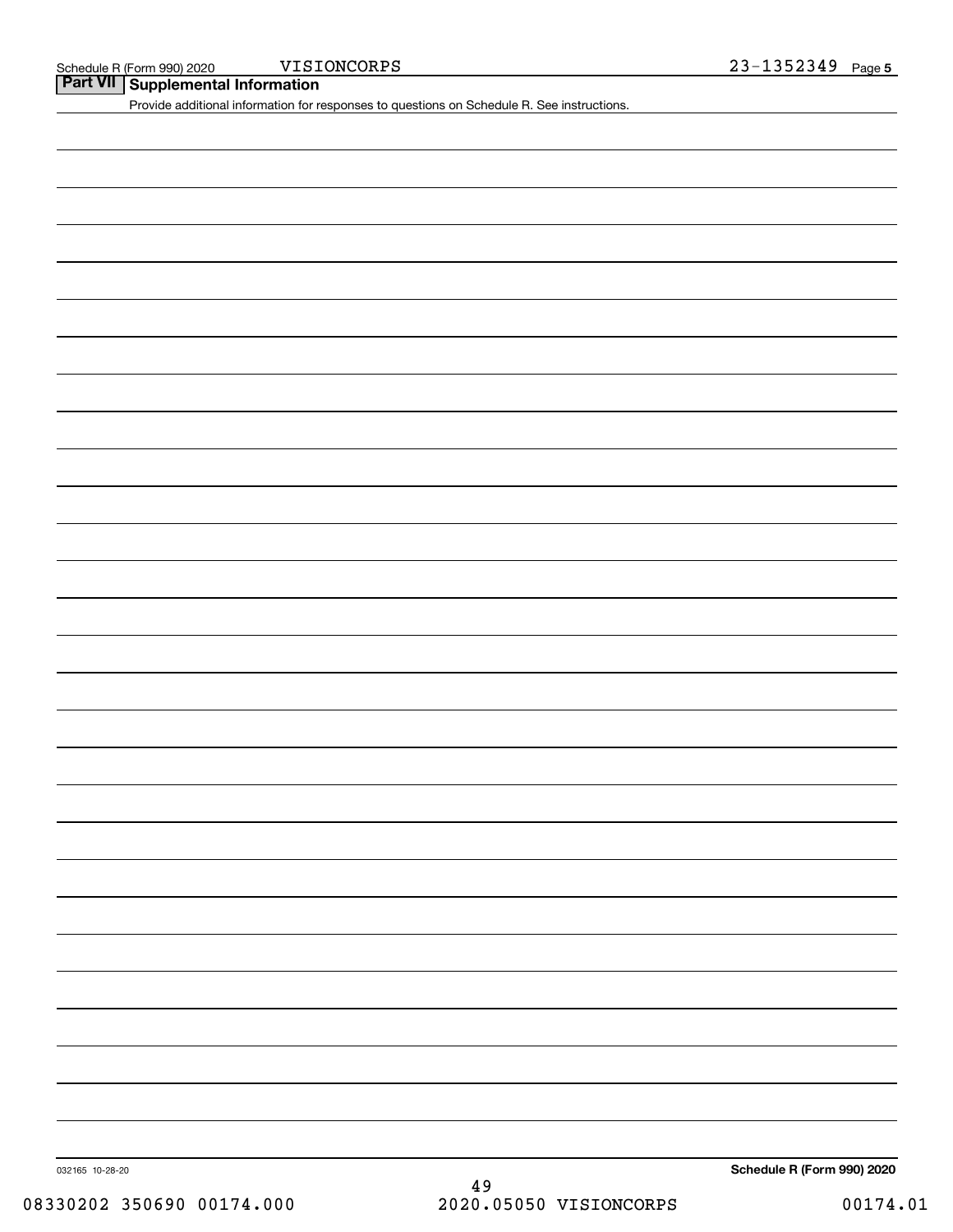|                                                                                                                                                                 |                                                                                                                                                               | <b>Depreciation and Amortization</b>                                                     |                        |                                                 |              | OMB No. 1545-0172          |
|-----------------------------------------------------------------------------------------------------------------------------------------------------------------|---------------------------------------------------------------------------------------------------------------------------------------------------------------|------------------------------------------------------------------------------------------|------------------------|-------------------------------------------------|--------------|----------------------------|
| 4562                                                                                                                                                            |                                                                                                                                                               | (Including Information on Listed Property)                                               |                        | 990                                             |              |                            |
|                                                                                                                                                                 |                                                                                                                                                               | Attach to your tax return.                                                               |                        |                                                 |              |                            |
| Department of the Treasury<br>(99)<br>Internal Revenue Service                                                                                                  |                                                                                                                                                               | $\triangleright$ Go to www.irs.gov/Form4562 for instructions and the latest information. |                        |                                                 |              | Sequence No. 179           |
| Name(s) shown on return                                                                                                                                         |                                                                                                                                                               |                                                                                          |                        | Business or activity to which this form relates |              | Identifving number         |
|                                                                                                                                                                 |                                                                                                                                                               |                                                                                          |                        |                                                 |              |                            |
| VISIONCORPS                                                                                                                                                     |                                                                                                                                                               | FORM 990 PAGE 10                                                                         |                        |                                                 |              | $ 23 - 135234 $            |
| Part I                                                                                                                                                          | Election To Expense Certain Property Under Section 179 Note: If you have any listed property, complete Part V before you complete Part I.                     |                                                                                          |                        |                                                 |              |                            |
| <b>1</b> Maximum amount (see instructions)                                                                                                                      |                                                                                                                                                               |                                                                                          |                        |                                                 | 1.           | 1,040,00                   |
|                                                                                                                                                                 | 2 Total cost of section 179 property placed in service (see instructions)                                                                                     |                                                                                          |                        |                                                 | $\mathbf{2}$ |                            |
| 3                                                                                                                                                               |                                                                                                                                                               |                                                                                          |                        |                                                 | 3            | 2,590,00                   |
| 4                                                                                                                                                               | Reduction in limitation. Subtract line 3 from line 2. If zero or less, enter -0-                                                                              |                                                                                          |                        |                                                 | 4            |                            |
| 5                                                                                                                                                               | Dollar limitation for tax year. Subtract line 4 from line 1. If zero or less, enter -0-. If married filing separately, see instructions                       |                                                                                          |                        |                                                 | 5            |                            |
| 6                                                                                                                                                               | (a) Description of property                                                                                                                                   | (b) Cost (business use only)                                                             |                        | (c) Elected cost                                |              |                            |
|                                                                                                                                                                 |                                                                                                                                                               |                                                                                          |                        |                                                 |              |                            |
|                                                                                                                                                                 |                                                                                                                                                               |                                                                                          |                        |                                                 |              |                            |
|                                                                                                                                                                 |                                                                                                                                                               |                                                                                          |                        |                                                 |              |                            |
|                                                                                                                                                                 |                                                                                                                                                               |                                                                                          |                        |                                                 |              |                            |
| 7 Listed property. Enter the amount from line 29                                                                                                                |                                                                                                                                                               |                                                                                          | $\overline{7}$         |                                                 |              |                            |
|                                                                                                                                                                 |                                                                                                                                                               |                                                                                          |                        |                                                 | 8            |                            |
|                                                                                                                                                                 |                                                                                                                                                               |                                                                                          |                        |                                                 | 9            |                            |
|                                                                                                                                                                 | 10 Carryover of disallowed deduction from line 13 of your 2019 Form 4562 [11] [12] [12] Carryover of disallowed deduction from line 13 of your 2019 Form 4562 |                                                                                          |                        |                                                 | 10           |                            |
|                                                                                                                                                                 | 11 Business income limitation. Enter the smaller of business income (not less than zero) or line 5                                                            |                                                                                          |                        |                                                 | 11           |                            |
|                                                                                                                                                                 |                                                                                                                                                               |                                                                                          |                        |                                                 | 12           |                            |
|                                                                                                                                                                 | 13 Carryover of disallowed deduction to 2021. Add lines 9 and 10, less line 12                                                                                |                                                                                          | 13                     |                                                 |              |                            |
|                                                                                                                                                                 | Note: Don't use Part II or Part III below for listed property. Instead, use Part V.                                                                           |                                                                                          |                        |                                                 |              |                            |
| Part II                                                                                                                                                         | Special Depreciation Allowance and Other Depreciation (Don't include listed property.)                                                                        |                                                                                          |                        |                                                 |              |                            |
|                                                                                                                                                                 |                                                                                                                                                               |                                                                                          |                        |                                                 |              |                            |
|                                                                                                                                                                 |                                                                                                                                                               |                                                                                          |                        |                                                 |              |                            |
|                                                                                                                                                                 |                                                                                                                                                               |                                                                                          |                        |                                                 |              |                            |
| the tax year                                                                                                                                                    |                                                                                                                                                               |                                                                                          |                        |                                                 | 14           |                            |
|                                                                                                                                                                 | 15 Property subject to section 168(f)(1) election manufactured and contain an according to Property subject to section 168(f)(1) election                     |                                                                                          |                        |                                                 | 15           |                            |
|                                                                                                                                                                 |                                                                                                                                                               |                                                                                          |                        |                                                 | 16           |                            |
| Part III                                                                                                                                                        | MACRS Depreciation (Don't include listed property. See instructions.)                                                                                         |                                                                                          |                        |                                                 |              |                            |
| 14 Special depreciation allowance for qualified property (other than listed property) placed in service during<br><b>16</b> Other depreciation (including ACRS) |                                                                                                                                                               | <b>Section A</b>                                                                         |                        |                                                 |              |                            |
|                                                                                                                                                                 | 17 MACRS deductions for assets placed in service in tax years beginning before 2020                                                                           |                                                                                          |                        |                                                 | 17           |                            |
|                                                                                                                                                                 | 18 If you are electing to group any assets placed in service during the tax year into one or more general asset accounts, check here                          |                                                                                          |                        |                                                 |              |                            |
|                                                                                                                                                                 | Section B - Assets Placed in Service During 2020 Tax Year Using the General Depreciation System                                                               |                                                                                          |                        |                                                 |              | 497,01                     |
| (a) Classification of property                                                                                                                                  | (b) Month and<br>year placed<br>in service                                                                                                                    | (c) Basis for depreciation<br>(business/investment use<br>only - see instructions)       | (d) Recovery<br>period | (e) Convention                                  | (f) Method   | (g) Depreciation deduction |

|                  | (a) Classification of property                                                                       | (b) Month and<br>year placed<br>in service | (c) Basis for depreciation<br>(business/investment use<br>only - see instructions)                  | (d) Recovery<br>period | (e) Convention | (f) Method | (g) Depreciation deduction |
|------------------|------------------------------------------------------------------------------------------------------|--------------------------------------------|-----------------------------------------------------------------------------------------------------|------------------------|----------------|------------|----------------------------|
| 19a              | 3-year property                                                                                      |                                            |                                                                                                     |                        |                |            |                            |
| b                | 5-year property                                                                                      |                                            | 90,737.                                                                                             | 5YRS                   | НY             | SL         | 8,353.                     |
| C                | 7-year property                                                                                      |                                            |                                                                                                     |                        |                |            |                            |
| d                | 10-year property                                                                                     |                                            | 586,205.                                                                                            | 10YRS                  | НY             | SL         | 6,316.                     |
| $\mathbf{e}$     | 15-year property                                                                                     |                                            |                                                                                                     |                        |                |            |                            |
| 20-year property |                                                                                                      |                                            |                                                                                                     |                        |                |            |                            |
| 25-year property |                                                                                                      |                                            |                                                                                                     | 25 yrs.                |                | S/L        |                            |
|                  |                                                                                                      |                                            |                                                                                                     | 27.5 yrs.              | <b>MM</b>      | S/L        |                            |
| h.               | Residential rental property                                                                          |                                            |                                                                                                     | 27.5 yrs.              | MМ             | S/L        |                            |
|                  |                                                                                                      |                                            |                                                                                                     | 39 yrs.                | мм             | S/L        |                            |
|                  | Nonresidential real property                                                                         |                                            |                                                                                                     |                        | MМ             | S/L        |                            |
|                  |                                                                                                      |                                            | Section C - Assets Placed in Service During 2020 Tax Year Using the Alternative Depreciation System |                        |                |            |                            |
| 20 a             | Class life                                                                                           |                                            |                                                                                                     |                        |                | S/L        |                            |
| b                | 12-year                                                                                              |                                            |                                                                                                     | 12 yrs.                |                | S/L        |                            |
| c                | 30-year                                                                                              |                                            |                                                                                                     | 30 yrs.                | MМ             | S/L        |                            |
| d                | 40-year                                                                                              |                                            |                                                                                                     | 40 yrs.                | MМ             | S/L        |                            |
| Part IV          | <b>Summary (See instructions.)</b>                                                                   |                                            |                                                                                                     |                        |                |            |                            |
|                  | 21 Listed property. Enter amount from line 28                                                        |                                            |                                                                                                     |                        |                | 21         |                            |
|                  | 22 Total. Add amounts from line 12, lines 14 through 17, lines 19 and 20 in column (g), and line 21. |                                            |                                                                                                     |                        |                |            |                            |
|                  | Enter here and on the appropriate lines of your return. Partnerships and S corporations - see instr. |                                            |                                                                                                     |                        |                | 22         | 511,679.                   |
|                  | 23 For assets shown above and placed in service during the current year, enter the                   |                                            |                                                                                                     |                        |                |            |                            |
|                  |                                                                                                      | 23                                         |                                                                                                     |                        |                |            |                            |

| 016251 12-18-20 LHA For Paperwork Reduction Act Notice, see separate <i>In</i> Structions. |                        | Form 4562 (2020) |
|--------------------------------------------------------------------------------------------|------------------------|------------------|
| 08330202 350690 00174.000                                                                  | 2020.05050 VISIONCORPS | 00174.01         |

497,010.

 $23 - 1352349$ 

1,040,000.

2,590,000.